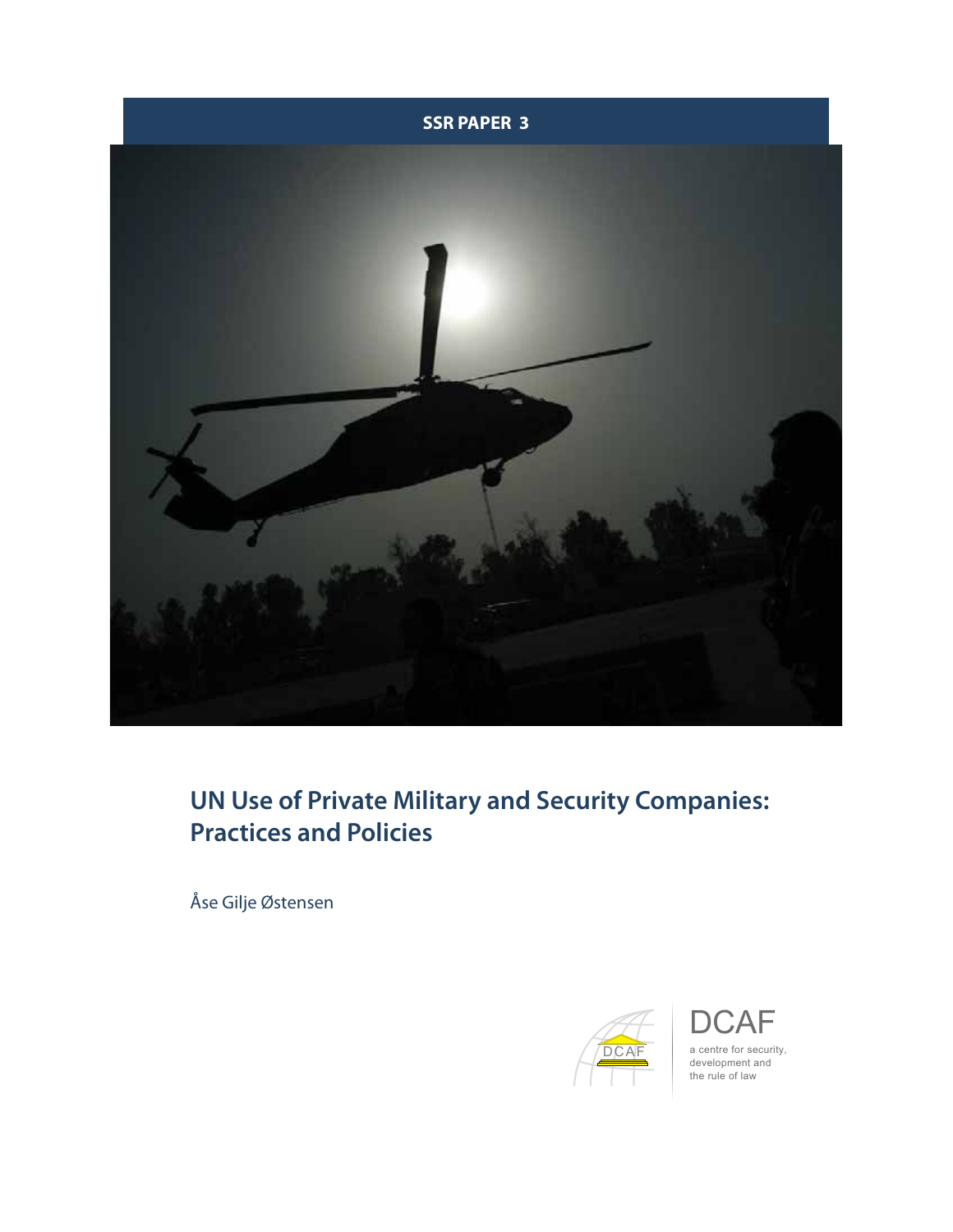SSR PAPER 3

# **UN Use of Private Military and Security Companies**

# Practices and Policies

Åse Gilje Østensen

DCAF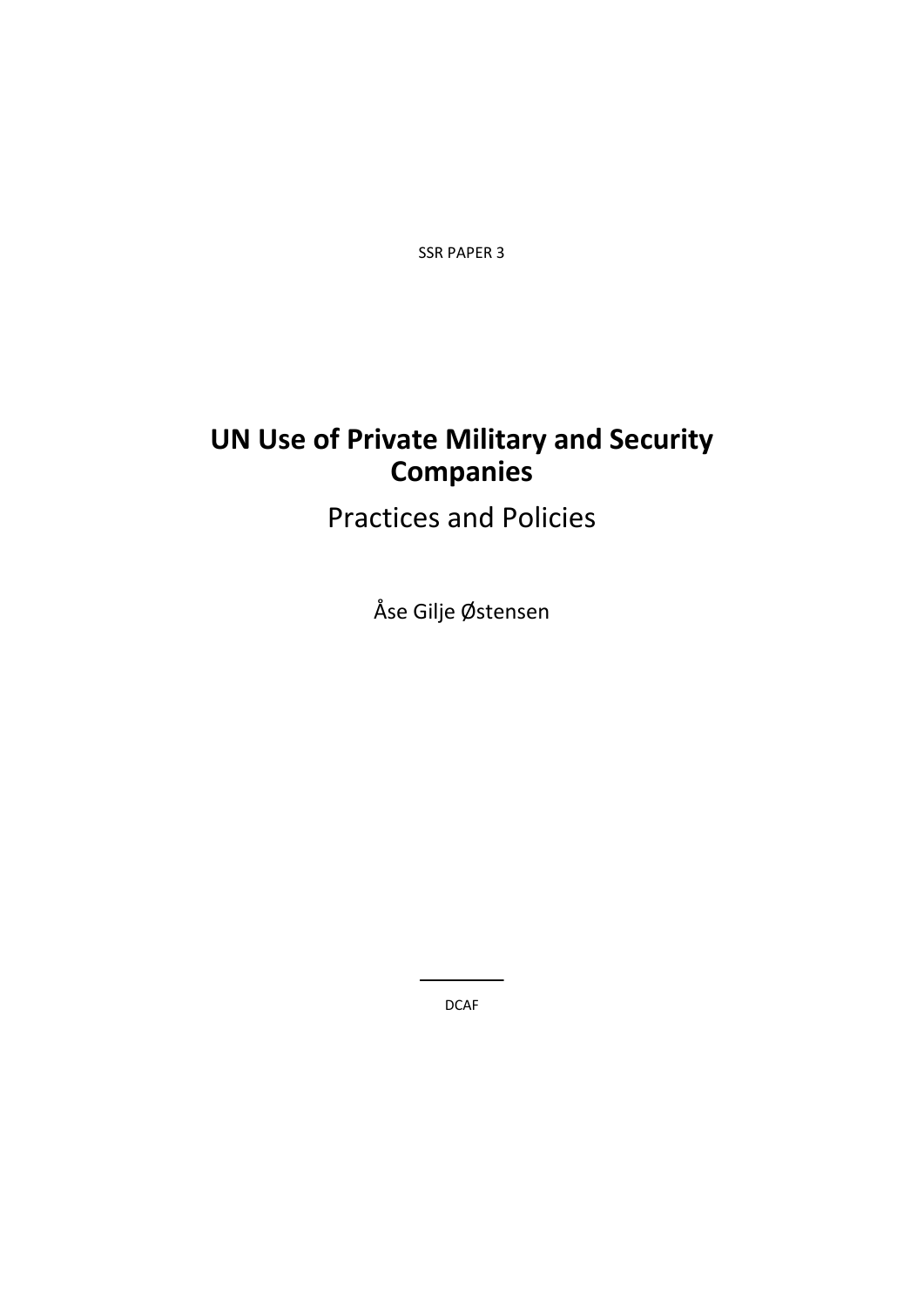The Geneva Centre for the Democratic Control of Armed Forces (DCAF) is an international foundation whose mission is to assist the international community in pursuing good governance and reform of the security sector. The Centre develops and promotes norms and standards, conducts tailored policy research, identifies good practices and recommendations to promote democratic security sector governance, and provides in‐country advisory support and practical assistance programmes.

*SSR Papers* is a flagship DCAF publication series intended to contribute innovative thinking on important themes and approaches relating to security sector reform (SSR) in the broader context of security sector governance (SSG). Papers provide original and provocative analysis on topics that are directly linked to the challenges of a governance‐driven security sector reform agenda. SSR Papers are intended for researchers, policy‐makers and practitioners involved in this field.

ISBN 978‐92‐9222‐181‐2

© 2011 The Geneva Centre for the Democratic Control of Armed Forces

EDITORS Alan Bryden & Heiner Hänggi PRODUCTION Yury Korobovsky COPY EDITOR Cherry Ekins COVER IMAGE © Rick Bajornas/UN Photo

The views expressed are those of the author(s) alone and do not in any way reflect the views of the institutions referred to or represented within this paper.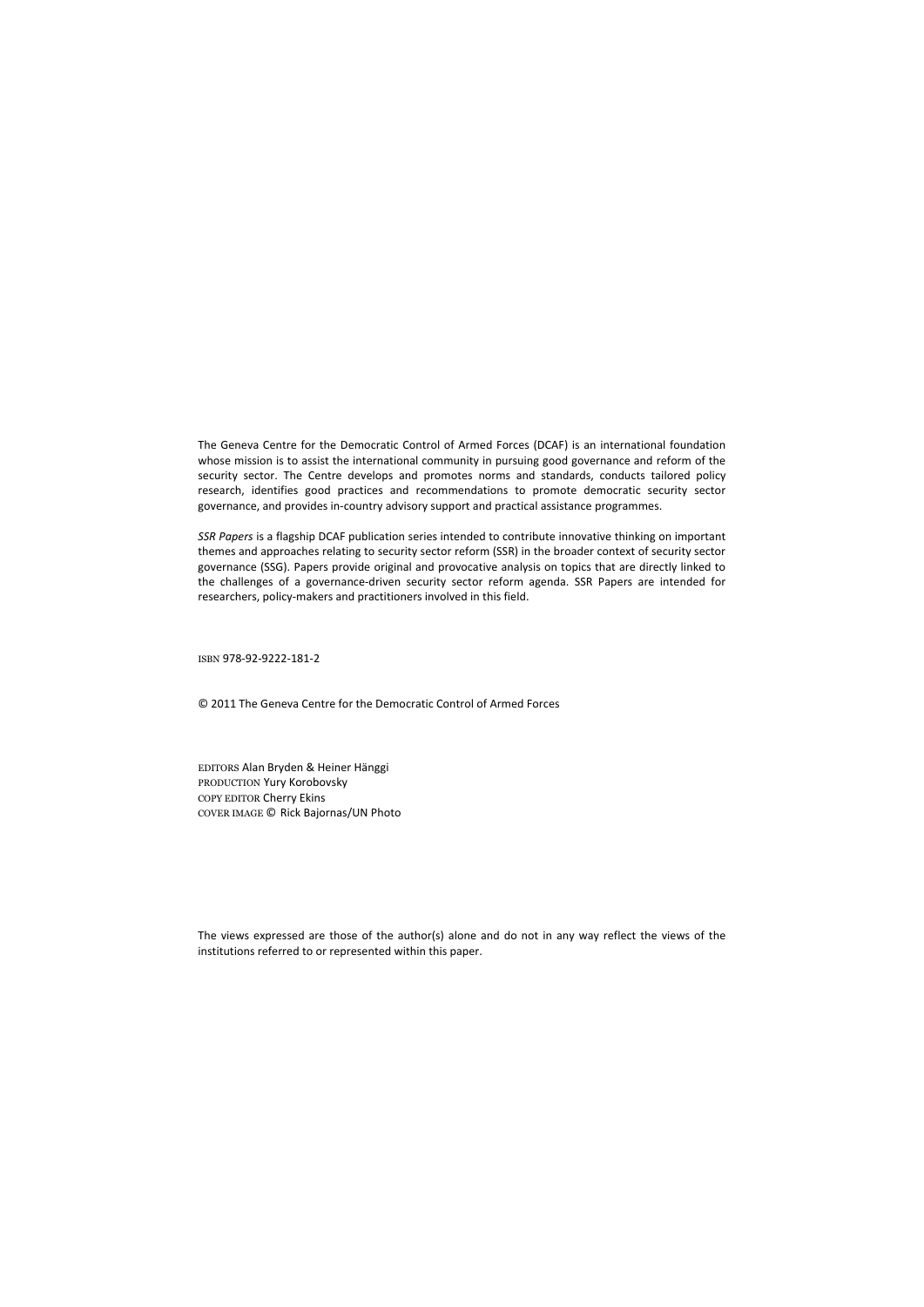# **Contents**

| <b>Introduction</b>                                | 5  |
|----------------------------------------------------|----|
| Defining private military and security companies 6 |    |
| Filling a knowledge gap 8                          |    |
| The United Nations and PMSCs: An overview          | 11 |
| Direct versus indirect UN use of PMSCs 12          |    |
| PMSCs in UN humanitarian operations 14             |    |
| PMSCs in peacekeeping operations 15                |    |
| PMSCs in political missions 17                     |    |
| <b>UN demand for PMSC services</b>                 | 19 |
| Security and protection services 20                |    |
| Peacebuilding support services 29                  |    |
| Mission support services 36                        |    |
| UN policies on the use of PMSCs                    | 40 |
| Safety and security perspectives 40                |    |
| Humanitarian perspectives 43                       |    |
| Peacekeeping perspectives 49                       |    |
| Procurement perspectives 54                        |    |
| Human rights perspectives 58                       |    |
| Conclusion                                         | 64 |
|                                                    |    |
|                                                    |    |

**Notes 69**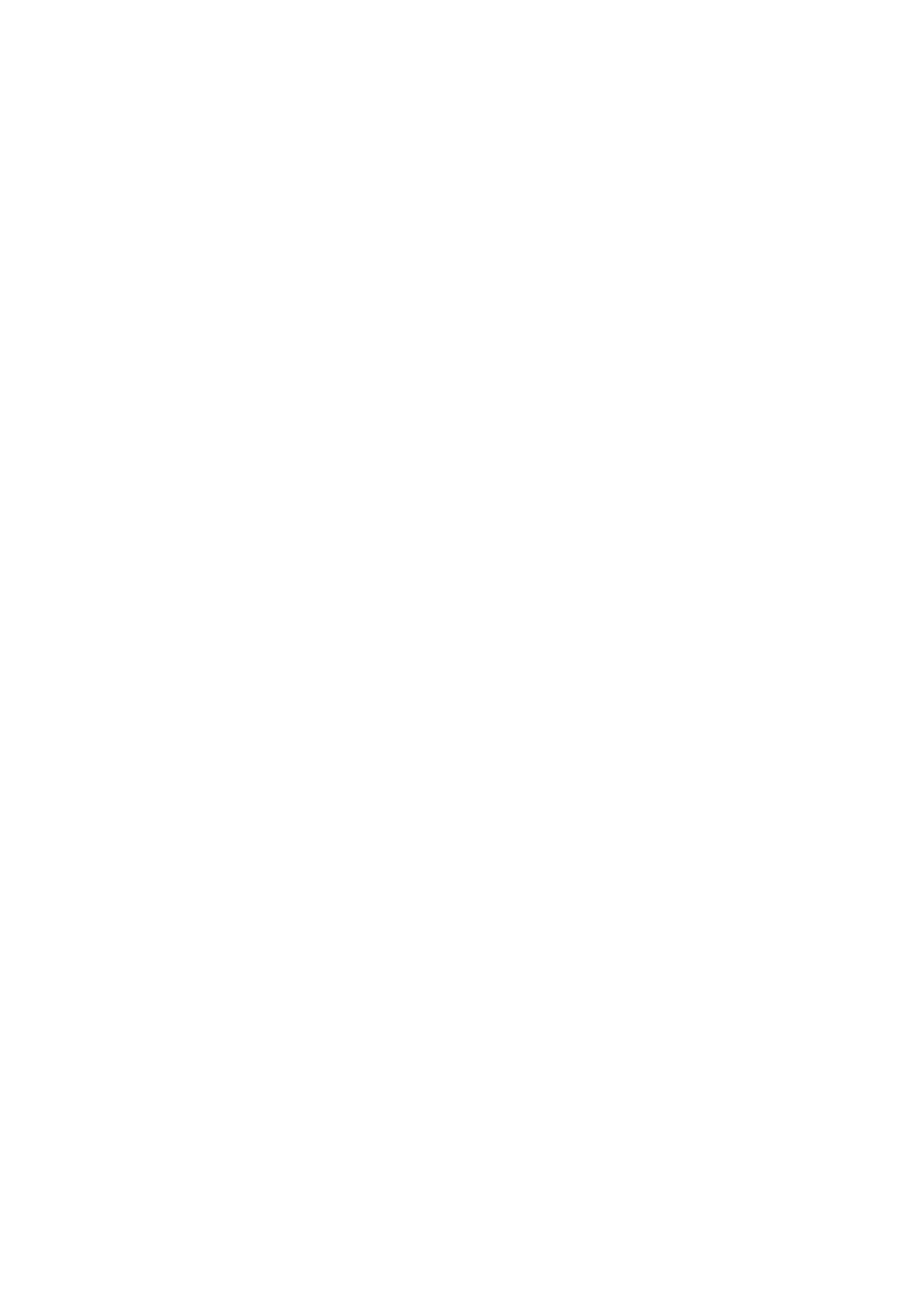#### **INTRODUCTION**

In recent years influential member states have urged the United Nations (UN) for greater efficiency, often calling for market‐oriented solutions. As a result, the United Nations has increasingly expanded and intensified its relationship with the private sector.<sup>1</sup> The trend is illustrated by a rapid scaling up of public‐private partnerships and increased outsourcing of tasks in most entities of the UN family. Testimony to this trend, the UN Office for Project Services (UNOPS), which conducts procurements for a wide range of UN projects, for the first time in 2009 reported spending more procuring services than goods. $<sup>2</sup>$  The provision of security services is not exempt from</sup> these developments. Accordingly, private military and security companies (PMSCs) are among the many commercial partners of the United Nations.

PMSCs form part of a growing transnational market for force which exists alongside, and is intertwined with, governmental and intergovernmental actors. The existence of such companies is not a new phenomenon, but it is a lesser known fact that some of them have been present in most UN operations since the 1990s. Indeed, some companies have a history of working with the United Nations which dates back decades. Of late, the private military and security industry increasingly offers services that penetrate some of the core activities and tasks of the United Nations and is eager to supplement the tasks often performed by UN organisations in humanitarian and peacekeeping operations, political missions or as part of regular country office work. The practice of the United Nations buying PMSC services is, however, rarely a topic open to discussion, and there has been little public acknowledgement of it whatsoever. The controversial nature of the issue appears to have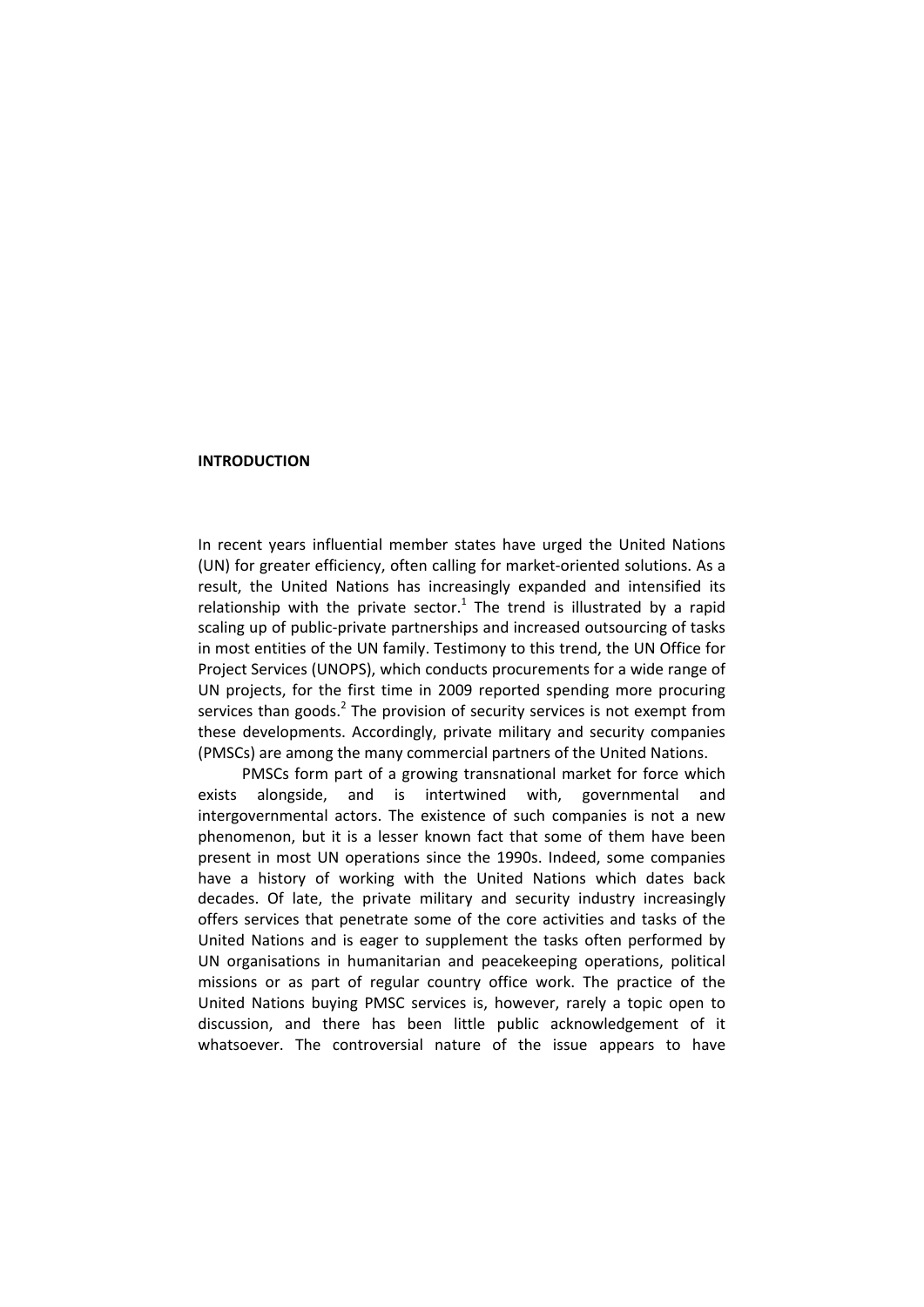prevented the formulation of a coherent political and practical approach to PMSCs among UN bodies. It also seems to have contributed to an *ad hoc* contracting culture in contrast with other goals set by the organisation.

Recently, the prospect has emerged that issues and dilemmas linked to PMSC deployment can be addressed more openly. In early 2011 the UN Department of Safety and Security (DSS) initiated the development of a policy proposal which offers recommendations for more responsible and coherent PMSC contracting practices.<sup>3</sup> Whether the initiative, once it has been finalised, will in fact resonate and be welcomed throughout the multifaceted organisation is yet to be seen. Nevertheless, placing the issue on the agenda is crucial, as the lack of coherence and consistency across the UN system regarding this politically very sensitive issue could create several problems for the organisation, including damage to UN legitimacy, legal liability issues, additional risks to the United Nations and its personnel within operating environments and weakening perceptions of UN impartiality. The current incoherence could also not only serve to securitise or militarise operations, but may encourage concealment of a practice which urgently needs international political discussion.<sup>4</sup>

Whether PMSCs constitute a menace or a blessing has been a matter of contentious debate. This paper does not discuss the potential contribution of PMSCs to peace, security or other UN objectives. Instead, it looks at how some parts of the UN system make use of these companies and tries to trace the demand to internal and external challenges. Furthermore, the paper addresses whether there are established guidelines or policies governing PMSC use in different parts of the organisation, whether practices comply with them, or if PMSCs are used more as *ad hoc* 'band‐aids' in response to extreme operating environments. In this process, the paper also looks into where in the UN organisational system, and based on what credentials, decisions to hire PMSCs are made. Hopefully, this will elucidate some of the different perspectives of PMSC contracting and their rationales.

#### **Defining private military and security companies**

Several different labels have been used to describe the array of diverse companies addressed in this paper, including 'private security companies', 'military provider firms', 'corporate mercenaries', 'private defence services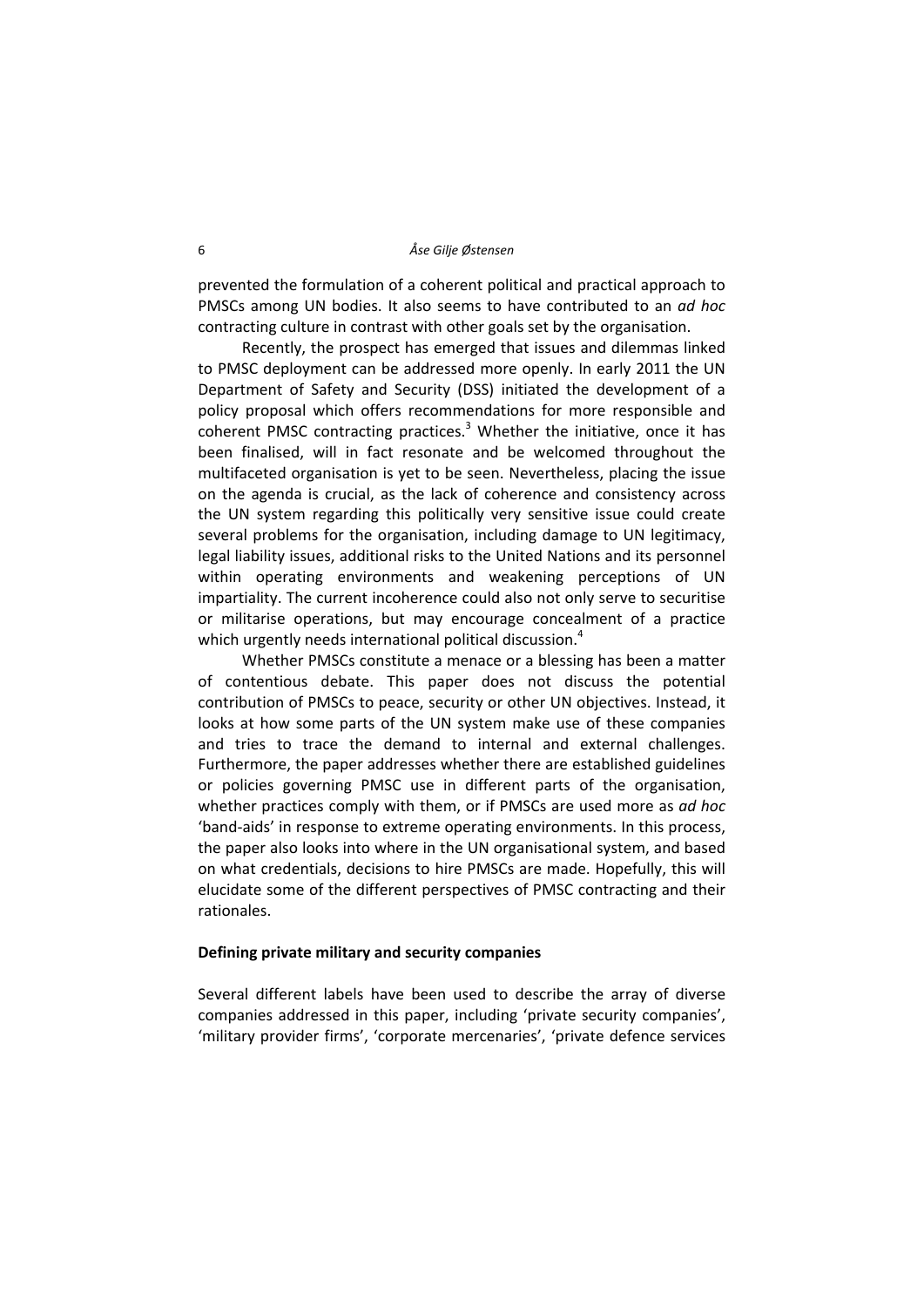providers', etc. The industry itself has often resorted to somewhat euphemistic labels such as 'security management companies' or 'risk mitigating companies'. Alternatively, they avoid labels and simply describe their services. Taking this tendency into account, the 2008 Montreux Document on pertinent international legal obligations and good practices for states related to operations of private military and security companies during armed conflict identifies PMSCs as 'private business entities that provide military and/or security services, irrespective of how they describe themselves<sup>'.5</sup> The international Code of Conduct for Private Security Providers (ICoC), which is a related Swiss initiative for enhanced regulation of the private security industry, refers only to private security companies and private security providers, due to its specific focus on regulating the provision of security services. In this context a PMSC can be understood as a commercial company selling security and support services, mostly internationally. The industry is heterogeneous and includes both reputable companies and *ad hoc* ventures of lesser quality and with less focus on operational ethics. Most companies rely heavily on former military personnel, but law enforcement personnel are also frequently hired. The companies sell services such as guarding (armed or unarmed), protection of persons and assets, specialised security training and risk mitigation, security audits and assessments, and anti‐piracy services. Many supply logistics or support functions, such as sea, land or air transport, and some provide more specialised functions, such as demining, security sector reform (SSR) programmes, intelligence, disaster relief services, kidnap and ransom  $\overline{\phantom{a}}$  services, etc. $\overline{\phantom{a}}$  It should be noted that when referring to its own contracting, the United Nations does not use the term 'military' and recently has expunged this word from security services. In UN parlance, then, the term private security company (PSC) is used.<sup>7</sup> While the United Nations may wish to play down their military aspect, the more established term for companies such as Aegis, DynCorp, ArmorGroup and Global Risk Strategies (all frequent UN partners) is currently PMSC. In accordance with the terminology used by the Montreux Document, this paper will use the term private military and security companies (PMSCs).

In terms of conceptualising PMSCs, dominant actors within the industry have contributed to the debate and made efforts to brand or rebrand the industry in a more favourable light. This is done in order to accommodate customer concerns with the nature and legacy of PMSCs and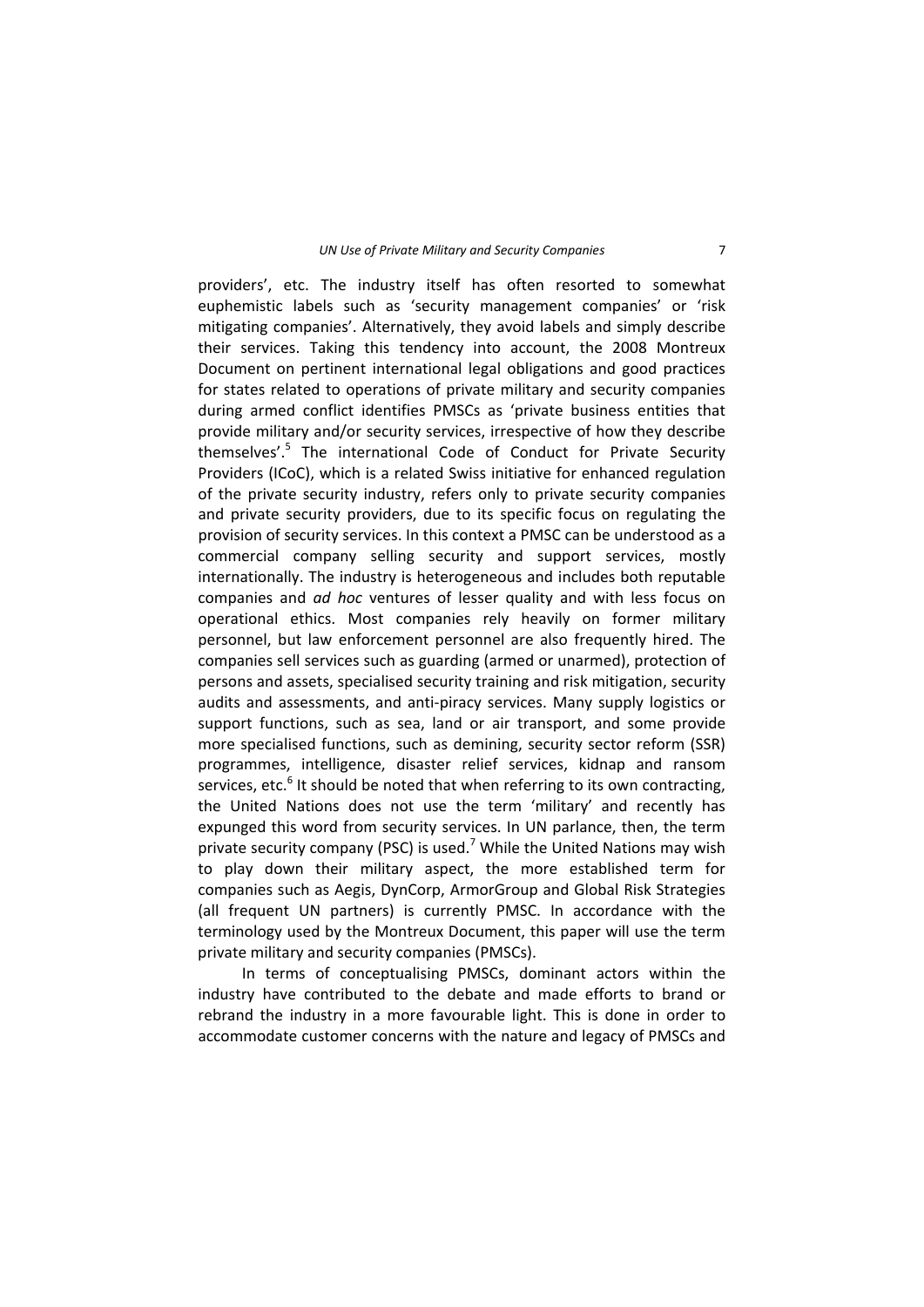#### 8 *Åse Gilje Østensen*

remedy some of the controversy which has surrounded the industry. The mercenary association which has lingered around the industry is seen as a particular impediment to its positive contributions, and removing this association is crucial to changing negative perceptions among the public, policy‐makers and contracting officers. The image of security contractors as trigger‐happy and unaccountable cowboys has for the most part been incompatible with the security strategy of most humanitarian organisations and their public images, and has often been undesirable for many other clients such as government agencies. Consequently, labels and denotations have changed over the years in tandem with business aspirations and market demand. For example, the association of the US private security industry, the International Stability Operations Association, until late 2010 known as the International Peace Operations Association (IPOA), has been reconceptualised several times. $8$  The industry has thus shown that it is not only flexible in terms of what it offers, but also that its conceptual shaping is periodically remodelled to reflect the most attractive clients, their goals and the corresponding commercial ambitions of the industry in any given period.

#### **Filling a knowledge gap**

While the industry has certainly managed to gain entrance into what can be called a 'peace operations segment', there is not much written specifically on UN use of PMSCs. Nonetheless, most analysts and commentators acknowledge that several members of the UN family contract PMSCs on a more or less regular basis. $9$  Similarly, the practice of UN humanitarian organisations buying services from PMSCs is also well known among observers.<sup>10</sup> However, little substantive or systematic information is available to outsiders on how and why the United Nations contracts PMSCs. $<sup>11</sup>$  Within the United Nations, detailed information has reportedly</sup> been gathered.<sup>12</sup> However, UN agencies have released little to no information about contracting practices with PMSCs. While some organisations may be willing to share information on this topic 'for the right reasons', others do not authorise their staff to participate in or provide information to studies of UN use of PMSCs. Information on security arrangements is often both proprietary and confidential, and the sensitivity of the issue in UN circles has clearly limited the amount of information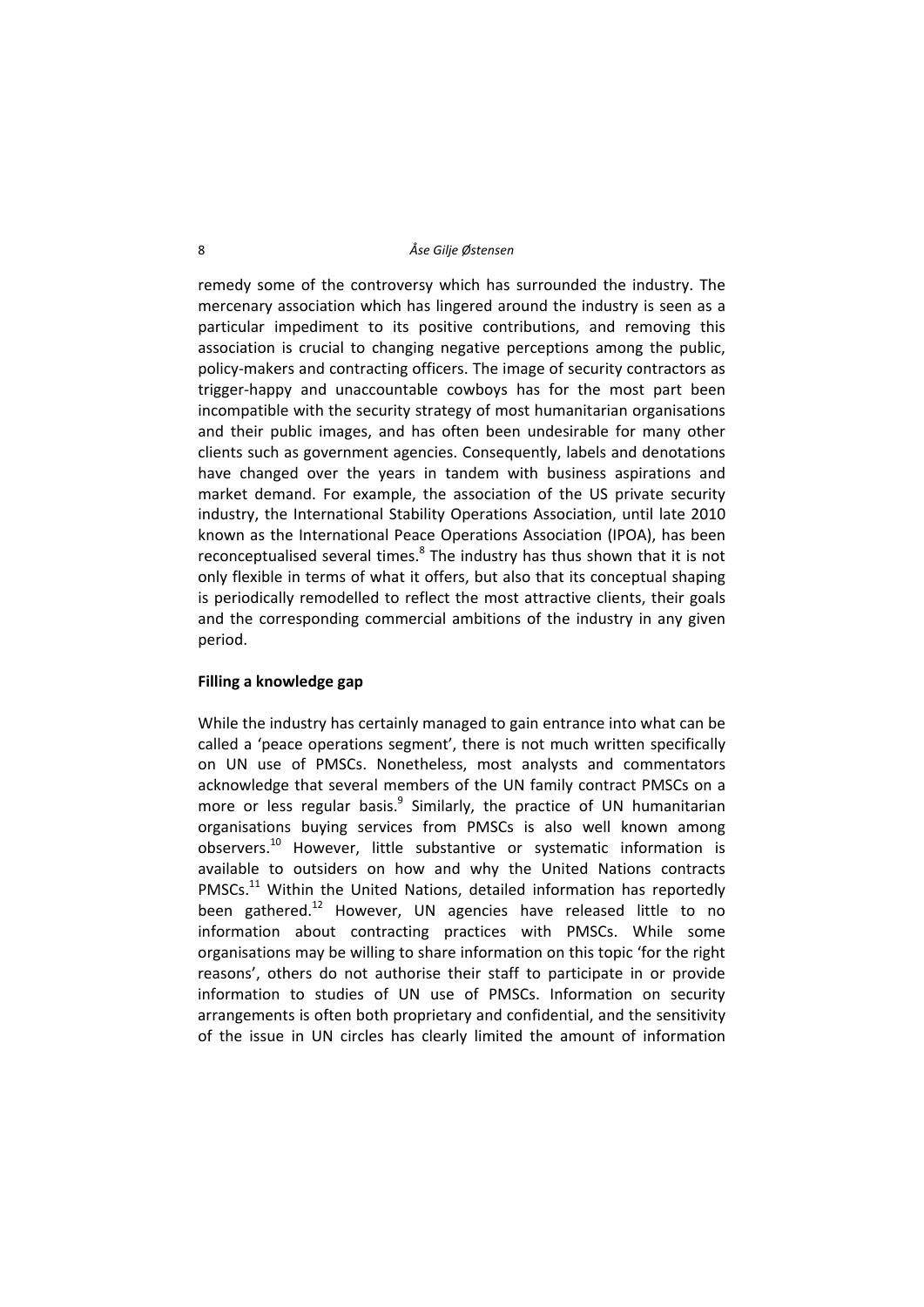available. Several companies will acknowledge having worked for UN‐ affiliated clients, but mainly due to client confidentiality clauses in PMSC contracts this information is normally limited in detail and substance.

Accurate and comprehensive information has at times been hard to come by, and moving beyond anecdotal data has been difficult. When interviewed, UN representatives have generally not been overly willing to elaborate on policies and practices. In some cases, procedures to deal with PMSC contracting have been portrayed as somewhat more established and structured than was later found from other sources. To compensate, this paper relies upon a variety of sources, including UN documents, governmental reports and documents, academic research, journalistic material and some interviews. Nonetheless, an exhaustive mapping of UN use of PMSCs is not feasible and the information in this paper may not provide the complete picture on UN contracting. Rather, it is an attempt to shed some light on a common but little‐documented practice. The study is largely limited to international PMSCs and does not treat contracting of local security companies in any detail; it does not address formal or informal deals with local armed factions, or moonlighting security outfits.<sup>13</sup> This focus is chosen despite the fact that most sources report that the vast majority of UN security contracting is done with companies local to the operating environment. Local security contracting seems often to be preferred over international PMSC contracting due to beliefs that local guards will be more acceptable to the local population and constitute good sources of detailed security information. Also, there are aspirations to contribute to the local economy and train the local population. Nevertheless, local security contracting may bring up a set of different dilemmas, and thus not be the more suitable option.<sup>14</sup> While not addressed in this paper, UN practices and policies concerning hiring local security actors clearly merit further study.

This paper focuses broadly on the 'UN system', with special emphasis on the Secretariat, programmes and funds, i.e. the service‐providing organisational apparatus, largely excluding the member states and the political international decision‐making forums. It should be stressed that despite ambitions to deliver as 'One UN', the United Nations cannot be thought of as a unitary actor due to its 'conglomerate' and decentralised nature. Different parts of the organisation at times may have conflicting interests and goals which lead them in different directions in terms of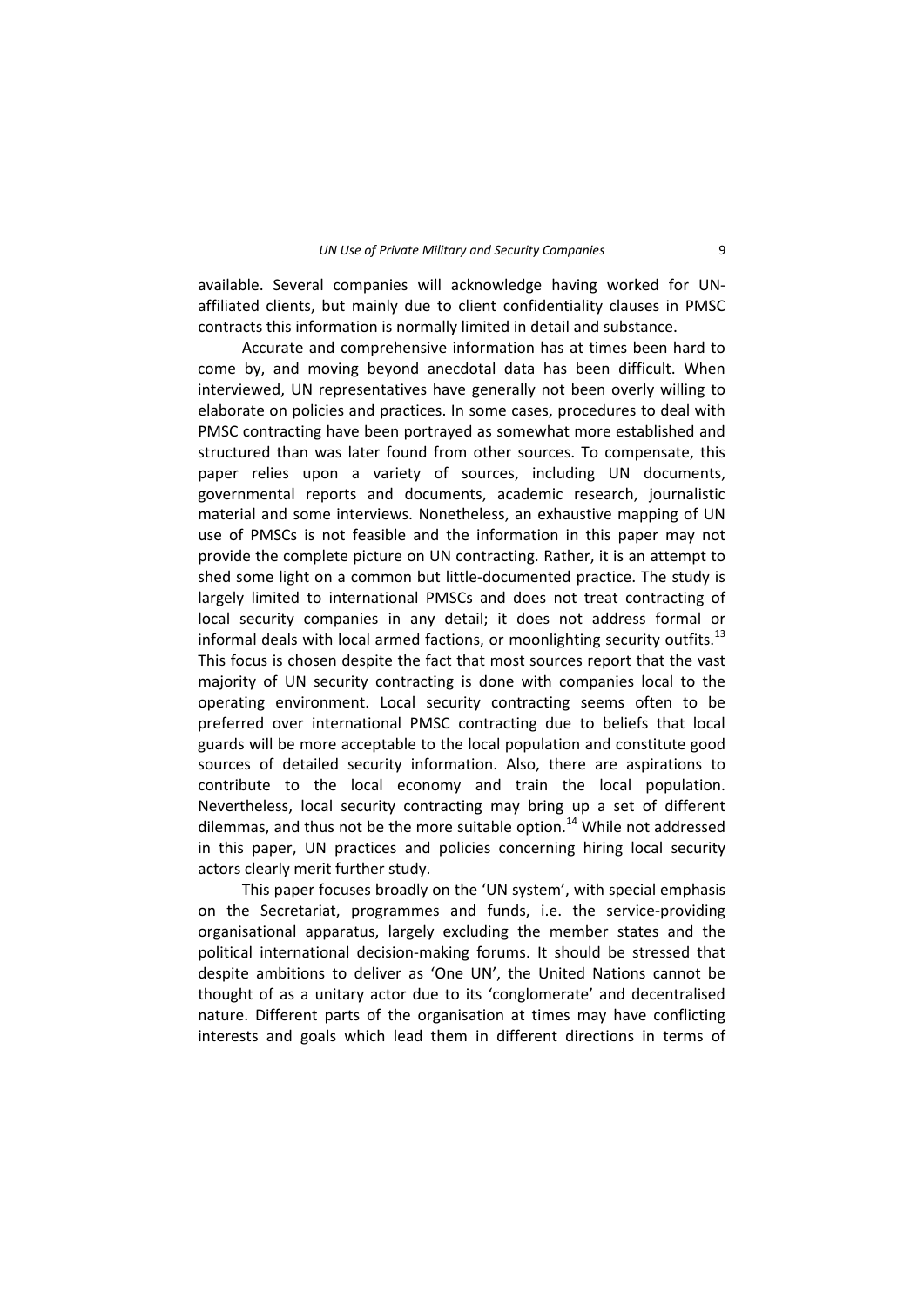approaches and policies. Analysing 'UN attitudes' and 'UN practices' thus necessarily leads one into a multidimensional analysis of heterogeneous and diverse organisations. Nevertheless, the different parts of the UN system do not, of course, exist completely unrelated to each other. The Secretariat, the humanitarian organisations and the peacekeeping apparatus all need to relate to each other both formally and informally. In the field, the security environment is affected by actions and affiliations of fellow UN entities, and security solutions chosen by one entity may affect the security of another operating under the same UN flag. Thus this paper takes a broad focus when looking at some of the practices and policies coexisting under the UN umbrella. For reasons of simplification, however, references to 'the United Nations' will at times occur throughout the text.

Three operational contexts are studied in this paper: humanitarian operations, peacekeeping operations and political missions. The United Nations also contracts PMSC services in relation to natural disasters and in normal country work to promote development, but these two areas of operations are not specifically dealt with here. Arguably, not focusing on country offices may mean that a considerable amount of PMSC contracting that takes place under the UN umbrella is not covered. The issue of PMSC participation in UN country teams is comprehensive and multifaceted; it is beyond the scope of this paper and should be subject to further study. This paper also excludes from its scope the specialised agencies operating as autonomous organisations, such as the Bretton Woods institutions. These maintain their own security arrangements and do their own security procurement even if they are still often formally part of the UN security management system.

The paper sets out to address some empirical findings regarding the UN's use of PMSCs in the contexts of humanitarian and peacekeeping operations and political missions. It then proceeds to look at the UN's demand for PMSC services analysed from an institutional perspective, focusing on security and protection services, peacebuilding support services and mission support services. The main part of the study is concerned with the premises for PMSC deployment by different UN entities, and discusses some of the prevalent UN approaches to PMSC use from the perspectives of safety and security, humanitarian affairs, peacekeeping, procurement and human rights. Finally, the paper summarises key findings and presents a number of recommendations for future action.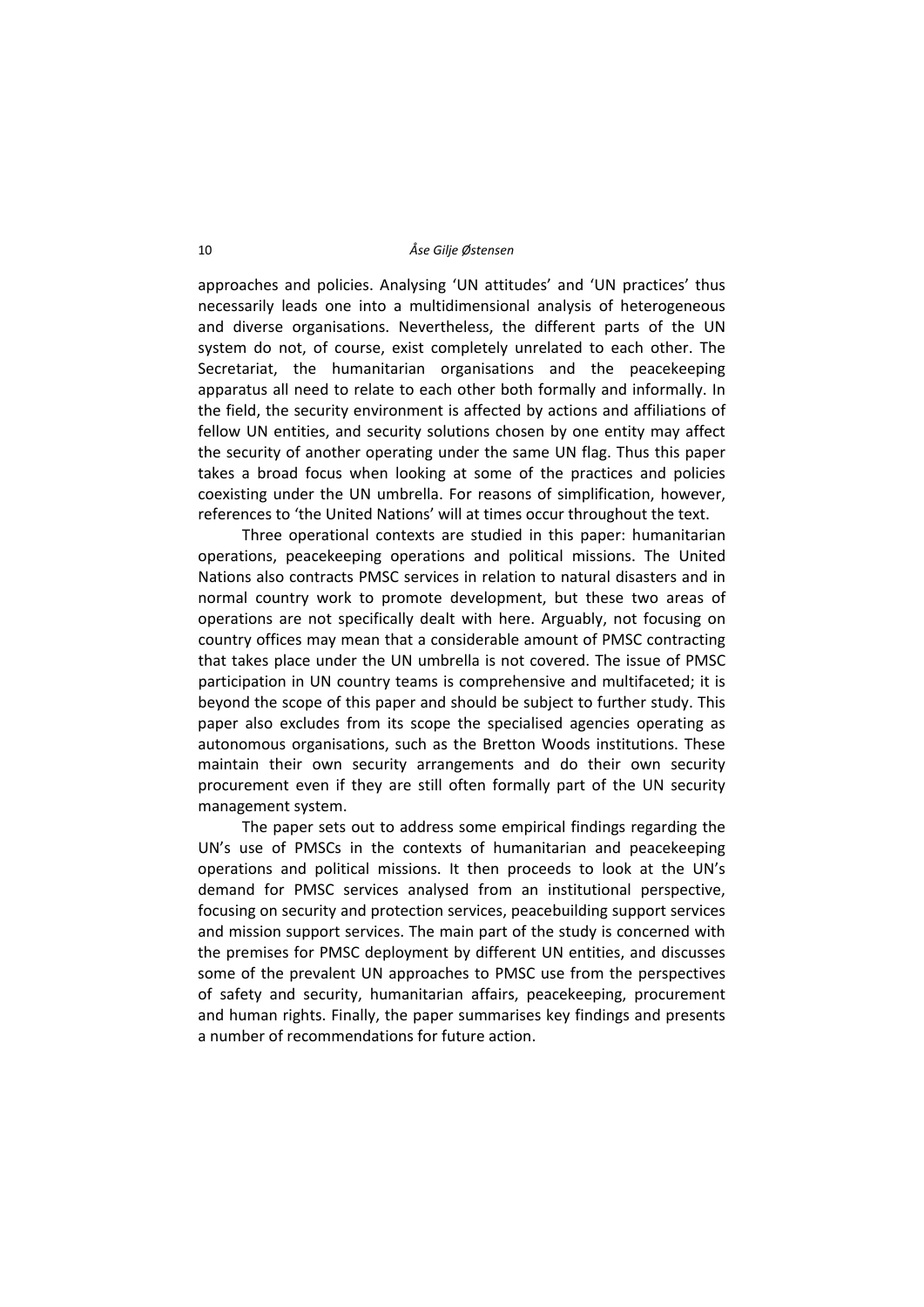#### **THE UNITED NATIONS AND PMSCs: AN OVERVIEW**

Discussions of PMSC involvement in UN operations are susceptible to some common misunderstandings related to the type of services bought, the comprehensiveness of PMSC reliance and the role the companies play. Firstly, PMSCs do not supply the United Nations only with security services; frequently they supply other specialised services such as advice, training,  $15$ demining, logistics, etc. Secondly, corporations do not stand to substitute UN missions any time soon, though in the past some have prepared proposals for rather extensive operations to remedy UN member state inaction.<sup>16</sup> PMSCs are not used as front-line peacekeepers, and peacekeeping is therefore far from being taken over by private companies as some have feared and others have suggested.<sup>17</sup> As Spearin has pointed out, it is also highly unlikely that most contemporary PMSCs would have the capacity to muster the adequate response to do so in a timely manner. PMSCs are most often composed of diverse personnel, not gathered to capitalise on their collective abilities in ways which would be the case with armed forces.<sup>18</sup> Instead, companies work in concert with UN operations performing selected tasks that the organisation does not have the capacity or means to deliver. Thirdly, PMSC services are not always directly procured by a UN entity; they may also be seconded to an operation by a member state or provided by third parties. While there is little in UN documents or departmental policies to indicate that PMSCs actually do perform a range of second-rank tasks within UN operations, there are indications that the practice is already well established and new services may be added to the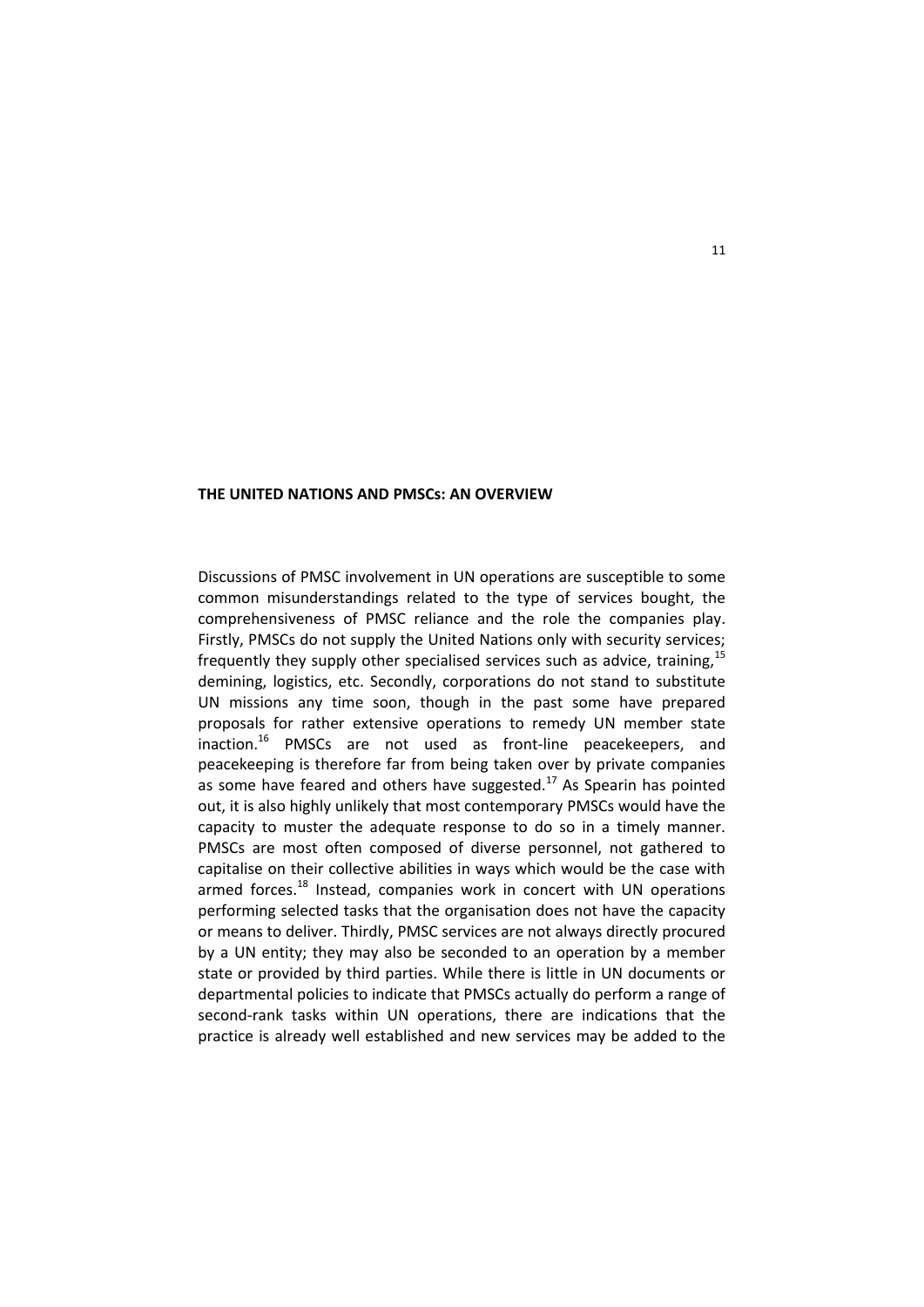shopping list in the future. However, the scale of such practices still seems to be somewhat limited. But hostile operating environments may suggest an extended reliance on commercial security services, perhaps including services such as hostage negotiation, extraction and evacuation which currently are prohibited by the General Assembly from being contracted out.<sup>19</sup> Services pertaining to the peacebuilding aspect of the UN agenda are also likely to grow, including SSR‐related activities such as police and judicial reform as well as expanded training and capacity‐building roles.

# **Direct versus indirect UN use of PMSCs**

The United Nations directly procures PMSC services from its headquarters and in the field, and a variety of agencies, programmes, funds, departments and divisions within the UN family are regular PMSC customers, including the UN Children's Fund (UNICEF), World Food Programme (WFP) and UN Development Programme (UNDP). Direct contracting is apparently done from time to time in spite of the general rule that only the specialised agencies should procure directly. The remainder use one of the procurement organisations or the Department of Field Support.

PMSCs also frequently get involved in UN operations through member state contingencies. This is a particularly common practice as far as US contributions to the United Nations are concerned. In fact, since the US administrative structure does not allow for a federal police force to be seconded directly to international missions, the State Department (DoS) relies entirely on recruiting police personnel from private contractors. These companies vet and hire civilian police personnel from state, local and municipal law enforcement agencies and subsequently supply police services to international peacekeeping and other missions without consulting or informing the United Nations. Police‐contributing countries merely undertake to provide the service and the number of agreed police officers without further specifications given to the United Nations.

Until April 2004 DynCorp International was the sole supplier of US civilian police to the DoS, meaning that every US police officer taking part in UN Civilian Police (UNCIVPOL) was in fact a DynCorp employee. Since then the contract has been split up between a few additional companies that maintain rosters of police personnel.<sup>20</sup> Pacific Architects & Engineers (PAE) is part of the effort, and according to its website currently contributes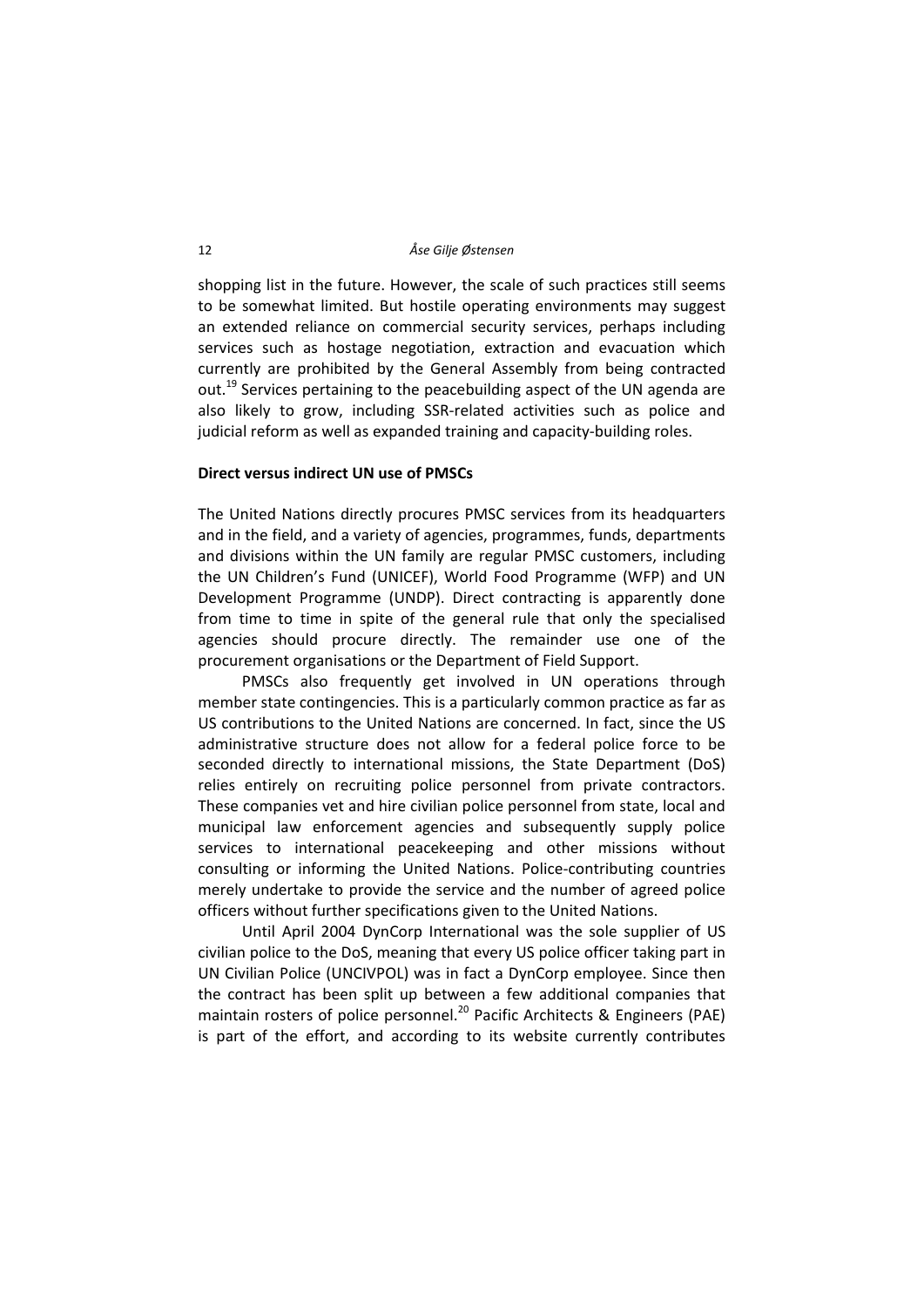civilian police personnel to the UN missions in Haiti and Liberia. $^{21}$  Similarly, in 2003 DynCorp won a major and potentially lucrative contract with the US DoS for 'Peacekeeping Support in Africa' where the company would be on call to perform 'any and all services required for Peacekeeping, Capacity Enhancement and Surveillance Efforts within the continent of Africa'. It was an 'indefinite quantity/indefinite delivery contract' with a maximum value of US\$100 million.<sup>22</sup> The same company won the 2009 extension of African Peacekeeping, now called AFRICAP, $^{23}$  a programme meant to support African countries in conducting peacekeeping operations. Both DynCorp and PAE have also been awarded contracts under the US peacekeeping capacity‐ and capability‐building effort for African countries, ACOTA (Africa Contingency Operations Training and Assistance). Consequently, personnel and expertise provided as part of US contingents to peacekeeping initiatives, whether under the auspices of the United Nations or as part of bilateral support initiatives, are frequently drawn from PMSC contractors. As noted by Taulbee in 2002, 'international observers provided by the US to multinational operations [are] now more likely to come from private companies than from the regular military'.<sup>24</sup>

Developing countries may also rely on PMSCs in order to be able to take part in UN peacekeeping operations. For example, Paramount Group specialises in 'peacekeeping packages' tailored to help developing countries meet UN equipment, training and logistic requirements. According to the company's website, Paramount Group covers a niche in the market which US PMSCs often overlook: UN troop‐contributing countries which are eager to mount a battalion for UN deployment, $^{25}$  sometimes motivated by the UN reimbursement system.

Services can be required specifically by the organisation but paid for by member states. Both Aegis and Global Risk allegedly have been paid by member states to provide protection to senior UN officials in Irag.<sup>26</sup> PMSCs may also take part in UN operations through subcontracting procedures. A 'regular' contract for support or reconstruction functions may require security measures which may be subcontracted to a PMSC, which is consequently associated with the overall UN project, mission or organisation. Some member states also exercise their host‐government responsibility to protect the United Nations by providing armed or unarmed security personnel from a private company instead of using public protection. Thus outsourcing policies of member states may lead PMSC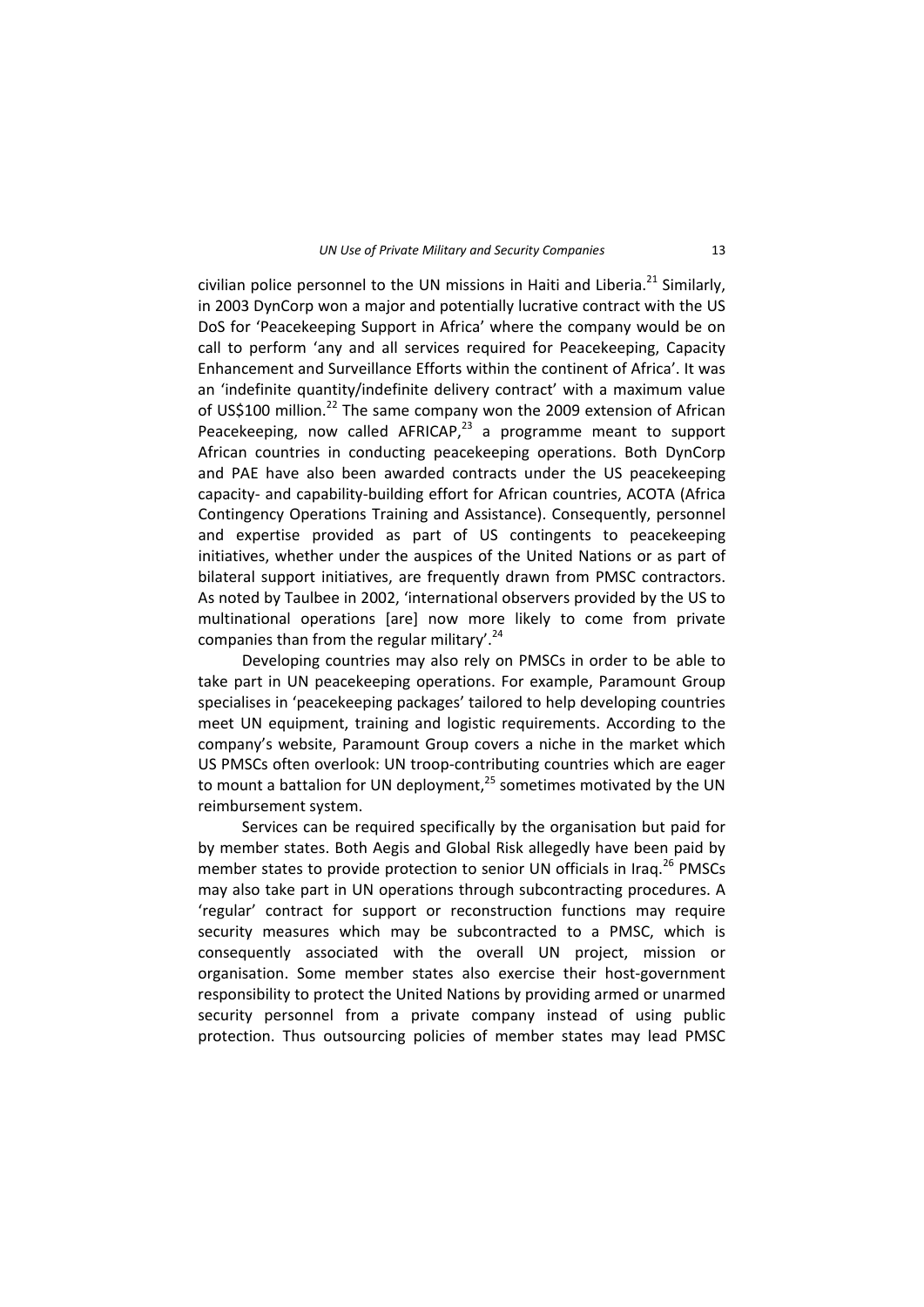personnel to take part in UN operations, resulting in an apparently significant indirect use of PMSCs by the organisation. However, since the topic of this paper is not member states' policies, but rather UN policies and practices, it is mainly concerned with direct UN procurement of PMSC services to compensate for internal incapacities. Nonetheless, more research on the role of PMSCs as part of member state contributions or contingencies would benefit overall knowledge about the commercialisation of contemporary peace operations.

## **PMSCs in UN humanitarian operations**

In humanitarian operations, national and international PMSCs are being deployed for the protection of staff and premises, risk assessments and security training. In extreme situations this may imply provision of a proactive armed presence to prevent attacks and allow continued humanitarian presence. $^{27}$  According to one study conducted almost ten years ago, the most common services provided to humanitarian organisations (both UN and non‐UN) were risk analysis, security training of staff, crisis management advice (for instance regarding kidnapping), security assessments and the provision of guards (mostly unarmed) for the protection of assets, offices, residences and other premises.<sup>28</sup> Since the establishment of the UN Department of Safety and Security in 2005, agencies in theory need to seek specific authority from the DSS in order to buy armed security from the private sector.<sup>29</sup> However, it is doubtful whether these procedures are always adhered to. Based on interviews with a range of members of the humanitarian community, Stoddard et al. report a similar pattern in 2008, emphasising in particular the prevalence of security training, risk assessment and security management consulting as well as unarmed guarding services. According to the study, the majority of unarmed guarding services were bought from local providers. $30$  UN agencies are, however, reported to contract less for risk assessments and security management than the non-governmental organisations (NGOs) in the study, indicating that for the most part the DSS adequately covers these needs for UN entities. $31$  In the past there also seems to have been a practice of occasional hiring of security officers from PMSCs. The company Defence Systems Limited (DSL), for example, supplied security officers to UNICEF in Sudan and Somalia, as well as to the WFP in Angola. $32$  According to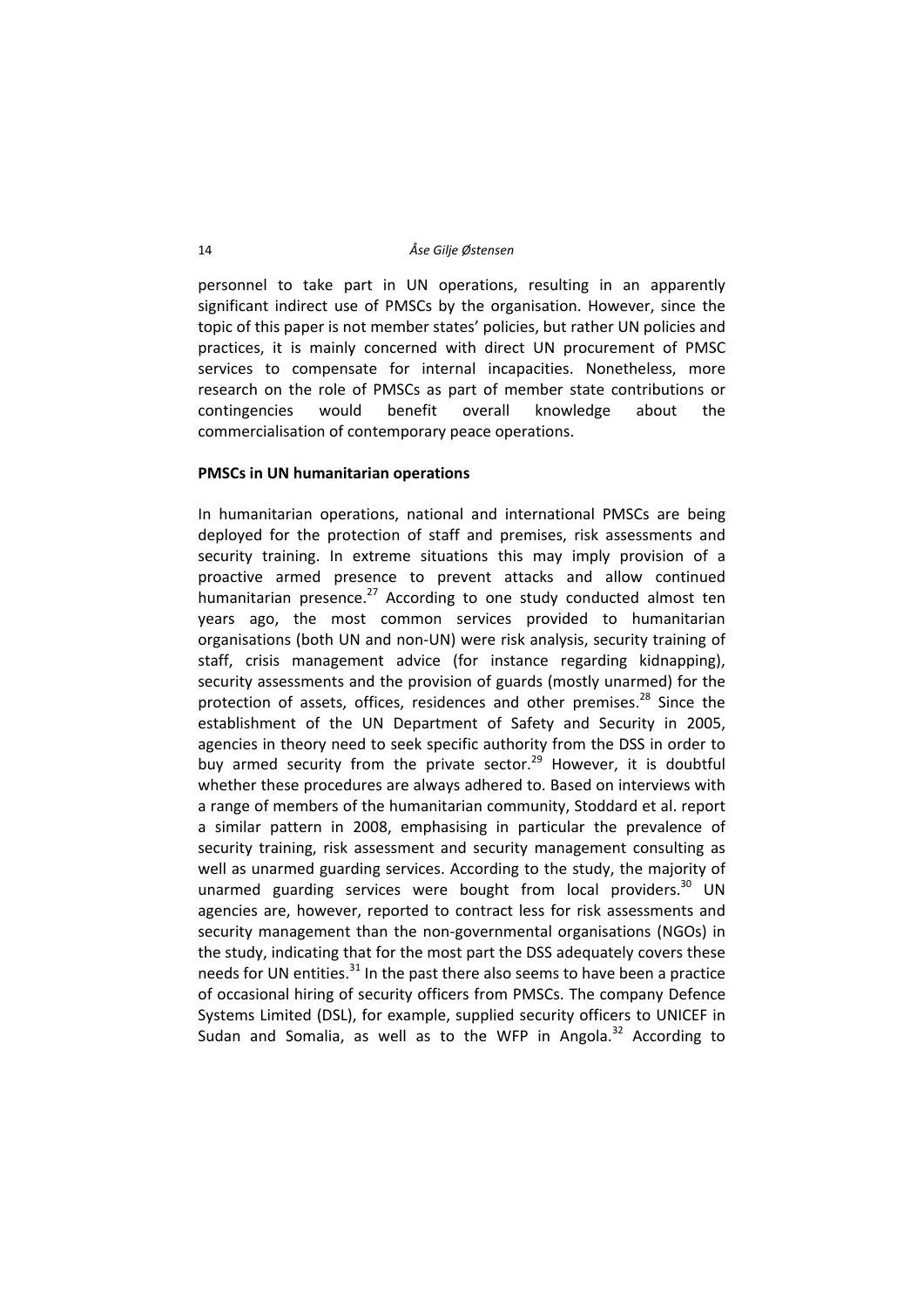Stoddard et al., the services most frequently bought from PMSCs by UN agencies were physical security for facilities, followed by security training. UN agencies also reported the use of armed protection more frequently than other humanitarian organisations.<sup>33</sup> A UK parliamentary committee reported in 2002 that while the UN civil security division (then UNSECOORD) restricted the use of PMSC services by UN humanitarian agencies, the UN High Commissioner for Refugees (UNHCR) very often demanded them.<sup>34</sup> Statistical reports of UN contracting confirm some of these reports. In 2008 the UNHCR, for example, contracted ArmorGroup Kenya for 'office security services', while UNDP bought security services from Saladin Security in Afghanistan.<sup>35</sup>

The World Food Programme serves as an illustration of a UN agency that recurrently relies on a broad range of security services supplied by a private security company. According to Hart Security, the company supplies the WFP with extensive security assessments that cover all aspects of the agency's activities in a range of different countries. These services include 'political risk assessments, covering likely developments that will affect security in the country, through to a thorough analysis of threats to operations and personnel and compliance with established security protocols and legislation<sup>'.36</sup> There is no mention of physical security services, which are a somewhat more controversial topic for the WFP, but convoy and warehouse security are services likely to be included, depending on threat assessments and other contextual factors.

## **PMSCs in peacekeeping operations37**

The tasks performed by private actors in peacekeeping operations are normally restricted to support functions and some security functions rather than those of a military nature. $38$  The United Nations currently contracts PMSCs for services such as static security guarding, logistic support and demining and ordnance disposal during peacekeeping operations.<sup>39</sup> The level of PMSC contracting appears to vary, depending on both the level of difficulty of the mission and the often corresponding difficulty of getting the needed personnel. Certain missions are likely to be less attractive due to location, or the level of insecurity associated with the mission, and thus more prone to personnel shortage. Examples of PMSCs supplying services in support of peace operations include DynCorp supplying helicopter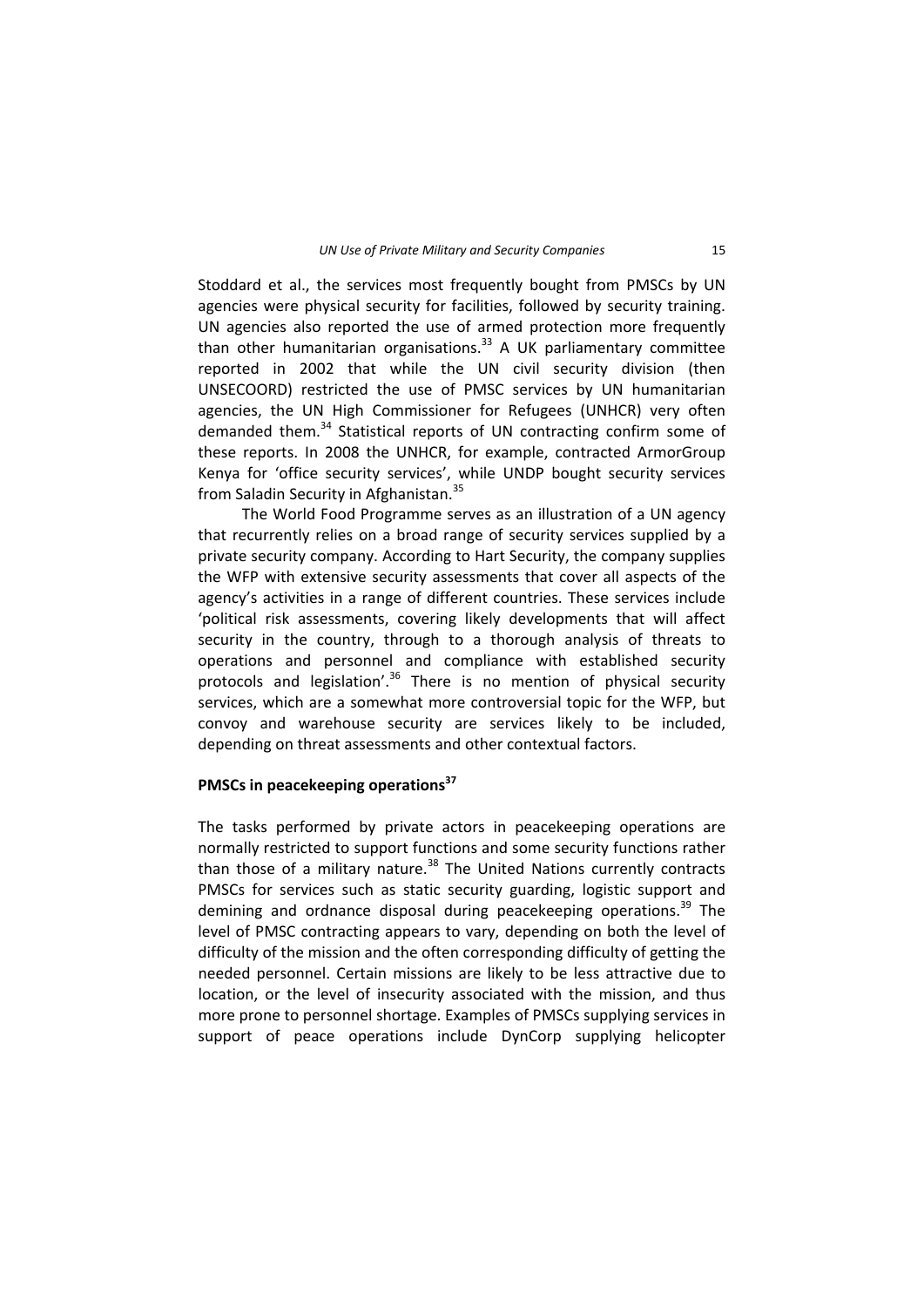transport and satellite network communications to the UN‐sanctioned International Force in East Timor,<sup>40</sup> while DSL provided both logistical and intelligence support for national contingencies participating in that mission.<sup>41</sup> PAE provided general logistics in support of the UN Mission in Sierra Leone in 2000 and 2003 and various logistical services to the UN Mission in the Democratic Republic of the Congo (MONUC) in 2001.<sup>42</sup>

In many cases services seem to be procured in combination: logistic services are often combined with security, which in turn may imply information‐gathering or intelligence‐like services. This was the case in the Democratic Republic of the Congo (DRC), where ArmorGroup provided both security and logistics to MONUC. $43$  Although many contracts seem to involve more than one service type, few of the cases recorded in this study appear to have reached the level of comprehensiveness and integration into the UN peacekeeping operation as did the contract between DSL and the UN Protection Force (UNPROFOR) in Bosnia in 1992.<sup>44</sup> In this case the UN Department of Peacekeeping Operations (DPKO) hired at least four PMSCs (among them DSL and DynCorp), or approximately 2,000 civilians, to mount the personnel necessary for the intended operation.<sup>45</sup> DSL contributed 425 international staff from 24 nations. Among the tasks carried out were crime prevention and detection, close protection and border security duties. The contract lasted four years until NATO forces assumed primary responsibility from the United Nations in 1996.<sup>46</sup> As the mission grew, so did DSL's responsibilities. It supplied armoured vehicles to cover hardware deficiencies of the peacekeepers from Asia and Africa. As these battalions lacked the expertise to maintain and operate the vehicles, UNPROFOR requested DSL to supply drivers and mechanics. DSL also had to take care of the fuelling and maintenance of the vehicles, the constructing of bases to house them and their coordination (done by DSL planners in Zagreb). $47$  While initially hired for a diversity of security purposes, DSL ended up performing security, support and expert tasks. According to DSL's former director of international affairs, General Sir David Ramsbotham, it was a case of employing fully qualified and experienced personnel to fill gaps created by the lack of regular UN civil and military personnel. $48$  DSL employees wore civilian‐pattern UN uniforms with UN badges and identification papers, and were fully integrated into the UNPROFOR organisation. Where regular soldiers normally would serve for six months, DSL personnel would typically serve for the entire contracted period of four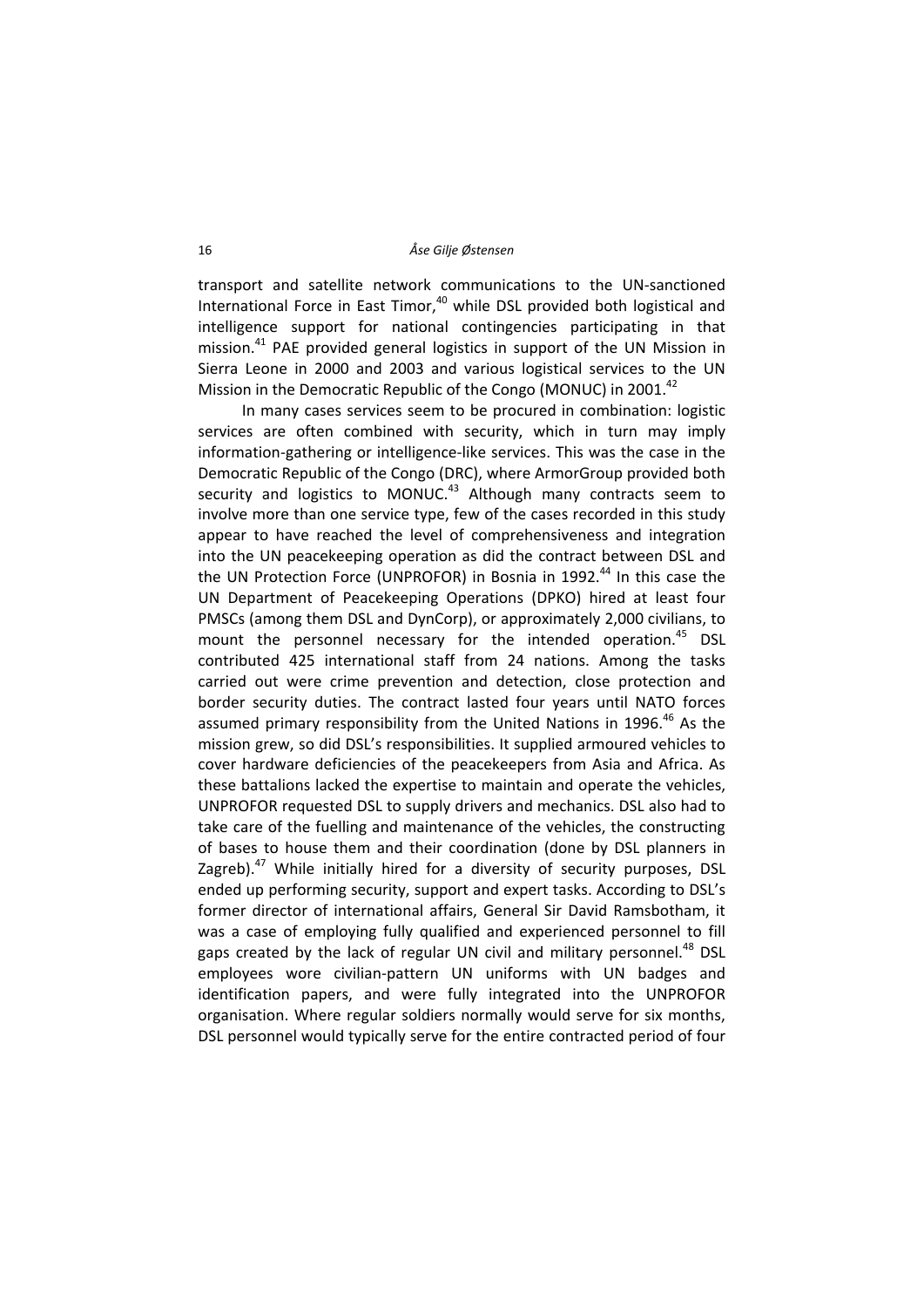years, thus increasing their indispensability. DSL contractors were also given access to classified information.<sup>49</sup>

The role played by PAE in MONUC serves as a more recent illustration of how a PMSC has been deployed in a UN peace operation. In June 2004 Congolese students released a wave of violence in central and eastern parts of the DRC in protest at the UN mission's failure to prevent atrocities in Ituri province. The frustration of the Congolese civil war was directed towards UN‐associated personnel and facilities. PAE was an integral part of the UN operation. It ran six airfields for the mission and its employees drove UN vehicles and were considered UN workers by locals – and hence were also subject to attacks. The violence in Kisangani included burning the UN headquarters in the city to the ground, UN staff housing was attacked and burned, and over 70 UN vehicles were stoned and set ablaze. As the UN military contingent withdrew, 300 UN staff fled to the local airport where they demanded emergency evacuation from the city, fearing they would be killed by the rioting mobs. PAE workers prepared for and carried out the evacuation of the UN staff, while the PAE teams stayed behind to complete their contract.<sup>50</sup> This example in particular illustrates a fundamental dependency on commercial companies for essential tasks in certain peacekeeping operations, and suggests that at times private contractors may face more risks than UN personnel.

#### **PMSCs in political missions**

The UN Department of Political Affairs leads a number of political missions in Africa, South and Central Asia and the Middle East. These missions, charged with diplomatic and peacebuilding tasks to prevent or resolve conflict, are carried out in concert with the UN development and humanitarian entities. Some of these missions are currently located in hostile operating environments, such as the UN Assistance Mission in Afghanistan (UNAMA) and the UN Assistance Mission in Iraq (UNAMI). They are thus likely to require security contracting, including risk assessments and planning but also physical protection. Political missions are responsible for carrying out specialised tasks which may be supplemented or replaced by PMSC staff and services. One example is voter registration and election planning in Afghanistan, the responsibility of the Joint Electoral Management Body Secretariat (JEMBS), a partnership between Afghan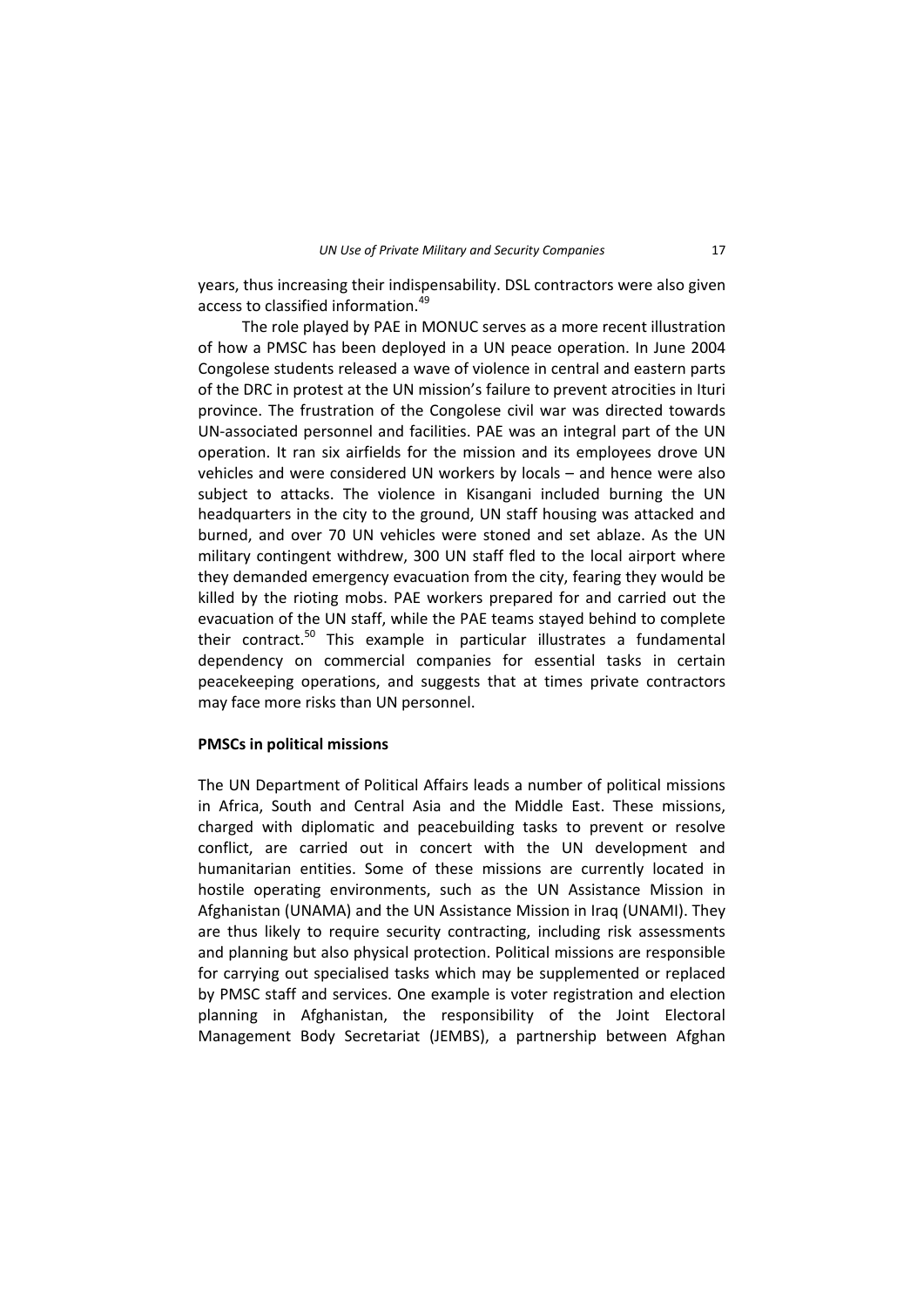officials and UN advisers. In this process, one PMSC has been particularly involved. Global Strategies Group (formerly known as Global Risk Strategies) worked with the United Nations and the Asia Foundation in the preparations for several Afghan elections in 2002 and 2004, and had two employees killed in the lead-up to the 2004 presidential elections. The main task of the company was identifying and assessing potential voter registration sites and locations for JEMBS provincial offices. Global Strategies Group also supplied services in the areas of communications and coordination, operations and logistics, as well as training and security advice and assistance. $51$  According to the Asia Foundation:

Because of Global's flexibility and ability to travel to insecure regions off limits to UN staff, Global supplements JEMBS staff by establishing inter-agency meetings, conducting meetings with Shuras (local-level committees of village elders with enormous influence in an area), distributing civic education materials, and conducting training.<sup>52</sup>

While in this case PMSC staff were used mainly due to their security (survival) skills, they were in fact hired to carry out tasks normally done by UN electoral advisers, and as evident in the above quote, the contractors in fact exercised political influence on behalf of their employer. To the local population, distinguishing PMSC personnel from UN personnel may thus have been a challenge. According to a BBC reporter, 'In effect, here in Zabul, these two contractors have become the United Nations.<sup>53</sup>

In sum, in part due to a lack of transparency in UN use of PMSCs, some common misunderstandings prevail related to the type of services the United Nations buys, the scope of contracting and how PMSCs end up in service of the United Nations. Different parts of the UN system do from time to time contract PMSCs directly for security, security consulting, support services, logistics and a range of other tasks, as well as indirectly through member state contributions. The above cases drawn from humanitarian, peacekeeping and political missions respectively illustrate that PMSC involvement in UN operations in the past has ranged from sporadic and complementary to comprehensive and mission essential. The next section investigates some of the reasons for the increasing UN demand for PMSC services.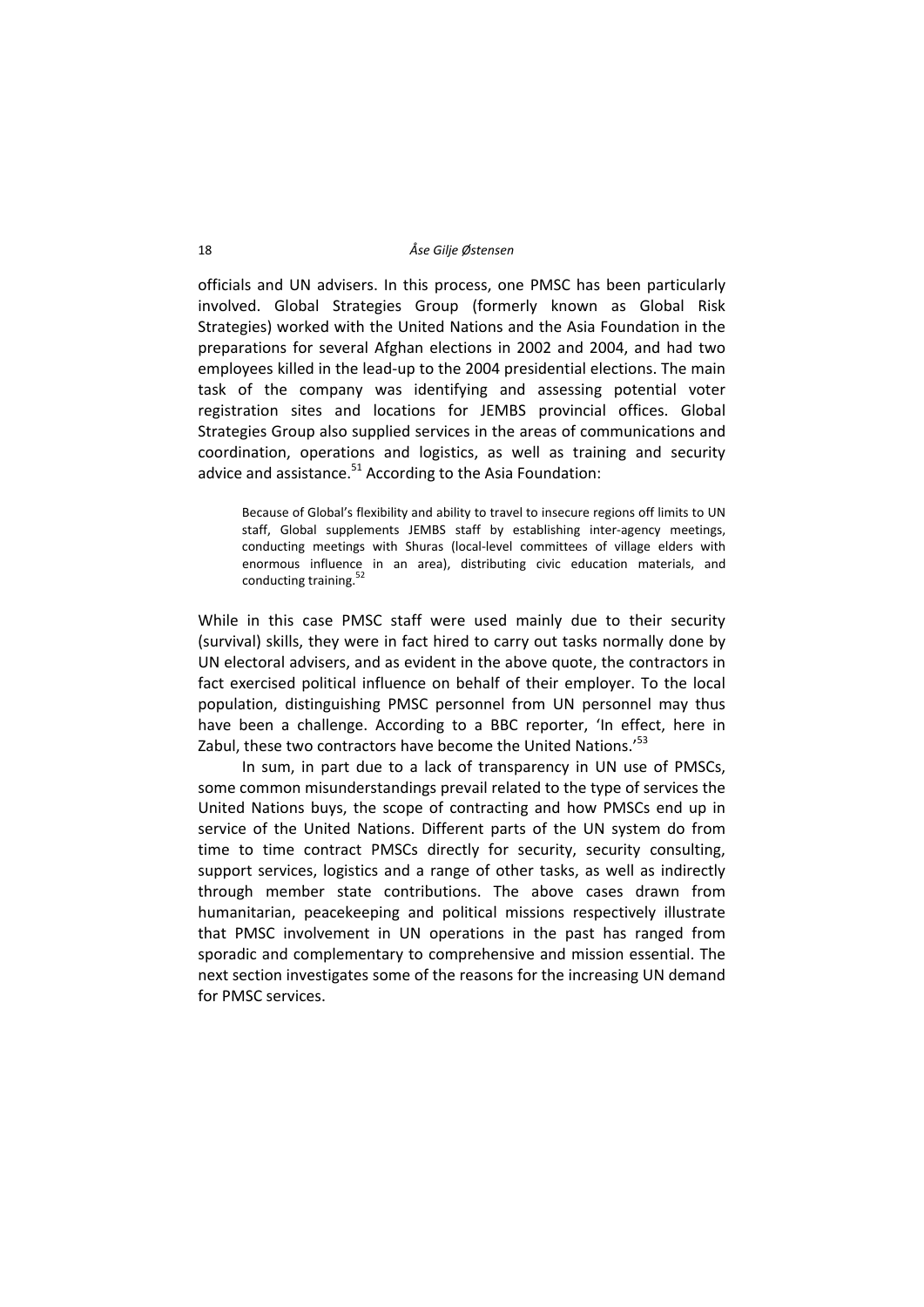#### **THE UN DEMAND FOR PMSC SERVICES**

Since the 1990s the demand for UN delivery on the ground has increased massively. The formulation of a 'culture of protection' and the 'responsibility to protect' established that the international community had responsibilities that transcended sovereign borders. Accordingly, UN peace operations have evolved considerably in scope, from interpositioning and observation to peacemaking, and further to post-conflict reconstruction.<sup>54</sup> During this period there was also a shift away from Western states as prominent troop providers, towards developing nations largely taking over this task. At the same time, the new operational environments have often been characterised by complex conflict structures and multiple emergencies. Not only do they tend to require more comprehensive operations, but they also represent the riskiest operational environments for international relief or peace operations personnel. Combined, these factors have put the United Nations under enormous stress in terms of human, financial and organisational capacities, and have consequently greatly contributed to the increased UN use of PMSCs.

The UN departments, agencies, boards, committees, offices, networks, programmes and funds make up a complex web in the structure of the organisation. Lack of flexibility in decision‐making, combined with slow processing time, has given the United Nations a reputation for being a cumbersome bureaucracy. It has somewhat condescendingly been termed a 'headquarters organisation', an expression which relates to the divisions often apparent between field personnel and the Secretariat in New York.<sup>55</sup>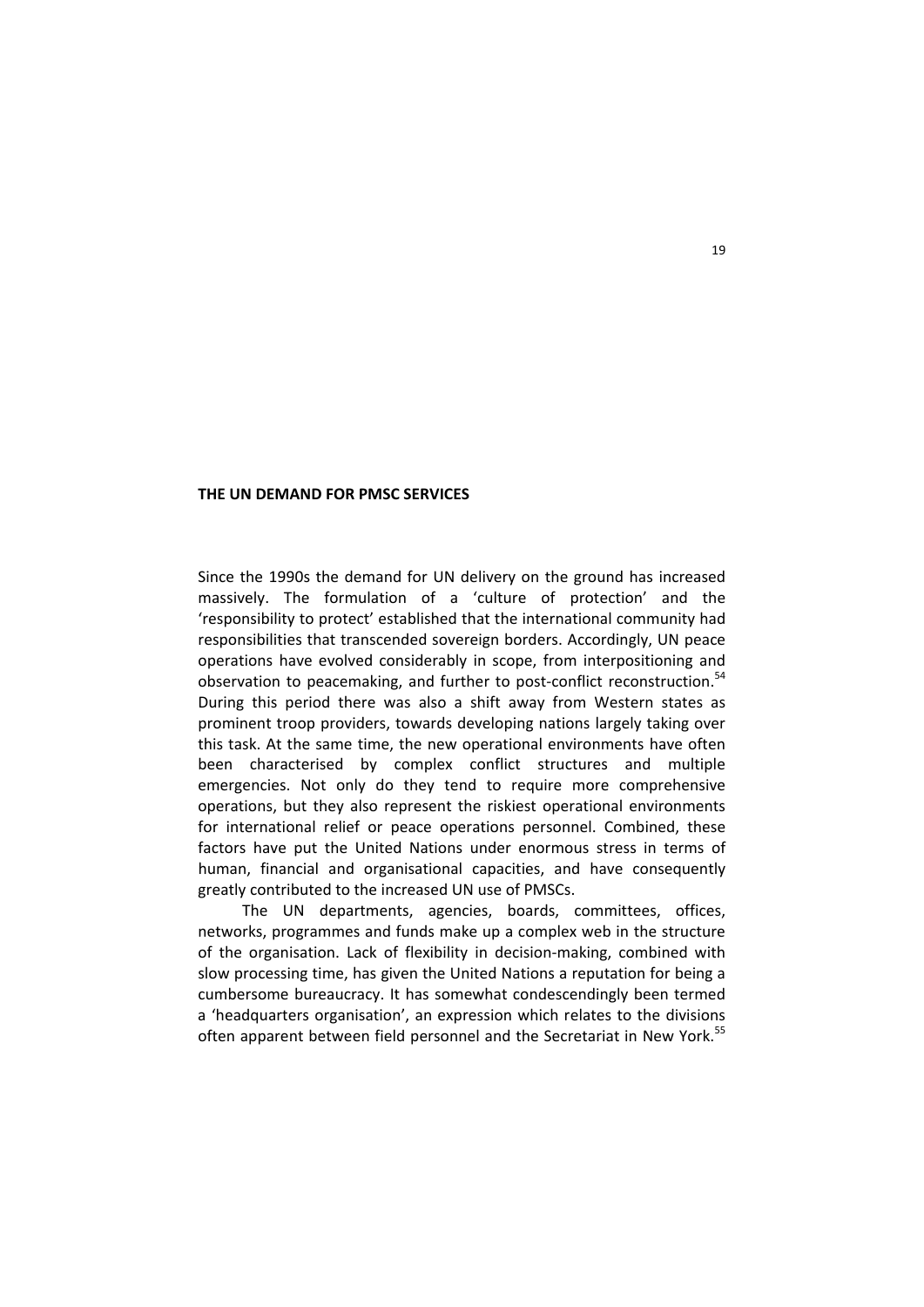In addition, competing aims and political divisions – often resulting from different mandates, roles and responsibilities – appear to hamper the effectiveness of the Secretariat, and this may be the case in terms of devising a common UN approach to PMSCs. In peace operations, their multilateral nature implies a range of inherent weaknesses such as language and culture‐related incompatibilities, insufficient or incoherent training, differences in doctrines, inadequate or incompatible equipment, differences in terms of incentives (e.g. political versus financial), etc. These weaknesses are to a certain degree natural consequences of the principles under which the United Nations works, e.g. the principle of 'geographic distribution', meaning a UN peacekeeping force should contain personnel from a variety of world regions to avoid missions representing only a small and hence biased sphere of countries. However, other weaknesses appear somewhat less predestined. This section explores the UN demand for PMSC services from an institutional perspective, focusing on safety and security, peacebuilding tasks and mission support.

# **Security and protection services**

The bottom line of UN security arrangements is still the principle that the responsibility rests with the host government to provide security for personnel, premises, property and activities. In response to divisions between field personnel and the Secretariat in New York, however, a second principle related to the internal system was added: the security management system should be unified, but decentralised to the country level.<sup>56</sup> The UN demand for external security services appears to stem from weaknesses in the application of both principles, which will be addressed in turn.

# *Host‐state security responsibility*

Under the 1994 Convention on the Safety of UN and Associated Personnel, signatory states are obliged to prevent attacks on UN peacekeeping staff, and in case of such attacks to investigate and prosecute accordingly. The 2005 Optional Protocol extends this responsibility to include all other UN operations, whether humanitarian, political or developmental. The first problem associated with this principle is that by 2008 less than half of UN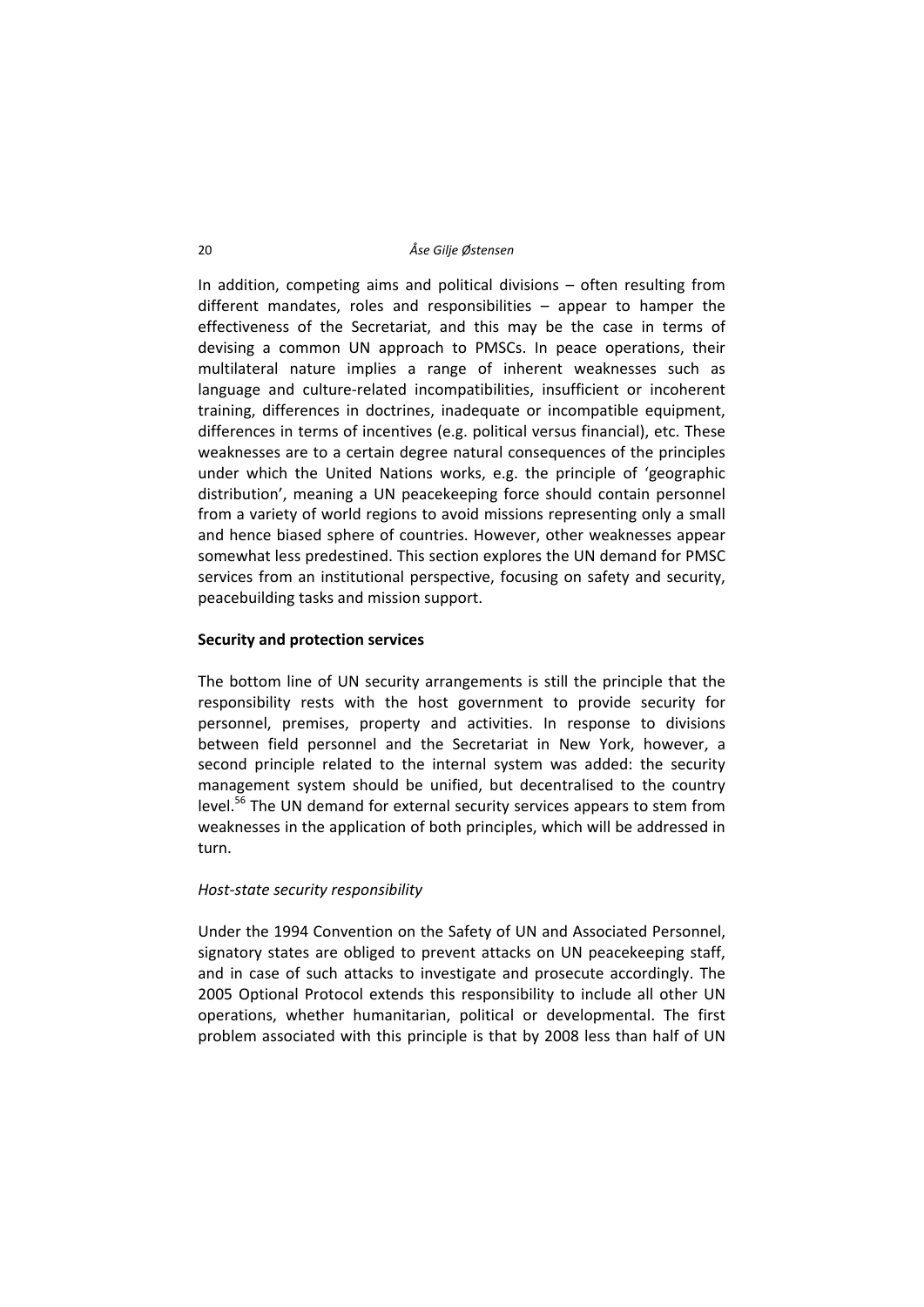member states were actually party to the convention (84 of 192 member states). $57$  and the optional protocol did not reach the required 22 signatories to enter into force until August 2010. The majority of the signatory countries are moreover highly unlikely to host a UN operation any time soon. The United Nations thus continues to entrust host states with its security, although in many cases it does so without basis in a formal agreement with the involved state.

Another impediment is that missions are frequently carried out in weak or disrupted states. Host governments in such states may simply not have the capacity to fulfil obligations to the United Nations, irrespective of being a signatory to the 1994 convention or its optional protocol. In some cases the host state might not even have a clear incentive to provide security for UN personnel. The 2008 report of the Independent Panel on Safety and Security of UN Personnel and Premises Worldwide (IPSS) acknowledges that occasionally the perceived UN role in a given country does not inspire mutual trust between the United Nations and the host government. In other cases host governments may hesitate or resist an elevation of the UN security phase, a system used to describe and grade the security conditions in a given country, due to fears that it will impede foreign investments or tourism in the country.<sup>58</sup> Risk mitigation measures are thus often a product of negotiation with host governments instead of resulting from a realistic threat assessment. In accordance with these limitations, the IPSS recommends a more relaxed emphasis on host‐country security, and that the United Nations should assume a more 'realistic understanding' of what can and cannot be expected from security provision by host states.<sup>59</sup> Accordingly, the organisation seems to be in the process of shifting the focus of security provision from host countries to its own apparatus or external sources. Such an approach could contribute to sidelining traditional state security apparatuses to the advantage of non‐ state international, or private, security actors and arrangements. The United Nations, however, appears less than willing to revoke host‐ government responsibility completely and has initiated experiments with a separate host-government agreement in an attempt to improve security collaboration between the organisation and host governments. $60$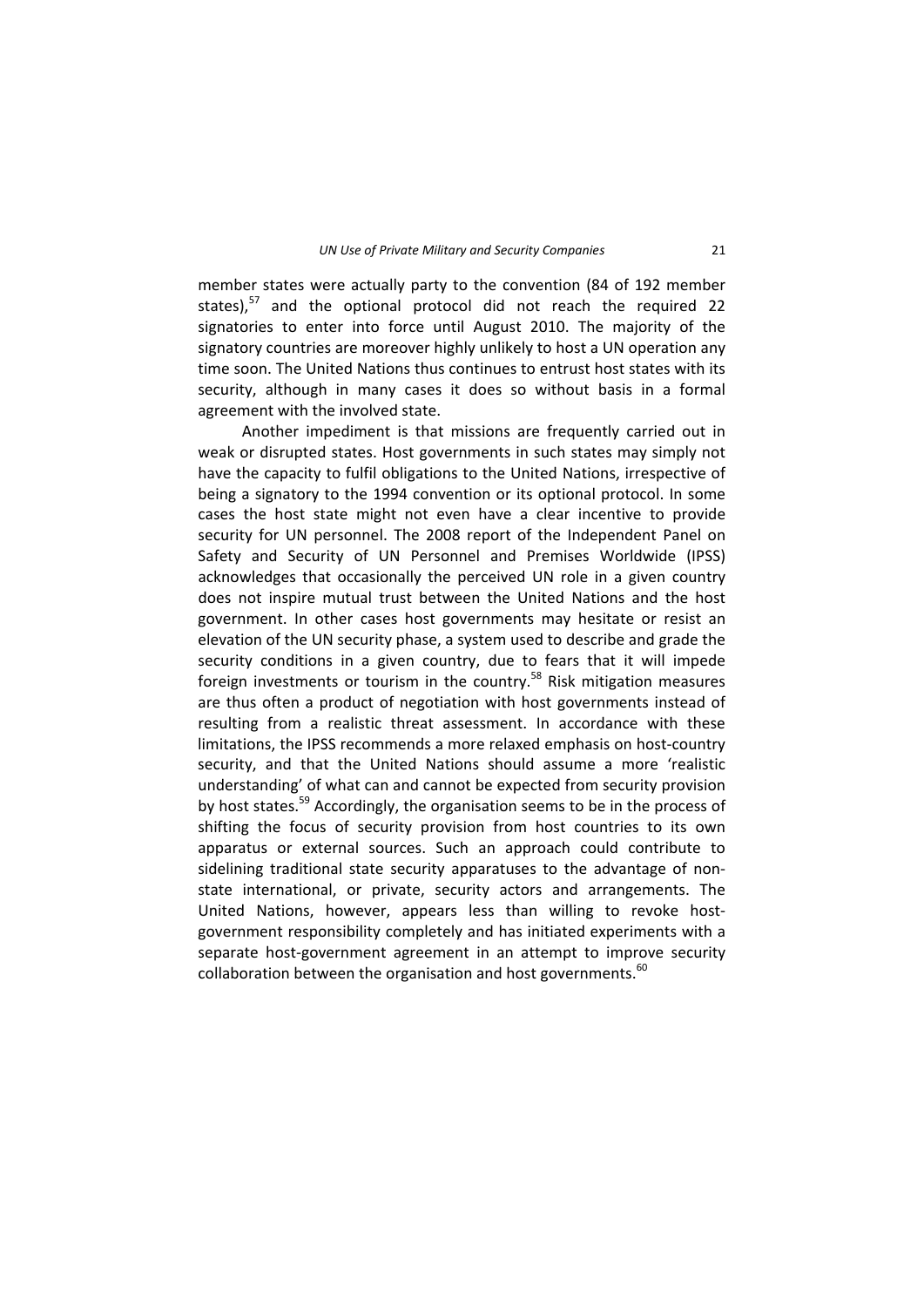#### *The unified and decentralised internal security system*

After a series of attacks on UN personnel culminating in the attacks on the UN headquarters in the Canal Hotel in Baghdad, killing 22 staff and visitors, an assessment of the UN security system was carried out.<sup>61</sup> The concluding report led directly to the adoption in December 2004 of Resolution 59/276, which by establishing the new Department of Safety and Security aimed to professionalise the security system of the organisation.<sup>62</sup> Another review of the new security system was carried out in the aftermath of the December 2007 terrorist attack on the UN offices in Algiers, which left 17 UN personnel dead and 40 injured. This report concluded that the UN office had been vulnerable to attacks due to both organisational weaknesses and individual personnel failures. In particular, the panel identified a need to build an organisational culture that 'embraces security as a common and shared responsibility'. $63$  The panel reported improved cooperation among different components of the UN security management system, and that security decisions now were better documented than before. However, it also noted that only partial progress had been made in terms of actually unifying the security system. $^{64}$  It concluded that the system needed improvement in fundamental issues such as accountability, leadership, internal management and oversight. Flaws pertinent to day‐to‐day workings of the security system itself were also uncovered.<sup>65</sup> These systemic weaknesses are not exclusive to the *new* security system; in fact, despite enhanced focus on security, reform and increased spending on security measures, the DSS seems to suffer from a range of the same shortages that plagued its component parts in the past.

The establishment of the DSS in 2005 brought together the security management functions of the DPKO structure for civilian staff in peace operations, the Office of the UN Security Coordinator (UNSECOORD) and the diverse individual safety and security service units at offices away from headquarters.<sup>66</sup> The department is organised under the Office of the Under-Secretary General for Safety and Security and has three main sections: the Division of Security and Safety Service,  $67$  the Division of Regional Operations and the Field Support Service. $68$  Parallel and additional security management structures operate within the UN agencies, funds and programmes; although clearly interesting and relevant, these are beyond the scope of this paper. $69$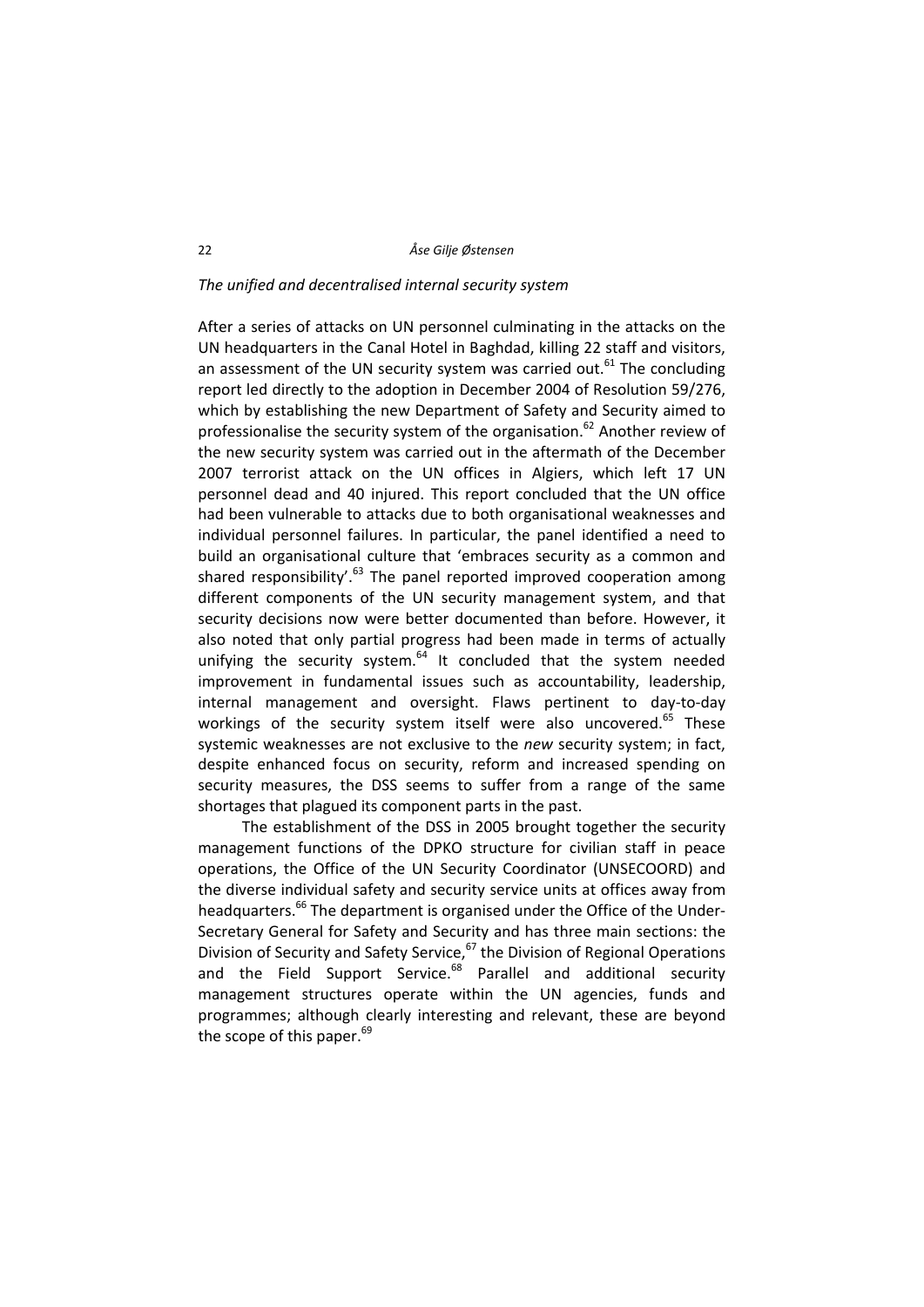#### *Field security*

Unless specifically mandated or in extreme situations, the DPKO does not normally provide security for humanitarian programmes. Peacekeeping operations (PKOs) most often do not coincide with humanitarian efforts (humanitarians are normally the first to arrive and often stay on after a PKO is terminated).<sup>70</sup> They are also frequently overstretched, and in general do not always represent the best way to provide security for humanitarians as they may increase their exposure to threats from warring parties by compromising claims to impartiality. In the absence of a PKO, humanitarians have often had the choice of suspending operations or buying security or access from either local factions or warlords, local commercial security establishments or international PMSCs. According to Martin Barber, former chief of policy development and advocacy at the UN Office for the Coordination of Humanitarian Affairs (OCHA), the UN humanitarian agencies have used all three types of security providers in the past in situations where the host state is unable to provide security or in countries where the government has lost control over parts of its territory.<sup>71</sup>

The intersection between civilian and military security remains a challenge to the new security management system. In the presence of a DPKO‐led operation, the DPKO hires its own security officers to work according to DSS established standards. They will provide security only for civilian components of the mission under the leadership of a DSS chief security adviser. The chief security adviser is thus responsible for managing the security section of peacekeeping or special political missions. However, according to the UN Office of Internal Oversight Services, there is lack of clarity regarding policy and operational matters tied to the position and reporting lines of the chief security adviser.<sup>72</sup>

While the DSS and DPKO can muster a substantial number of security advisory personnel to protect civilian personnel, this arrangement apparently does not adequately incorporate agencies that work alongside peace operations, with the possible exception of integrated missions, i.e. a mission which hosts both a PKO and a country team comprising agencies, programmes and funds.<sup>73</sup> In the past there have been claims that the new security management system has paid inadequate attention to the security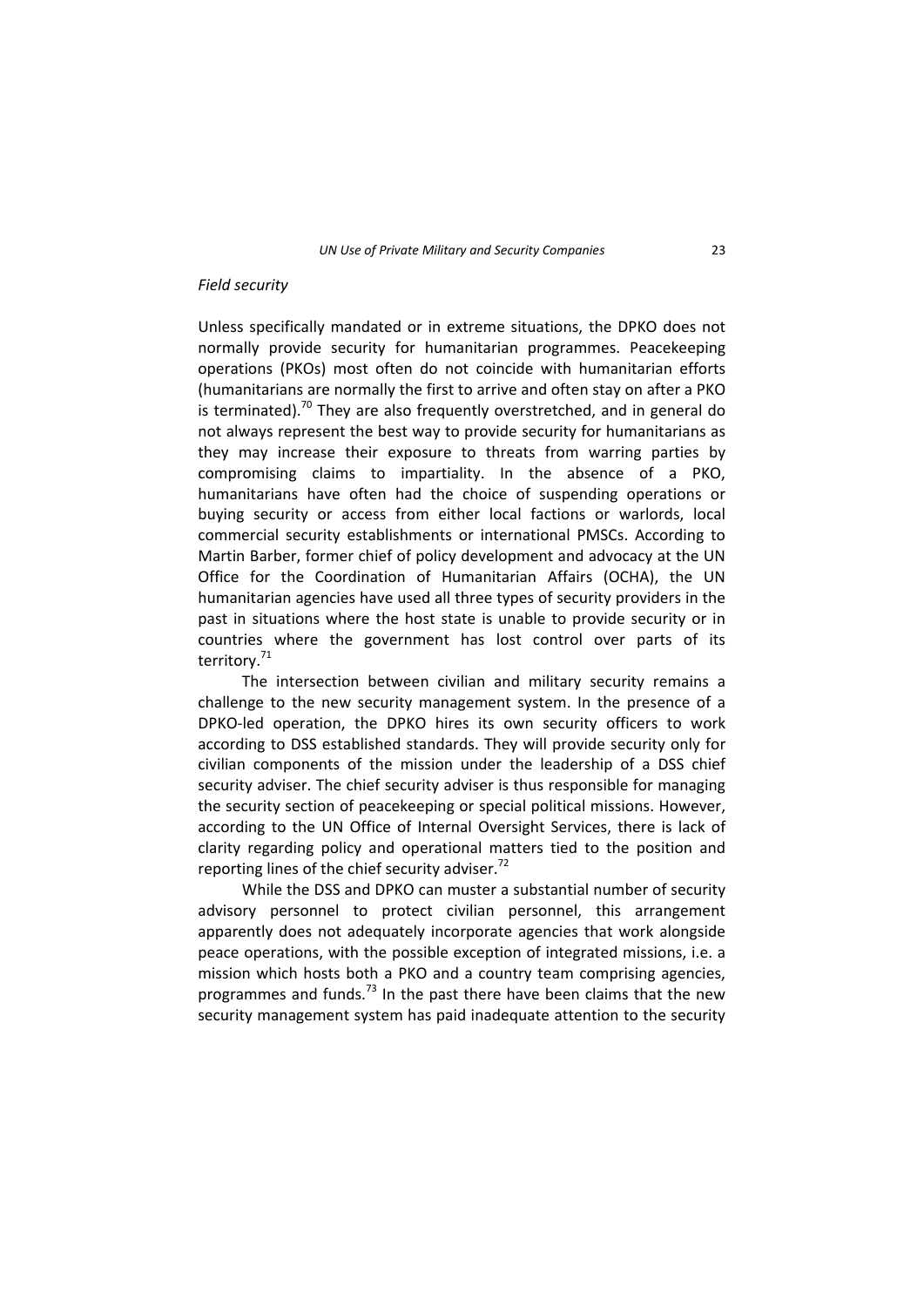of uniformed personnel not part of the military contingent in peace operations, such as military observers and civilian police.<sup>74</sup>

## *UNSECOORD: Civilian means to civilian field security*

Until 2005 UNSECOORD (the Office of the UN Security Coordinator) had overall responsibility for responding to security threats faced by UN personnel. UNSECOORD was as such the main means to provide security for civilian staff. However, a lack of capacity, due to resources not being granted by member states, coupled with organisational inflexibility and understaffing meant UNSECOORD was only capable of offering a very limited contribution to field security. The security system it managed was headquarters based, and relied on liaison with appointed security officials and advisers in the field. The overall security for a duty station was, and still is, the responsibility of a designated field official, a position which is frequently taken on top of other obligations, such as being the resident coordinator, head of an operation or head of another UN organisation. The designated official is also head of security planning, although rarely well trained in this capacity. In fact the training has been described as resembling short 'briefings' more than real training.<sup>75</sup> Security in duty stations is therefore not handled as a matter requiring expertise, but as an additional concern which can be handled by UN managers who can factor in security issues while focusing on the management of programmes.

The designated official organises a security management team, often consisting of the heads of the UN agencies, programmes and funds present at the duty station, which will assist and advise on the security plan.<sup>76</sup> The only position meant for a professionally trained security official is the field security officer, and this position is often not made available to UN duty stations. The system has suffered from a constant shortage of professional security officers at duty stations and organisational inflexibility in reassigning officers at short notice.<sup>77</sup> In 2000 it was reported that the process of recruiting a field security adviser could take up to a year, partly due to cost-sharing regulations $7^8$  and cumbersome human resources processes. Illustrating the shortage, in 2003 UNSECOORD declared 93 missions 'hazardous', while numbers from the year after testify that only 64 missions had a professional security adviser present.<sup>79</sup> In difficult operating environments a large number of security officers may be required,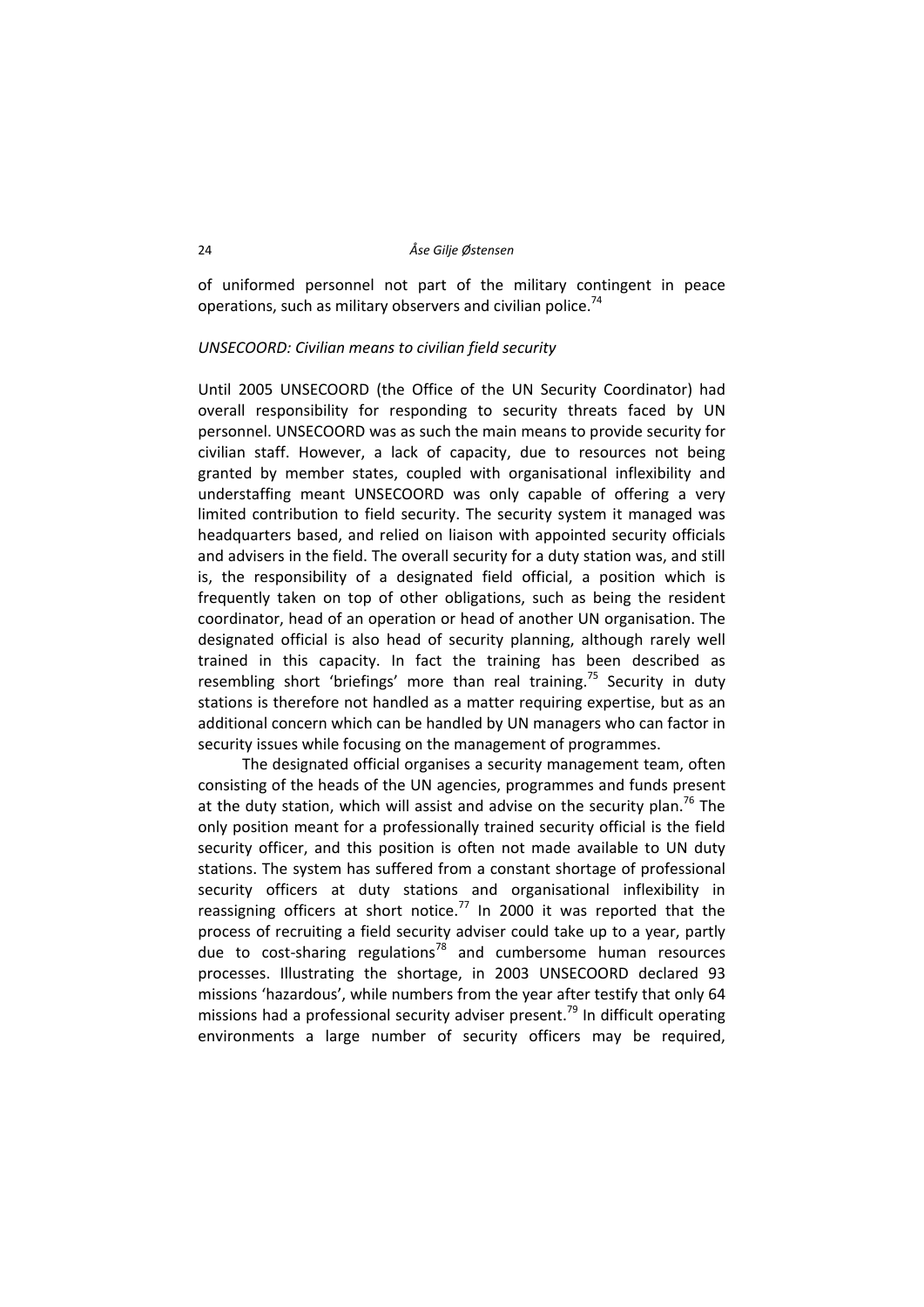sometimes up to 20 at each station (e.g. in Somalia, Afghanistan, Iraq, Angola and Sudan), which places an additional strain on sparse resources.

The situation seems to have improved since the establishment of the DSS: the availability of advisers has picked up and the recruiting time has been reduced.<sup>80</sup> The shortage of professional security officers at duty stations nevertheless remains a problem. As of 2008, about one‐third of the countries where the United Nations has a presence still had no professional security adviser present. While all duty stations now have a security adviser assigned, he/she may have regional responsibility and not be present at the station. In those cases, the security adviser is represented by the local security assistant, usually a former senior police or military officer, who primarily acts as liaison to the government forces of law and order. If situations arise that require additional expertise, voids are apparently frequently filled by relocating a security adviser from another duty station, at times creating a demand somewhere else. $81$  The availability of specialist security guidance often seems inadequate, which may drive agencies and organisations to acquire the necessary competency from the private market. In many cases, hiring PMSCs for consultancy, training and assessments may have been done to avoid placing urgent humanitarian operations at significant risk while waiting for additional internal officers to be recruited, trained and deployed. $82$  According to a consultant to the WFP, 'the only fast way to deploy security staff is through professional security companies'.<sup>83</sup>

A closely related concern and an important area of commitment of the new security management system is security training. While there has been increased attention to training both at headquarters and in the field, the effort is apparently still characterised as 'unstructured', and according to an audit in 2008, the unit in charge, the Training and Development Section, was not in a position to ascertain whether all security personnel had received adequate training according to standards. $84$  In general the UN security training programmes are considered 'inadequate for an organisation responsible for the security of so many people'. $85$  On a more general basis, many of the tasks allotted to the field security officer, such as security training of staff, comprehensive threat and risk assessments (normally including some degree of intelligence gathering and analysis), monitoring and management of staff movements, are prone to be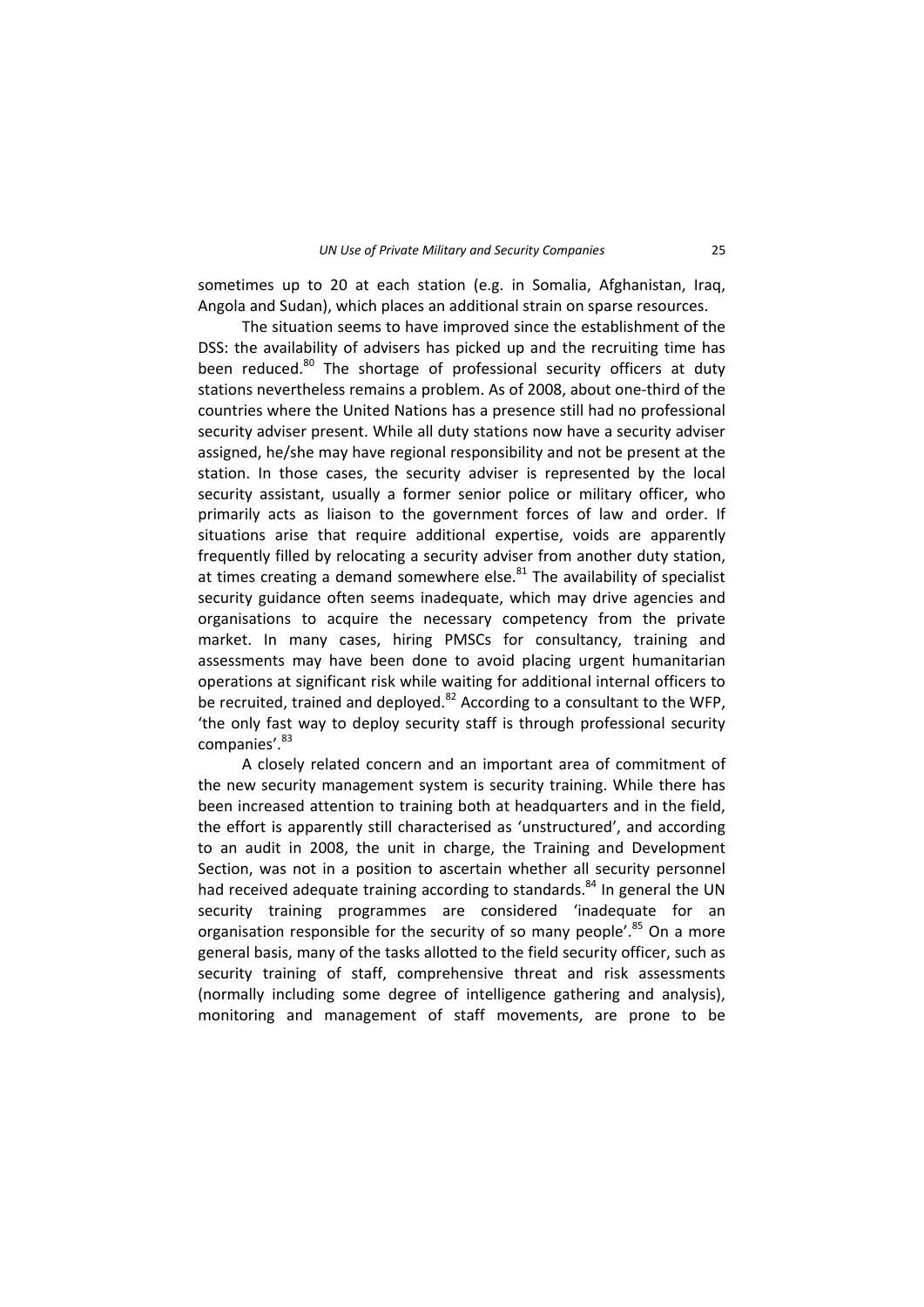contracted out even in cases where there is a security officer present, due to the daunting workload of such officers.

Agencies, programmes and funds rely on the security arrangements of the DSS and those security components developed on their own. The DSS does not have a field capacity that can be called on for convoy protection or security in refugee camps, and considerable resources have consequently been invested into the development of agency-owned security modules tailored to the specific needs of their mandates. $86$  This is apparently partly by choice of the agencies, as offers by the DSS to provide such services in return for additional funds have repeatedly been turned down. Agencies have argued that they are better served by their own personnel, who intimately understand the mandate and operating methodology of the agency. $87$  In fact, some of the humanitarian agencies, funds and programmes operate very independently and do not deal that much with the rest of a mission, and their practices in terms of PMSC contracting or other security arrangements are thus not always clear.<sup>88</sup> However, their security arrangements are dependent on voluntary contributions, as field security measures are not funded centrally from the regular budget. $89$ which may make expensive contracting difficult to sustain in the long run. Nevertheless, ArmorGroup officials testified to the company being responsible for the general security of at least one UN organisation in Baghdad in 2005.<sup>90</sup> More recent examples include the UNHCR contracting G4S Gurkha Services in 2008, and frequent contracting of IED Security, a Gurkha company hired several times from 2006 to 2008 for security and training services, mostly by one of the UN procurement agencies. Another example is the 2007 procurement of security services from Edinburgh International, a frequent supplier of mobile security services.<sup>91</sup>

Convoy protection seems to be a precarious capacity within the organisation and only carried out by peacekeepers. However, in the absence of a PKO, a range of situations in the past have called for PMSC convoy or related protection. LifeGuard (a South African company with close ties to Executive Outcomes) and DSL were both contracted to protect UN relief operations in Sierra Leone in 1998, one year prior to the establishment of the peacekeeping mission. Similarly, DSL was approached by the organisation in Somalia in 1992, the very year the peacekeeping mission (UNOSOM) was established, to deploy no fewer than 7,000 Nepalese Gurkhas to protect NGO relief convoys from threats posed by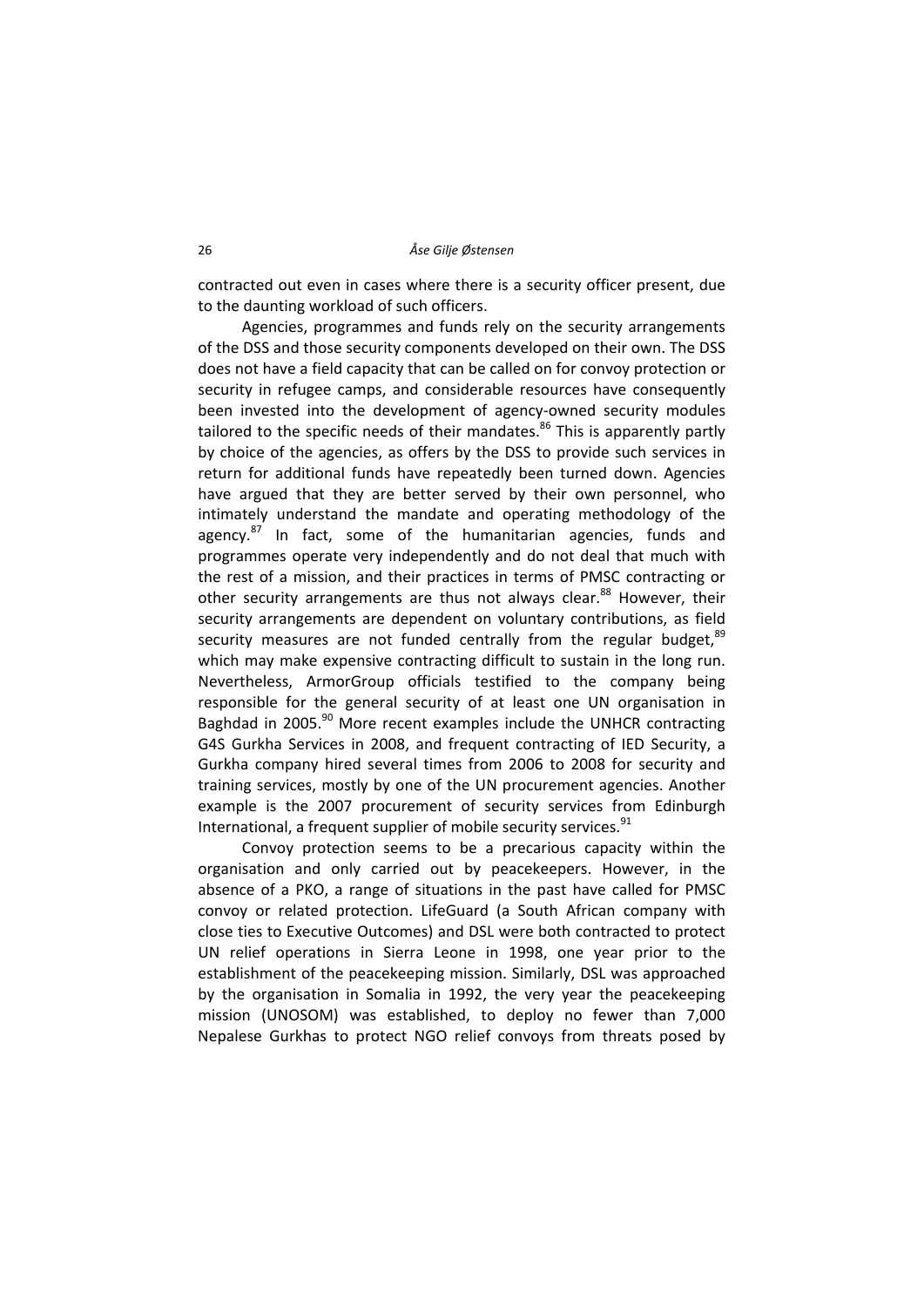warlords. DSL, however, did not accept the contract. $92$  In some difficult missions, the UN peacekeeping forces seem overstretched and therefore unable to fulfil all of their duties. In such situations they are sometimes supplemented with private security resources. This seems to be the case in the highly complex UN mission in the DRC, where PAE is reported in the past to have handled security for UN infrastructure and personnel in Kinshasa. $93$ 

Although the humanitarian agencies do resort to PMSCs for civilian security services, most appear less than overly enthusiastic about this practice. A common concern relates to the paradigmatic difference in understanding of how to mitigate risk in military versus humanitarian thinking. In order to bridge this divide and acquire more humanitarian customers, several PMSCs now offer custom‐made security solutions for humanitarians. Control Risks accordingly has set up its own team to manage NGO security, in which 'All of the team members come from an NGO background and understand the unique situations in which NGOs find themselves across the globe.<sup>'94</sup> Another commercial trend is to offer NGOs and humanitarians GPS tracking systems that would at least keep track of personnel or vehicles and speed up assistance or rescue in case of abductions or attacks. In the wake of the boom in commercial security demand in Iraq and the expected burst of the 'Baghdad bubble', the PMSC industry has both diversified and fine-tuned its security offers. From offering mainly security services, most companies now have expanded their repertoire to other types of services and customised old service offers to a variety of client needs, including those which better suit post-conflict scenarios and which accordingly may keep them in business even after military operations such as those in Afghanistan and Iraq are terminated.

#### *Headquarters, perimeter and personal security*

The issue of headquarters and perimeter security, and close protection of UN officials, has rested with the Safety and Security Services (SSS), now the Division of Headquarters Safety and Security Services (DHSSS). The new structure brings together the capacities of the former SSS, those of other offices away from headquarters and the security responsibility for the International Criminal Tribunals for the former Yugoslavia and Rwanda.<sup>95</sup> In this particular division, the unification of the security management system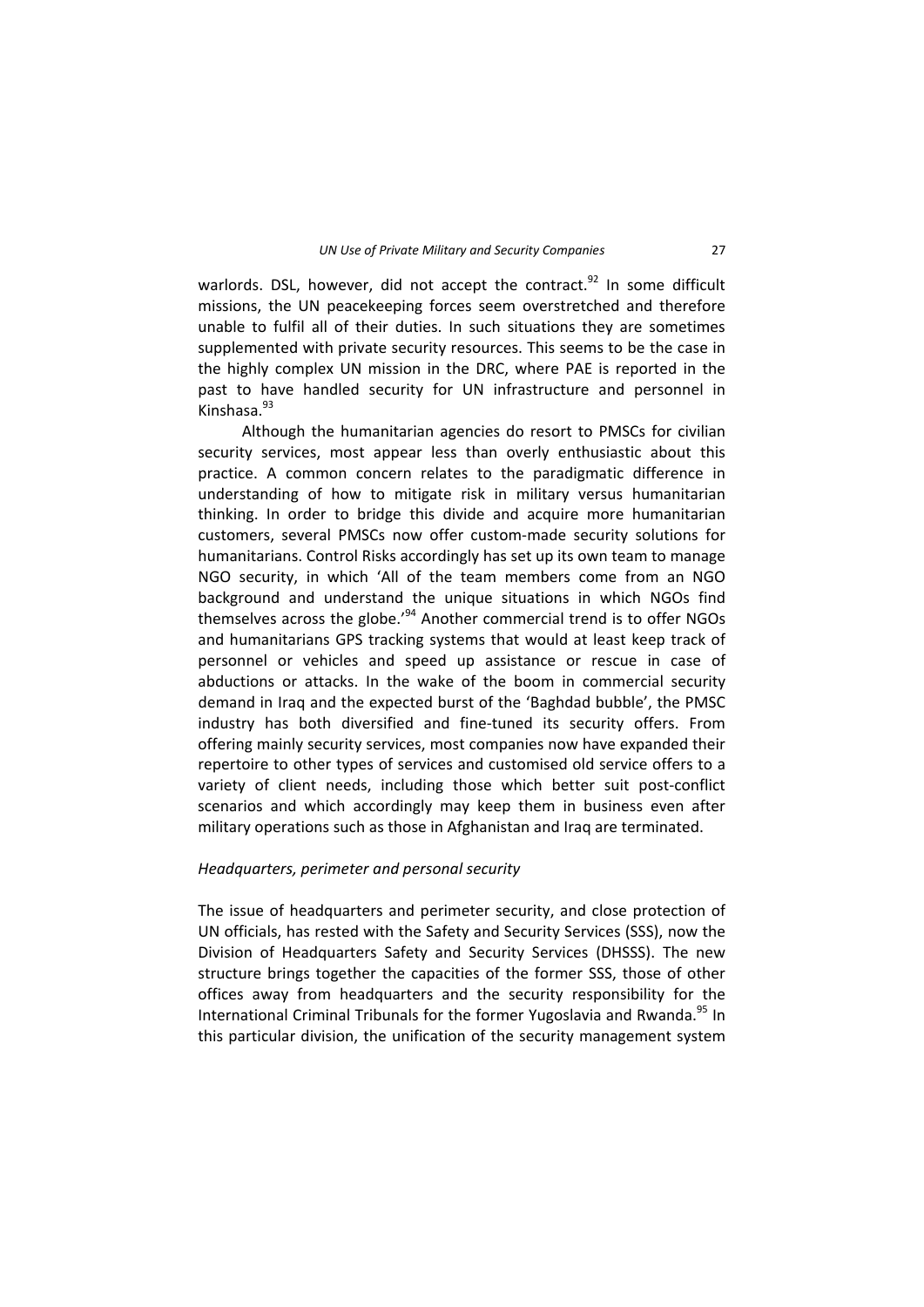has reportedly served to exacerbate old problems and intensify pre‐existing tensions, much due to new reporting lines.<sup>96</sup> Lacking flexibility, shortages of security specialists and insufficient training have continued to plague divisions such as DHSSS and hampered the accomplishment of a professional standard. It also seems that risk acknowledgements and security system improvements as a general rule have been implemented reactively, after major attacks have taken place or the situation has become precarious. Simultaneously, with UN headquarters increasingly seen as valuable symbolic targets for insurgents and terrorist groupings, the requirements of this unit have increased substantially in a relatively short period of time. The failure of the SSS to 'keep alertness to match the threat level' was unfortunately demonstrated by the bombing of the UN headquarters in Baghdad in 2003. $97$  After the attacks, Global Strategies Group reportedly supplied a range of security services to the United Nations in Iraq. Following these developments, there has been a marked increase in the number of senior officials given personal protection by the DHSSS Close Protection Coordination Unit, adding further strains on the organisation.<sup>98</sup> Close protection or personal security details as well as perimeter security are services at the heart of the expertise of many PMSCs, and several have been known to cater to the United Nations. DSL, ArmorGroup and several 'Gurkha' companies have on a number of occasions covered services pertaining to the domain of SSS/DHSSS regarding protection of headquarters and premises, training, supply of guards, close protection, etc.<sup>99</sup>

PMSCs thus seem to have been called for in situations where there is a rapid deterioration in security levels, as substitutes for inadequate in‐ house capacity. A perception of the United Nations aligned politically to the West has in particular contributed to a widening of the gap between the actual demand for security functions and the internal availability, often leaving little choice but to resort to private means in order to sustain presence. The 2009 suicide attack on the WFP office in Islamabad may be a case in point. The attack led WFP director Josette Sheeran to announce that the WFP would now bring in 'international experts' in an effort to redouble its staff protection, perhaps suggesting increased reliance on commercial actors.<sup>100</sup> UN Under-Secretary-General for Safety and Security Gregory Starr later admitted to increased use of private security companies in Pakistan in response to a series of attacks, killings and kidnappings targeting UN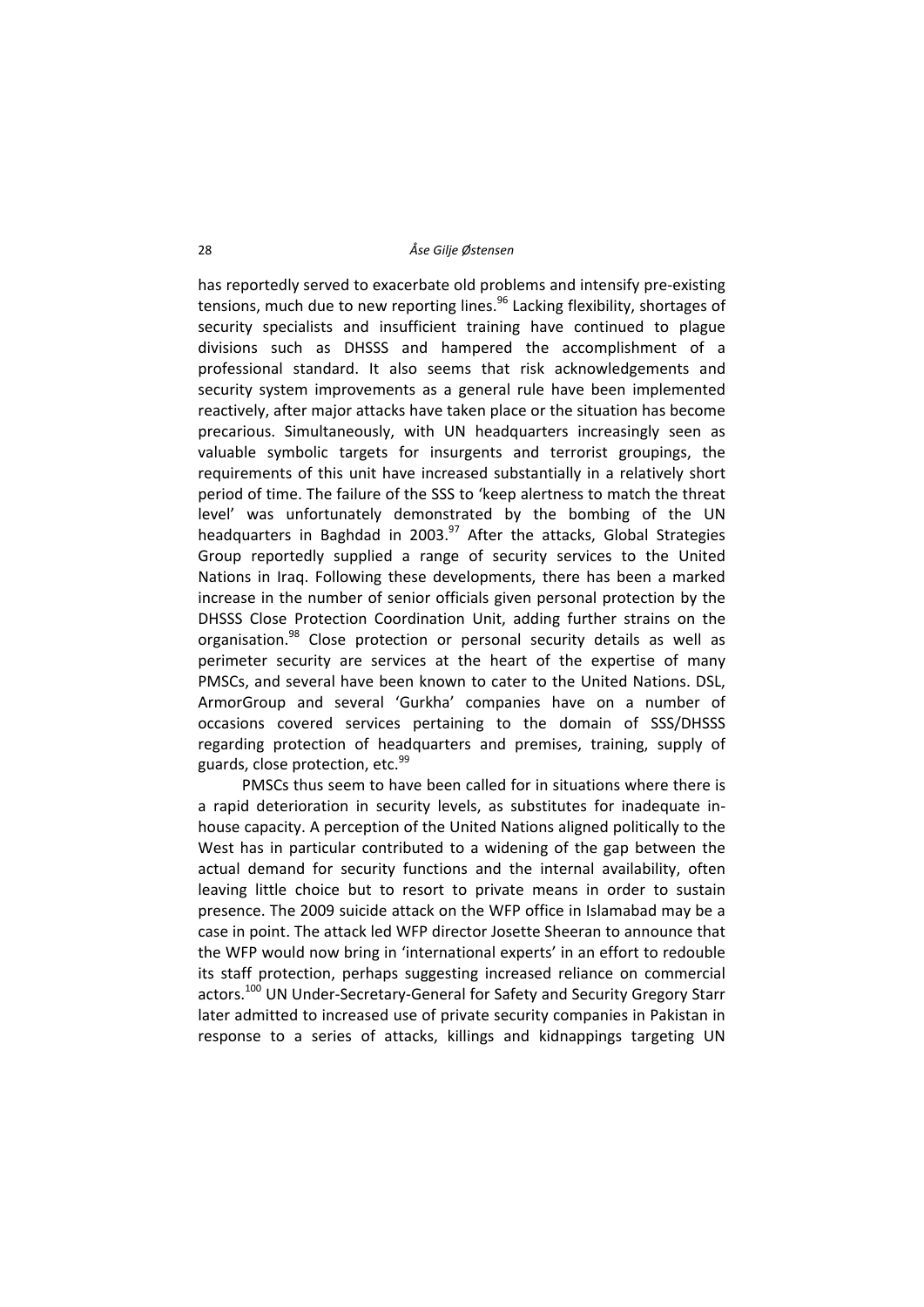personnel.<sup>101</sup> Apparently, however, the Pakistani government made it clear it would not approve the use of foreign PMSCs.

In particularly dangerous operating environments PMSCs have been entrusted on a more frequent basis with security tasks normally within the domain of the DSS. For example, the political mission in Afghanistan (UNAMA) has relied on Global Risk Strategies for security training and assistance. Other companies known to have supplied these types of services include IDG Security, Hart Security, Strategic Security Solutions, DynCorp and Saladin. Strategic Security Solutions International, for example, was contracted by the UN Office for Project Services to perform security services at the UNOCA compound in Afghanistan in 2006.<sup>102</sup>

#### **Peacebuilding support services**

Extended scope and frequency of UN engagement have not only affected its demand for security and protection, but also exacerbated the need for a variety of expertise and support services. According to a study conducted by the US think‐tank the Henry L. Stimson Center, finding expertise for peace operations was for many years a matter of hope more than planning and programming. Subsequently, as missions became more complex, the United Nations recruited a wider variety of specialists from outside the system.<sup>103</sup> In terms of PMSC contracting, the more relevant expert services include intelligence, civilian police, demining and ordnance disposal as well as disarmament, demobilisation and reintegration (DDR) and SSR.

#### *Intelligence*

The combination of the UN's expanded scope for action with more insecure operating environments has made intelligence increasingly valuable in order to assess risks and guide action. Intelligence provision can be regarded an isolated activity, but in UN operations it more often forms an integrated and crucial part of planning for day‐to‐day activities in complex environments. The development of strategies for military operations, personnel protection and the planning of humanitarian operations all require informed risk assessments based on some level of intelligence or information on security environments.<sup>104</sup> Especially when relying on the acceptance strategies most often used by humanitarians, or as an ordinary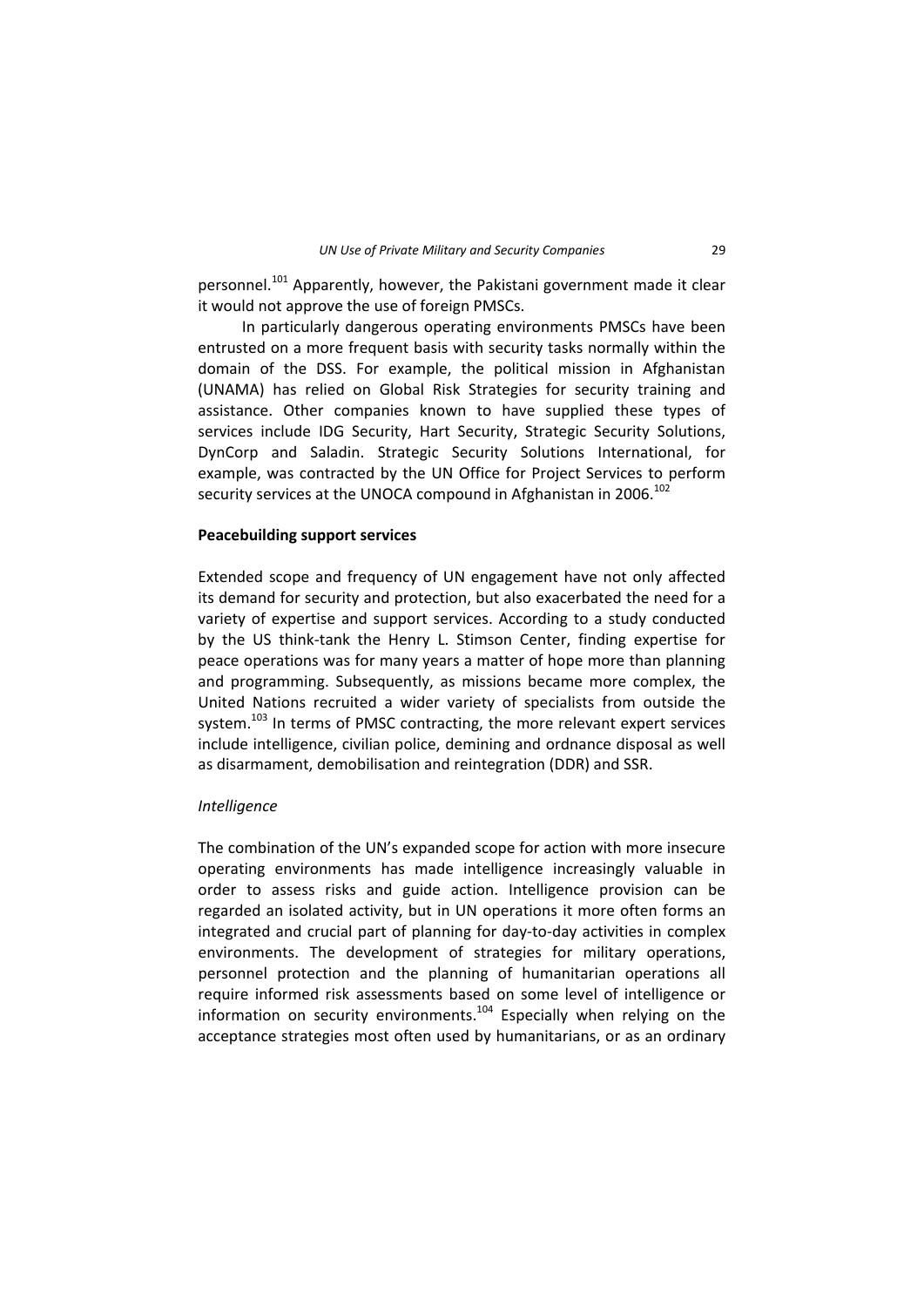part of any risk mitigation, updated information may be crucial. It is also an important premise for many DDR programmes, since armed faction structures can be complicated and opaque to outsiders. Knowing 'who's who' in terms of combatants is thus crucial for successful planning and implementation of DDR programmes. In 2009 the DPKO and the Department of Field Support (DFS) identified 'information‐gathering' (more specifically observation/surveillance, night operations capability and data management and analysis) as capacities in 'critical shortage'.<sup>105</sup>

There are thus few doubts about the utility of intelligence to the United Nations, but there are serious impediments to its acquisition. Governments currently share information with the United Nations on a 'need‐to‐know basis', i.e. when governments think that the United Nations needs to know. However, member states have traditionally been reluctant to empower the United Nations to gather and utilise intelligence due to concerns of interference in internal affairs, or that information gathered for UN operations can be exploited in other contexts. This has been reflected in a clear reluctance in the General Assembly to allow UN units to gather open‐source information. On a practical basis, many states have been under the impression that the United Nations is inherently insecure and any intelligence in its possession would inevitably leak out to adversaries.<sup>106</sup> Moreover, when such intelligence has been shared, its quality has frequently been questioned, adding to perceptions of poor intelligence in the UN context.<sup>107</sup> There has also been scepticism within the civilian divisions of the organisation towards developing an intelligence capacity, mainly due to it often being seen as a predominantly military tool.<sup>108</sup>

For a few years the United Nations did have a very limited analytical capacity in the now‐defunct Information & Research Unit of the Situation Centre of the DPKO, but even then the information was not readily available to the UN community. The unit consisted of only four officers from the intelligence branches of the militaries of four of the five permanent members of the Security Council.<sup>109</sup> However, suspicion from other states led the unit to be phased out. Similarly, a later attempt by the Secretary‐General to create an in‐house analysis unit to integrate the UN's various databases and reports was stalled by governments fearing it would evolve into a central intelligence agency.<sup>110</sup> Thus, lacking both internal means to supply the organisational apparatus with adequate amounts of reliable information and the will of member states to remedy such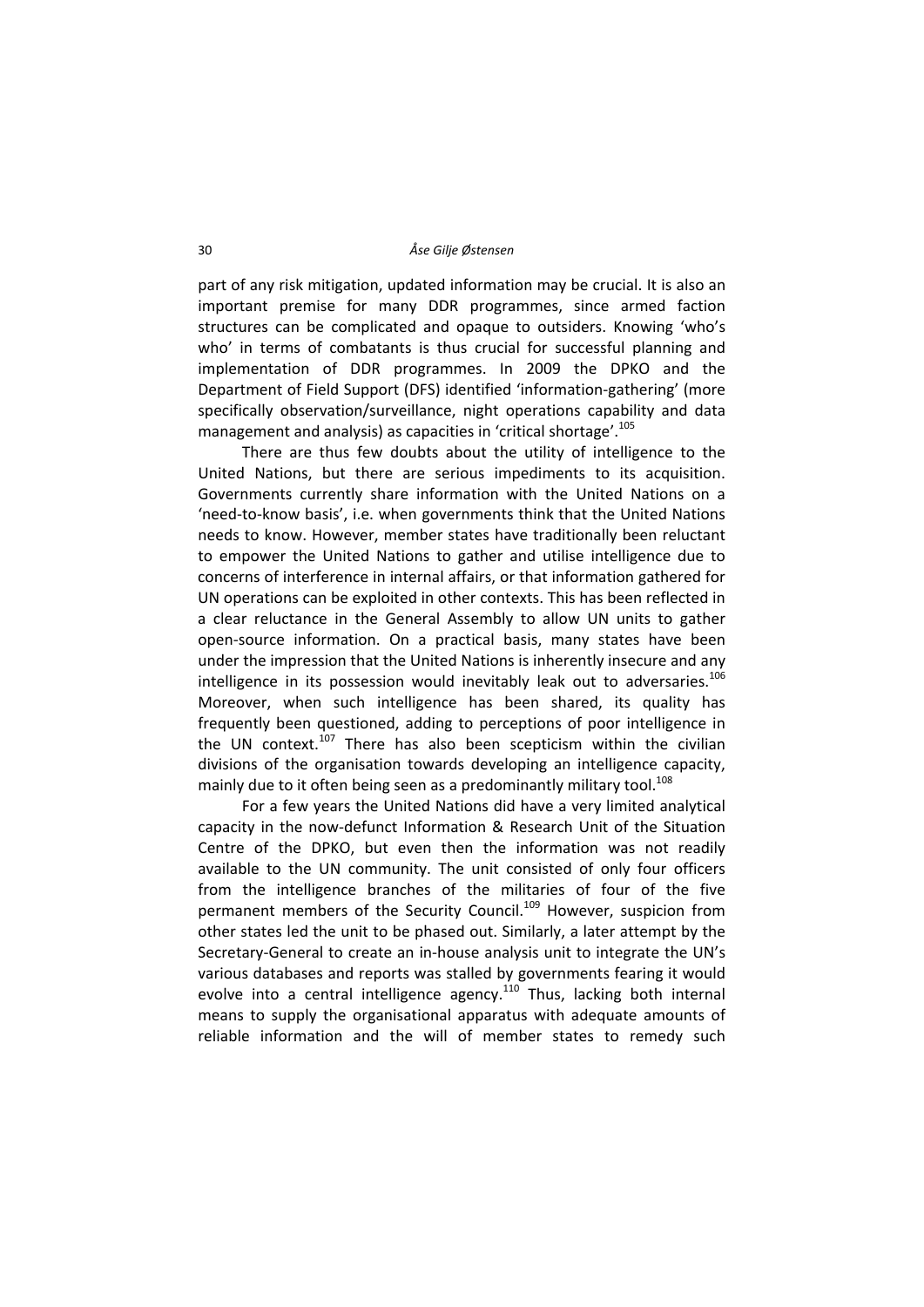conditions, the United Nations has largely relied on informal and *ad hoc* initiatives to acquire information. This has meant reliance on member states' occasional sharing of intelligence, some cooperation with NATO and also contracting for intelligence on specific issues and in specific situations.

In 2006, however, the DPKO adopted a policy of establishing joint mission analysis centres (JMACs) and joint operations centres in all peace operations. The units were meant to 'ensure that all peacekeeping missions have in place integrated operations monitoring, reporting and information analysis hubs at Mission headquarters to support the more effective integration of mission-wide situational awareness, security information and analysis for management decision‐making'.<sup>111</sup> While the main *raison d'être* of these structures is to serve mission integration and help improve decision‐making and the country strategy, they also to some extent serve as a tool for the safety and security of UN personnel, as well as intelligence for operations. In fact, several JMACs have been perceived as prioritising the needs of the security or military components of missions.<sup>112</sup> The PMSC industry for its part has gained a great deal of experience and capacity in intelligence gathering and analysis, especially in the aftermath of the 11 September attacks. The US authorities appear to have driven much of this demand.<sup>113</sup> Intelligence services have thus become an integrated part of the service menus of most PMSCs, and the United Nations has also bought such services from the private security industry in the past. Sandline International provided tactical intelligence and helicopter transport to the UN organisations in Sierra Leone in 1998. The company also ferried UN reconnaissance parties in and out of areas inaccessible by road.<sup>114</sup> In 2001 a Security Council committee monitoring sanctions violations in Angola hired Kroll Associates for nearly \$100,000 to trace the financial assets of rebel leader Jonas Savimbi, a measure which was met by scepticism by a range of member states.<sup>115</sup> Similarly, the UN operation in East Timor (UNTAET) sought local intelligence‐gathering services from two South African PMSCs, KZN Security and Empower Loss Control Services.<sup>116</sup> In addition, it is likely that some degree of intelligence is part and parcel of any security contract in contexts such as Iraq, Pakistan, Sudan and Afghanistan.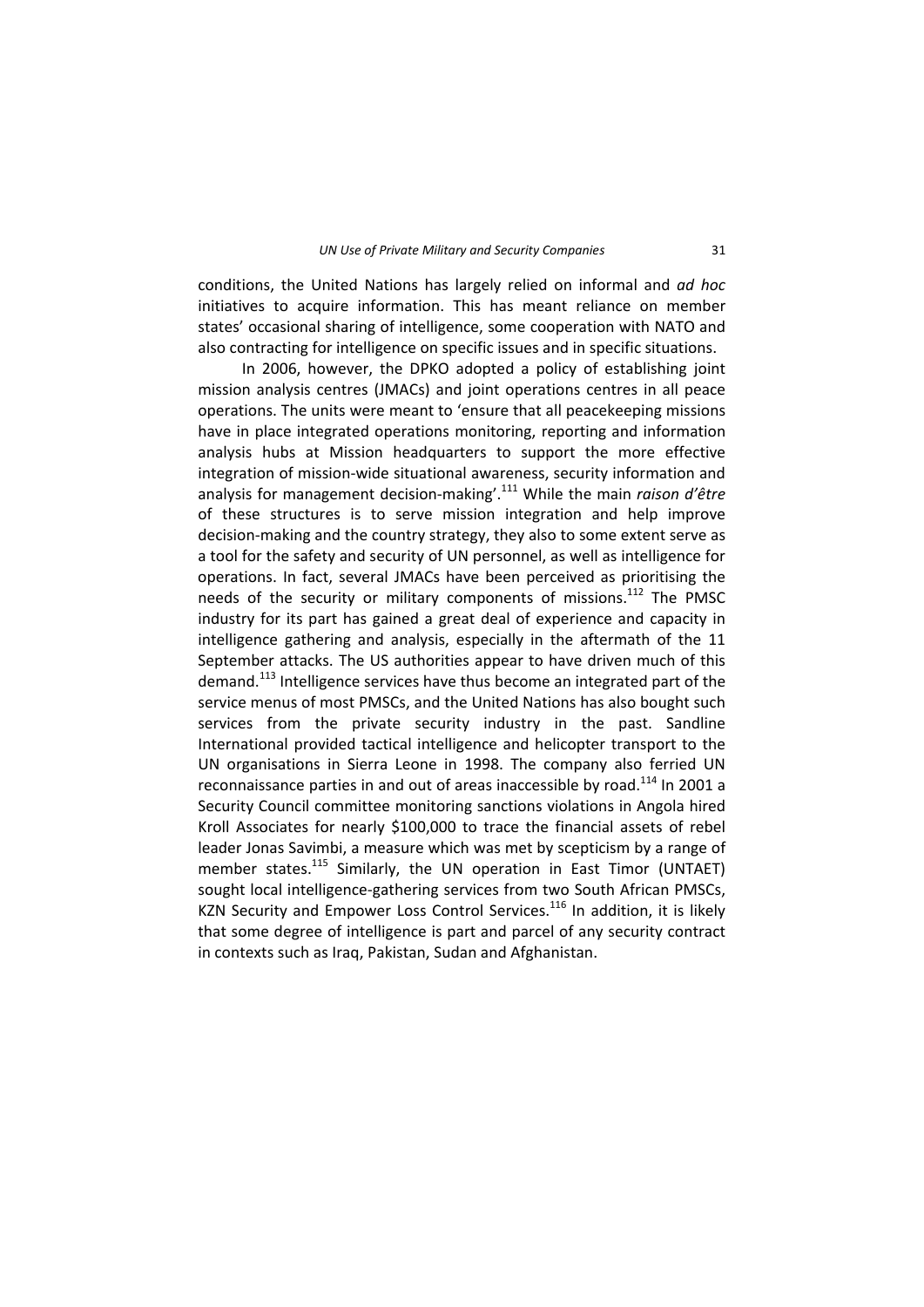#### *Civilian police*

The salience of successful international police missions in establishing stability in the reconstruction of post-conflict societies has been increasingly acknowledged. Numbers of police personnel deployed in peace operations have increased accordingly. In September 2011 the United Nations had 14,310 police deployed in a total of 15 peacekeeping missions worldwide, more than a doubling of personnel since September 2005, when the number of missions was actually higher  $(17)$ .<sup>117</sup> Traditionally the main tasks of UN police have been limited to monitoring, observing and reporting, but these have been expanded to include reforming and restructuring local forces, training and advice, as well as in some cases assuming responsibility for direct law enforcement. Mandates often include several of these tasks. While in the majority of missions UN Civilian Police do not carry out executive policing, $118$  their tasks have generally evolved historically through what can be distinguished as five phases, each representing increasing scope and complexity. The first phase was limited to monitoring, while the second expanded mandates and activities to include responsibility for training components. The third phase represented an evolution of training to substantial reform and restructuring of the existing police structures, sometimes involving the creation of new institutions. Phase four extended UNCIVPOL to include specialised constabulary units, and the last phase extended mandates to provide them with executive authority  $-$  essentially the duty to bear arms and make arrests.<sup>119</sup>

As part of this evolution, the United Nations has introduced formed police units (FPUs), which are cohesive units composed entirely of elements from one contingent. These units represent an effort to close the security gap between the deployment of military personnel and civilian police. They are also meant to allow local police to be trained in accordance with democratic norms and standards, and as such avoid paramilitarisation of the police in often violent post-conflict environments. FPUs, where available, consist of about 125 armed officers per unit, normally deployed for crowd control or other response capacities to 'prevent security situations from escalating' in high-risk operating environments. Other envisioned tasks of FPUs include protection of UN personnel and facilities, security support to national law enforcement agencies and capacity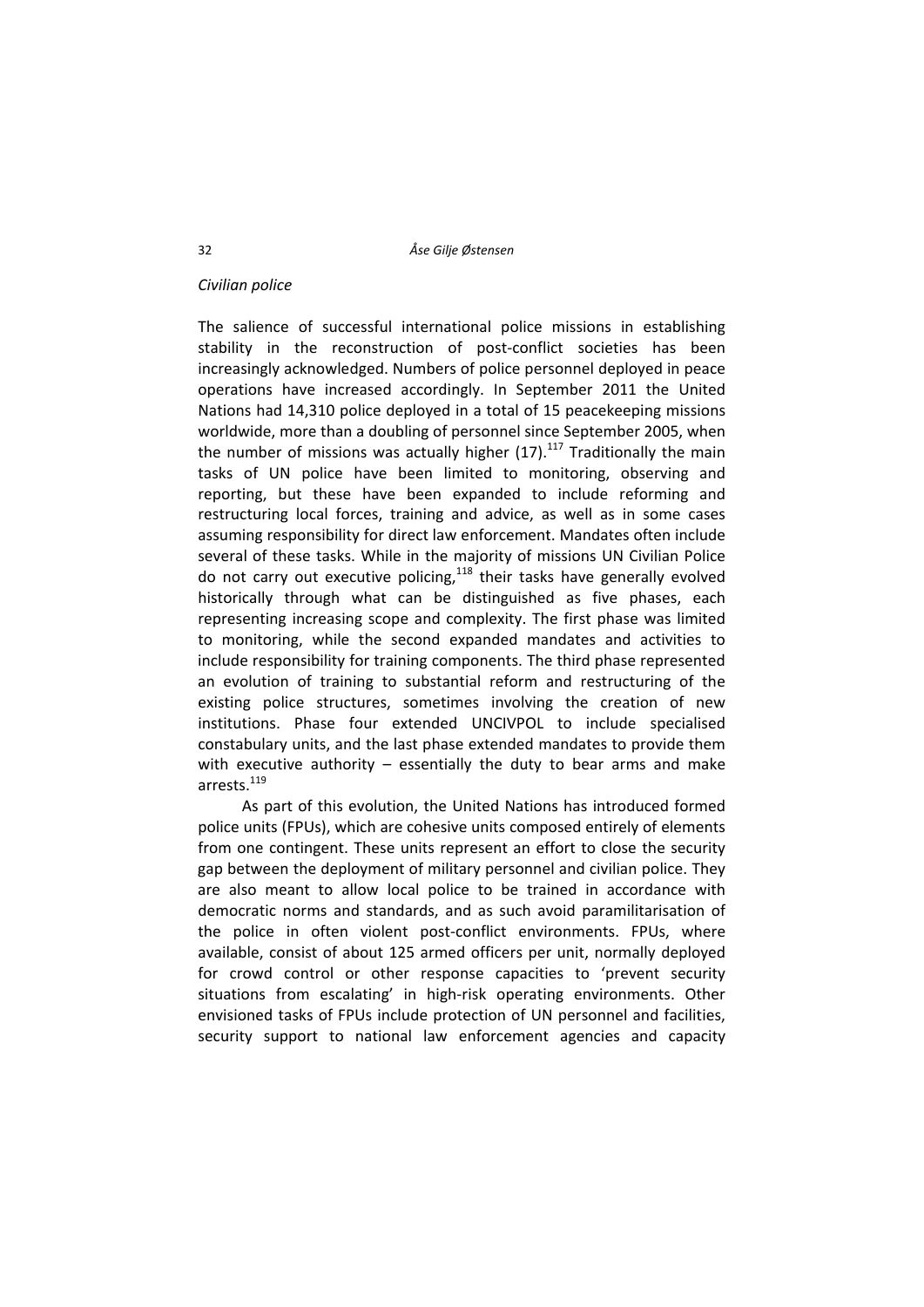building.<sup>120</sup> FPUs are, however, only available in a very limited number of PKO missions and do not support the overall safety management system or the community as a whole. Further improvements to the UNCIVPOL capacity include the establishment of a rapid response unit, the Standing Police Capacity, which has been operational since 2007. The unit is formed by a group of senior police officers and managers tasked with organising the start‐up of police components as well as providing expertise to existing missions.<sup>121</sup>

While there apparently has been increased attention to police capacities in peace operations, in terms of both training and executive functions, there are still weaknesses in the approach which limit effectiveness and have created an incentive for the United Nations to contract PMSCs for certain police services.<sup>122</sup> One long-standing issue concerns unsatisfactory recruitment and training, as member state contributions often do not match demand in terms of quality or quantity. Most member states do not have an excess of qualified police that they can make available to a UN mission without impairing important tasks at home. In cases where the United Nations is offered civilian police officers, they often fail to live up to the requirements. In some cases personnel lack democratic training or tradition.<sup>123</sup> Other impediments to providing better police have included corruption and the lack of a common set of standards and practices or a common doctrine for training. Slow deployment, insufficient donor coordination and cooperation, and lacking or incapable local judicial and penal institutions to follow up on police work have also impaired CIVPOL police contributions. Regarding the FPUs, the situation is even worse as such units 'simply do not exist in the requisite numbers or areas of specialization'.<sup>124</sup> Apparently the same concerns apply to specialised police such as investigators, strategic planners and organisational reform experts and trainers.<sup>125</sup>

In response to poor contributions from member states, both police officers and training packages have been procured from PMSCs in the past. However, indirect contracting of police appears the more common practice. With regard to the US contributions especially, DynCorp supplies the UN Mission in Sudan (UNMIS) with a US contingent of up to 15 law enforcement, judicial and corrections advisers. These take part in training, equipping and mentoring the Sudanese police force.<sup>126</sup> The United Nations has on occasions also directly hired PMSCs to supply missions with qualified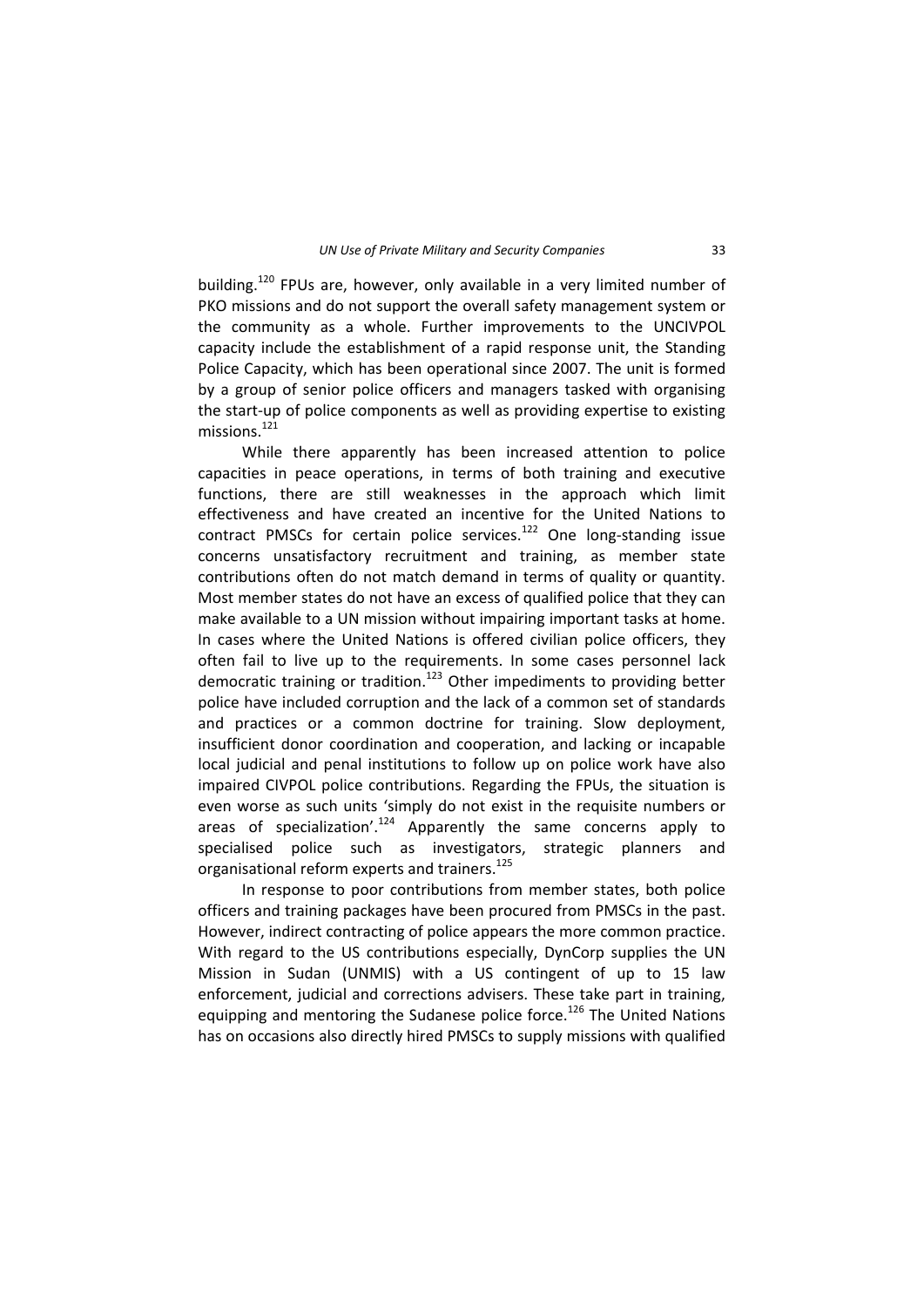police officers, for both direct deployment and training purposes. In 2010 UNMIS solicited so‐called 'expressions of interest' from companies that can provide 'collaborative mediation skills for resolving internal disputes and peace building trainings for UNMIS staff', reflecting a shortage of in‐house expertise available for this particular mission.<sup>127</sup> While the United Nations does have a decent competency on training programmes, the location of particular missions might influence the availability of member state contingents.

PMSCs recruit a considerable number of former law enforcement personnel, and police and justice services thus have long formed part of their core service menus. DynCorp has, as mentioned, served within UN missions in the past, and DSL also supplied police training in Somalia in the early 1990s. More recently companies have been used to perform duties which conform to those normally carried out by national police in both Afghanistan and Iraq, partially reflecting the evolution in CIVPOL tasks described above. In Afghanistan, an Afghan subsidiary of the London‐based company IDG Security reportedly was awarded a contract to provide 169 Gurkhas, allegedly to complement the services provided by the Afghan police.<sup>128</sup> Similarly, Aegis was contracted by the UN Office for Project Services to provide public security during the 2005 Iraqi constitutional referendum and general elections.<sup>129</sup> While it is implausible that Aegis personnel undertook the exact duties of local police, it nevertheless echoes a wider trend where the boundaries between civil guards and police forces are increasingly blurred. Such practices may influence morale of local police forces and thus impact on ongoing SSR and related peacebuilding processes.

# *Mine action and ordnance disposal*

Effective demining is a particularly technologically demanding activity and at the same time a vital part of a peacebuilding effort. However, UN contracting for demining and ordnance disposal is the rule, not the exception, since the humanitarian UN bodies involved in mine action do not carry out mine clearance themselves but rely on peacekeeping troops, national civilian agencies, NGOs or commercial actors for these tasks.<sup>130</sup> The UN Mine Action Service (UNMAS) thus serves only as a focal point for the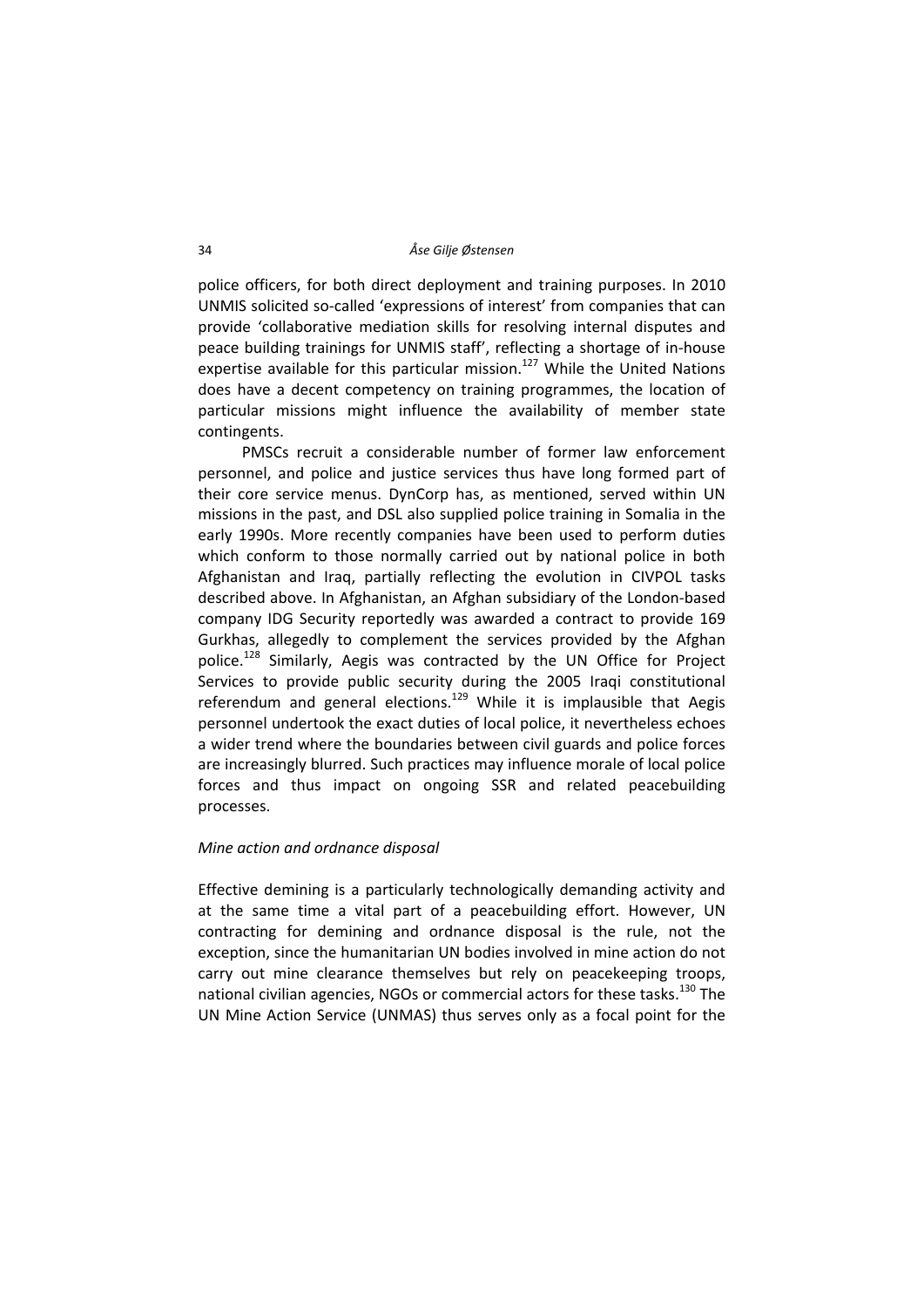coordination of the UN effort to eliminate landmines and explosive remnants of war.

Mainly due to the technical requirements of effective mine removal. several PMSCs have made their way into the demining market. PMSC personnel provide both mine clearance services and training for indigenous deminers.<sup>131</sup> UNOPS confirms that demining constitutes a large share of its procurement activity, although the companies are not all PMSCs. $^{132}$ ArmorGroup/G4S has gained a particularly important standing within this market segment and is also one of the implementing partners of UNMAS, along with well‐known PMSCs such as EOD Technology and Olive Group. In 2006 the company won a \$7 million contract to remove unexploded landmines in Sudan, employing 200 staff. A year later it was contracted for IED (improvised explosive device) removal by the UN Mission in Nepal. $133$ ArmorGroup/DSL<sup>134</sup> has carried out extensive UN clearance and training work in Bosnia and Mozambique, where DSL ran a UN course for four years, training managers and quality controllers of demining programmes.<sup>135</sup> The same company performed clearance work under the UN Interim Administration for Kosovo and the Mine Action Coordination Centre. ArmorGroup has also been responsible for the demining of the buffer zone in Cyprus.<sup>136</sup>

#### *DDR and SSR*

Security sector reform is a vital part of UN post-conflict peacebuilding. The United Nations has an SSR unit as part of the Office of Rule of Law and Security Institutions, which currently provides strategic support and advice to more than ten peacekeeping and special political missions.<sup>137</sup> DDR programmes are often essential in the development of (cost‐)efficient, accountable and well-trained security forces and a well-functioning state. The DPKO and DFS nonetheless experience great difficulties in acquiring civilian specialists, including police trainers, organisational reform and SSR experts and individuals with capacities in judicial and prison management. These skill sets were described as in 'critical shortage' in 2009.<sup>138</sup> Differences in standards across member states may also constitute hindrances to the contribution of (for example) judicial expertise and SSR specialists overall.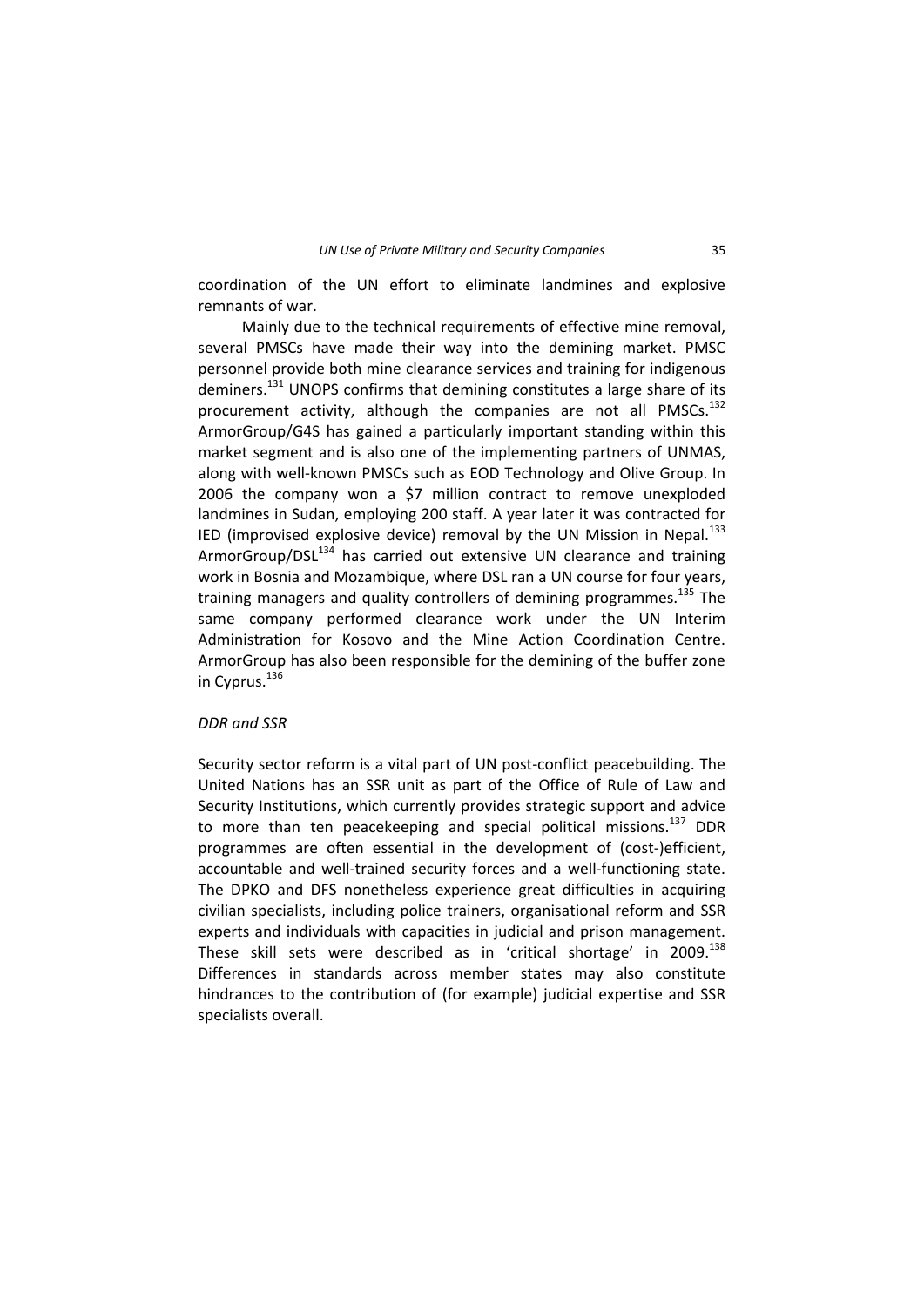While PMSC involvement in UN SSR efforts so far seems to have been limited to certain training programmes, there are modest signs that the industry has performed services which pertain to related areas of the reconstruction process. The DSL contract in Mozambique apparently included elements of DDR, as the company was tasked with rehabilitating sugar plantations, which involved deliberate deployment of militia and their subsequent disarmament by DSL staff.<sup>139</sup> Furthermore, Global Strategies Group's work identifying and assessing potential voter registration sites for several Afghan elections included training and educational tasks involving skills such as helicopter safety, loading of casualties, driving, etc. $140$ Moreover, many PMSC contracts are extensive and include elements of several service categories, and are flexible to the point where new services can be added if the need arises.

Offering SSR‐related services appears to be a strong recent trend among PMSCs, and some now seem to downplay their protective services and instead highlight their 'peacebuilding' capacities. ArmorGroup traditionally listed protective security, security training and demining as its three main service areas. By 2005, however, the focus had shifted to post‐ conflict reconstruction services and SSR, including DDR and police training programmes.<sup>141</sup> MPRI, widely known for its military training capabilities, by 2005 also supplied 'Democracy Transition Assistance Programs' and 'peacekeeping and humanitarian aid'. $142$  As of 2010 the company has further expanded its SSR‐related repertoire and now offers services within 'human rights training', 'rule of law and justice sector reform', 'organisational and institutional capacity building', 'military to civil transition assistance', 'natural resource management', etc. This serves as an illustration of the fact that UN peacebuilding tasks are increasingly viewed by PMSCs as an important market.

# **Mission support services**

Effective support has always been critical to mission success, and as the size and scope of missions expand so must mission support. However, the shortage of logistic contributions was already a problem to the DPKO in the early 1990s.<sup>143</sup> The dramatic augmentation in PKO deployment during that decade and its coincidence with aspirations for unprecedented levels of mission complexity have served to put further strains on the organisation's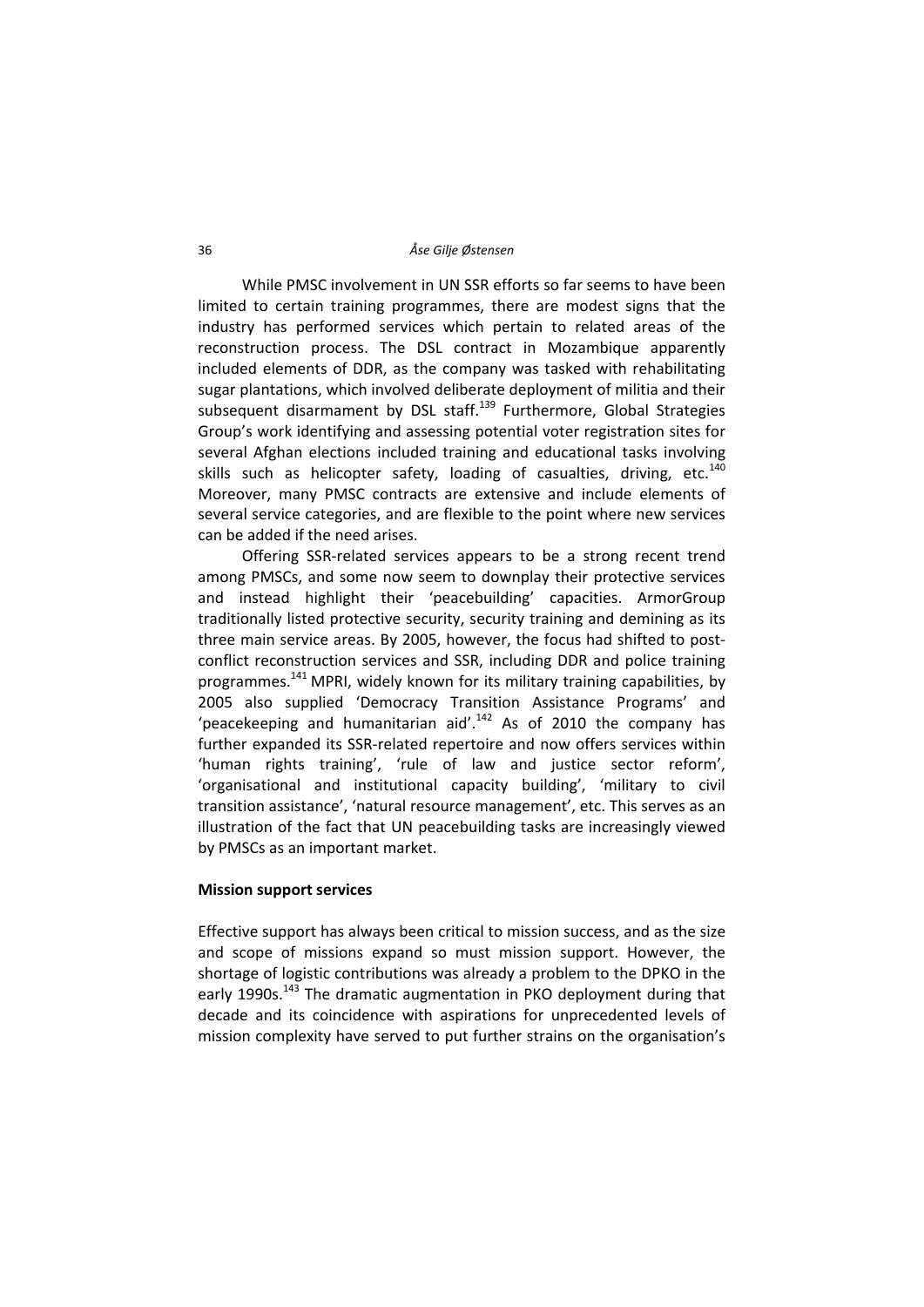ability to muster the support services demanded by any given mission. $144$ Until the creation of the Department of Field Support in 2007, the UN logistic systems relied on member states being self‐sufficient at unit level for a given period, normally between 60 and 120 days, awaiting the UN Field Service Unit organising support.<sup>145</sup> Such a system is problematic given that the bulk of personnel in UN peace operations tend to be drawn from developing countries. Capacities for managing heavy airlift services, complicated logistic and communication systems, and maintenance of helicopters and planes are resource demanding, and poorly equipped and trained contingents are unlikely to have such skills. In line with the recommendations made by the Panel of UN Peace Operations in the Brahimi Report, there have been improvements to the pre‐deployment arrangements for equipment. $146$  The upgrading of the UN logistics base in Brindisi, Italy, resulted in the base being able to support the rapid deployment of a headquarters for one traditional peacekeeping mission by  $2002.<sup>147</sup>$  In terms of rapid deployment, the cumbersome reimbursement system long required contingents to count and report all equipment to be used in an operation in order for calculations of reimbursements to be made. This system was thus an effective guarantee against rapid deployment of units to conflict emergencies, and may also have been a factor contributing to needs for external logistic support.<sup>148</sup>

Mission support also includes technical services. The UN Field Service Unit was created in 1949 to provide support functions such as land transport, radio communications maintenance, mechanics, security of premises and mission personnel, etc. to peace operations.<sup>149</sup> However, from 1993 and for many years, the unit was seriously under‐prioritised and subjected to a hiring freeze which prevented the rejuvenation of staff and the acquisition of up-to-date technological and logistic skills.<sup>150</sup> The Brahimi Panel recorded in 2000 that the technical knowledge of the unit appeared outdated and its composition no longer matched the needs of the newer generation of peacekeeping.<sup>151</sup> Consequently, by 2000 the obsolete and inadequate skills of the unit had led the DPKO to base itself mainly on services other than those of the Field Service Unit; eventually the unit's 460 personnel constituted just 13 per cent of the international civilian staff employed in UN peacekeeping.<sup>152</sup> Until the restructuring of the DPKO and the inauguration of the Department of Field Support in 2007, the Field Service Unit retained its functions, at least on paper.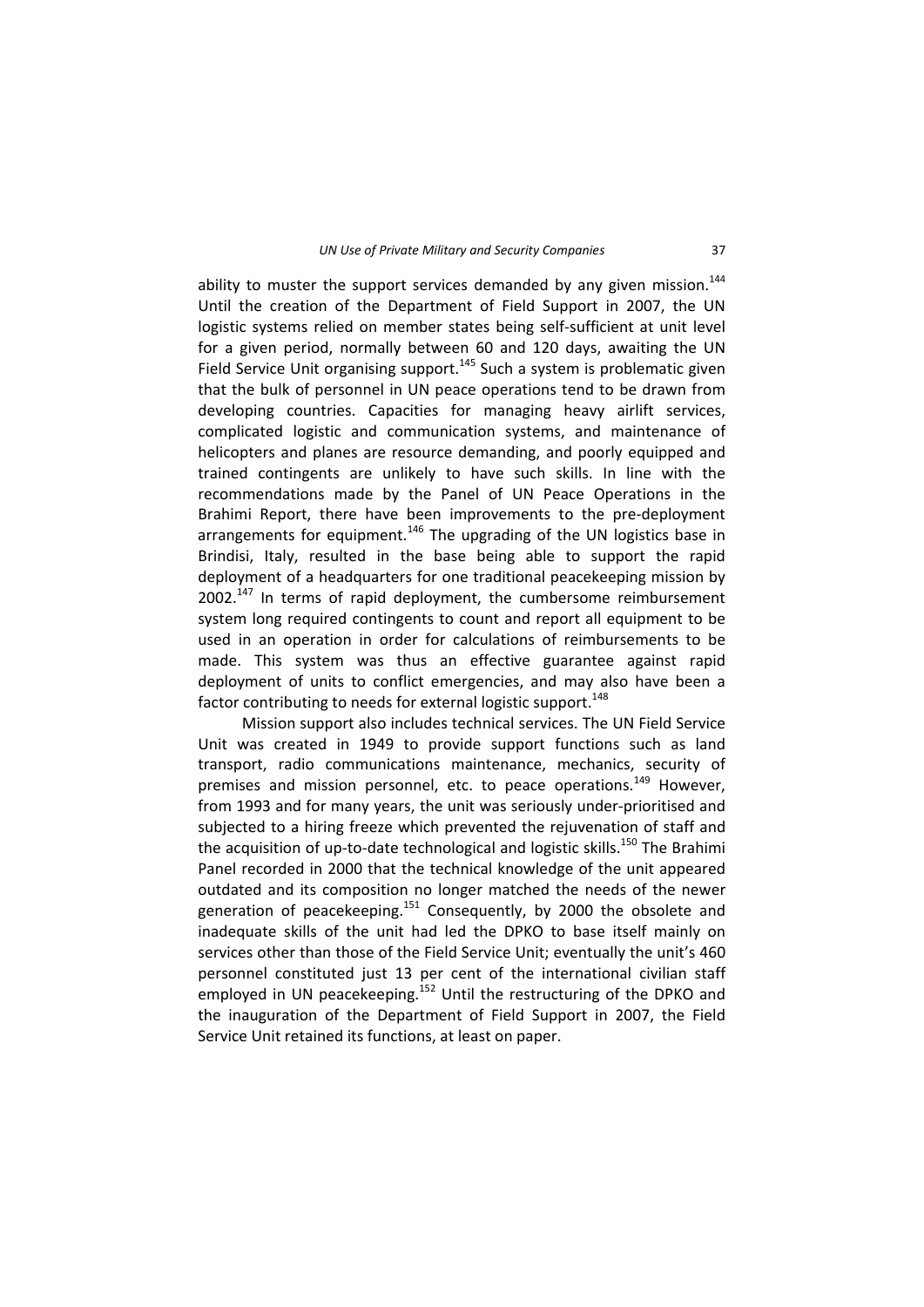Following the restructuring of the DPKO, the Department of Field Support was established, and within it the Logistics Support Division (LSD). LSD manages three categories of functions: operation support services (logistics, planning and programme support), specialist support services (technical logistical services, engineering, medical support, etc.) and transport and movement services (e.g. overseeing the operations of the UN logistics base in Brindisi).<sup>153</sup> Recently the DPKO and DFS have elaborated and gained member state endorsement for a new global strategy for field support. The new approach entails the establishment of regional service centres which would make missions more resource efficient, eliminate redundancy and improve effectiveness and efficiency of the support apparatus. One such regional centre is planned for Entebbe, Uganda, while Brindisi is planned to be upgraded to a global service centre.<sup>154</sup> The Brindisi base already has its own procurement section which handles the purchase of goods and services for the base – among the services listed as commonly procured are training, security, maintenance and technical services.

Despite valuable efforts to improve UN logistics and support capacities, mission complexity and infrastructure obstacles often place great demands on the support apparatuses. The need for logistics and support functions is likely to grow exponentially as operational activity increases and becomes more intricate. In 2009 the DPKO and DFS jointly identified enablers, engineers, logistics and transportation units among the critical shortages facing the departments. In an environment where the leading militaries outsource any non-core function and retain only warfighting capabilities, the prospects for member states to contribute non‐ private support capacities further decrease. Accordingly, logistics were also bought in many missions where developed countries were the main personnel contributors. In the case of the Australia‐led mission in East Timor (UNTAET), DynCorp is reported to have supplied the United Nations with logistics, transport and communications.<sup>155</sup> In the case of the UN Stabilization Mission in Haiti, International Charter Incorporated of Oregon has been engaged at various times to ferry UN personnel, troops and humanitarian supplies into and within the country to support the peacekeeping operations.<sup>156</sup> In Angola DSL provided logistic support to the UN Angola Verification Missions in the past, $157$  and both PAE and ArmorGroup supplied MONUC with logistic services.<sup>158</sup>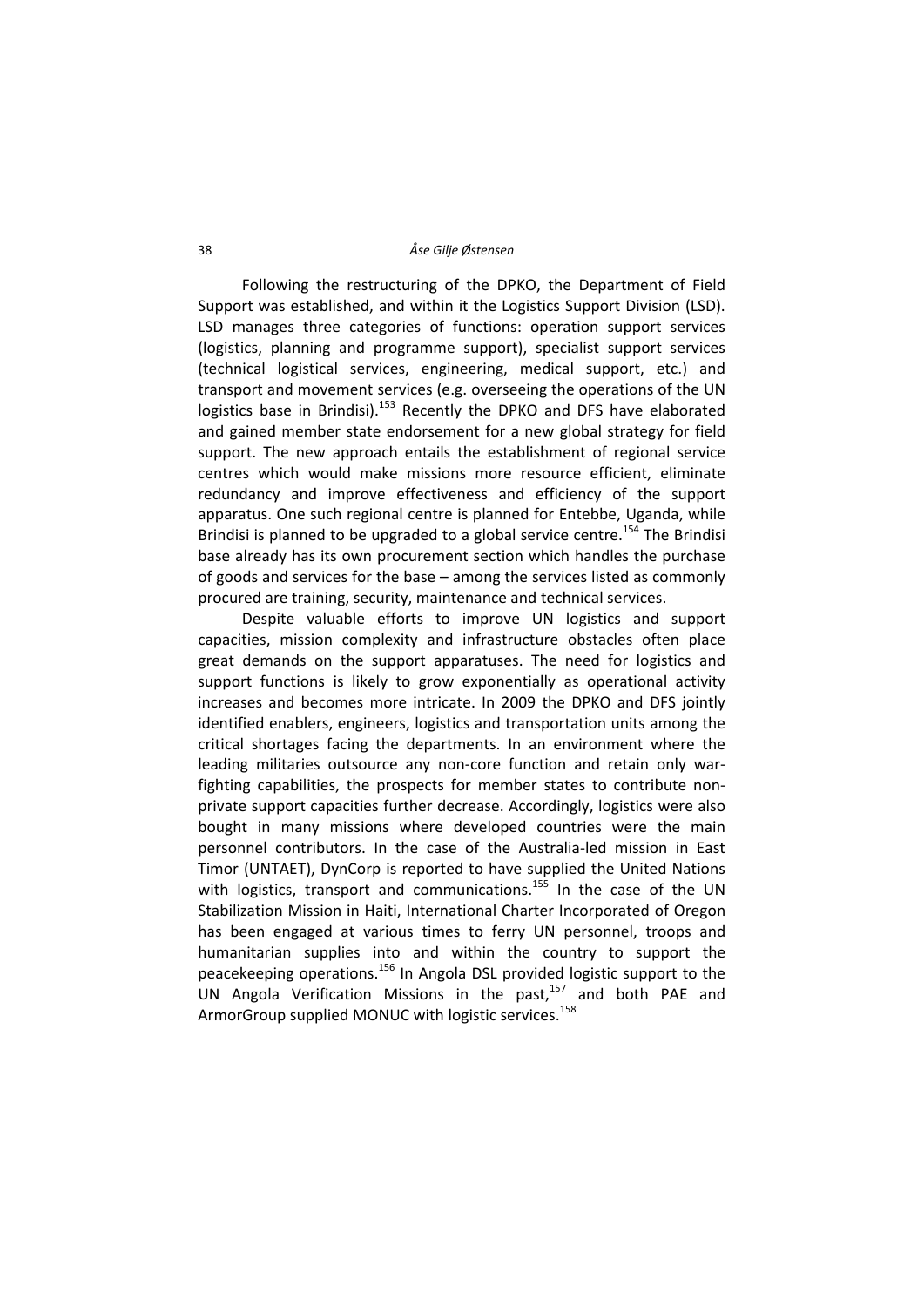Summing up, the United Nations has faced higher and more frequent risks to its personnel and assets in the operational environments where it maintains a presence. Host states have in response not been able or willing to provide the necessary security, and the internal security apparatus has not been able to absorb the resulting demand for increased security measures. The reformed and unified security system in part suffers from some of the same weaknesses that plagued its component parts before the unification in 2005, and resulting security gaps have at times been filled with PMSC capacities, while others have been left open. Some of the functions that PMSCs have performed in peace operations appear to result from lack of either political will of member states to empower the organisation (intelligence) or resources to supply the necessary amount and required quality of personnel and services (civilian police). Other tasks have traditionally been performed by state actors or NGOs, but are now also outsourced to PMSCs (mine action and SSR‐related tasks). Greater operational activity and scope have led to additional demands for mission support services. However, as states themselves have often outsourced these services to the private sector, the United Nations has increasingly had to resort to the private market. Despite the fact that the United Nations uses PMSCs for a wide range of tasks and as part of peace operations, political missions, ordinary country work, humanitarian assistance and development efforts, these operational fields and the associated agencies represent different operational perspectives which do not always overlap in their principled or political approach to PMSCs.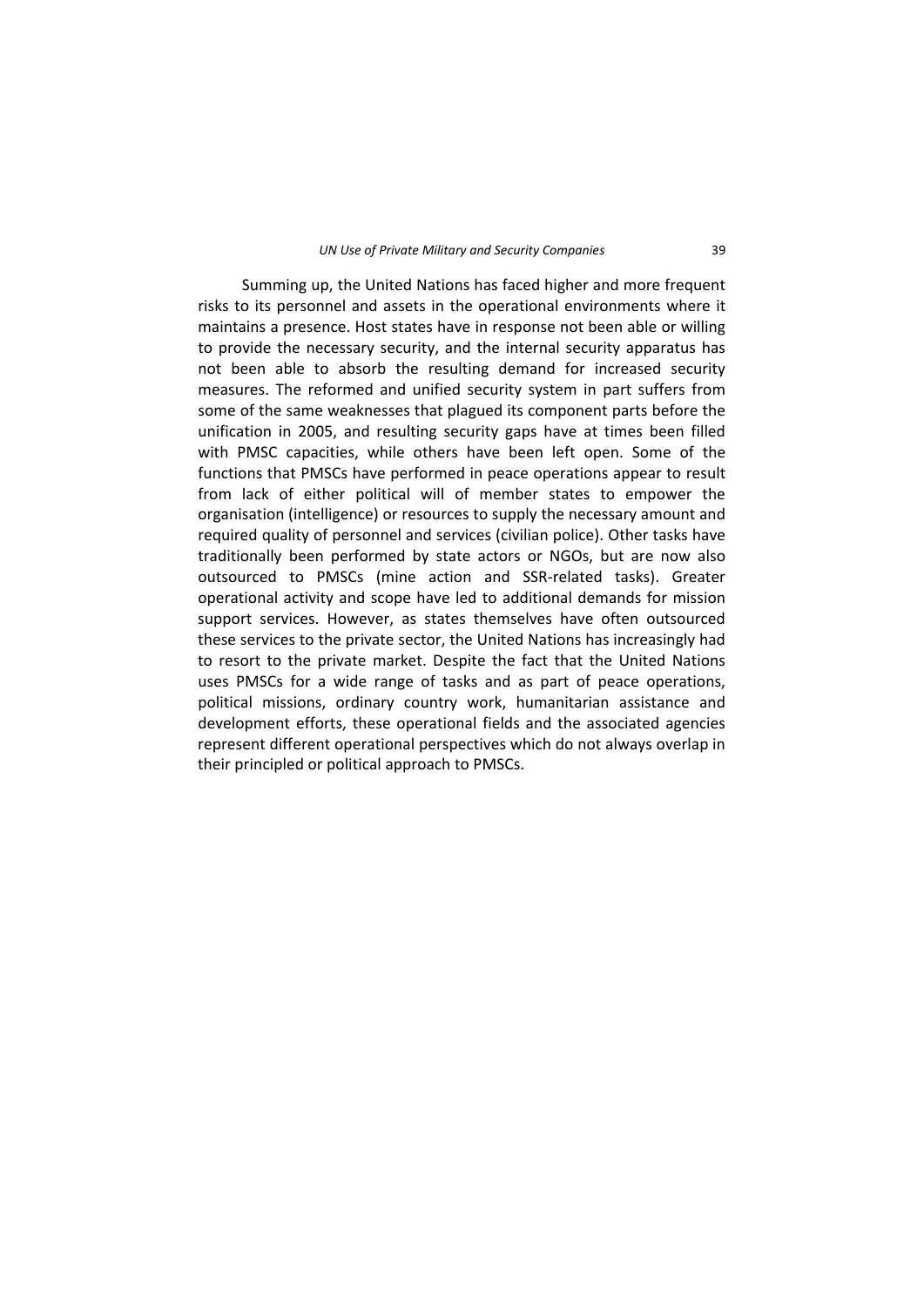#### **UN POLICIES ON THE USE OF PMSCs**

As mentioned, the United Nations can hardly be described as a unitary actor, but more as a collective of different types of organisations guided by a common Charter and operating under a common flag. There is widespread UN use PMSCs, but no coherent or consistent policy approach managing the system's practice in this area. Rather, different political perspectives and practices abound throughout the organisation, and in part there is a coexistence of separate and sometimes contradictory approaches, reflecting the organisational deficiencies of the UN system. This section reviews the various policy approaches from different perspectives which together make up the multifaceted UN approach to PMSCs.<sup>159</sup> Complicating the analysis is the fact that, apart from within the UN Working Group on the Use of Mercenaries as a Means of Violating Human Rights and Impeding the Exercise of Rights of Peoples to Self‐ Determination, the issue of PMSC contracting has so far very rarely been dealt with in an open manner within the organisation.

# **Safety and security perspectives**

Exploring the various perspectives on UN use of PMSCs, the safety and security of UN civilian staff, including humanitarians, serve as a useful point of departure. However, the DSS, the department responsible for the safety and security of UN civilian staff, makes very little information publicly available on its practices or policies in general. According to internal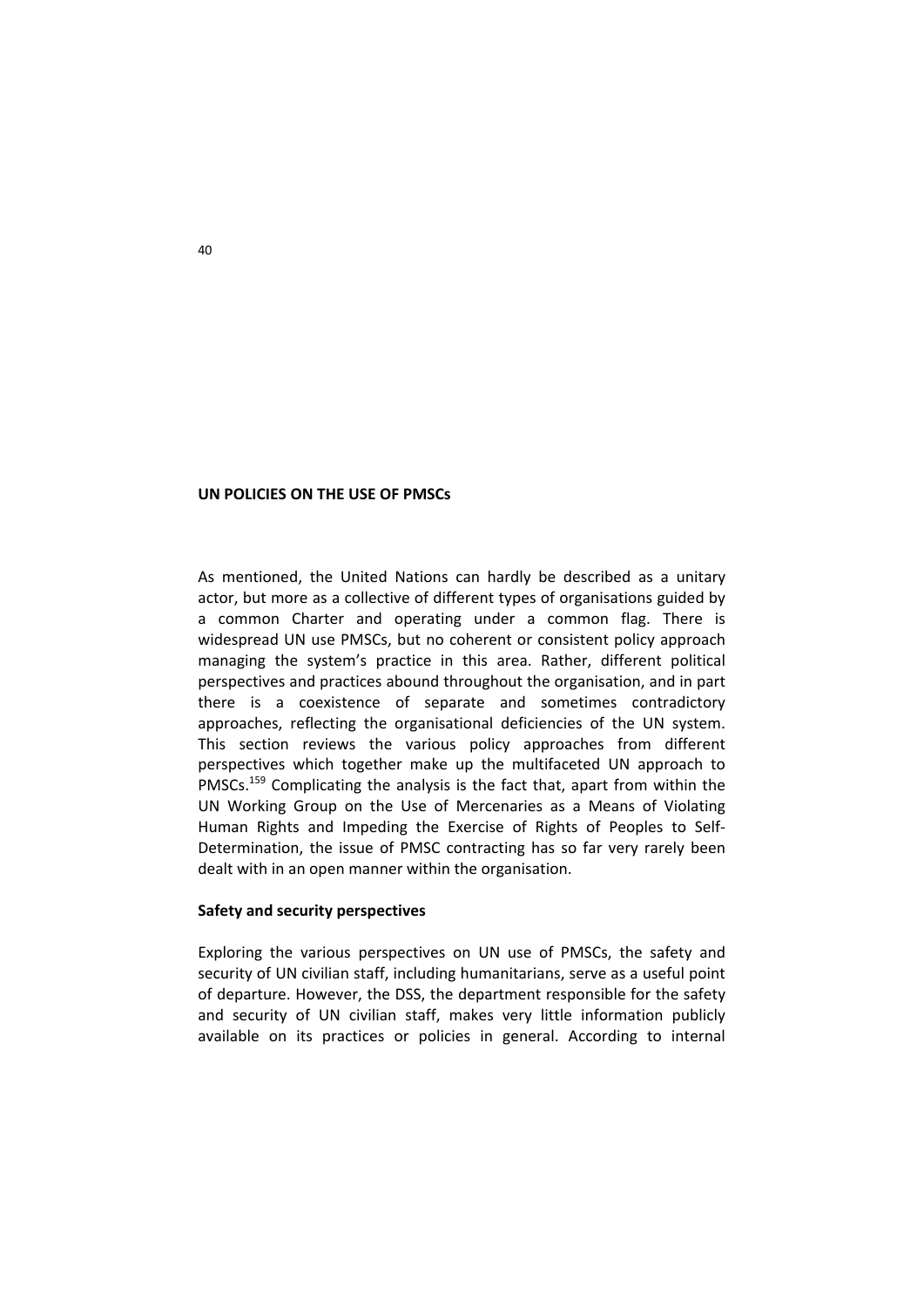sources, this is due to a lack of clear policies and procedures.<sup>160</sup> Finding coherent and consistent information on a DSS approach to PMSC contracting is thus unrealistic and guidelines for security contracting appear largely non‐existent. Limited preconditions and procedures for PMSC contracting for security services can be found in an annex to the UN Field Security Handbook. These are applicable to situations where the UN's first basic strategy of host‐state reliance is deemed inapt or insufficient, i.e. the many cases where the host government is not able to provide the necessary security arrangements for UN staff. The handbook states that 'under such rare and exceptional circumstance, the organisations of the United Nations system may protect their offices, premises and personnel by employing security service companies providing armed guards'.<sup>161</sup> The annex was apparently originally intended to be used for offices, but morphed into accommodation and housing as well. Eventually agencies apparently used the annex to justify all types of security contracting.<sup>162</sup>

The handbook does not, however, provide much regulation on how guards should operate. A contract template to be used by UN agencies states that contractors shall comply with laws, ordinances, rules, regulations and the terms of the contract. No mention is made of rules for the use of force or other operating standards, what services can be procured or what limits should be placed on their operation. The document on the other hand appears attentive to the issue of liability, and states that companies contracted should be 'pursuant to local law to provide the services and should also be fully insured and licensed, so that they can effectively indemnify the organisation from claims'. Furthermore, the contract is meant to ensure that the contractor and not the UN agency is liable for 'actions, omissions, negligence or misconduct' committed by any of the contractor's employees or personnel.<sup>163</sup>

A section is included in the contract sample which specifies required uniforms and identification of guards, but the handbook provides very little guidance on selection criteria for private security providers. Vetting requirements to ensure that contractors have adequate training and lack criminal records or affiliation with fighting factions are absent. As pointed out by a representative of a major British private security provider, contrary to what some customers might think, PMSC security services have not been entirely commoditised, $164$  meaning that a certain price will not always assure that you get the professionalism or service quality one would expect.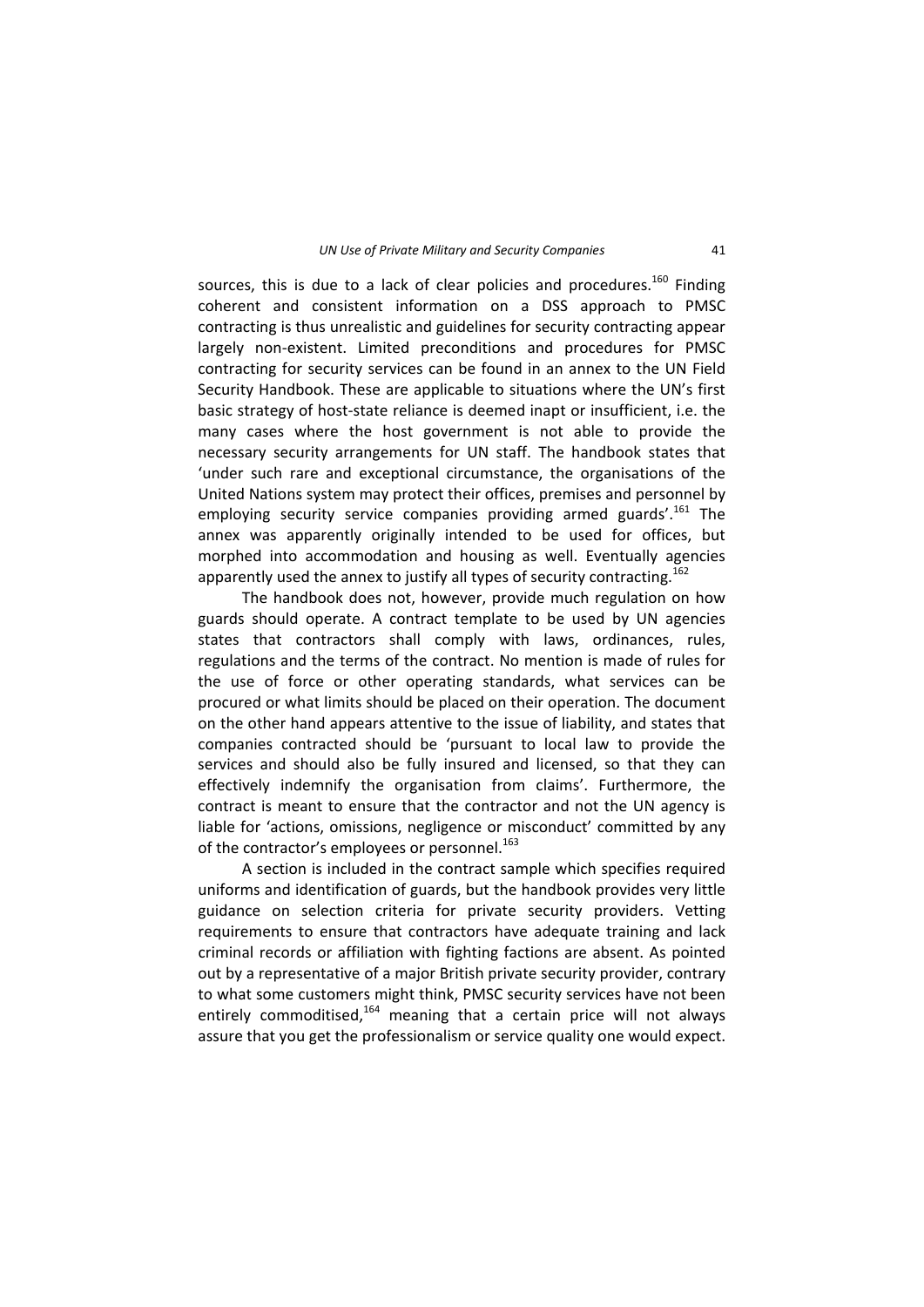This necessitates qualitative standards to be specified in contracts. The Field Security Handbook has apparently been under review for a couple of years, but events and developments have delayed the process. The upcoming version will reportedly include more definite and concise procedures for PMSC contracting, including use-of-force guidelines.<sup>165</sup> When exactly the new version will be published is unclear.

Similarly, the handbook contains sparse information on procurement procedures, such as whether it should be done directly by each agency, handled by one of the UN procurement agencies or run by the DSS. The document does state that security contracting requires the approval of the Under‐Secretary‐General for Safety and Security through requests forwarded to the designated official of each mission. While this policy is not new, there are indications that the procedure has not always been followed. Under‐Secretary‐General for Safety and Security Gregory B. Starr, who has held the position since May 2009, has been known to embrace the deployment of PMSCs in his past posts as director of the Diplomatic Security Service and principal deputy assistant secretary of the Bureau of Diplomatic Security, US Department of State. In this capacity Starr was responsible for all international and domestic security programmes for the DoS, which involved extensive outsourcing of diplomatic security to PMSCs – e.g. under Worldwide Personal Protective Services, which outsources a range of protective tasks such as 'armed protective services details' and 'counter‐assault teams' to companies like DynCorp, Blackwater and Triple Canopy.<sup>166</sup> While the principle remains that the United Nations should primarily rely on host-state security measures, the employment of a senior decision‐maker with a high degree of familiarity with and apparent preference for outsourcing security services may be likely to influence security policy strategies in the UN Secretariat in that same direction, and/or encourage practices which lead to increased UN PMSC contracting.<sup>167</sup> One indication that PMSCs may increasingly be included in DSS security strategies can be found in the 2009 report of the Secretary‐ General on the situation in Afghanistan. The report states that following frequent attacks on UN personnel and facilities throughout 2009, all UNAMA offices now implement special security measures, including 'introduction of international armed security guards'.<sup>168</sup> The plan also includes a range of other security tasks such as reviewing emergency plans,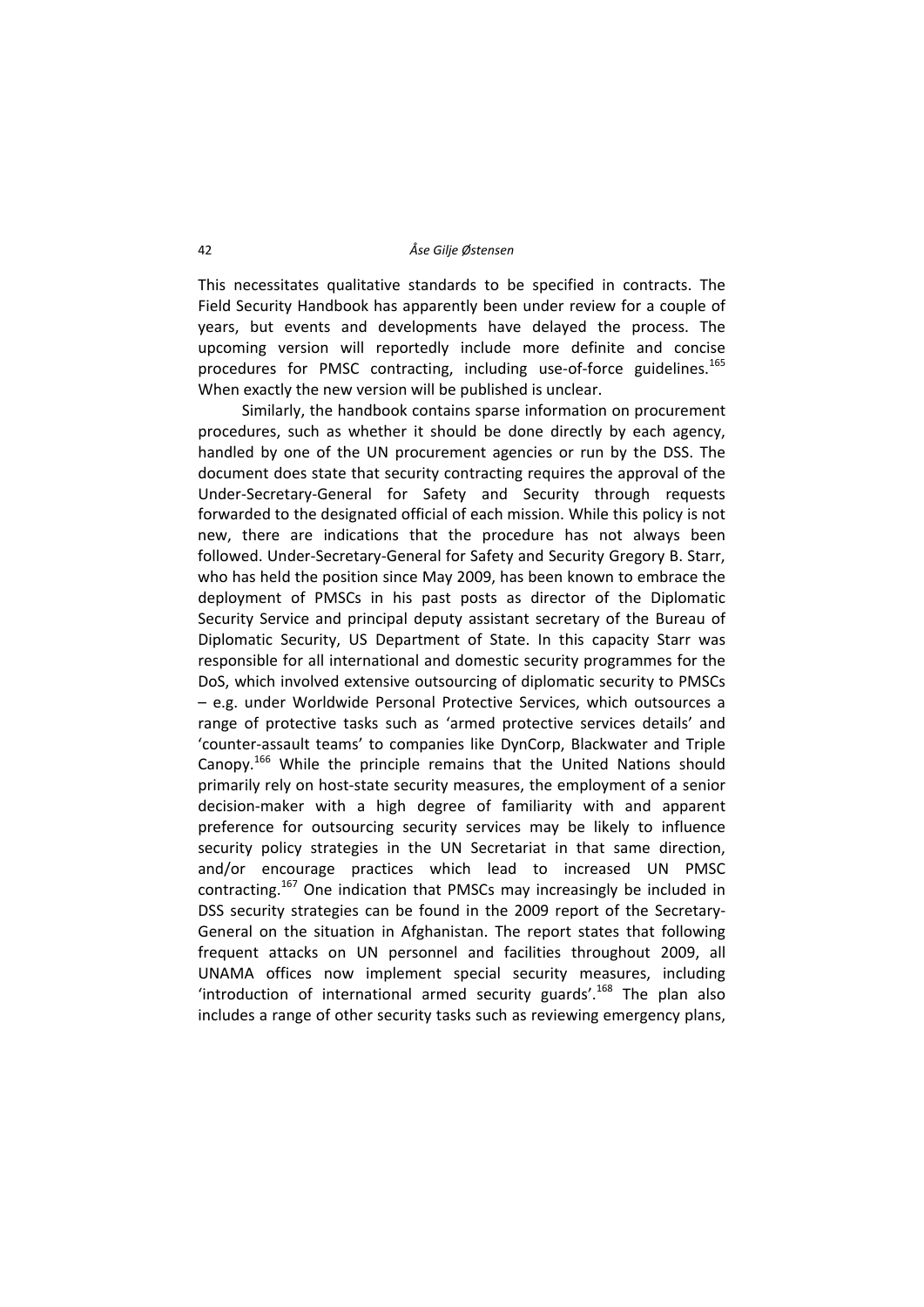training and increased fortification of compounds – all common PMSC services.

Importantly, there is a recent initiative to remedy the poor regulatory situation of PMSC security contracting within the United Nations. A DSS working group including representatives from the DPKO/DFS and UNDP has been working on a proposal for the Secretary‐General's Policy Committee suggesting a more coherent policy on contracting with private security companies. This policy apparently addresses a range of the problems pointed out in this paper and which plague the current 'hands‐off' approach.<sup>169</sup> It is hoped that such a policy would lead to guidelines and specifications for private security procurement to be devised by the DSS in cooperation with legal and procurement experts. The DPKO/DSS proposal will likely be controversial with some UN agencies and organisations, but could at least kick off a much‐needed internal debate on UN practices concerning hiring PMSCs for security tasks. Such a debate may result in a policy which would have a bearing on the other approaches coexisting within the organisation.

#### **Humanitarian perspectives**

While the security of civilian personnel is formally the responsibility of the DSS, the humanitarian agencies most often also have separate arrangements for security. Some UN agencies rely primarily on their own in‐ house capacity for the security of their staff and operations. At the same time they contribute to the DSS security function through a cost-sharing system (altogether 45 per cent of total DSS expenditure) calculated on a per capita staffing basis. This means that the largest UN humanitarian agencies will contribute significantly to the centralised UN security system while relying mostly on their own internal security arrangements; this has reportedly caused some tensions between the DSS and the UN humanitarian agencies.<sup>170</sup> Large UN agencies acting independently of UN Secretariat security arrangements may have diverging approaches and practices towards commercial security contracting, and policies drafted centrally in the future may thus not necessarily be fully reflected in practices in the field. Also, both within the organisational apparatus and among many donors there is a perception that the security of agencies is a particular prerogative limited to each agency and not a matter for others to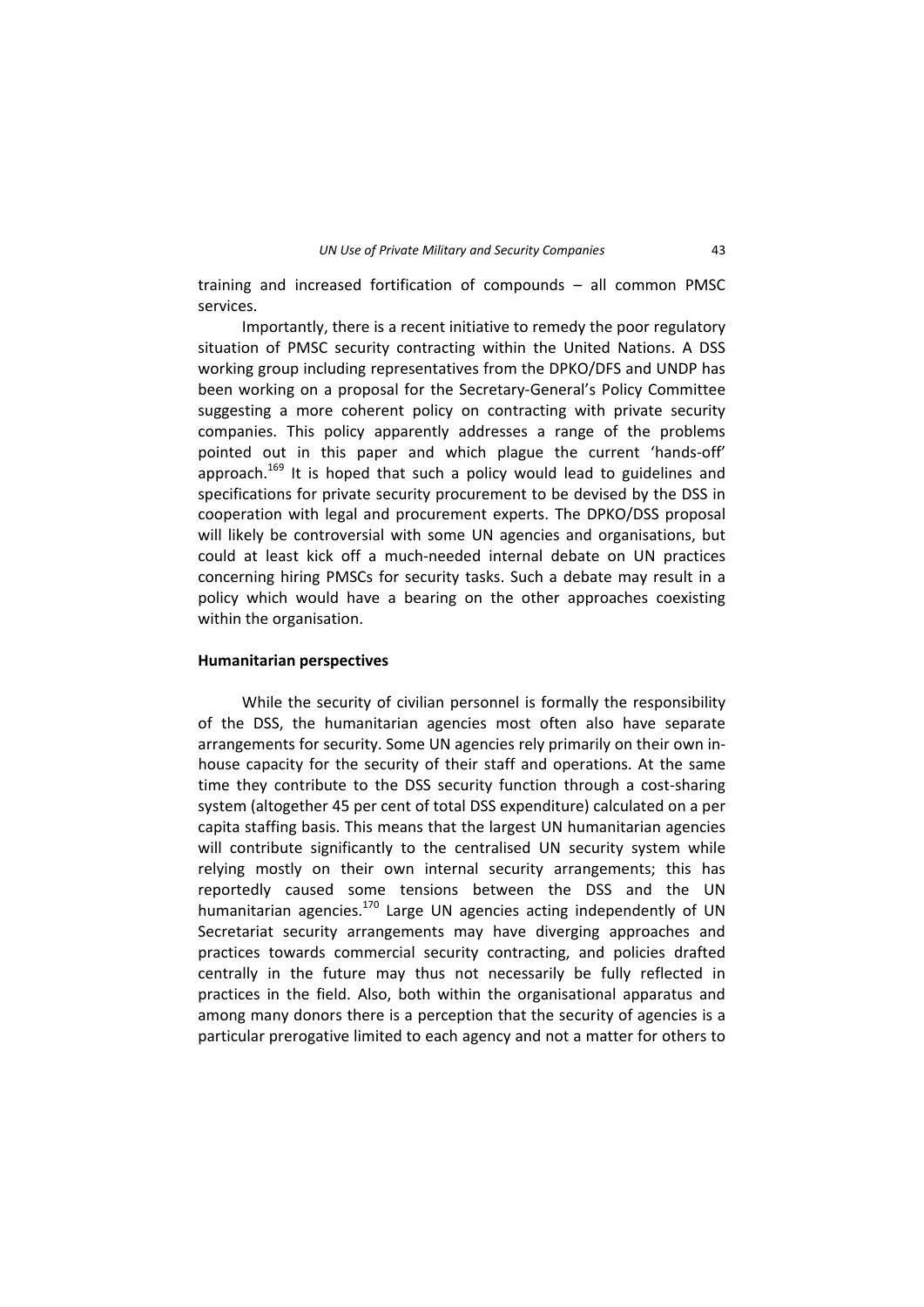interfere with. $171$  Nevertheless, security practices and policies across the UN system are discussed through the Inter-Agency Security Management Network (IASMN); while this may have a certain coordinating and cooperative effect, the IASMN does not have decision‐making power *per se*. It has also been criticised for being ineffective, and more precisely for taking too long to review and promulgate policies, and for these not reflecting adequately the needs of all members of the network.<sup>172</sup> The IASMN may thus be an inadequate instrument to establish a blueprint for policy or practices in terms of commercial security among the agencies.

Although some PMSCs advertise security services specifically tailored to fit humanitarian needs, many humanitarians tend to have doubts about the compatibility of the often somewhat militaristic security approach favoured by PMSCs and the strategies implied in their own approach, often referred to as the 'the security triangle'.<sup>173</sup> The preferred strategy, which in many operating environments has become unsustainable, is relying upon *acceptance*. <sup>174</sup> This means that local actors and the population *accept* the humanitarian presence and actions, thus preventing them from being targeted ('softening the threat'). If this does not shield humanitarians from being seen as targets, *protection* is needed ('hardening the target to reduce impact'). Protection normally means securing premises, people and assets by different preventive strategies. *Deterrence*, the third and last resort, entails countering the situation ('posing a counter-threat') by threats of retaliation, the use of guards, military protection, etc. $175$  PMSCs are normally considered more relevant tools to humanitarians in situations when protection and deterrence strategies are used, but could also be used for consultation, training or intelligence purposes with regard to mixed approaches.

Apparently, there are varying attitudes to using PMSCs in UN humanitarian circles. Many humanitarians appear to be sceptical towards PMSCs in general due to the fact that they might be inclined to convey militarised perceptions, perhaps at odds with paradigms adhered to by the humanitarian clientele. There are consequently concerns that their use may contribute to a blurring of the distinction between civilian and military actors in conflict and post‐conflict environments, especially if operating armed, as well as to confusion of UN and private personnel.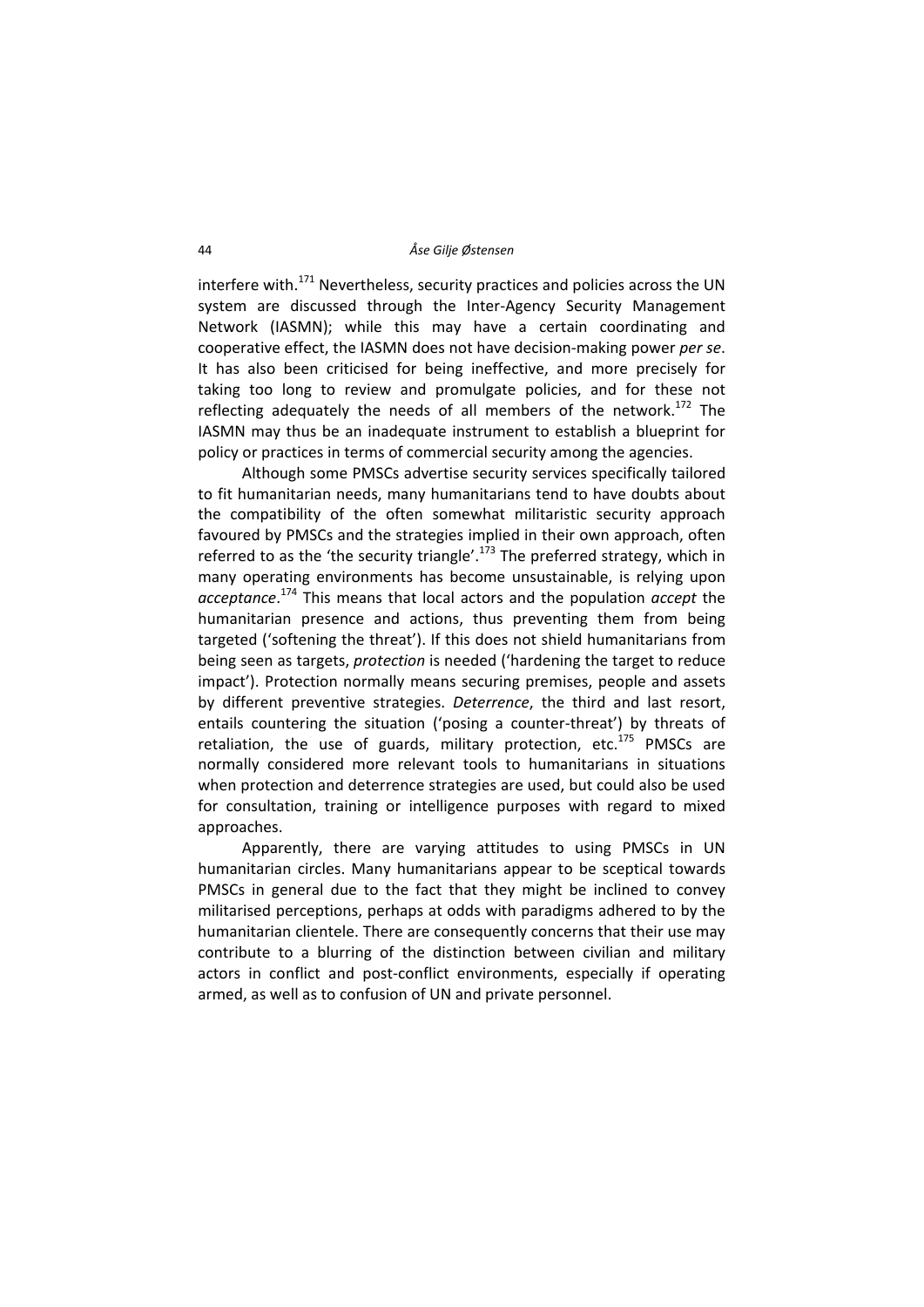## *General guidelines*

The role of the UN Office for Coordination of Humanitarian Affairs is to mobilise and coordinate international and national parties in humanitarian operations. This formidable task includes coordination of civil and military efforts, enabling cooperation or at least establishing grounds for reasonable coexistence.<sup>176</sup> As part of this work, the Civil-Military Coordination Section develops guidelines, training programmes and other field‐related support activities. In the case of civil‐military interaction the OCHA subscribes to the guidelines accorded to by the member organisations of the Inter‐Agency Standing Committee (IASC).<sup>177</sup> Perhaps reflecting different organisational policies and practices, guidelines specifically targeting PMSC deployment remain absent. The policy document most often referred to on this matter is a 2001 discussion paper on the use of military or armed escorts for humanitarian convoys. The paper was a result of an IASC initiative, but since the IASC does not have the authority to draft security policy, it was met with resistance within the civil security division, UNSECOORD. Eventually, UNSECOORD agreed to the drafting of a guidance paper with non‐binding status. The document recognises that within the UN framework different organisations have had different policies on the use of armed escorts, but in general have reflected willingness to use armed convoy escorts in 'exceptional circumstances'.<sup>178</sup> The non-binding status of the guidelines implies that member organisations of the IASC, including UN agencies, may decide to resort to other practices than those suggested in the document when deemed appropriate, preferable or necessary.

The guidelines state that as a general rule armed guards should not be used to protect humanitarian convoys, with no distinction made between national armed forces, international peacekeeping forces or private companies. The general exception to the rule concerns cases of last resort in security vacuums. There are four criteria which add up to qualify as such a situation: clear unwillingness or inability of the relevant state to secure the environment; that lack of humanitarian assistance would cause 'unacceptable human suffering'; that armed guards could be used in such a way that it would secure humanitarian workers without compromising security for others; and finally that their use would not harm the long-term capacity of the organisation or the implementation of its mandate. $^{179}$ According to the document, the determination of whether or not a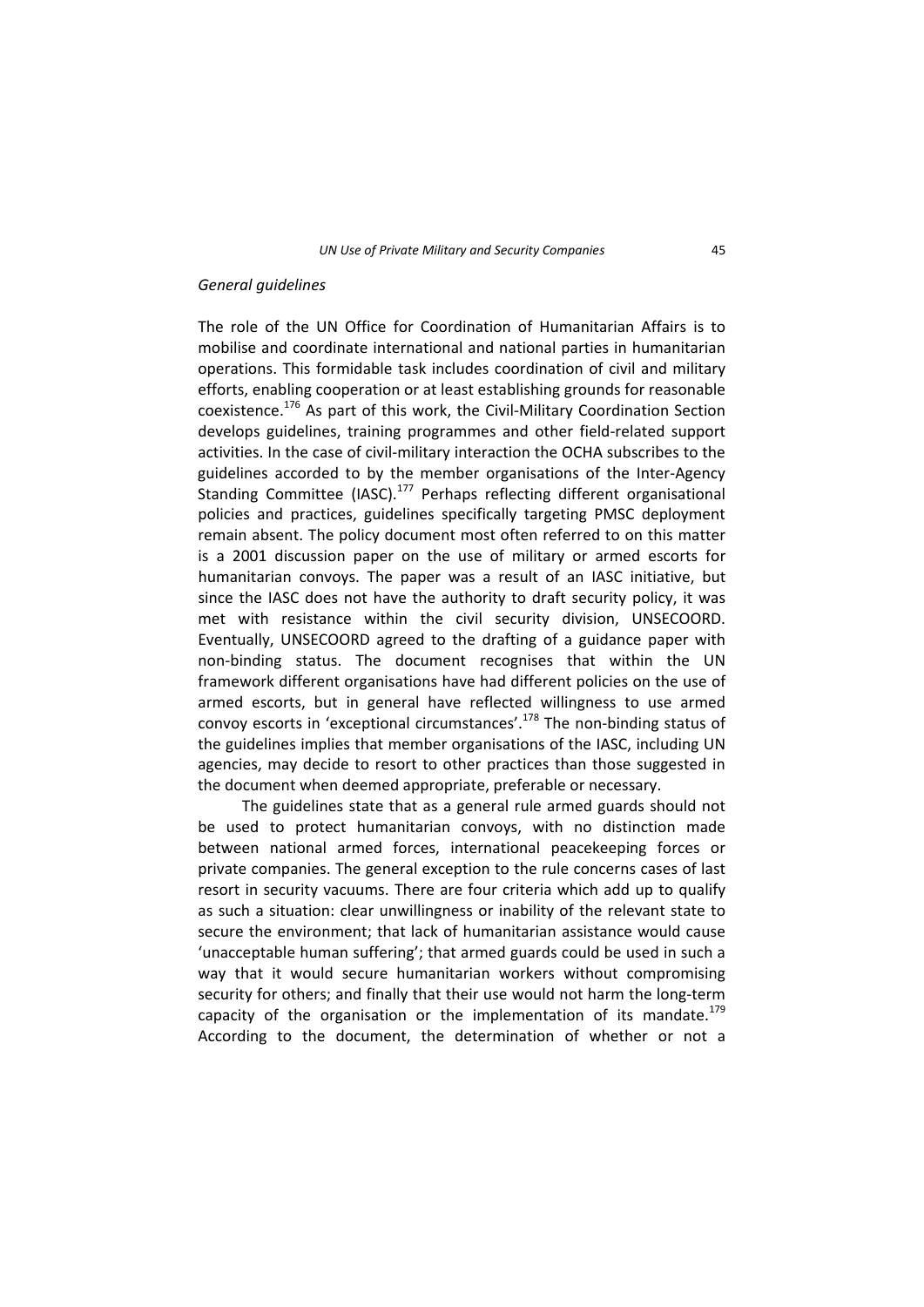situation meets the criteria is normally made by the designated official in the field, who in effect authorises the use of armed guards.<sup>180</sup> While the first two requirements relate to an exceptional need for armed services, a situation which is likely to be recurrent in many operations, the latter two relate to the consequences and effects of armed guards and may thus be harder to assess at the outset. These two criteria in particular leave room for individual judgement to be decisive when assessing whether or not armed enforcements are to be used. This point seems reinforced by the DPKO, which holds that in case of requests for military security support covered by the IASC guidelines, 'in many cases the Designated Official would have a standard policy in this regard, and the relevant stakeholders can act according to this guidance in consultation with the most recent local UN Security Officials'.<sup>181</sup> DSS officials nevertheless restate that there is a lack of standard policies and designated officials may neither formally authorise the use of armed guards nor devise new standard policies.<sup>182</sup> This gives the impression that in the absence of clear policies, practices emerge depending on assessments and discussions in the field, and on each agency's preferred approach. There appears to be frequent discord between the DSS on the one hand and the security professionals of agencies, programmes and funds on the other. This dissent can be traced back to the status of the guidelines, which appear to be interpreted differently. While the DSS holds that they form guidance only, other agents may interpret them as permissive policy, sometimes extending beyond humanitarian convoy protection.

Before the drafting of the IASC guidelines, a different criterion was deployed. According to a former OCHA official, by 1999 UN humanitarian agencies already had a history of resorting to both commercial companies and local armed groups for security or protection in situations where the host state was unable to provide security. The criterion for such use was local government approval, although it is admitted that this was frequently not adhered to.183

The IASC guidelines are more restrictive than both those referred to above and those found in the 2006 Field Security Handbook (although the handbook refers to static security as opposed to mobile convoy protection). The handbook only makes reference to the *need* for such services, i.e. inadequate host‐state security in dangerous operating environments, and does not address the fact that potential negative consequences for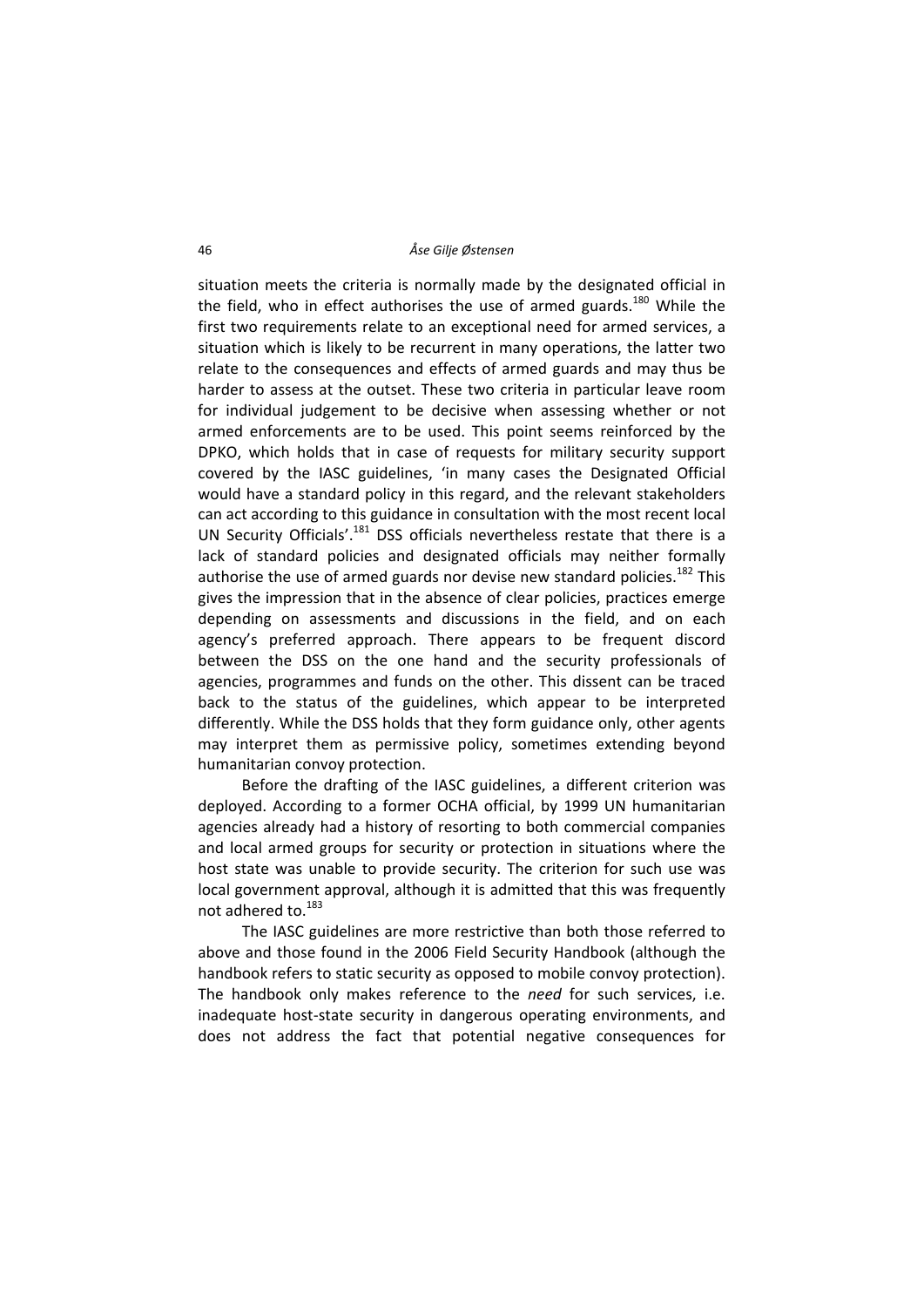populations or mandates should be part of the standard assessment when deciding whether to use armed guards. $184$  The practice and principle of securing host-state approval of such deployment may have been toned down in the handbook due to the increasing number of UN operations located in internal conflicts and weak states. In places like Afghanistan the use of static armed guards supplied by PMSCs has become standard procedure for most international actors and organisations present, due to the United Nations having costly experience with relying on host-state security in the past.

Other guidelines regarding civil‐military interaction do exist, but they either explicitly or implicitly avoid the topic of PMSCs as actors that should be taken into account.<sup>185</sup> Commonly, no particular justification is given for a restricted focus on state assets or capacities. While there might be good reasons to separate public from private actors or assets, there is also a need for guidelines on interaction with private security or military actors, as they too could alter perceptions of humanitarian neutrality and impartiality. The unclear civil‐military division is an increasing concern for humanitarians operating in environments where military operations are ongoing. The IASC guidelines reflect the concern for compromised impartiality as a result of military escorts, but also recognise that using armed guards can be the lesser evil. If humanitarian organisations refuse to use armed guards for their convoys and thus are forced to abandon operations, it may advance the tendency for militaries to carry out humanitarian tasks directly as part of changed military doctrines. Such intermeshing of spaces and roles is likely to compromise further the impartiality of humanitarians and thus endanger their operations in the longer run.<sup>186</sup>

In sum, there are no specific UN general guidelines for humanitarians on the use of PMSCs or their interaction with these companies for purposes other than convoy protection.<sup>187</sup> The guidance is limited to providing criteria for *when* to use private armed guards and fails to address important questions regarding *how* to use them, how to *select* them and what specific demands to place on such contractors. Guidelines are highly relevant in terms of judging whether the last two criteria for when to use armed guards are met, making sure that the negative effects on the local population or local conflict environment are as small as possible. The authority of the convoy guidelines can also be questioned, as they were not readily endorsed by the DSS and have caused dissension between the DSS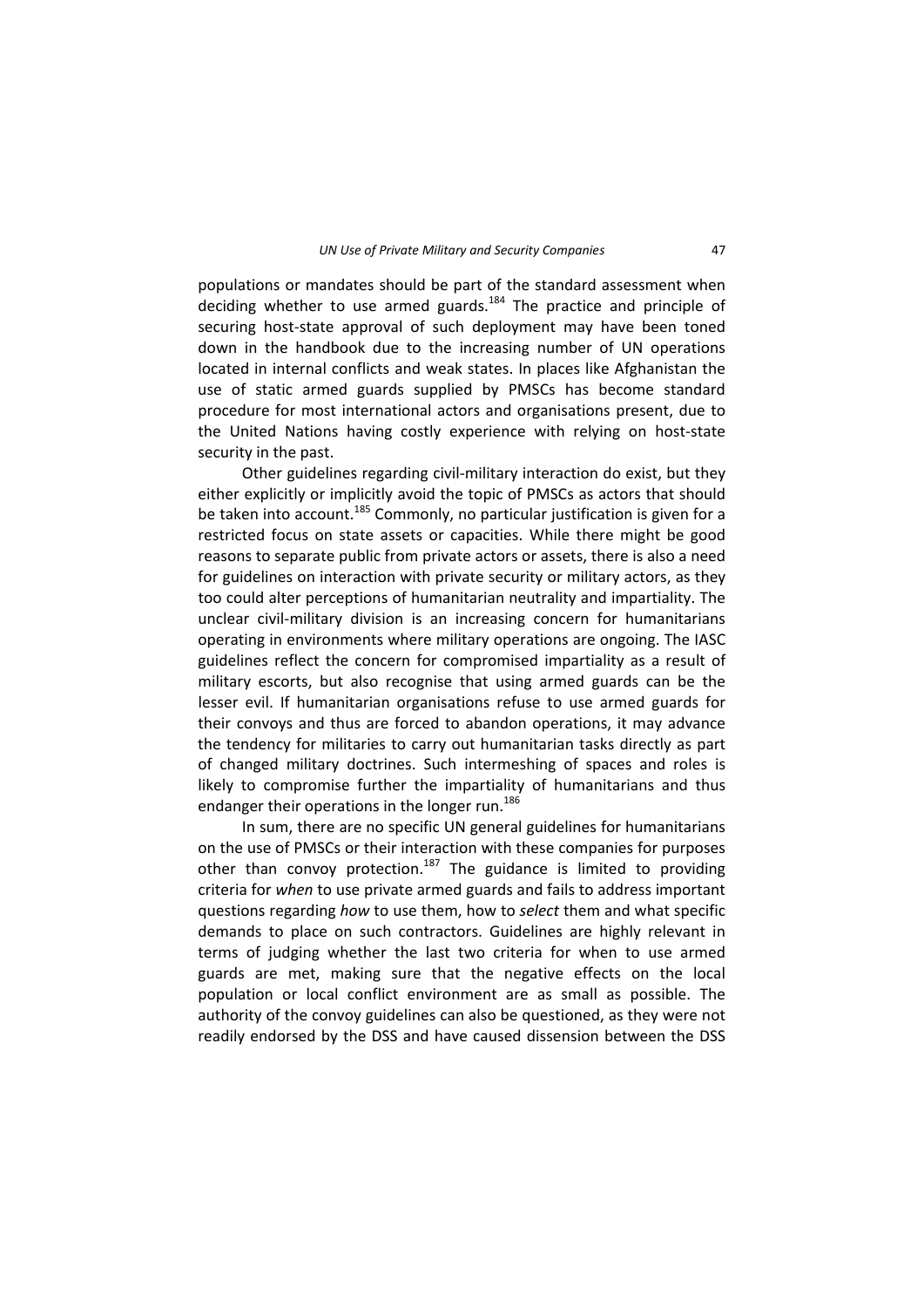and field security professionals. Accordingly, establishing clear guidelines entails clarification of accountability and decision‐making structures. At the very least, having guidelines or checklists for humanitarians to consider when deciding whether to contract for security could potentially have a useful coordinating effect when developing mission‐specific civil‐military interaction guidelines, which exist for a number of missions.

## *Mission‐specific guidelines*

In the case of the UN Assistance Mission in Iraq, the acceptance model has been largely abandoned and a 'low‐profile approach' recommended. The mission‐specific civil‐military guidelines nevertheless restate that armed protection should be considered an extreme precautionary measure to be taken only in exceptional circumstances and on a case-by-case basis.<sup>188</sup> The 2004 guidelines warn that PMSCs are also themselves increasingly seen as targets.<sup>189</sup> However, PMSCs are still apparently preferred to the Multinational Force (MNF), which due to its status as a primary target is to be considered 'a last resort to meet critical humanitarian need'. Local guards are apparently preferred to international ones as they might increase acceptance of humanitarian security needs. However, according to von Boemcken, the more dangerous the environment and the higher the risk, the more humanitarians seem to prefer large international PMSCs to local security.<sup>190</sup> New guidelines were developed after the 2007 Security Council Resolution 1770, which underscored the humanitarian dimensions of the UN mandate. These guidelines reflect that the highly insecure environment in Iraq has eventually required the United Nations to rely on the overall security umbrella of the MNF‐I. The exceptionality of the circumstances under which armed guards should be used thus appears to be relaxed considerably. Armed escorts and military assets should be utilised on a case‐by‐case basis and 'limited to the extent and duration necessary to undertake required assistance'.<sup>191</sup> Like most of the guidelines reviewed, they offer little real guidance for when and especially *how* to cooperate with PMSCs. The document simply confirms that agencies themselves will decide what to do in order to be able to operate within adherence to the DSS, Security Council resolutions and the primary humanitarian imperative.<sup>192</sup>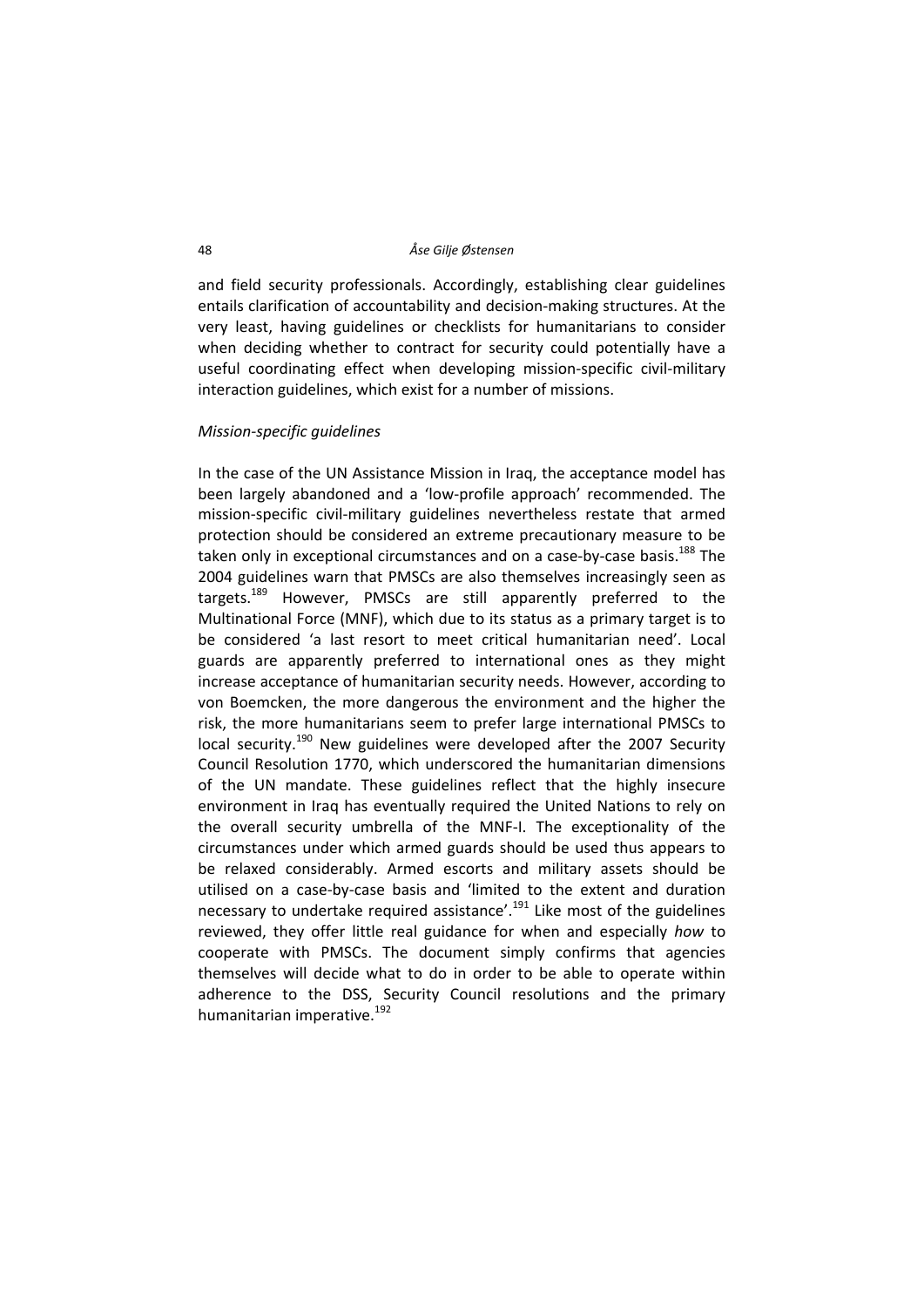The 2008 civil‐military guidelines for Afghanistan also recognise humanitarian PMSC reliance and assume a similar approach to the 2004 Iraq guidelines. Armed protection should be avoided or preserved for critical humanitarian need situations. A 2007 security report issued by the DSS stated, however, that the areas classified as 'Extreme Risk/Hostile Environment' and with restricted access to programmes had risen steeply to cover a third of the country.<sup>193</sup> If the guidelines were abided by in practice, this would mean that the 17 UN agencies, programmes and funds operating in Afghanistan by 2007 would have very little access to populations. The threats to UN personnel were especially tangible after the senior Taliban commander in the south was reported to have stated: 'we are attempting to target everyone that works for the UN and are determined to target all UN organisations and branches, considering them similar to US organisations'.<sup>194</sup> Statements like these arguably indicate that in some operating environments like parts of Afghanistan and Iraq, 'extreme precautionary measures' such as PMSC security services may be becoming more routine than exceptional. Humanitarians are in general increasingly experiencing constraints to their operating space in difficult missions and are accordingly faced with dilemmas that involve making tough security decisions. These choices could perhaps be made simpler by introducing clear and functional guidelines when considering the different options at hand. The lack of UN guidelines and clear policies towards PMSC contracting may be interpreted as an indication of varying policies and approaches within the organisation, making one common approach too difficult to achieve in practice.

## **Peacekeeping perspectives**

While there are arguably few prospects of UN blue helmets being substituted by PMSC personnel in the near future, a range of less comprehensive PMSC services are likely to be increasingly procured. These may include support and logistics, guarding, demining and SSR‐related services, and do merit a coherent political approach from the DPKO and DFS. None of the departments communicates much regarding PMSC contracting habits or the challenges PKOs face as a result of frequent PMSC presence in the operating environments where UN missions are present. Most agents operating in conflict and post-conflict environments face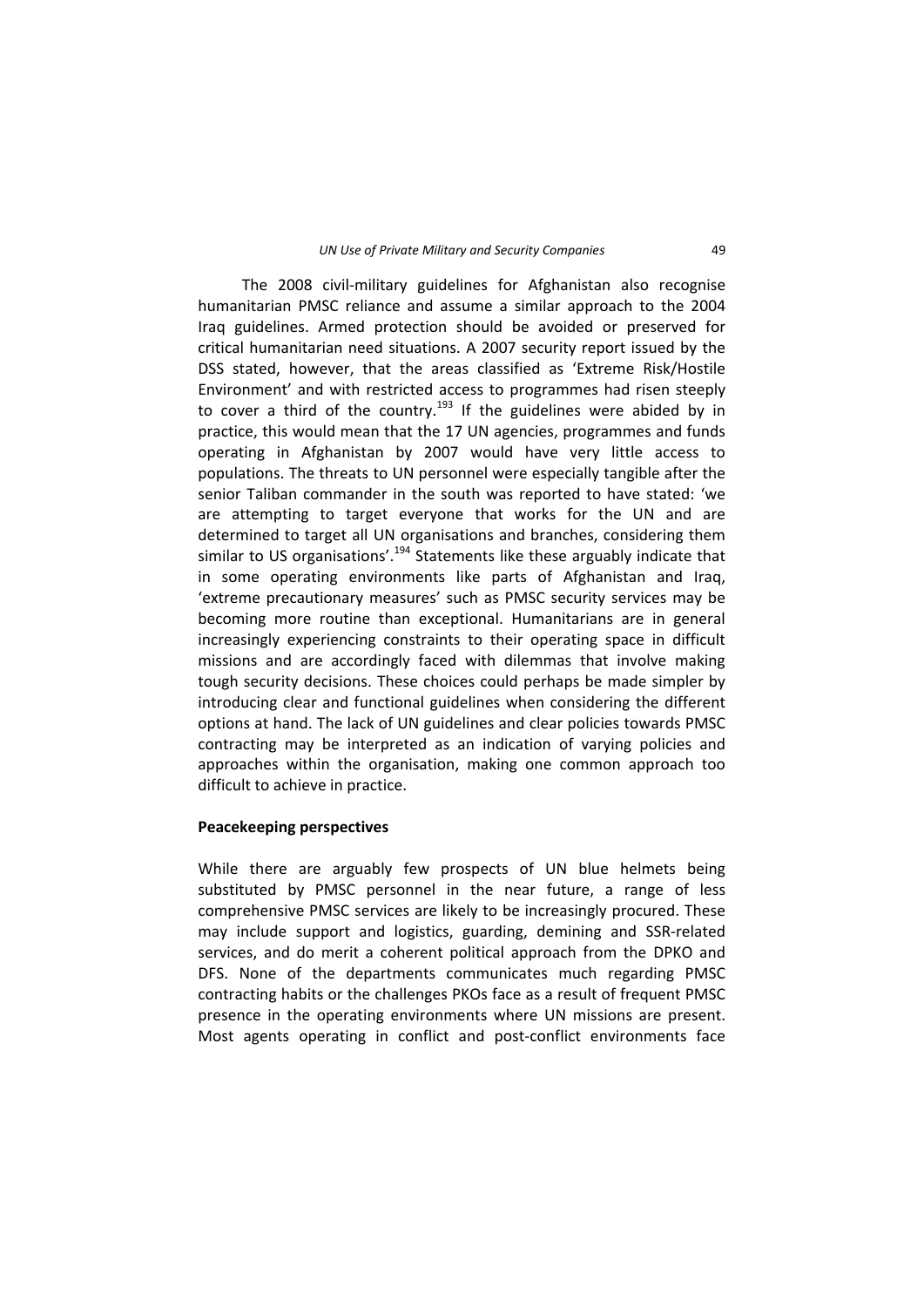issues of how to coordinate or at least coexist with such elements, if only to avoid association with such companies. UN missions need directions and guidelines on how to integrate their own commercial partners, or alternatively how to disaggregate them from UN staff, as well as on how to relate to PMSCs serving other clients present in the mission. But a 2010 DPKO report on civil-military coordination in UN integrated peacekeeping missions makes no references to private commercial security actors whatsoever. This does of course not mean that no such guidelines exist. But in general the DPKO appears unforthcoming in terms of communicating how it tackles issues related to PMSCs, and even less so regarding its own dependency on such companies.

While quite a large share of the services procured by the DPKO and DFS may be fairly uncontroversial, the companies may not be. The UNMAS website lists G4S Ordnance Management (ArmorGroup Mine Action), Olive Group and EOD Technology among its implementing partners, all of which also supply armed security in war zones. Recently, EOD and ArmorGroup have both been identified as companies which have relied on personnel linked to the Taliban.<sup>195</sup> However, when asked about non-technical selection criteria for partners, the public information officer of UNMAS offers no response. Overall, very little information is given regarding DPKO or DFS approaches to PMSC contracting, perhaps reflecting a lack of clearly stated policies.

Even though most of the services used by the DPKO and DFS may be routine support (logistics, maintenance, etc), these can be combined with security services, risk assessments or training services which may require firm guidelines. According to a DFS official, field missions apparently tend to shy away from contracts where one company supplies a multitude of services, such as security. However, as discussed above, it does happen, as in MONUC<sup>196</sup> and the African Union/UN hybrid operation in Darfur (UNAMID), where PAE supplied a variety of more or less integrated services.<sup>197</sup> In many cases, however, security may only be supplied in order to sustain other contracted services and hence not be demanded directly by the UN client. Arguably this nonetheless becomes a matter of indirect UN security contracting when such personnel are contracted to perform services for a UN entity.

The Best Practices Unit, a DPKO and DFS integrated and shared capacity, refers queries to the general UN Procurement Manual and Global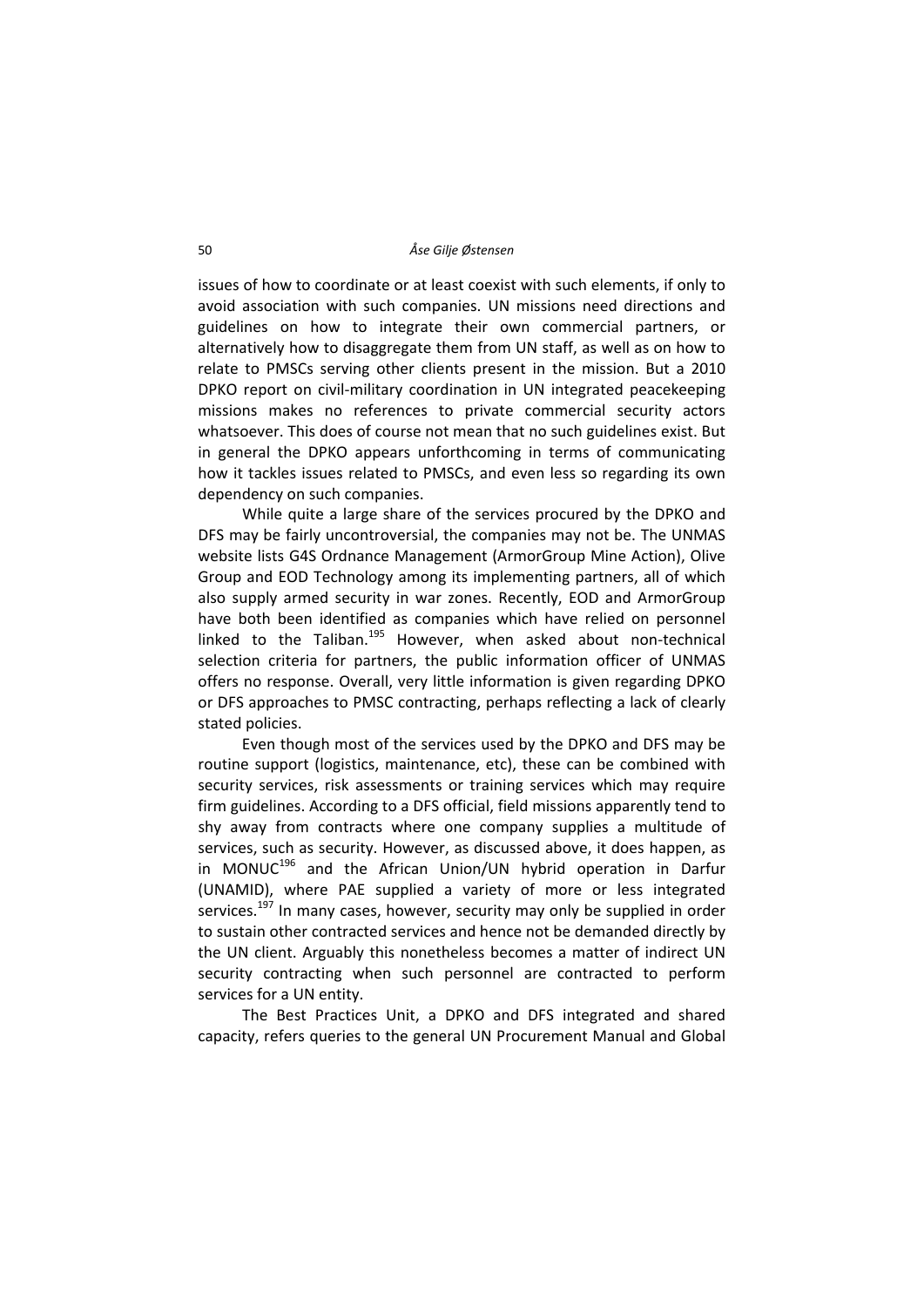Marketplace when asked about guidelines for PMSC contracting.<sup>198</sup> Another DFS official claims that to their knowledge there is 'no contracting policy specific for security contracts in DPKO', $199$  which is further confirmed by sources in the DSS.<sup>200</sup> Perhaps testimony to the inadequacy of such policies, a UNOPS official in contrast states that specifications for security‐related procurement within UNOPS exist but are not open to public insight.<sup>201</sup> There is hence a certain internal ambiguity as to whether applicable guidelines and selection criteria, or policies in general regarding DPKO and DFS contracting for PMSC services, actually exist. Presumably, guidelines drafted particularly for the contracting of PMSCs to perform armed security services are non-existent.

The practice of buying security itself is not dismissed by the DFS: in fact it confirms that PKO missions all procure security. However, whether DSS security professionals are involved in those processes is doubtful. An official of the Field Procurement Liaison Team at the DFS states that 'One thing is definite is that outsourcing of some security services in field missions is allowed and requires interface between the mission and the Department of Security and Safety [*sic*] of the Secretariat.'<sup>202</sup> Most of the services involve local companies providing unarmed security to protect premises and property; international companies are also used, but mostly for consultancy.<sup>203</sup> UNOPS officials also indicate that the procurement of security services is done according to distinct routines which involve the security competency judgements of the DSS.<sup>204</sup> To outsiders, for the DSS to have a say in security contracting and the specification of requirements seems no less that natural. Somewhat surprisingly, however, officials within the DSS deny that there are any such procedures in place for the DFS to involve the DSS in PMSC contracting whatsoever. Rather, on an informal basis country security advisers may provide advice locally, but it is claimed that the DFS has, in fact, been known *not* to seek the advice of the DSS. Cooperation between the DSS, DPKO and DFS has taken place in particular and extraordinary environments such as Iraq and Afghanistan, but as yet this is not the convention, and mechanisms for such cooperation are still non-existent.<sup>205</sup> The discrepancy between what is often stated as the official procedures and what seems to be carried out in practice is thus significant. It furthermore indicates that although the DSS may be recognised as able to provide guidance on PMSC contracting, this is not taken advantage of, perhaps due to competitive relations between the different parts of the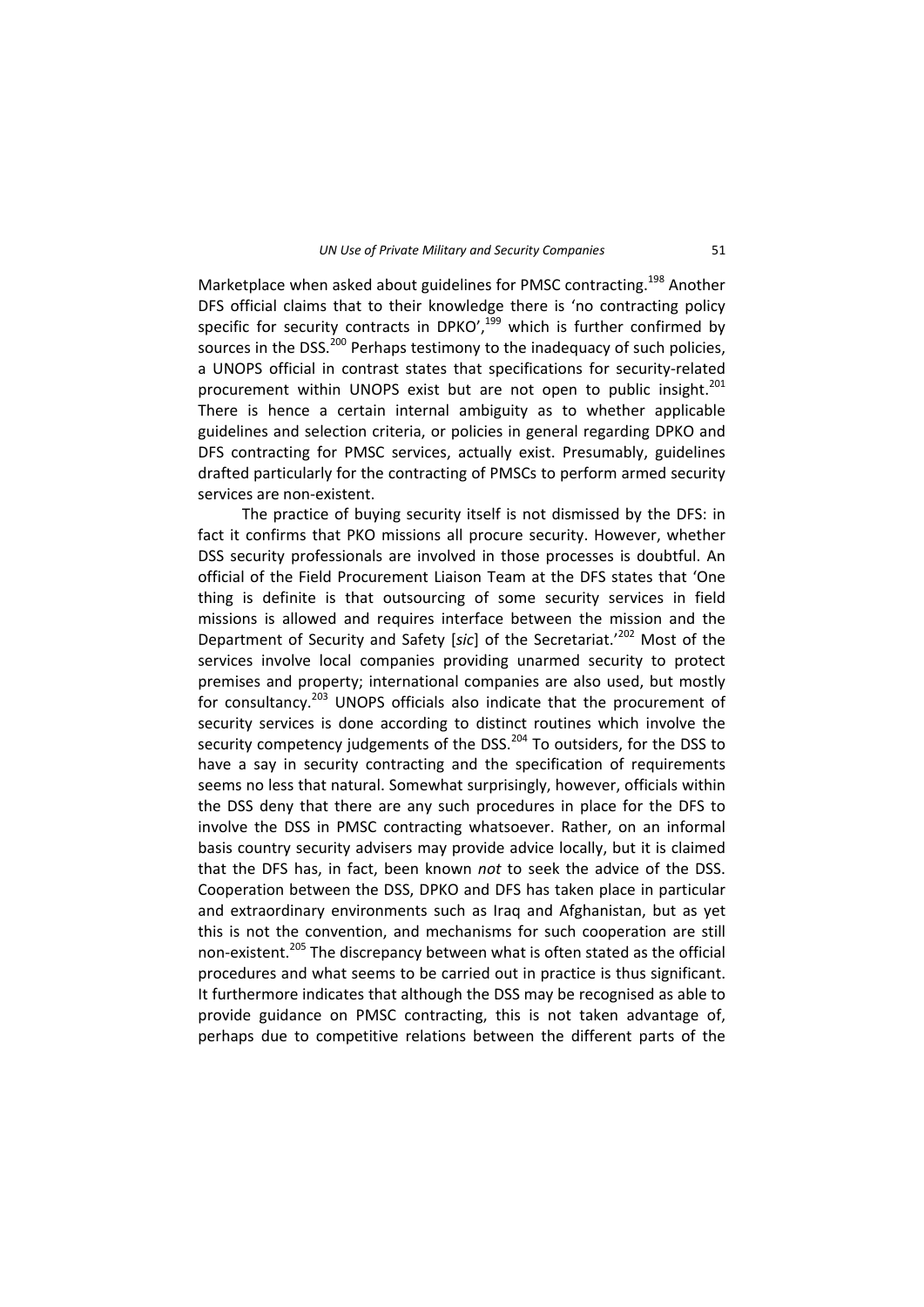organisation (even within the departments of the Secretariat), or due to preferences for a more *ad hoc* approach to this type of contracting. In any case it goes to show that PMSC contracting is not handled in a coherent manner, or according to established procedures.

In terms of PKOs and their management, there are clear indications that some of the more powerful donor states do have policy preferences, particularly in cases where there appear to be cost-saving incentives. In order to improve cost-efficiency, the United Nations has in the past been strongly encouraged to follow the US example and expand its outsourcing practice to what apparently includes front‐line roles. In a US Senate appropriations bill regarding US contributions to international peacekeeping activities in 2005, the private sector solution to cutting UN peacekeeping costs appears only semi‐optional:

The Committee is aware that, in some cases, private companies can carry out effective peacekeeping missions for a fraction of the funding the United Nations requires to carry out the same missions. At a minimum such companies should be utilized to supplement the number of blue berets and blue helmets which, in these turbulent times, the United Nations is having a difficult time recruiting. The United Nations can no longer afford to ignore the potential cost-savings that private companies with proven records of good service and good behavior can offer.<sup>206</sup>

UK influence is likely to lead to similar recommendations. The UK and the United States are both prime examples of countries which have resorted to large-scale outsourcing and privatisation of military establishments.<sup>207</sup> These two countries also have the largest and most advanced private security and military industries, and are thus likely to benefit from UN outsourcing.<sup>208</sup> Other states with less influence may have objections to such practices for normative reasons, and may thus oppose outsourcing of security functions or peacekeeping duties. Governments such as South Africa and France have been particularly unwilling to include the private sector in peace operations.<sup>209</sup> Several developing states' governments have also voiced concerns about PMSCs in terms of potential violations of national sovereignty and potential negative effects of security personnel turning to international PMSC work. Close conceptual proximity to mercenaries, the past combat operations of Executive Outcomes and Sandline International in parts of Africa and perceptions of PMSCs as agents who commit human rights abuses and make a profit on war and human suffering lead many UN member countries to maintain a sceptical attitude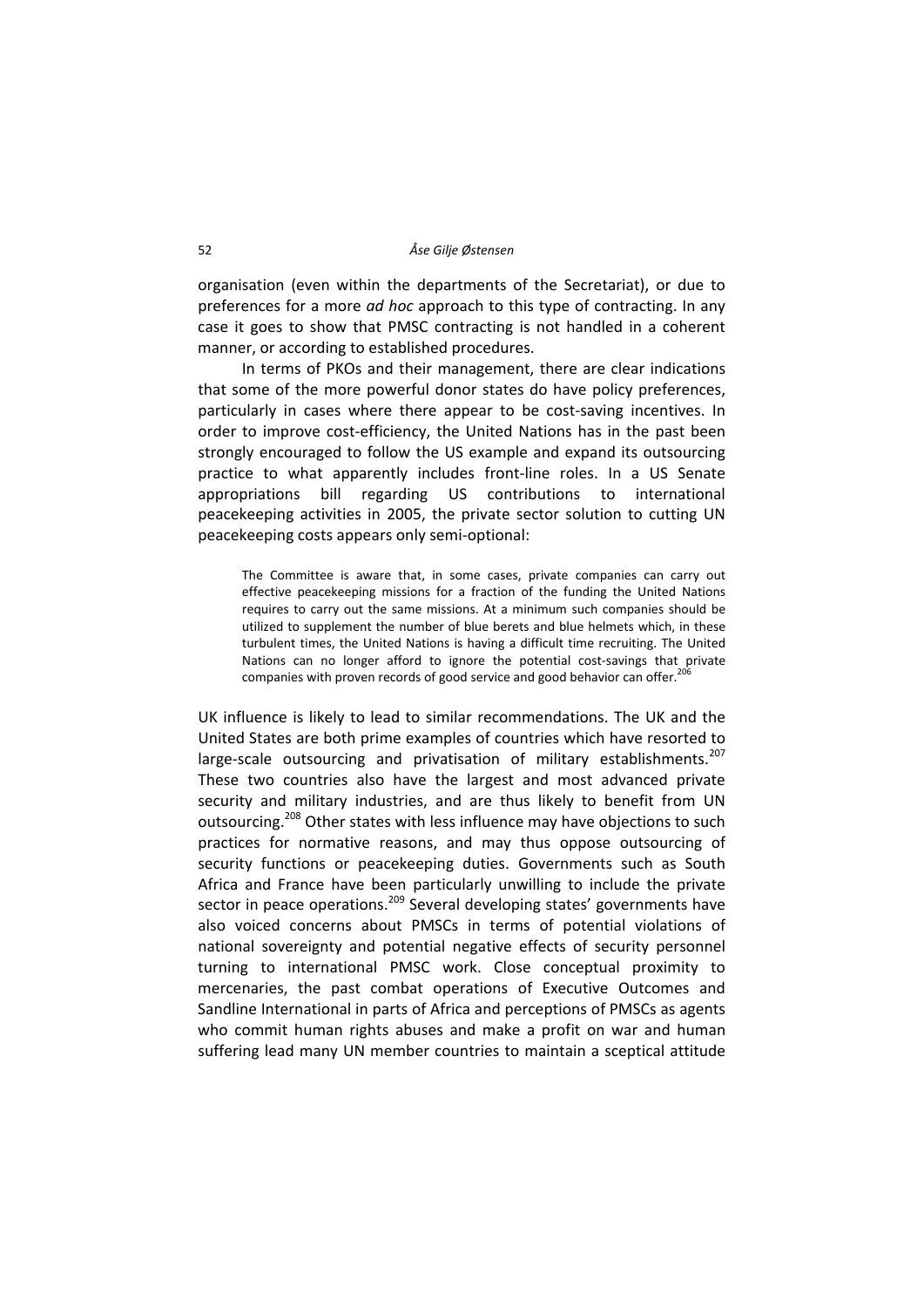towards the United Nations using PMSCs at all. Strong normative disincentives against outsourcing security functions in general may have led some member states to oppose increased PMSC reliance in multilateral operations.

Furthermore, national interests may invoke resistance to PMSC deployments. Some troop‐contributing countries may regard increased UN reliance on PMSCs in peace operations to run counter to their own economic interests if it threatens to replace their contributions to UN peacekeeping. Nigeria, for example, has maintained a clear anti‐mercenary line and is at the same time one of the major troop‐contributing countries for UN peace operations. Seconding police or military personnel may be rewarding, as it provides useful military and police training to these forces, and may serve to keep troops in active duty but out of the domestic political scene. Monetary compensation may also be a motivating factor for contributing personnel to UN missions. In some cases member states have been known not to pay their soldiers the full amount received from the United Nations, thus effectively making a profit from participation in UN operations. In such cases, one could argue that there is a certain resemblance between paying for PMSC services and paying for national PKO contributions.

Many countries appear tacitly to approve of private security contracting as they themselves face security challenges in countries where they maintain a commercial, diplomatic or military presence, and rely on such services to protect embassies or personnel. In Afghanistan, for instance, all foreign embassies are believed to be protected by PMSCs irrespective of the individual countries' domestic policies on PMSCs.<sup>210</sup> Member states also may not be consistent in their approaches. What is communicated in the General Assembly or the Security Council may not be reflected in NATO, European Union or African Union contexts, and/or may diverge from the approach they take regarding their implementing agencies. Such 'pragmatism' plus the fear that critique will result in demands for enhanced state contributions may explain why member state focus on the UN's deployment of PMSCs is lacking.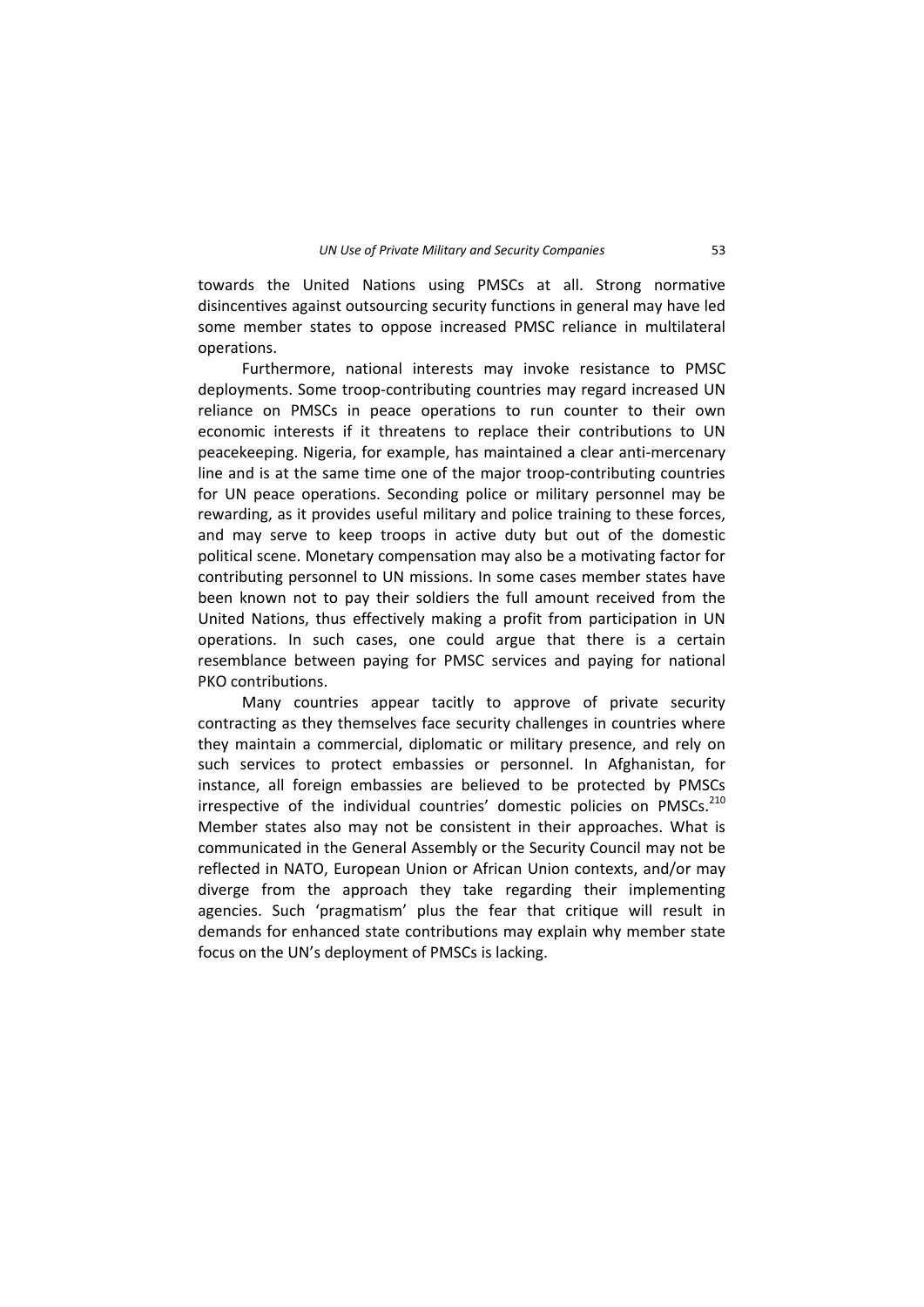## **Procurement perspectives**

Two UN procurement agencies, UNOPS and the UN Procurement Division (UN/PD), appear increasingly to handle the procurement of security services. UNOPS mainly does procurement for the agencies, programmes and funds, while UN/PD executes the procurement policies decided by the Secretariat and individual missions. $211$  For example, UNOPS provides other parts of the organisation with services ranging from entire projects to temporary filling of gaps in operational capacity. In this way, sub‐ organisations of the UN can outsource their procurement and thus 'supplement their own capacities, reduce risks, improve speed, quality or cost‐effectiveness'.212

UNOPS manages procurement and tendering on service contracts for a wide range of operational activities. Examples include census and election support services, support for environmental and health programmes, physical infrastructure and public order and security. Common to these categories is that they often require a combination of specialised services and equipment along with support personnel, logistics and quite often also security services. According to one UNOPS procurement specialist, the volume of security services has increased substantially over the past couple of years, a development which can be traced to the increasingly difficult operating environments where UN organisations are present. One indication of increased threat levels is the recent dramatic increase in procurement of armoured vehicles. $^{213}$  In the case of security or goods contracting, the DSS handles specifications of the required service on an *ad hoc* basis and UNOPS or UN/PD handles tendering and acquisitions. While UNOPS holds that the DSS should be involved in most specialised security procurements, many calls for specifications in reality go unanswered, as the DSS does not have the time or resources to provide these systematically.<sup>214</sup>

Accordingly, UNOPS manages contracts for some of the key PMSC service areas on behalf of various UN agencies. The PMSC contracting carried out by the specialised procurement agencies should be held to higher standards than the *ad hoc* contracting done by agencies as described above. Such processes should expectedly also be far more traceable and transparent than decentralised and *ad hoc* contracting. Several issues influence the transparency of PMSC deployment in this context. Firstly, PMSCs are not entirely easy to discern from other companies in the reports,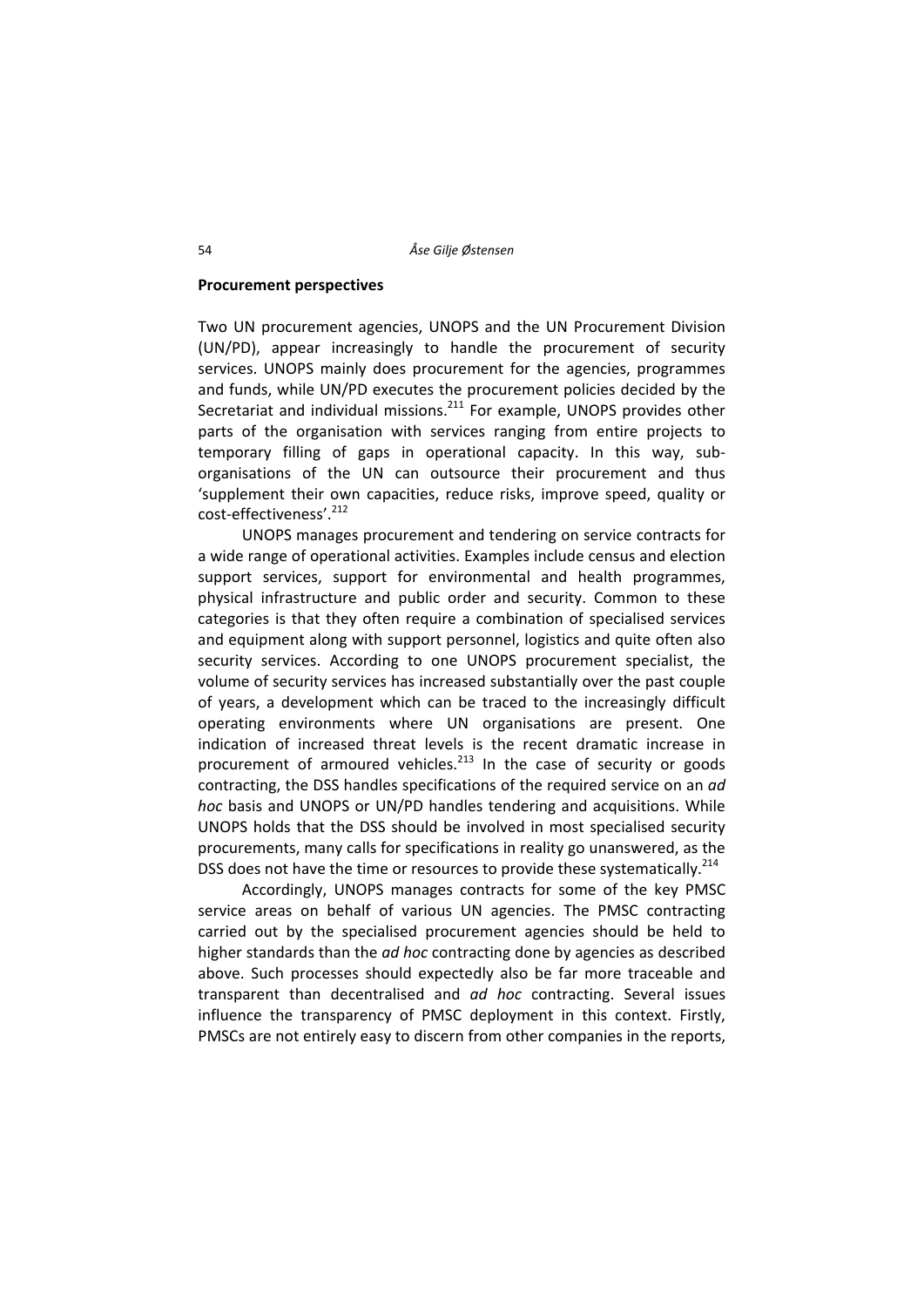as companies are only listed by name. The United Nations has a policy of contracting primarily with locally registered companies or companies that have local partnerships,<sup>215</sup> which may mean that most security-related contracts go to local providers, local branch offices which may register under different names or local companies acquired by larger international ones. Extensive subcontracting in one or more layers also tends to hamper easy access to information. Another limitation on transparency relates to the deficient information actually available online and in statistical reports. In many instances UNOPS does not reveal the supplier of security services, 'due to security reasons'. Service specifications are also often intentionally kept minimal. One illustrative example from the UNOPS online project database is procurement of demining services to the UN peacekeeping operation in Chad. The United Nations itself funds the project, worth more than US\$4.5 million, and the suppliers of demining services are listed as from the UK but names are withheld. In this way observers are kept in the dark on whether such contracts go to NGOs or PMSCs. Another example is the procurement of personal security details (bodyguards) for the UNHCR in Iraq. While the service type is specified, UNOPS fails to list any contract awards whatsoever. While it is highly probable that the supplier(s) in this case are international PMSCs, they could also be local companies or other actors.<sup>216</sup> According to UNOPS officials, only the contracts of individual consultants should be exempt from public scrutiny, and while dissemination of partial information may be justified by security concerns, these examples illustrate that in reality 'complete transparency' is not practised as yet.

Lacking transparency on individual contracts and contracting patterns hampers a thorough understanding of the magnitude and scope of PMSC contracting by UN missions or agencies. What does seem clear is that there are gaps in the UN's operational capacity in the field which are frequently filled by the commercial security sector. According to a UNOPS report, services pertaining to the miscellaneous category 'politics, peacekeeping and mine action services' totalled more than US\$130 million in 2009, while more than US\$44 million was spent on security services that year. $^{217}$ 

Proper selection criteria and due diligence procedures are vital when choosing business partners for service contracts potentially requiring the use of force. Both UN/PD and UNOPS do apparently carry out independent market research to identify qualified providers and determine competition, capabilities and prices.<sup>218</sup> UNOPS runs financial checks on potential supplier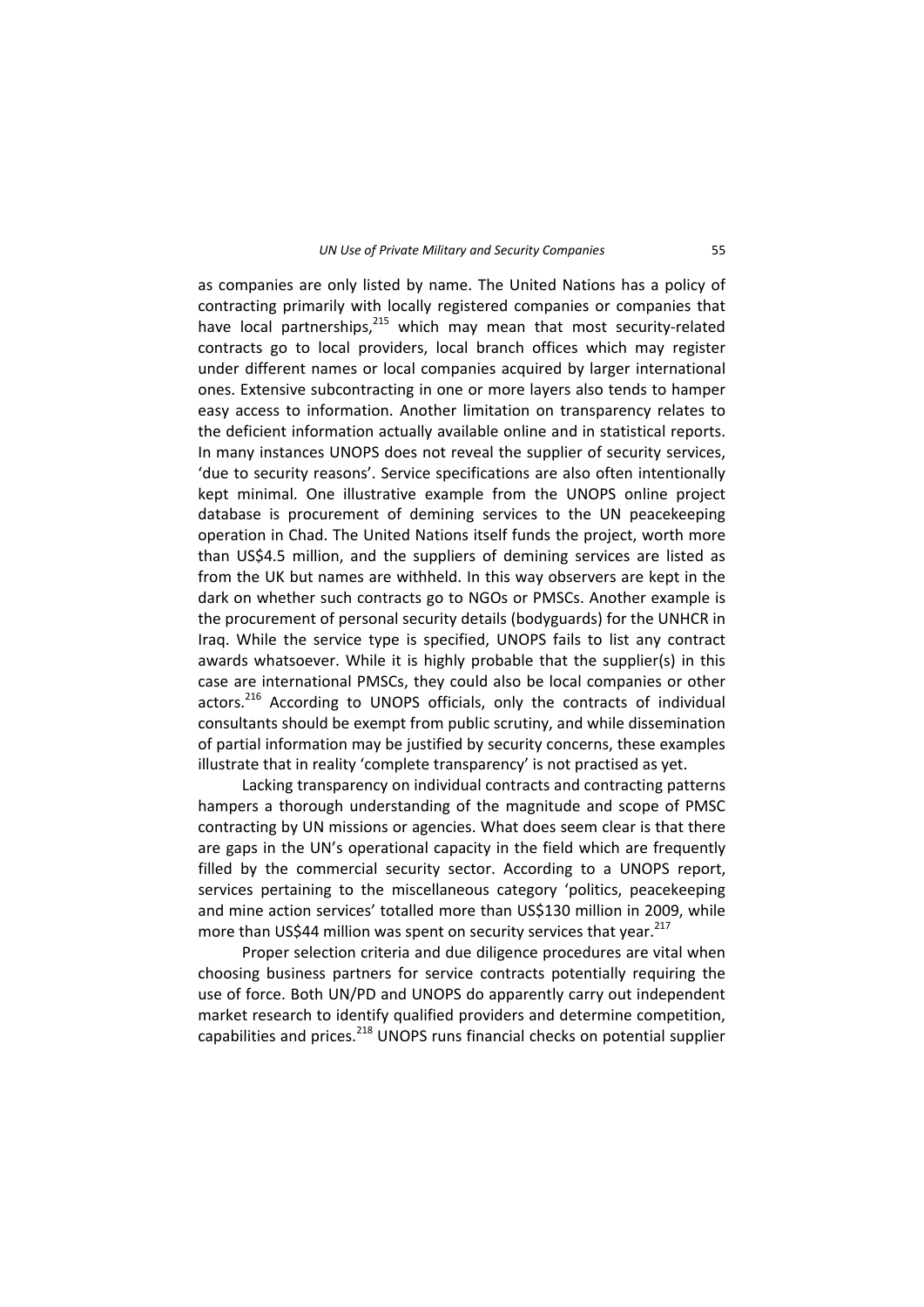companies and checks ownership structures and holdings, ensuring for example that companies are not owned by criminals or terrorist organisations or involved in the production of mines, guns, etc.<sup>219</sup> But neither UNOPS nor UN/PD in their otherwise detailed procurement manuals communicates that any special conditions apply to companies supplying security or armed services, $220$  nor are there service specifications to be used when contracting for security services. Accordingly, cooperation is needed between the DSS, legal capacities and procurement specialists to devise sufficient and substantive criteria, specifications or restrictions for the procurement of PMSC services. The agreed terms and selection criteria should then, as far as possible without compromising security, be subjected to considerably more transparency.

In spite of PMSCs operating with client confidentiality clauses, UNOPS has reportedly not experienced difficulties assessing past performance when selecting PMSCs for contracts. According to UNOPS officials, names of companies can potentially be checked with other UN entities or local police in the country where the company is registered.<sup>221</sup> However, in many UN operational contexts, local police may not be the best source of reliable information on past performance of PMSCs. In complex environments such as those in Afghanistan or Iraq, objective information is no guarantee and several companies have been known to undergo frequent changes in names, ownership structures and corporate affiliations, which altogether seriously impair access to reliable information. In such situations UN agencies with PMSC contracting experience could potentially be very valuable sources of information simply by sharing experiences. However, according to one UN official, the United Nations currently has no established routines for 'cross‐debarment', but UNOPS, UN/PD and other agencies may share information informally.<sup>222</sup> Valuable experience and lessons learned thus appear largely unexploited so far.

To ensure that companies comply with general standards, the UN/PD maintains a roster of registered vendors in accordance with the UN Procurement Manual<sup>223</sup> and UNOPS maintains a database of its approved companies. In addition, some companies have voluntarily registered as members of the Global Compact, Kofi Annan's initiative to make business adhere to some fundamental norms reflecting human rights, labour rights, environmental sustainability, etc. To maintain standards over time, companies may be removed or suspended from the UNOPS database, the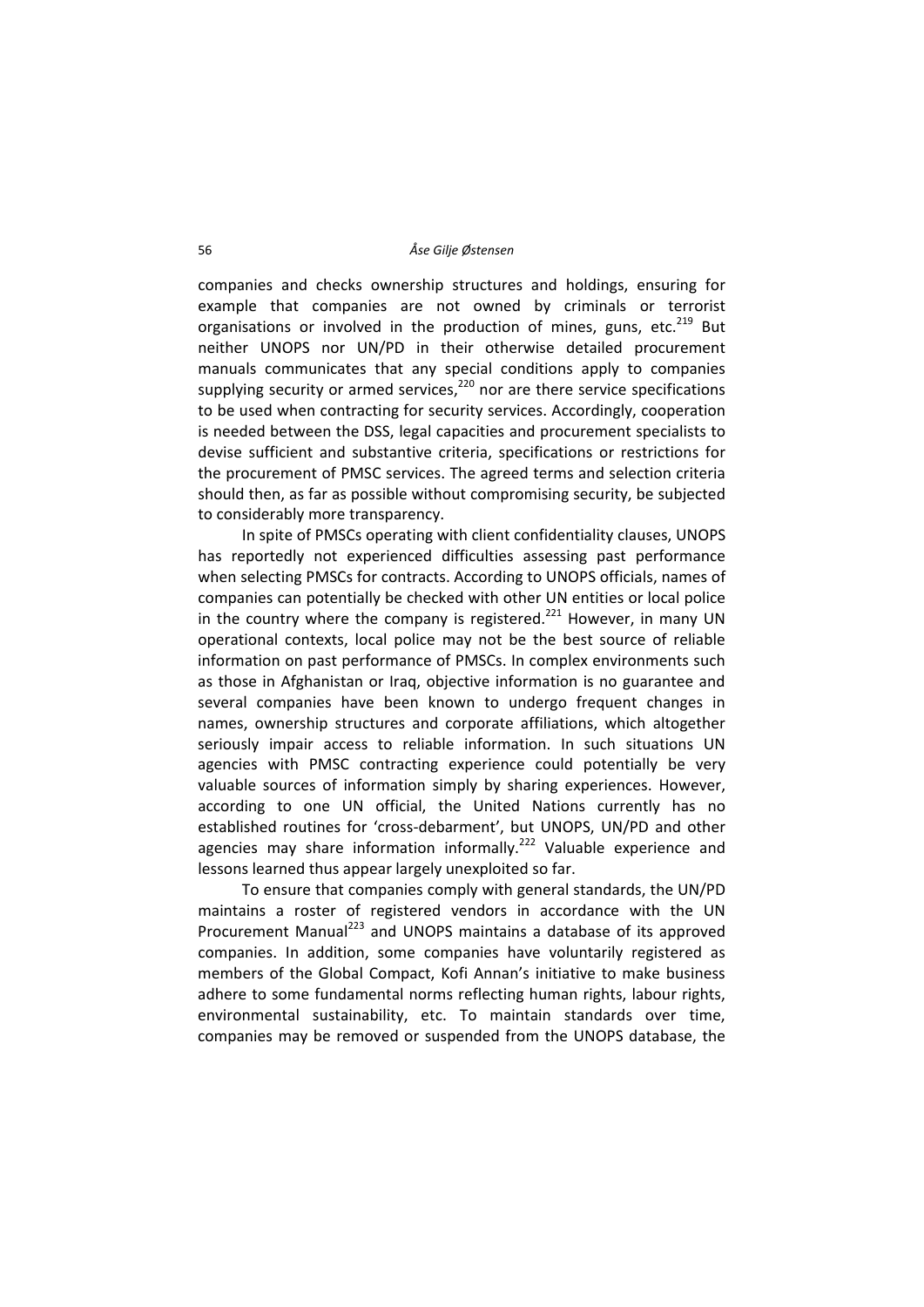UN/PD vendor list or the Global Compact's list of participants. UN/PD vendors may be suspended for technical or performance-related reasons by a vendor review committee, or for 'ethical reasons' by a senior vendor review committee.<sup>224</sup> Guidelines for ethical behaviour can be found in the UN Supplier Code of Conduct, as well as in procurement manuals. These require general adherence to internationally proclaimed human rights, and UN conventions on forced labour, corruption and the environment. A somewhat narrower understanding of improper conduct is reflected in the 2010 edition of the UNOPS Procurement Manual, which states that 'the extreme case of unethical behaviour is when suppliers engage in corrupt practices'.<sup>225</sup> In the case of armed services, such an understanding of ethical behaviour does little to ensure that UNOPS only conducts business with responsible suppliers with no unethical track records or companies which respect international human rights and local laws. To ensure that the United Nations only contracts with high‐quality PMSCs and that unlawful behaviour is reported to local law enforcement, proper reporting procedures between the local mission leadership, the DSS and the procurement agency should be established to manage reports of improper contractor conduct, criminal offences, etc. In sum, the guidelines and practices shared by UNOPS appear insufficient to deal with complex security contracting where commercial agents are hired to protect lives, assets and premises.

There may also be reasons to doubt the quality control inherent in these list systems. In fact, Titan Corp. was still on the 2005 UN list of approved suppliers despite being linked to the misconduct in the Abu Ghraib prison in Iraq in 2004 and having been under investigation by the US Justice Department Securities and Exchange Commission for bribery charges in five countries.<sup>226</sup> Similarly, in Afghanistan the United Nations apparently continued contracting with the US company US Protection and Investigations even after is was known that it had partnered with Northern Alliance military commanders like General Din Mohammad Jurat, who provided soldiers to the company, and that the company's owners were federally indicted for fraud in the United States.<sup>227</sup>

Similarly, the selection routines sketched out above and the potential sanctions have proved inadequate in ensuring that responsible contracting is done with PMSCs. This is largely due to the tendency for PMSCs to subcontract parts of their contracts, which places very high demands on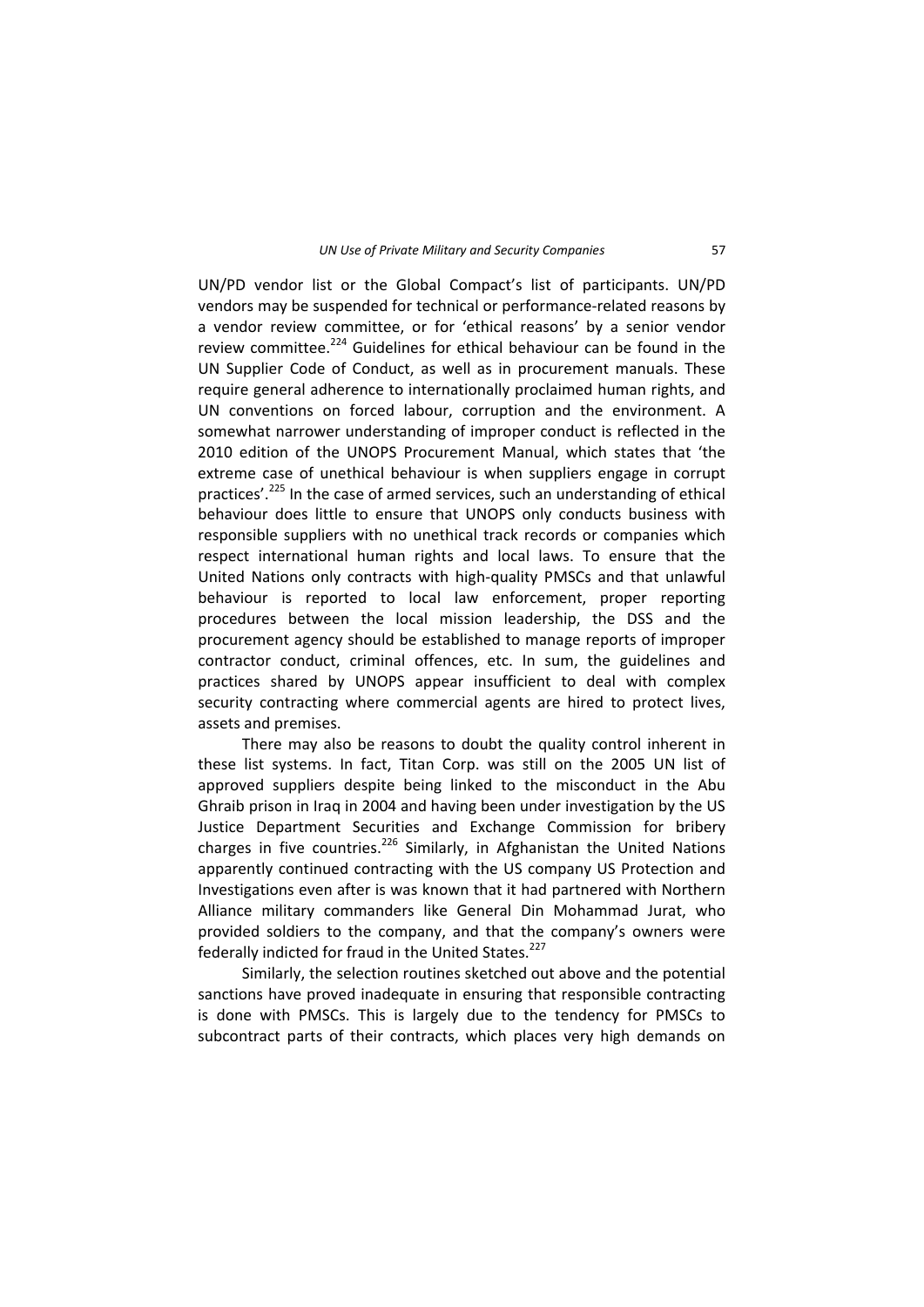oversight and vetting mechanisms. According to a US Senate report, in mid‐ 2008 UNOPS hired ArmorGroup Mine Action (AGMA) to conduct mine clearance in Herat province in Afghanistan. AGMA in turn hired a warlord with close ties to the Taliban, referred to as 'Mr White II', to provide security guards and vehicles. The warlord was later killed in a US military raid on a Taliban meeting along with seven other men employed as security guards by either AGMA or ArmorGroup. AGMA nevertheless subsequently hired the warlord's brother and, despite mounting doubts about his loyalty, kept him employed on the UN contract as a security provider until the contract expired in December 2008.<sup>228</sup> This case illustrates the need for far better quality control and strict vetting procedures. The United Nations should draft contracts in such a way that it may terminate them if insufficient vetting or other detrimental conditions are exposed, e.g. by including the ICoC in the contract. UN contracting capabilities could also be improved by closely monitoring contracts and better communication routines.

Whether it is due to companies being registered in the procurement portal, a result of pre‐qualifications, preference for companies which have local partnerships, personal preferences or connections, urgency, or a combination of these factors, some PMSCs feature prominently in UN contracts. ArmorGroup/G4S and its predecessor DSL, Gurkha‐based IDG Security and G4 Risk Management have frequently conducted business with the United Nations. Other common partners include DynCorp, Global Risks and PAE. The 2010 list of approved UN/PD suppliers features a range of both British and US companies, including Aegis Defence Services, Gray Security Services, Hart Security UK, Specialist Gurkha Services, MPRI Inc., Steele North America, Olive Group and ArmorGroup Training.<sup>229</sup> While a few member states would most likely embrace this list, others would maintain a more sceptical attitude towards the United Nations utilising a category of companies which many other member states regard as contentious.

# **Human rights perspectives**

The clearest voice on the topic of private military and security companies in general has come from the special rapporteur and later the UN Working Group on the Use of Mercenaries as a Means of Violating Human Rights and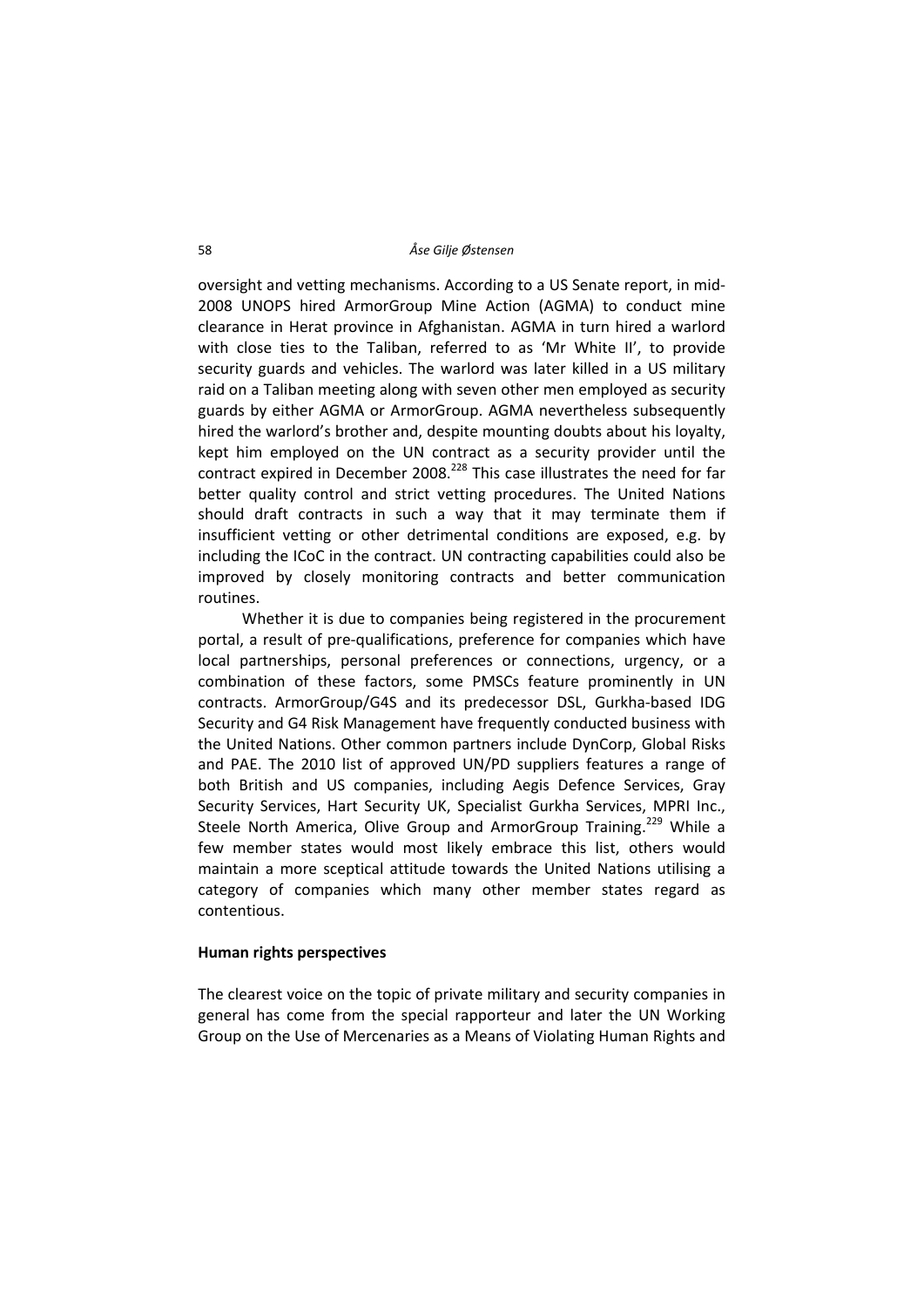Impeding the Exercise of Rights of Peoples to Self‐Determination. The working group's mandate was established in July 2005 by the UN Commission on Human Rights and succeeded that of the special rapporteur. The position of special rapporteur was first established in 1989 and held by Enrique Bernales Ballesteros until 2004. Ballesteros largely equated the early PMSC industry with mercenaries, and warned that PMSC reliance had detrimental consequences for national self‐determination and could also impair basic human rights for populations.<sup>230</sup> The views held by the special rapporteur have been described as heavily influenced by a 'puritanical' normative position against mercenary use that essentially obscured the facts about private military action.<sup>231</sup> Ballesteros failed to distinguish between mercenaries who supported secessionist groups in Katanga and Biafra in the 1960s and 1970s, and companies such as Executive Outcomes and Sandline International, which were hired in support of sovereign customer states.<sup>232</sup>

The subsequent special rapporteur, Shaista Shameen, assumed a somewhat more pragmatic approach, acknowledging that the United Nations relied on PMSC services from time to time and calling on the industry to engage in self-regulation and standards setting.<sup>233</sup> Shameen's short term as special rapporteur ended with the establishment of the working group in 2005. The working group has in recent years placed a particular focus on PMSCs and made several country visits to (among others) Afghanistan and the United States to monitor the industry, which have produced important empirical knowledge. Although the working group appears divided, its reports have reflected a view largely consistent with that of Ballesteros: PMSCs 'represent a new form of mercenarism'.<sup>234</sup> Perhaps in contrast with its name, the focus of the working group appears to remain largely on the implications of PMSCs on the state monopoly of violence, and somewhat less on human rights violations *per se*. Illustrative of this perspective, to address the increasing prevalence of PMSCs the working group has continued to urge countries to ratify the largely unsuccessful International Convention against the Recruitment, Use, Financing and Training of Mercenaries. The 1989 convention has been ineffective in several respects. First of all it suffers from very low support from member states, taking 12 years to enter into force.<sup>235</sup> Secondly, the convention has not prevented the growth in mercenary activities reported around the world.<sup>236</sup> And finally, the convention offers a definition of a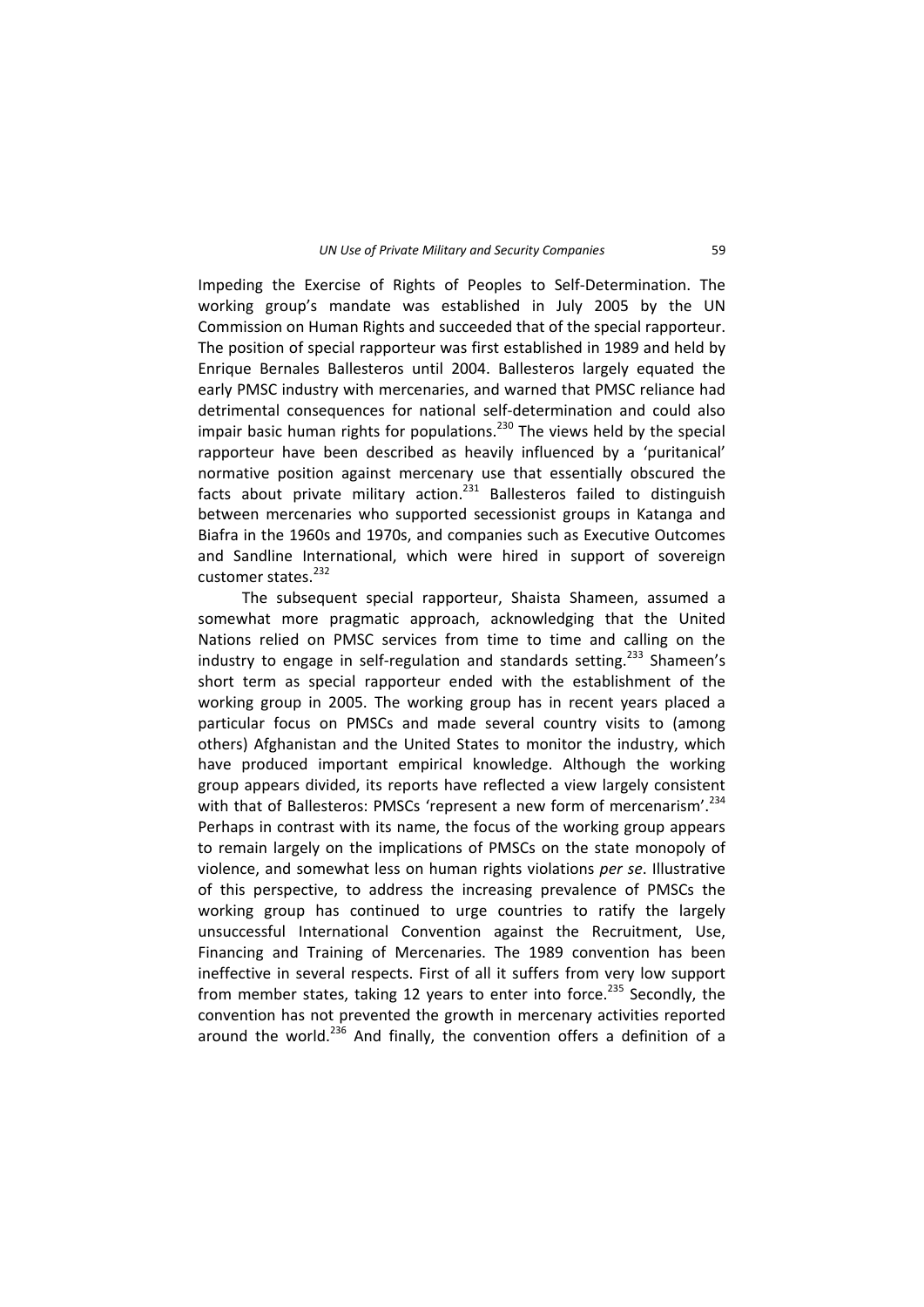mercenary which is highly ambiguous even in terms of traditional mercenary forms, and largely inadequate to cover corporate security outfits. Largely due to these limitations and faced with an explosion in PMSCs, the working group was subsequently tasked by the Human Rights Council with preparing elements for a possible draft convention to regulate PMSCs.<sup>237</sup>

On this basis, the Working Group drafted a convention to regulate PMSCs, which they presented to the  $15<sup>th</sup>$  Session of the Human Rights Council. The 2009 Draft International Convention on the Regulation, Oversight and Monitoring of Private Military and Security Companies stipulates various ways states should take responsibility for PMSC activities. It emphasises state responsibility to regulate and monitor the industry, establish licensing regimes and draft laws that would hold companies legally accountable. The convention aims to have states commit to a minimum global standard for regulation of PMSCs, and spells out certain essential functions that states should agree not to outsource to private entities. These include waging war, combat operations, taking prisoners, espionage, intelligence gathering, police powers and the interrogation of detainees.<sup>238</sup> The convention also aims to establish an avenue of redress to potential victims of human rights abuses by PMSCs. In an effort to give effect to the convention, the draft entails the creation of an international committee to maintain international oversight of state initiatives and measures implemented to regulate PMSCs. The committee would also be tasked with mediation between states where human rights violations are reportedly committed by PMSC personnel, and the home state or contracting state of that company. As a means to prevent human rights abuses, the convention points to buttressing the state monopoly of legitimate use of force, territorial sovereignty and non‐intervention norms. The draft convention thus continues to underscore the importance of reinstating the state as the main locus of action regarding the control of PMSCs.

While a useful starting point for discussion, the draft convention suffers from a series of weaknesses. It largely fails to take into account the inability of quite a few member states to commit to the convention due to their limited state capacities. Weak or failed states which cannot provide security to citizens, or which lack territorial control, are likely to face severe obstacles fulfilling the obligations of the convention. Another weakness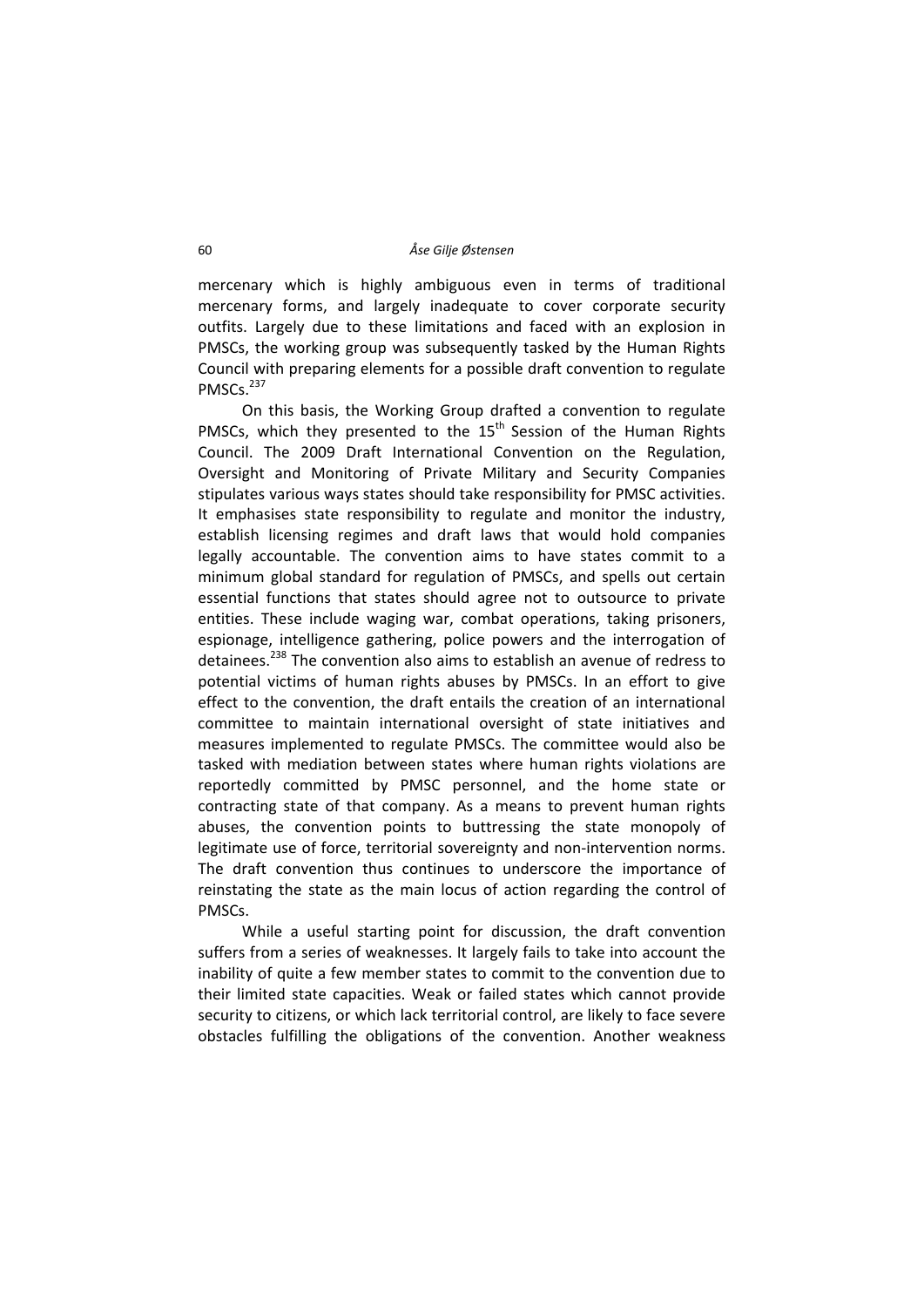concerns the unlikelihood that states, including the more influential ones, will welcome their outsourcing policies being dictated to them, effectively reducing the probability that the main supplier and consumer states will ratify the convention. Without the signatures of key client states, such as the United States and UK, chances are that the convention might share the fate of the 1989 Mercenary Convention and become largely irrelevant in guiding security practices.

The UN Office of Legal Affairs has stated that the United Nations would not be party or subject to international conventions. Still, it is striking that in dealing with the practice of hiring PMSCs in zones of conflict or humanitarian operations, the draft convention fails to address properly UN reliance upon PMSCs. The document barely touches upon the fact that the organisation is itself a frequent PMSC customer and carries its own responsibility for contractor adherence to international humanitarian law and respect for human rights. This omission becomes particularly problematic as the convention also envisions a UN organ to investigate potential reports of human rights violations, and subsequently impose 'appropriate disciplinary and penal sanctions'.<sup>239</sup> A proper elaboration on how conflicting interests and roles should be avoided in this respect is essential, not least to give the respective control organ the needed authority and credibility. In fact, a UN‐led international control and enforcement mandate may have a somewhat hollow ring to it since the United Nations has not been able to solve its own accountability problems in peace operations. For instance, UN peacekeepers are supposed to be investigated, tried and convicted of crimes committed on missions in the peacekeeper's country of origin. However, this does not always happen and the arrangement has been unable to guarantee the accountability of peacekeepers. As the United Nations itself does not have the power to discipline peacekeepers, promises to hold non‐state PMSCs accountable may not be sufficiently convincing.

In sum, while it may not be within the working group's mandate to assess the UN line of policies, action or attitudes in terms of PMSC contracting, this body would inspire more confidence if UN use were taken into account. The draft convention offers few applicable solutions and accordingly appears a largely normative and prescriptive document. The draft seems to have had few practical or political implications thus far, other than remaining a topic of discussion by the open‐ended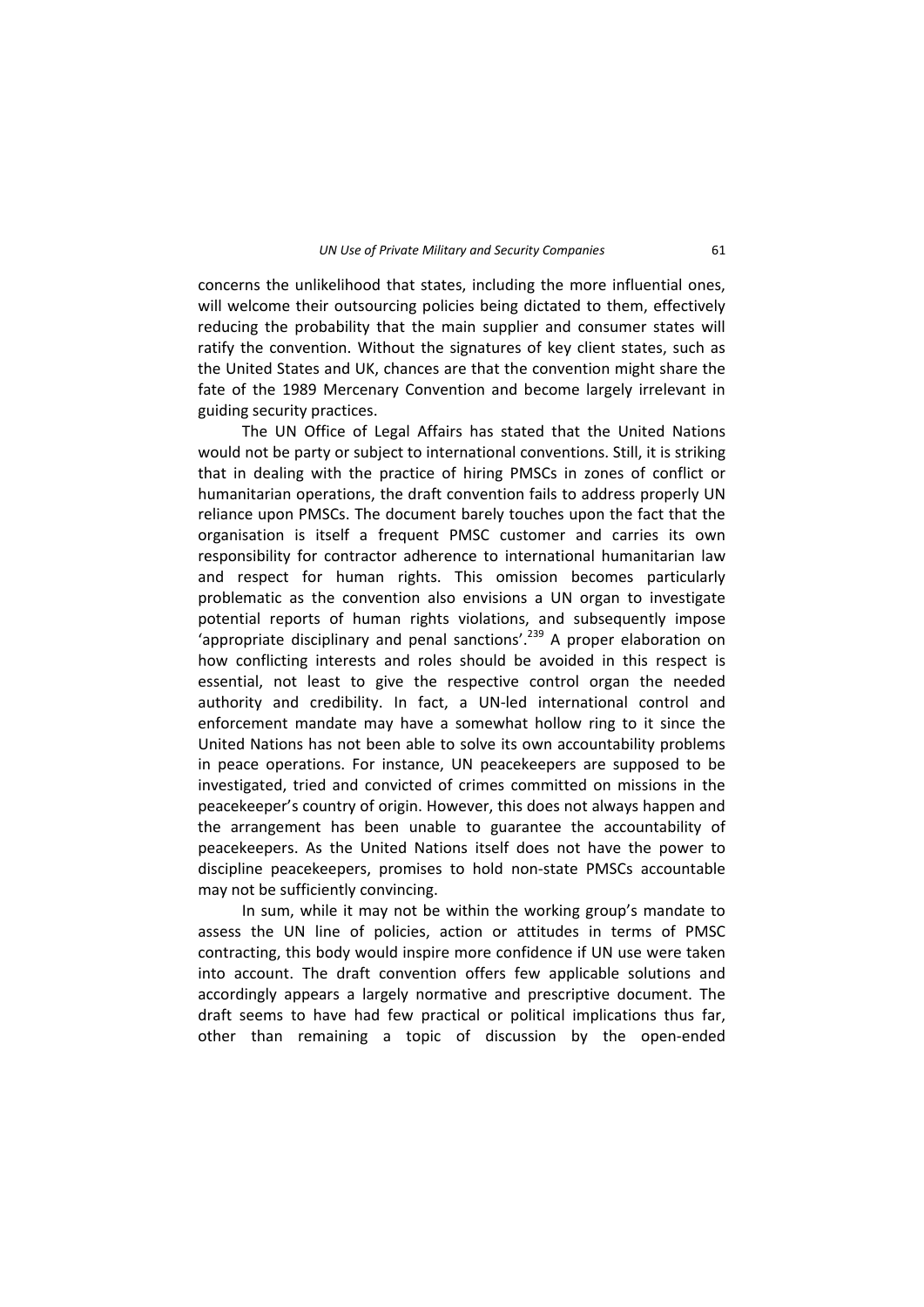Intergovernmental Working Group (IGWG), established in November 2010 by the Human Rights Council to consider the possibility of elaborating an international regulatory framework for PMSCs. Furthermore, the issue of UN contracting practices was initially taken up by the Inter‐Agency Security Management Network and DSS, a forum where senior security managers of agencies meet with the DSS to discuss security policies.

At the intergovernmental level, consideration of the need for a convention has shifted away from the Working Group on Mercenaries and on to the IGWG whose mandate includes considering 'the option of elaborating a legally binding instrument on the regulation, monitoring and oversight of the activities of private military and security companies'.<sup>240</sup> The International Code of Conduct for Security Services Providers and the Montreux Document are considered potential parts of such an instrument, but it is emphasised that these measures must be enforced, not left to self‐ regulation, as they may be exploited as mere window dressing.<sup>241</sup> In general the initiatives spearheaded by the UN working group on mercenaries have attracted support from a range of developing countries, notably Cuba and South Africa, but have largely failed to receive support from Western countries, which host most of the PMSC industry. Indeed, the IGWG initiative was inaugurated with a striking lack of support by Western states; apart from Russia, no Western country voted in favour of the establishment of the new working group. This may be due to the strong scepticism towards PMSCs conveyed by the working group in the past, but also due to some countries' perceptions that the matter of PMSC regulation is not primarily a human rights issue.<sup>242</sup> Notwithstanding their skepticism towards the IGWG process, governments from the Western European and Others group engaged with the first session of the IGWG held in May 2011 and in the interactive sessions sought to emphasise the 'possibility of an international framework' aspect of the IGWG's mandate rather than on the possibility of a draft convention.<sup>243</sup>

To sum up, first, the issue of PMSCs is particularly sensitive regarding security services, but to date the DSS has not been given a significant role in devising procedures or recommendations for security contracting, although there is a chance that this may change if current policy proposals are implemented. Second, within the humanitarian segments of the United Nations, PMSCs may be even more controversial as they may at times work against the security approaches preferred by most humanitarian actors. Yet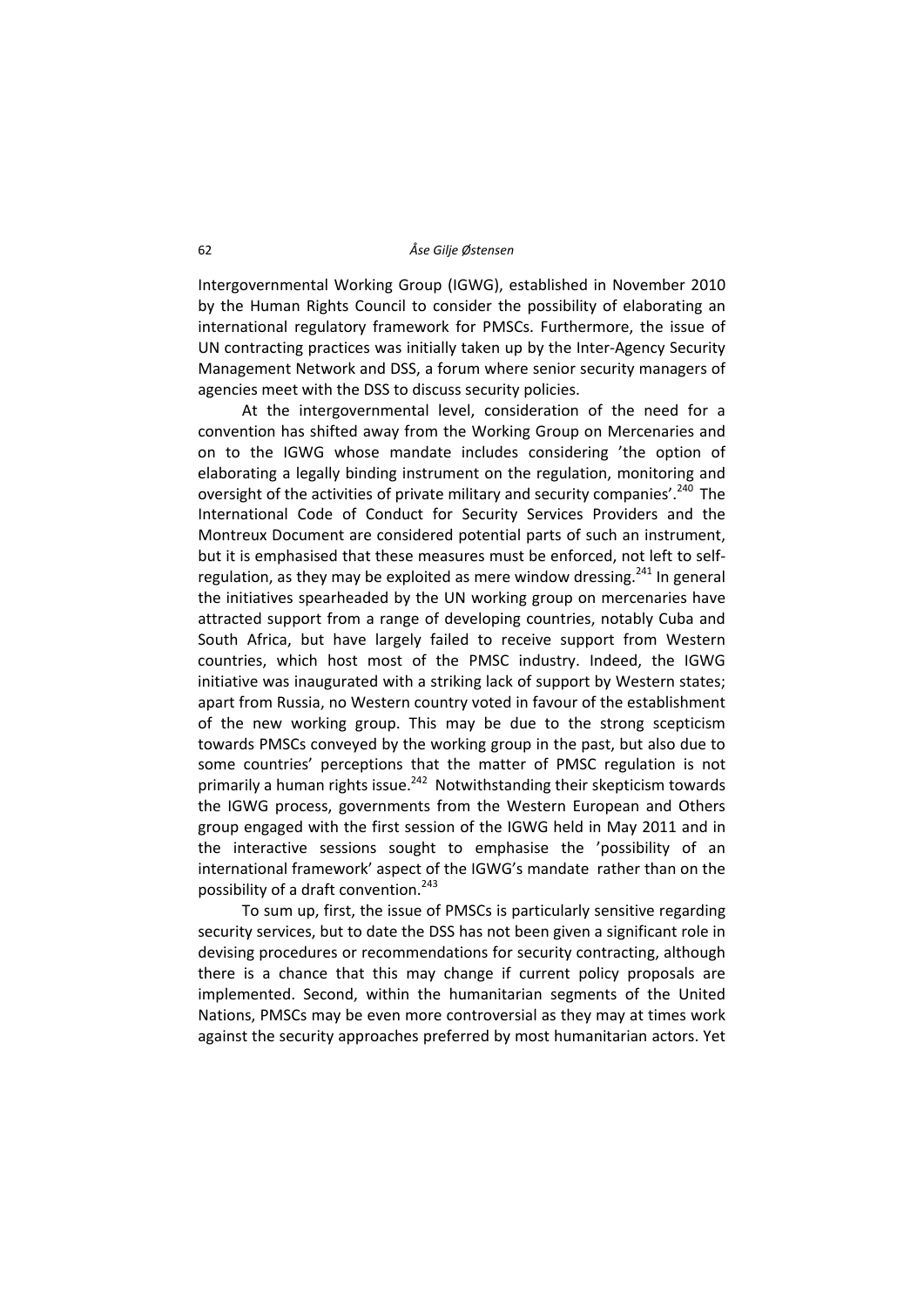the decision on whether or not to buy PMSC services seems to be left to each organisation or to field personnel. No coherent guidelines or best practices have been agreed within the UN humanitarian community. Third, from a peacekeeping perspective, pragmatism seems to be prevalent as a guiding principle. There are, however, insufficient procedures for safeguarding contracting within these operations and an unclear policy regarding PMSC contracting in general. In the context of peacekeeping, the political preferences of influential member states also impact on UN practices. The United States in particular has encouraged increased use of PMSCs, while some developing countries have countered such strategies. Fourth, proper guidelines are lacking for UN procurement. Procurement agencies within the United Nations increasingly handle tendering for security services, including those won by PMSCs. However, proper cooperation between security specialists at the DSS and the procurement specialists is not established. In general few specific demands or due diligence procedures appear to be in place for PMSCs, and UNOPS appears to treat security contracting as it would any other service area. Finally, the UN system has so far provided little clarity on its own PMSC contracting practices. The strongest voice has been the UN Working Group on the Use of Mercenaries, an organ which, in contrast to many of the organisations that hire PMSCs, is not tasked with implementing policies in the field.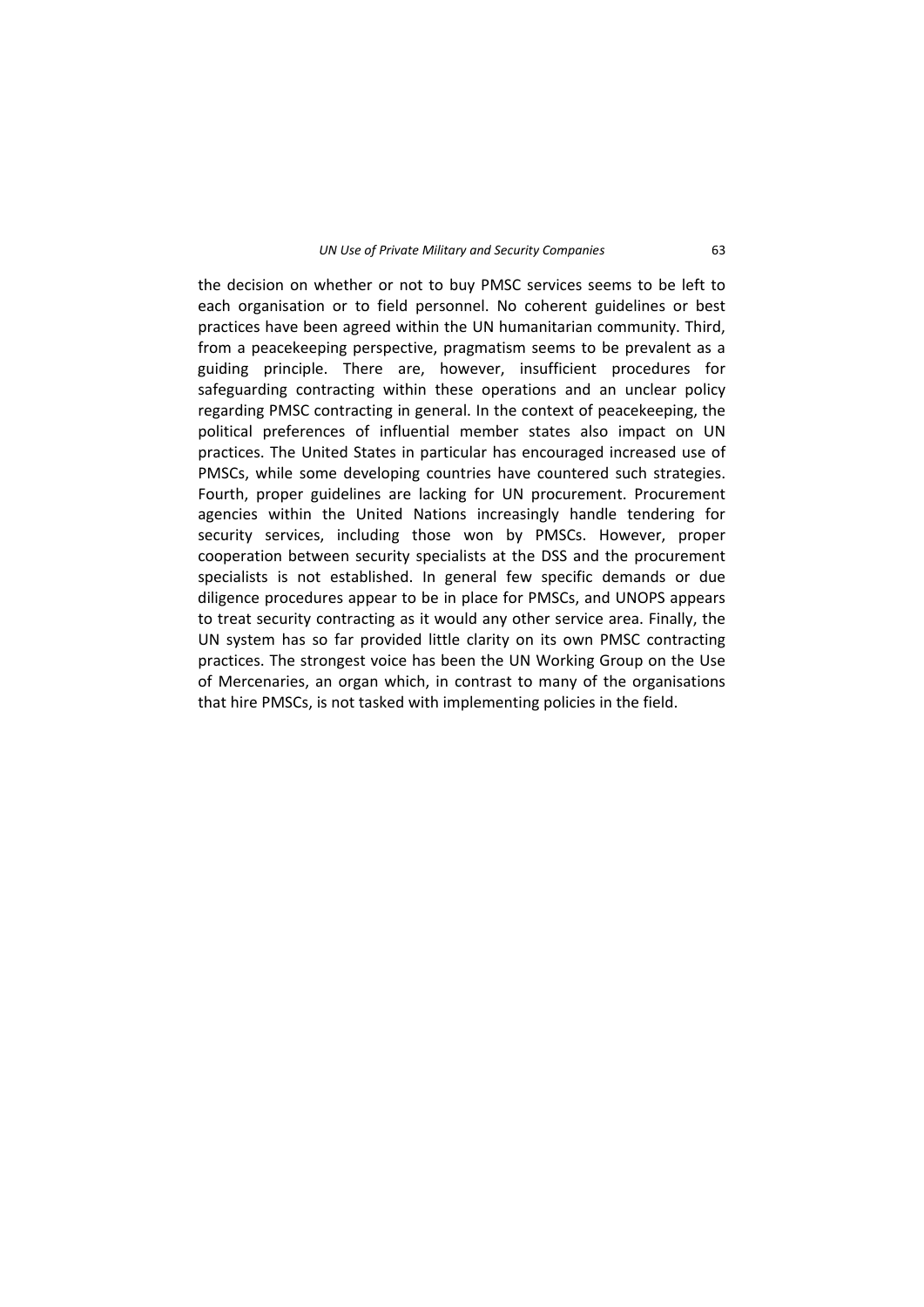#### **CONCLUSION**

This paper attempts to shed light on UN contracting with private military and security companies. The combination of expanded scope for action and deteriorating working conditions for both humanitarians and peacekeepers has put pressure on an already strained organisational apparatus. The paper argues that these factors have created voids in the operational capacities which are increasingly filled by service contracting, including PMSC services. By critically examining the UN's use of PMSCs the paper highlights a particularly opaque practice which so far has been little discussed. It is important to be aware of how the commercialisation of security has embedded itself into the day-to-day running of the United Nations and its efforts to promote development and peace. While much attention has been paid to security services, PMSCs also supply a range of other services to the United Nations. These include support and logistics as well as more specialised services such as civilian police, demining and intelligence. Empirical examples show that the United Nations has not only bought services which traditionally have been in short supply (such as demining or logistics), but also that in‐house capacities are supplemented with such personnel (security consulting). Finally, examples illustrate that even in areas where the United Nations itself plays a lead role (such as within DDR and SSR programmes), shortages or difficult contexts have required contracting personnel from the PMSC industry. The paper also illustrates that PMSC contracting is not an isolated practice carried out by particular members of the UN family; instead it appears to be a common practice of many of the agencies, funds, programmes, departments, country teams and local duty stations.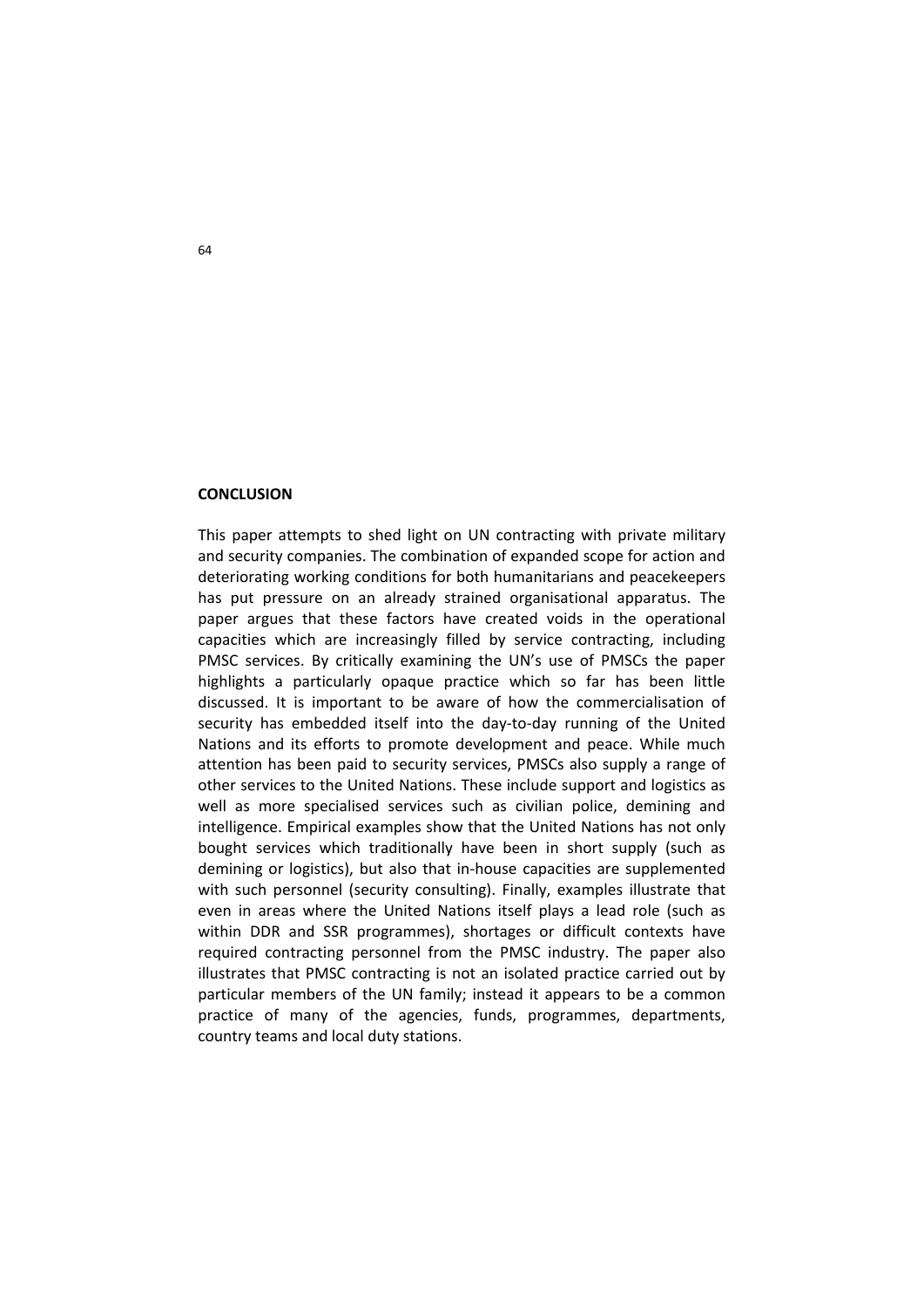Different and at times conflicting aspirations, such as national self‐ determination, individual human rights, economic development, preservation of the environment and the establishment of peace, may not always be mutually compatible. The United Nations and its member states understand and value them differently. In pursuing these goals the UN system is thus likely to face conflicting logics of consequences and appropriateness.<sup>244</sup> Conflicting norms in fact appear to be incorporated into different aspects of the UN structure. The views expressed by the Working Group on the Use of Mercenaries stand in contrast to the more pragmatic approach of those securing staff and assets while maintaining operations in difficult operating areas. The paper thus illustrates that the multifaceted collective which makes up the UN family is little integrated and coordinated in terms of the PMSC question. The most obvious commonality is, unfortunately, a consistent lack of clear and articulated policies concerning the use of PMSCs. Complicating policy formation prospects is the perception that devising explicit policies and guidelines may be interpreted as an endorsement of the industry or the practice of using PMSCs, and that keeping things *ad hoc* is thus preferable. Certainly, the controversy both within the organisation and among UN member states has greatly contributed to hinder constructive debate.

While the United Nations has so far suffered from an underdeveloped, insufficient and incoherent approach to its PMSC deployment, there is still some recognition that common policies are needed, at least in terms of security contracting. One OCHA official contends that the United Nations is beginning to 'wake up' and there is in fact increasing attention paid to the issue within the humanitarian parts of the organisation. $245$  While this may be true in some respects or some divisions, other UN employees have suggested there is little incentive to regulate the practice as it may prove restrictive to the contracting process and delay operations. Considering the different approaches to PMSCs, there is little to suggest that devising new UN‐wide policies on the matter is likely to go unchallenged. While the new policy suggested by the Policy Committee Secretariat on the basis of a DSS initiative (see above) may be welcomed in some divisions, it is likely to face considerable resistance in other parts of the organisation, and whether agreement and compliance can be achieved on such a sensitive issue is uncertain. Nevertheless, considering the diversity of actors involved, the new policy proposal will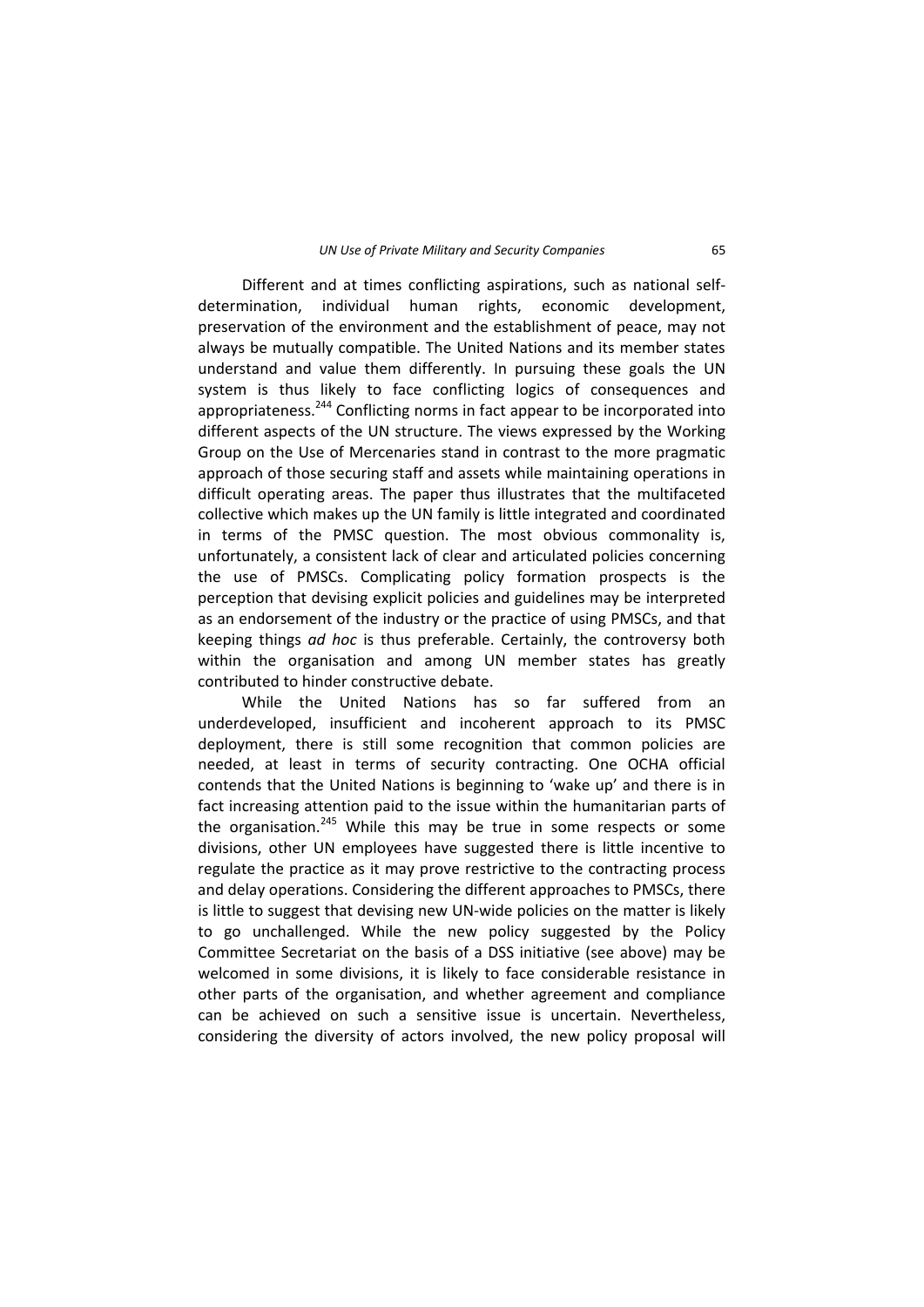spur debate, and is as such a good start, even though it may take time to build consensus.

There have been calls in the past for the United Nations to take on a role in regulating the industry. The Human Rights Council has recently acted, establishing the IGWG to consider the need for an international regulatory framework. This government group could potentially propose a role for the United Nations organisation in conducting oversight of the PMSC industry. However, as long as the United Nations does not establish consistent and responsible policies for its own use of PMSC services, this makes it less likely that it, as an organisation, can take a lead on this matter. Furthermore, a lack of support for the IGWG initiative amongst some key states suggests that member states do not see the United Nations as the appropriate forum to dicuss this issue, let alone whether it is in their interest for the United Nations to take on such a potential oversight role. The existing elusive approach may be in the interest of some member states, allowing for flexibility in contributions to UN operations.

Irrespective of how much member states would value a UN role in regulating PMSCs, they need to become increasingly attentive to the conditions leading UN entities to outsource to PMSCs. Discussions of peacekeeping capacities cannot, as pointed out by the DPKO and the DFS, be divorced from current financial realities. $246$  While the new security management system is being put into effect, it is clear that the United Nations suffers from many years of inattention to, and underinvestment in, security. The resulting soaring security costs are felt across the system. The costs of complying with the minimum operating security standards are increasing and some agencies do not have the financial means to comply.<sup>247</sup> Even the acceptance approach, often relied on by humanitarians, has lately been more costly as it increasingly requires substantial information campaigns. Security costs thus need to be taken into account when planning development and humanitarian projects in order to allow for long‐ term and stable security arrangements. The need for more permanent in‐ house security capacity to protect UN staff and property should consequently be recognised by donors. In particular, the organisation must not only introduce a 'culture that embraces security as a common and shared responsibility',  $248$  diffusing greater responsibility for security on to its general management and staff; it must also update and professionalise its approach to security management to reflect the increasingly complex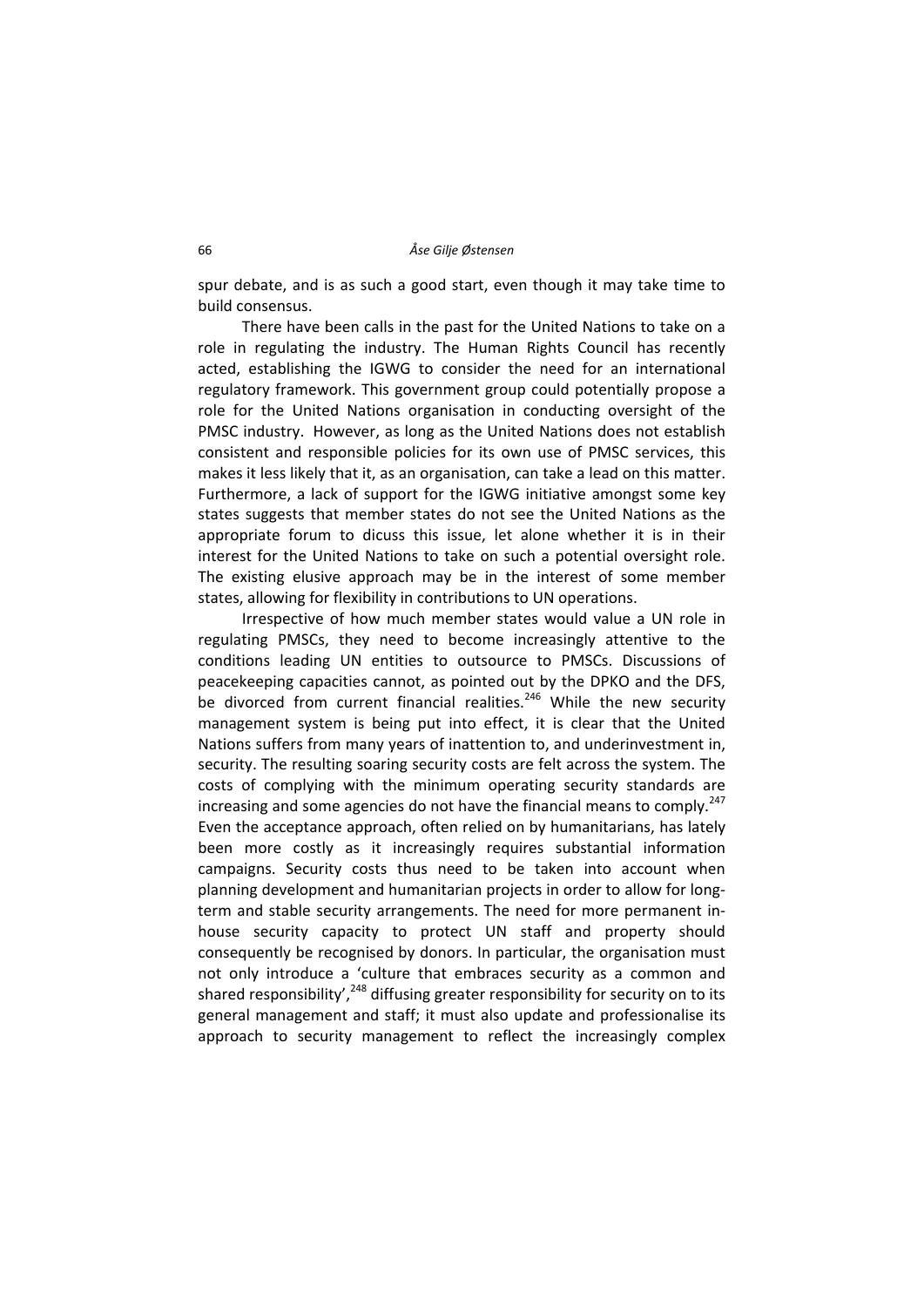environments in which the United Nations operates. Importantly, professionalisation does not necessarily mean increased use of commercial solutions, nor a system which reduces security to a matter of technicalities and costs.<sup>249</sup> Rather it requires an approach which balances the need for specialised measures while still maintaining proper civil-military divisions.

In an ideal world, the United Nations would probably not buy PMSC services in the first place. However, in the current situation a more proficient and proactive approach to PMSCs should be beneficial not only to the United Nations but also to affected populations. The benefits potentially extend to other PMSC clients, as it would enable the United Nations to use its client leverage to set standards for PMSC performance. By becoming a responsible and smart consumer of PMSC services, the United Nations could influence the market for security in a positive way. One potential way of doing this is through endorsing the International Code of Conduct for Private Security Providers.<sup>250</sup> This initiative should be of interest to the United Nations, which has long struggled with accountability issues for its own personnel in international operations. By integrating the ICoC into PMSC contracts, it grants the client liberty to terminate the contract in case of human rights breaches or violations of international humanitarian law enshrined in the code. This would represent a way of holding companies more accountable than contracting a non-signatory company. It would also go a long way in assuring that contracting is done with companies which are familiar with international humanitarian law. For the United Nations only to contract with signatory companies would also convey a message to the rest of the industry. While not a solution to all the problems and issues surrounding PMSC oversight, accountability and regulation, it would certainly represent an improvement to the *ad hoc* and often unconditional contracting which still seems prevalent within the UN system. Whether implementing the ICoC or choosing other solutions, the United Nations should establish a proficient template for contracts that dictates conduct and operating standards and goes beyond deferring liability from the United Nations in cases of misconduct or damage.

PMSCs and their impact on operating environments, monopolies of state violence, security policy-making, human rights, etc. are issues with which NGOs, international NGOs and member states increasingly grapple. The UN organisations can no longer afford *not* to have a position in the international discourse on PMSCs beyond the ban on mercenaries.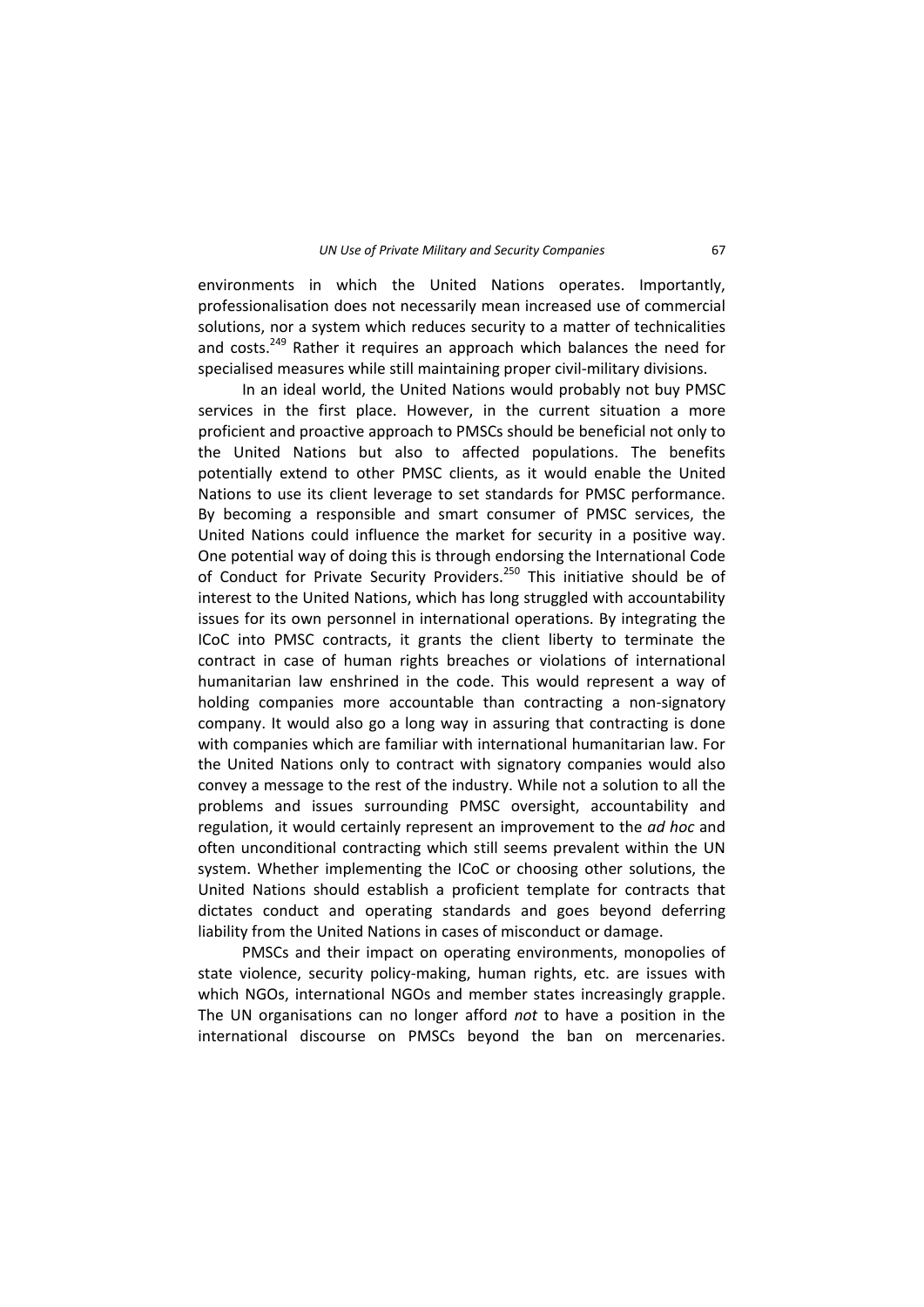Continued reliance on an ambiguous approach risks strategic incoherence, negative publicity and even legal liability due to unclear procedures and policies for PMSC contracting.<sup>251</sup> Decentralised and *ad hoc* contracting, based on subjective judgement or superficial internet searches, for potentially lethal services should clearly be avoided. Hopefully, the DSS policy initiative will prepare the ground for skilled and responsible contracting and selection of only the most responsible and accountable companies on the market. Professional background checks and vetting are challenging but vital, and should be easier to accomplish if lessons learned from individual agencies' experiences and assessments of PMSC contracting are shared. Continued failure to share experiences will allow contracting companies' misbehaviour or mediocre performance to recur across the UN system. This is not to say that the United Nations should not analyse its practices and identify the needs most often covered by PMSCs in an attempt to utilise in‐house capabilities or member state contributions better. However, quick fixes are most likely scarce and mostly unable to remedy organisational deficiencies. Reform is an ongoing process, and judging by the examples provided in this study, the practice of hiring PMSCs to do parts of a job seems already well established and is unlikely to cease.

Finally, while the UN flag in itself provides little protection in many operating environments, decision‐makers should reflect on how adding privately procured personnel may impact upon longer‐term security situations for UN staff, and whether there is a 'way back' when outsourcing security has become established practice. The United Nations should thus consider whether some tasks should remain the exclusive domain of UN personnel, and whether resources should be redirected in certain cases. In sum, PMSC deployment poses a series of dilemmas to the United Nations, some operational and others of a more principled/political nature. These should be comprehensively dealt with in order for alternatives to be identified, or in the case of PMSC contracting to ensure that this is done according to carefully considered procedures and practices which establish high standards of performance as well as clear-cut contractor accountability.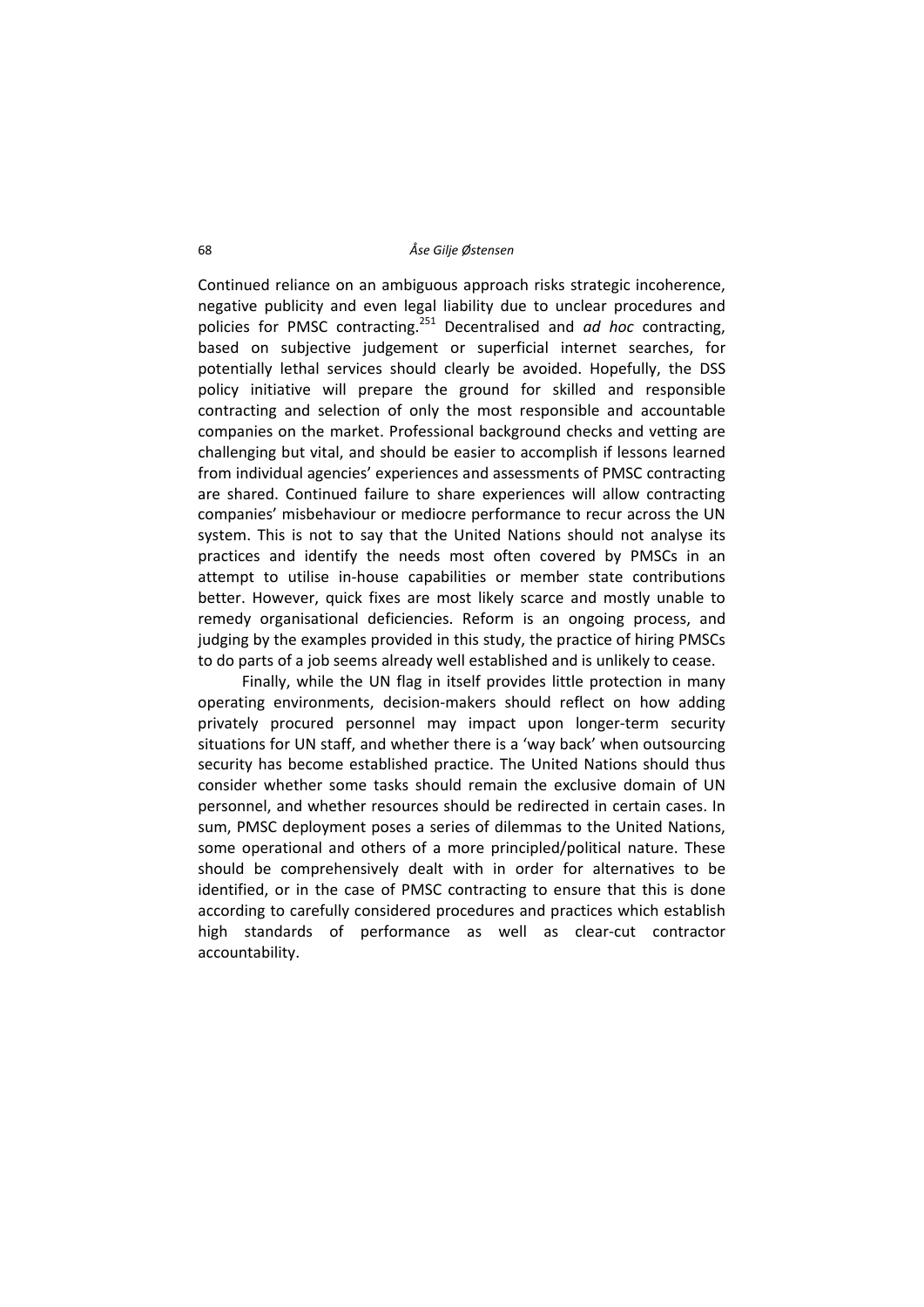### **NOTES**

- <sup>1</sup> Peter Utting and Ann Zammit. 'Bevond Pragmatism. Appraising UN-Business Partnerships'. Markets, Business and Regulation Programme Paper 1 (Geneva: UN Research Institute for Social Development, 2006), p. v.<br><sup>2</sup> From 2005 the share of system service procurement rose as a share of total procurement. In
- 2006 the share of services overtook that of goods for the first time. In 2009 the share of services surpassed that of goods by more than 7 per cent, representing the largest increase in the history of the UN annual statistical report. UNOPS, '2009 Annual Statistical Report'
- (Copenhagen: UN Office for Project Services, 2010), p. 3.<br><sup>3</sup> The policy proposal culminated in a paper titled 'The UN's Use of Armed Private Security Companies. Submission to the Policy Committee'. It was drafted by the Policy Committee Secretariat in consultation with the DSS, Policy Committee focal points, the UN Department of Management, the WFP, UNHCR, UNICEF, WHO, the UN Relief and Works Agency for Palestine Refugees and on the basis of discussions within the IASMN. Discussions were also held with the UN Working Group on the Use of Mercenaries. Interview with DSS official
- conducted on the condition of anonymity, May 2011. <sup>4</sup> PMSCs employ mainly former military personnel, and thus may convey military perceptions
- of risk and security solutions.<br><sup>5</sup> Swiss Federal Department of Foreign Affairs and the International Committee of the Red Cross, 'The Montreux Document' (Geneva: International Committee of the Red Cross/Swiss Confederation, 2008), p. 9.<br><sup>6</sup> It should be pointed out that this paper is not about guarding companies or private security
- companies providing 'regular' security services such as access control and security at airports, malls, offices and the like. The United Nations, as any other major organisation, company or government, buys these services in all countries where it operates. This paper focuses squarely on contracting with private military and security companies, which belong
- to a slightly different segment of the commercial security market.<br><sup>7</sup> This does not apply to the UN High Commissioner for Human Rights, who has defined a PMSC as a 'corporate entity which provides on a compensatory basis military and/or security services, including investigation services, by physical persons and/or legal entities'. Office of the UN High Commissioner for Human Rights, 'Draft International Convention on the Regulation, Oversight and Monitoring of Private Military and Security Companies', Geneva,
- <sup>19</sup> July 2009, p. 6. <sup>8</sup> According to Spearin, the IPOA's original *raison d'être* was 'to make the case for substantial private involvement in UN peacekeeping operations'. Christopher Spearin, 'Between Public Peacekeepers and Private Forces: Can There Be a Third Way?', *International Peacekeeping*,
- vol. 12, no. 2, 2005, p. 240.<br><sup>9</sup> See e.g. Christopher Spearin, 'UN Peacekeeping and the International Private Military and Security Industry', *International Peacekeeping*, vol. 18, no. 2, 2011, p. 196–209; Oldrich Bures, 'Private Military Companies: A Second Best Peacekeeping Option?', *International Peacekeeping*, vol. 12, no. 4, winter 2005, p. 533–546; Malcolm Patterson, 'A Corporate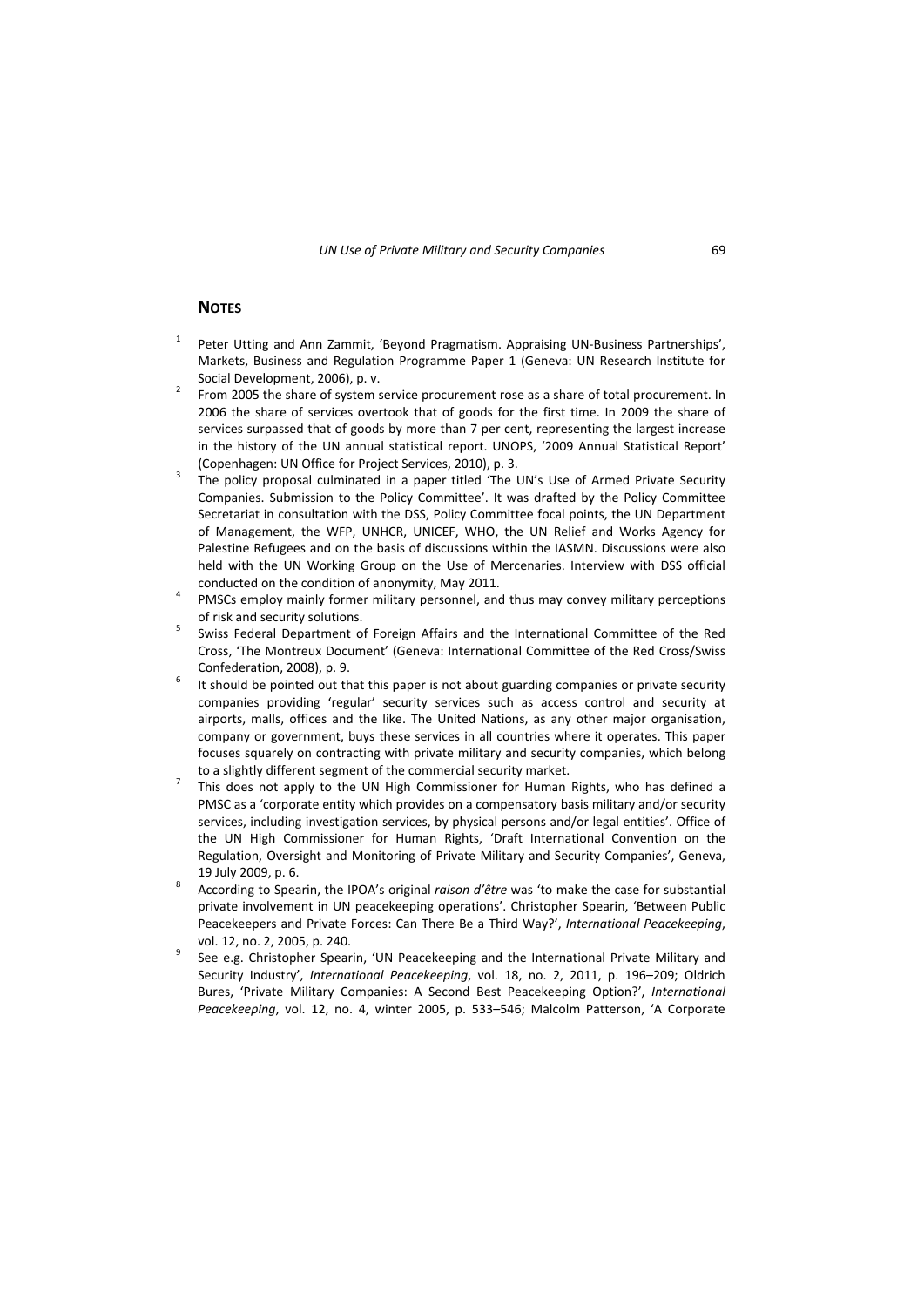Alternative to United Nations Ad Hoc Military Deployments', *Journal of Conflict & Security Law*, vol. 13, no. 2, 2008, p. 215–232.<br><sup>10</sup> See e.g. Deborah Avant, 'The Privatization of Security and Change in the Control of Force',

- *International Studies Perspectives*, vol. 5, no. 2, 2004, p. 153–157; Abby Stoddard, Adele Harmer and Victoria DiDomenico, 'The Use of Private Security Providers and Services in Humanitarian Operations', Humanitarian Policy Group Report 27 (London: Overseas Development Institute, 2008); James Cockayne, 'Commercial Security in Humanitarian and Post-Conflict Settings – An Explorative Study' (New York: International Peace Academy, 2006); Christopher Spearin, 'Humanitarian Non‐Governmental Organisations and International Private Security Companies: The "Humanitarian" Challenges of Moulding a
- Marketplace', Policy Paper No. 16 (Geneva: DCAF, 2007).<br><sup>11</sup> Stoddard et al. (ibid.) and Cockayne (ibid.) do, however, provide empirical information on humanitarian contracting in general, stemming mostly from extensive interviewing.<br><sup>12</sup> Private communication, anonymous DSS source, 2011.<br><sup>13</sup> 'Moonlighting' here typically means working as a security guard on the side whi
- 
- employed in e.g. law enforcement or within the military.<br><sup>14</sup> Employing local security personnel may impact on power dynamics, divert manpower away
- from a developing state sector or even create a parallel security structure, as claimed by Afghan President Hamid Karzai. Spearin, note 9 above, p. 200.<br><sup>15</sup> Advice and training are only procured infrequently, however, and a recent attempt by UNDP
- to buy security analytical services was stopped by member states. Anonymous DSS source, 2011.<br><sup>16</sup> Eric Prince, Blackwater's CEO, in February 2005 proposed the company could put together a
- 'quick‐reaction force' to provide security for NGOs and 'deal with' the Janjaweed militia in Sudan's western region of Darfur. Graeme A. Hodge, 'Blackwater CEO Touts Private Peacekeeping Model', *Defense Daily*, 23 February 2005. The PMSC trade association, the IPOA, launched suggestions for some of its member companies to bolster both MONUC and the UN Mission in Sudan. 'Supporting the MONUC Mandate with Private Services in the Democratic Republic of Congo', IPOA Concept Paper, 2003, available at www.hoosier84.com/030201ipoa‐drc.pdf; 'IPOA Support Operation to Monitor a Sudan Peace Agreement', IPOA Concept Paper, 2004, apparently no longer available.<br><sup>17</sup> Bures, note 9 above, discusses the pros and cons of potential large-scale outsourcing of UN
- peacekeeping. The IPOA‐affiliated Peace Operations Institute suggests PMSCs should increasingly complement the United Nations in peace and stability operations worldwide. Christopher M. Rochester, 'A Private Alternative to a Standing United Nations Peacekeeping Force', White Paper (Washington DC: Peace Operations Institute, 2007). Similarly, Patterson suggests a contractor peacekeeping and intervention force under the auspices of an envisioned UN entity which he names 'the UN Directorate of Military Contracting'. Malcolm Hugh Patterson, *Privatising Peace: A Corporate Adjunct to United Nations Peacekeeping and Humanitarian Operations* (Houndmills: Palgrave Macmillan, 2009). While there are many unsolicited papers on similar ideas, none has been treated with much credence by the United Nations, nor seriously studied by it as a potential viable solution to many of the issues facing peacekeeping operations (anonymous DSS source, 2011).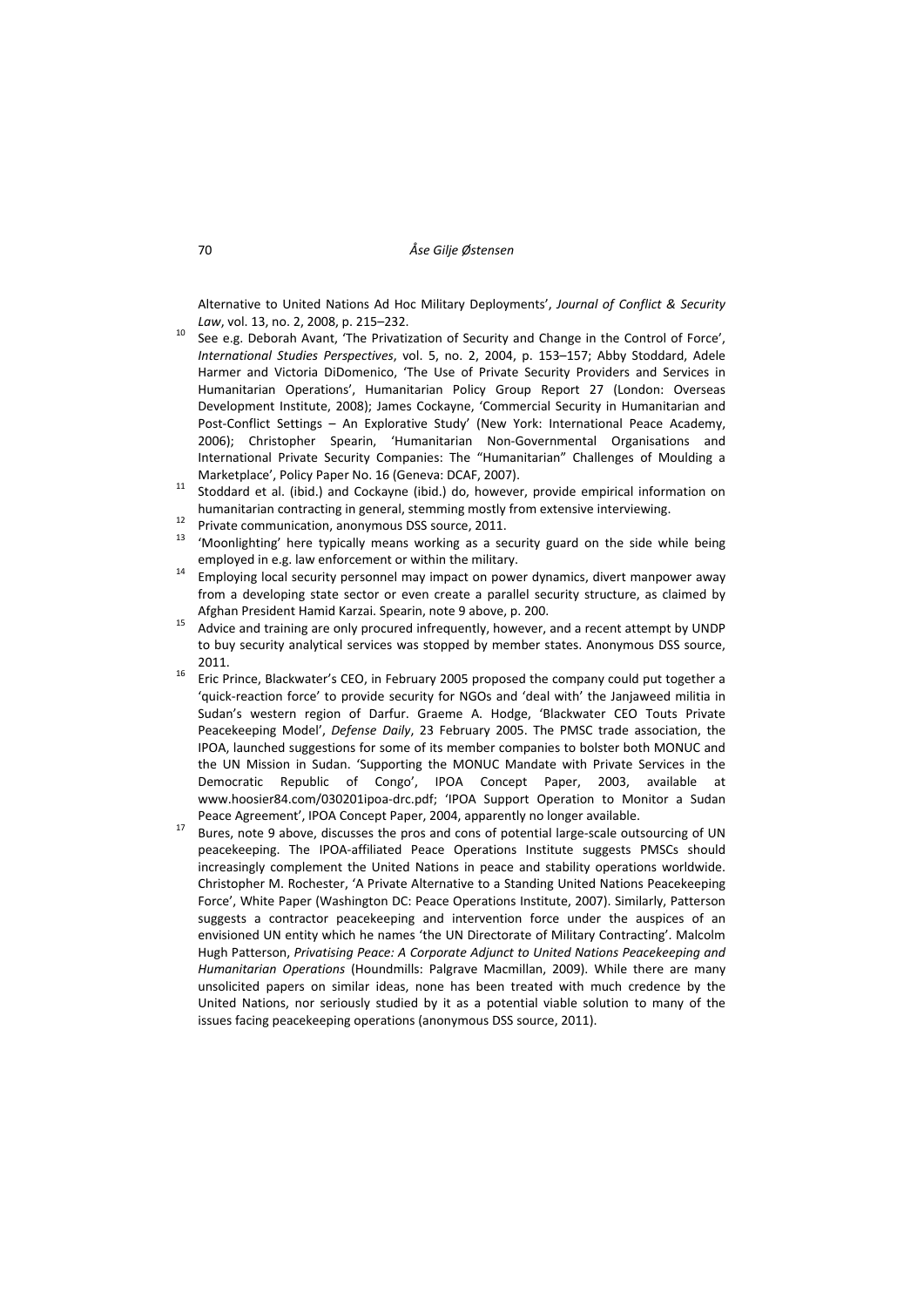- 
- 
- 18 Spearin, note 9 above.<br><sup>19</sup> Interview with DSS official, May 2011.<br><sup>20</sup> Nina M. Serafino, *Policing in Peacekeeping and Related Stability Operations: <i>Problems and Proposed Solutions* (Washington DC: Congressional Research Service, 2004). <sup>21</sup> See PAE, 'CivPol Description by Task Order', available at www.paegroup.com/career‐justice‐
- support-description. 22 use port-description.<br>22 US Department of State, 'Peacekeeping Support in Africa', Contract no. S-LMAQM-03-C-0034
- (2003), available at www.state.gov/m/a/ips/c35166.htm.<br><sup>23</sup> DynCorp, 'Programs', available at www.dyncorprecruiting.com/ext/progs.asp.<br><sup>24</sup> James Larry Taulbee, 'The Privatization of Security: Modern Conflict, Globalizati
- 
- States', *Civil Wars*, vol. 5, no. 2, 2002, p. 5.<br><sup>25</sup> See Paramount's homepage, available at www.paramountgroup.biz/en/solutions/
- international‐peacekeeping; Scott Firsing, 'America and UN Peacekeeping', *Journal of*
- 
- *International Peace Operations, vol. 7, no. 1, 2011, pp. 21–23 .* <br><sup>26</sup> Cockayne, note 10 above, p. 9. <sup>27</sup> Christopher Spearin, 'Private Security Companies and Humanitarians: A Corporate Solution to Securing Humanitarian Spaces?', *International Peacekeeping*, vol. 8, no. 1, 2001, p. 28. <sup>28</sup> Tony Vaux, Chris Seiple, Greg Nakano and Koenraad Van Brabant, *Humanitarian Action and*
- Private Security Companies. Opening the Debate (London: International Alert, 2001).<br>
<sup>29</sup> Interview with DSS official, May 2011.<br>
<sup>30</sup> Stoddard et al., note 10 above, p. 19.<br>
<sup>31</sup> It should be noted that the UN security c
- 
- 
- above) flawed, and few UN agencies provided information for the study (anonymous DSS source, 2011).<br><sup>32</sup> Vaux et al., note 28 above.<br><sup>33</sup> Stoddard et al., note 10 above, p. 9.<br><sup>34</sup> Select Committee on Foreign Affairs, *Private Military Companies. Ninth Report of Session*
- 
- 
- *2001–2002* (London: The Stationery Office, 2002). <sup>35</sup> UNOPS, '2008 Annual Statistical Report on UN Procurement' (Copenhagen: UN Office for
- Project Services, 2009), pp. 259 and 208. ArmorGroup was acquired by G4S in 2008.<br><sup>36</sup> Hart Security, 'Selected Experience', available at www.hartsecurity.com/aboutus
- \_selectedexperience.asp#un. <sup>37</sup> Sources supplying information on recent contracting practices in places like Afghanistan and
- Iraq have proven hard to come by and some of the information supplied for this section dates back some years. Due to the hostile environment in e.g. Afghanistan, suppliers of uncontroversial services such as road construction and repair and other construction are often withheld for security reasons. Mine action services are bought on a large scale but no supplier names are revealed in official UNOPS records. See UNOPS, 'Contract Awards',
- available at www.unops.org/english/whatweneed/pages/contractawards.aspx. <sup>38</sup> Damian Lilly, 'The Privatization of Peacekeeping: Prospects and Realities' *Disarmament Forum*, vol. 3, 2000, pp. 53–64.<br><sup>39</sup> Select Committee on Foreign Affairs, note 34 above, §85.
-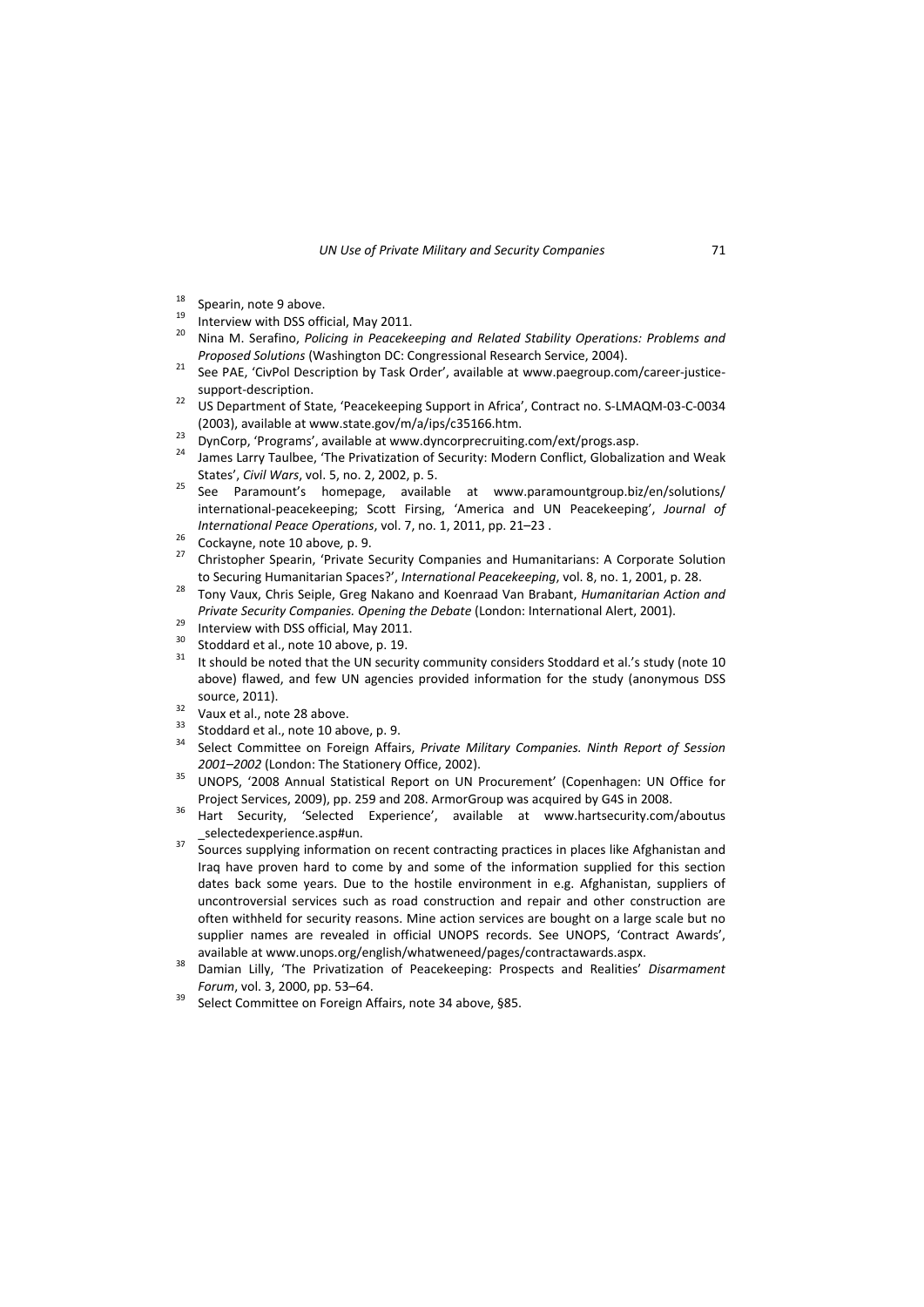## 72 *Åse Gilje Østensen*

- <sup>40</sup> Peter W. Singer, *Corporate Warriors: The Rise of the Privatized Military Industry* (Ithaca, NY:
- Cornell University Press, 2003), p. 182. <sup>41</sup> Ibid., p. 183; Alex Bellamy and Paul Williams, 'What Future for Peace Operations: Brahimi
- and Beyond', *International Peacekeeping*, vol. 11, no. 1, 2004, p. 192. <sup>42</sup> Pratap Chatterjee, 'Darfur Diplomacy: Enter the Contractors', Corpwatch, available at www.corpwatch.org/article.php?id=11598. <sup>43</sup> Select Committee on Foreign Affairs, note <sup>34</sup> above*,* Minutes of Evidence (Thursday <sup>13</sup> June
- 
- 2002), Appendix 6, §80.<br><sup>44</sup> UNPROFOR covered Bosnia and Herzegovina, Croatia, the Federal Republic of Yugoslavia
- (Serbia and Montenegro), and the Former Yugoslav Republic of Macedonia. <sup>45</sup> Select Committee on Foreign Affairs, note <sup>34</sup> above*,* Minutes of Evidence (Thursday <sup>13</sup> June 2002), Appendix 6, §74.<br>
46 Ibid., §75.<br>
47 Ibid., §76.<br>
48 Ibid., §76.<br>
49 Ibid., §77–78.<br>
50 Potential evacuation had also been part of the contract with PAE (interview with DSS official,
- 
- 
- 
- 
- May 2011).<br><sup>51</sup> Asia Foundation, 'TAF Global Voter Registration & Elections Process (VREP) in Afghanistan',
- 
- 
- available at http://asiafoundation.org/publications/pdf/382.<br>
<sup>52</sup> Ibid.<br>
53 Andrew North, 'Afghan Election Notebook 3 Zabul Badlands', BBC News, 29 September
- 2004, available at http://news.bbc.co.uk/2/hi/south\_asia/3700538.stm.<br><sup>54</sup> UN Secretary-General, 'Report of the Secretary-General to the Security Council on the Protection of Civilians in Armed Conflict', UN Doc. S/2001/331, 30 March 2001, §§9–45; International Commission on Intervention and State Sovereignty, *The Responsibility to Protect* (Ottawa: International Development Research Centre, 2001).<br><sup>55</sup> An expression of frustration of the headquarters focus is reflected in a comment made by
- former UNPROFOR commander Lewis MacKenzie: 'If you are a commander of a UN mission, don't get in trouble after five p.m. or on the weekend. There is no one in the UN to answer the phone!' Quoted in Duane Bratt, 'Preparing Peacekeeping for the 21st Century: Improving the UN Secretariat's Institutional Capability', *Airman Scholar*, III, 1997, p. 3. However, it should be pointed out that this was nearly 20 years ago and today the DPKO, DSS and UNICEF all have 24/7 assistance teams.<br><sup>56</sup> UN General Assembly, Resolution 587276, 17 January 2005, section XI.<br><sup>57</sup> Lakhdar Brahimi, *Towards a Culture of Security and Accountability. The Report of the*
- 
- *Independent Panel on Safety and Security of UN Personnel and Premises Worldwide*, 9 June 2008, p. 66. **58 The five UN** security phases are precautionary measures, restricted movement, relocation,
- emergency operations and evacuation. Ibid., p. 52.<br><sup>59</sup> Ibid., p. 68.<br><sup>60</sup> Interview with DSS official, May 2011.
- 
-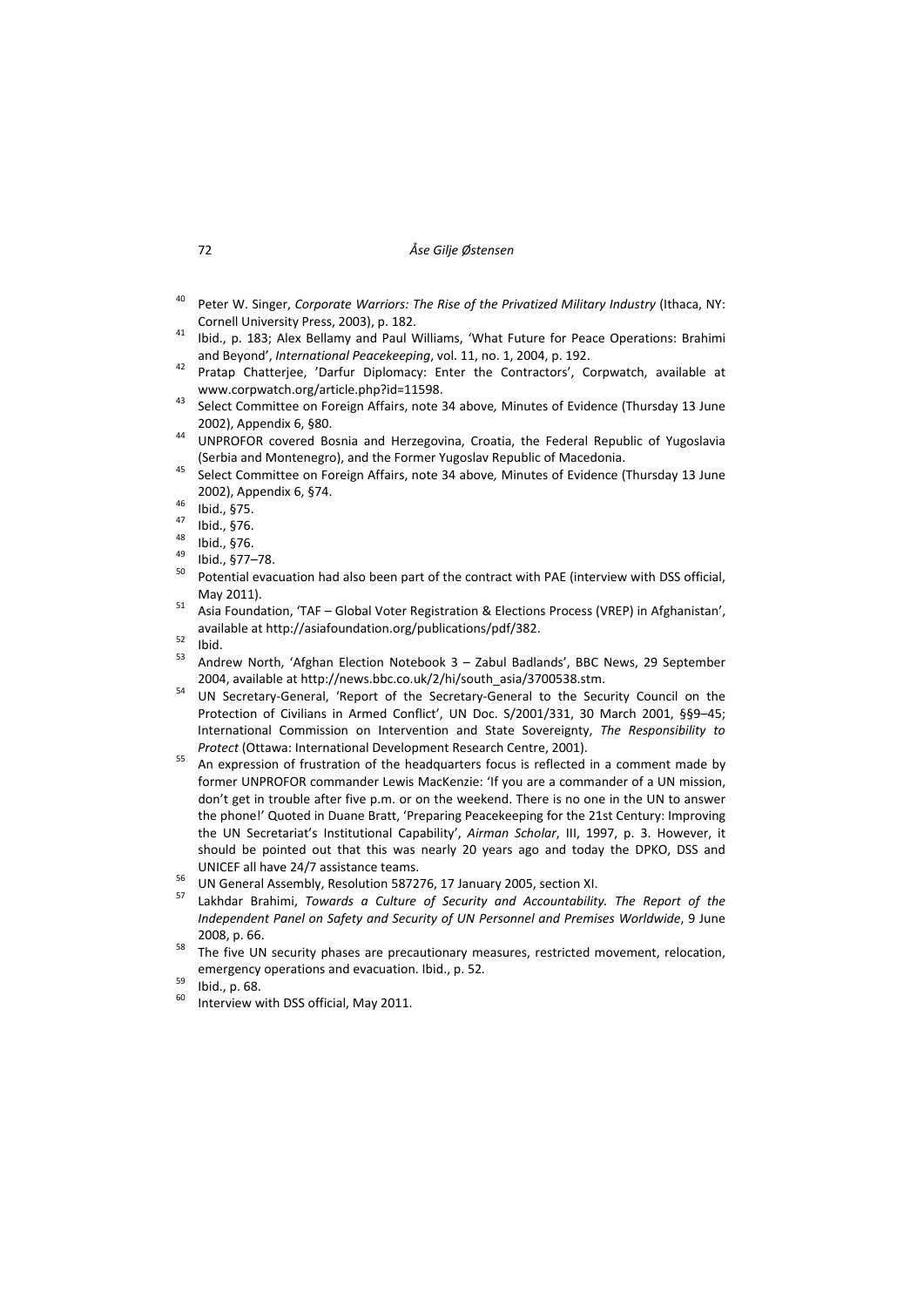- $61$  'The Report of the Independent Panel on the Safety and Security of UN Personnel in Iraq', 20 October 2003, p. 1.<br><sup>62</sup> United Nations, 'Transcript of Press Conference by Deputy Secretary-General Louise
- Frechette at United Nations Headquarters, 13 January 2005', UN Press Release DSG/SM/242,
- 
- 14 January 2005.<br>
<sup>63</sup> Brahimi, note 57 above, p. 3.<br>
<sup>64</sup> The integration of UNSECOORD into the new DSS has reportedly been problematic and
- resulted in internal mistrust and dissension within the DSS. Ibid., p. 35.<br><sup>65</sup> The organisation of the DSS has been subject to some criticism. However, somewhat ironically the structure was apparently based on a study by a 'specialised security firm' recruited by the Department of Management. UN Office of Internal Oversight Services, 'Comprehensive Management Audit of the Department of Safety and Security', Report of the
- Office of Internal Oversight Services, UN Doc. A/63/379, 26 September 2008, p. 7.<br><sup>66</sup> These are often referred to as the Safety and Security Services (SSS), but they were and still are not one single service. Rather, each office away from headquarters hired and deployed security officers based on copying those elements of the New York security service that they wanted. Different contracts, procedures, training and other doctrinal issues caused the voluntary collaboration of the different services under an *ad hoc* grouping called UNSSSNET. The creation of the DSS included the Division of Safety and Security Services, whose role is standardisation and facilitating cooperation among the SSS units which still report to their directors of administration or executive directors. Anonymous DSS source, 2011.<br>
Sometimes also referred to as the Division of Headquarter Security and Safety Services.<br>
Not to be mistaken for the Department of Field Supp
- 
- 
- 
- DPKO/DPA mission coincide, and one country security adviser manages the combined security. Anonymous DSS source, 2011.<br><sup>71</sup> Martin Barber, 'Private Security Companies and Humanitarian Assistance. The Privatization
- of Security: Framing a Conflict Prevention and Peacebuilding Policy and Agenda', Report of the Wilton Park Conference (London: International Alert, 1999), p. 35.<br><sup>72</sup> UN Office of Internal Oversight Services, note 65 above, p. 10.<br><sup>73</sup> The DPKO reportedly fields more than 1.400 professional field security coordi
- 
- 2,500 locally recruited field security assistants. Brahimi, note 57 above, pp. 36–37.<br>
UN Office of Internal Oversight Services, note 65 above, p. 6.<br>
Brahimi, note 57 above, p. 42.<br>
<sup>75</sup> UN Secretary-General, *Safety and*
- 
- 
- 18 October 2000, p. 8.<br>
<sup>77</sup> Ibid., pp. 8–9.<br>
<sup>78</sup> Ibid.<br>
<sup>79</sup> 'Report of the Independent Panel on Safety and Security of UN Personnel in Iraq', note 61
- 
- 
- above, p. 19; UN Secretary‐General, *Strengthened and Unified Security Management System*, UN Doc A/60/424, 11 October 2005, p. 7.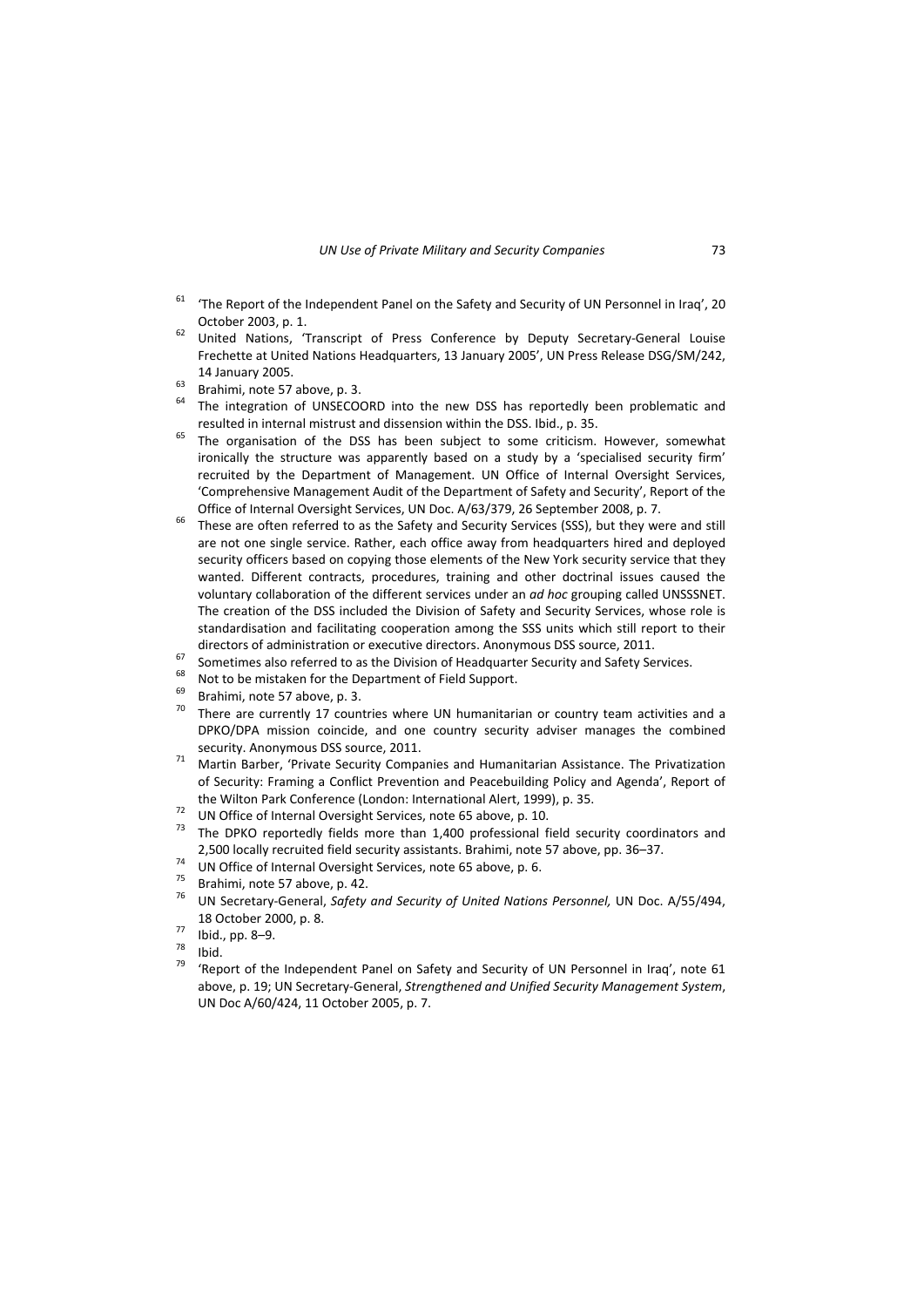- <sup>80</sup> Average time is reportedly now reduced to between three and six months. Anonymous DSS
- source, 2011.<br><sup>81</sup> High Level Committee of Management, 'Security and Safety of Staff', CEB/2008/HLCM/3, in Brahimi, note 57 above, pp. 37–39.<br><sup>82</sup> This is also related to peak needs, as the hiring of UN staff cannot be done routinely on a few
- days' notice and for a few weeks at the time. However, under certain circumstances and for emergencies, the United Nations can hire former employees on short‐notice, short‐term
- 
- 
- 
- 
- 
- contracts, provided such personnel are available. Anonymous DSS source, 2011.<br>
<sup>83</sup> Vaux et al., note 28 above, p. 15.<br>
<sup>84</sup> UN Office of Internal Oversight Services, note 65 above, p. 15.<br>
<sup>85</sup> Brahimi, note 57 above, p.
- 
- Section, Emergency Services Branch, OCHA, Geneva, April 2010.<br>
 <sup>89</sup> UN Secretary‐General, note 79 above, p. 19.<br>
 <sup>90</sup> Author's communication with John Millar, director of business development, ArmorGroup,
- July 2005.<br><sup>91</sup> There is only sparse information available on these contracts, and the location is often not stated. See the series of annual statistical reports on UN procurement produced by the UN
- Office for Project Services.<br><sup>92</sup> Alex Vines, 'Mercenaries and the Privatization of Security in Africa in the 1990s', in Greg Mills and John J. Stremlau (eds), *The Privatization of Security in Africa* (Johannesburg: South African Institute of International Affairs, 1999), p. 134. <sup>93</sup> Traci Hukill, 'Should Peacekeepers Be Privatized?', *National Journal*, vol. 38, no. 20, 2004, p.
- 1527. However, PAE currently does not supply any security services to the mission according to UN officials in the DRC. Also, PAE may have offered security mainly for the services of
- which it was in charge.<br><sup>94</sup> Control Risks, 'What We Do', available at www.control-risks.com/Default.aspx?page=334.<br><sup>95</sup> Until 2005 seven other headquarters in addition to New York, plus the International
- Tribunals in The Hague and Arusha, had their own security and safety services which operated independently, while other headquarters have had to rely on the services
- 
- administered from New York.<br><sup>96</sup> Brahimi, note 57 above, p. 36.<br><sup>97</sup> 'The Report of the Independent Panel on Safety and Security of UN Personnel in Iraq', note 61 above, p. 17.<br><sup>98</sup> Brahimi, note 57 above, p. 36.<br><sup>99</sup> Select Committee on Foreign Affairs, note 34 above, Appendix 1, §5.<br><sup>100</sup> See Dawn Media Group, 'WFP to Review Its Security Policy after Islamabad Blast', 7 Octobe
- 
- 
- 2009, available at www.dawn.com/wps/wcm/connect/dawn‐content‐library/dawn/news/ pakistan/07‐wfp‐to‐review‐security‐policy‐after‐islamabad‐blast‐ha‐08.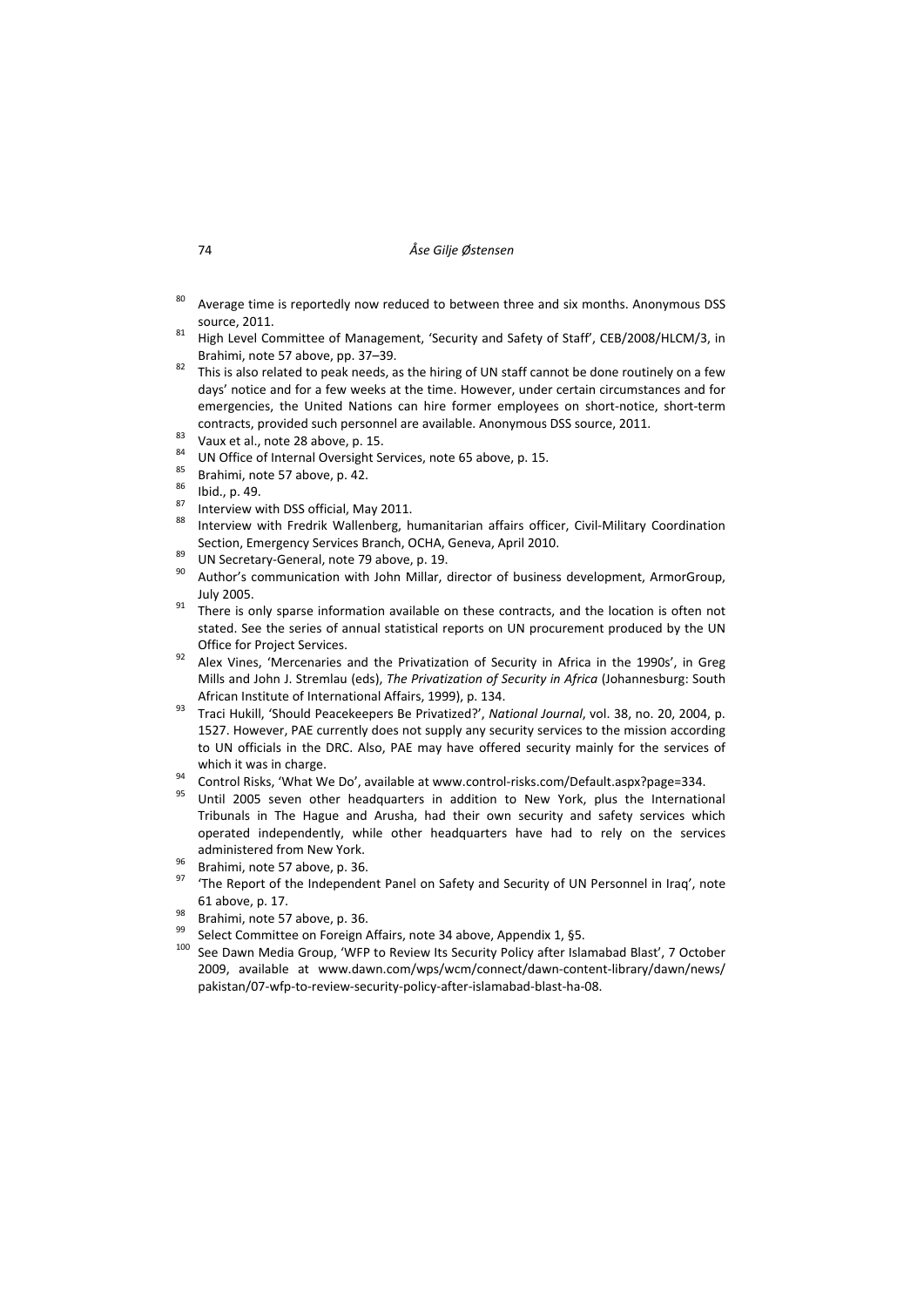- <sup>101</sup> Colum Lynch, 'UN Embraces Private Military Contractors', *Foreign Policy*, 17 January 2010. Available at http://turtlebay.foreignpolicy.com/posts/2010/01/17/un\_embraces\_private\_ military\_contractors 102 unitary\_contractors 102 UNOCA is the UN Office for the Coordination of Humanitarian and Economic Assistance
- 
- Programmes relating to Afghanistan. <sup>103</sup> William Durch, Victoria K. Holt, Caroline R. Earle and Moira K. Shanahan, *The Brahimi Report and the Future of UN Peace Operations* (Washington DC: Henry L. Stimson Center, 2003), p. 86.<br><sup>104</sup> Collecting open-source intelligence as a basis for risk assessments on duty stations would be
- part of the responsibility of the (often vacant) field security officers. <sup>105</sup> Department of Peacekeeping Operations and Department of Field Support, *<sup>A</sup> New*
- *Partnership Agenda: Charting a New Horizon for UN Peacekeeping* (New York: DPKO/DFS, July 2009).<br><sup>106</sup> Walter A. Dorn, 'The Cloak and the Blue Beret: Limitations on Intelligence in UN
- Peacekeeping?', *International Journal of Intelligence and Counterintelligence,* vol. 12, no. 4, 1999, p. 442. <sup>107</sup> Susan Rice, 'Collective Response to Crisis: Strengthening the UN Peace Operations Capacity',
- UN Foundation Issue Paper, 2004, p. 2.<br><sup>108</sup> Jacob Aasland Ravndal, 'Etterretning i FN: Hvordan det umulige ble mulig', in Tore
- Nyhammar (ed.), *Utfordringer og Strategi i Freds – og Stabiliseringsoperasjoner* (Oslo: Abstrakt forlag, 2010), p. 106.<br>
<sup>109</sup> Dorn, note 106 above, p. 433.<br>
<sup>109</sup> Simon Chesterman, 'Does the UN Have Intelligence?', Survival, vol. 48, no. 3, 2006, p. 154.<br>
<sup>110</sup> Simon Chesterman, 'Does the UN Have Intelligenc
- 
- 
- and Joint Mission Analysis Centres', Ref. POL/2006/3000/4, 1 July 2006 (New York: United
- Nations, 2006), §1.<br><sup>112</sup> Philip Shetler-Jones, 'Intelligence in Integrated UN Peacekeeping Missions: The Joint Mission
- Analysis Centre', *International Peacekeeping*, vol. 15, no. 4, 2008, pp. 518–519.<br><sup>113</sup> According to one commentator, about 70 per cent of the Pentagon's Counterintelligence Field Activity Unit is made up of contractors. Commercial companies also supply the majority of the personnel for the National Security Agency, the Central Intelligence Agency's National Clandestine Service and the National Counterterrorism Center, as well as at least 35 per cent of staff in the US Defense Intelligence Agency. Tim Shorrock, *Spies for Hire: The Secret World*
- *of Intelligence Outsourcing* (New York: Simon & Schuster, 2008), pp. 11–15.<br><sup>114</sup> It is likely that these services were not supplied as a result of a predetermined contract, but rather resulting from an imminent need that arose in the field where the company happened to be present and where the United Nations had no choice of providers. See Christopher Kinsey, *Corporate Soldiers and International Security* (London: Routledge, 2006),
- pp. 84–85. <sup>115</sup> Colum Lynch, 'Private Firms Aid the UN on Sanctions: Wider Intelligence Capacity Sought', *Washington Post*, <sup>21</sup> April 2001, p. A15. <sup>116</sup> Singer, note <sup>40</sup> above, p. 183.
-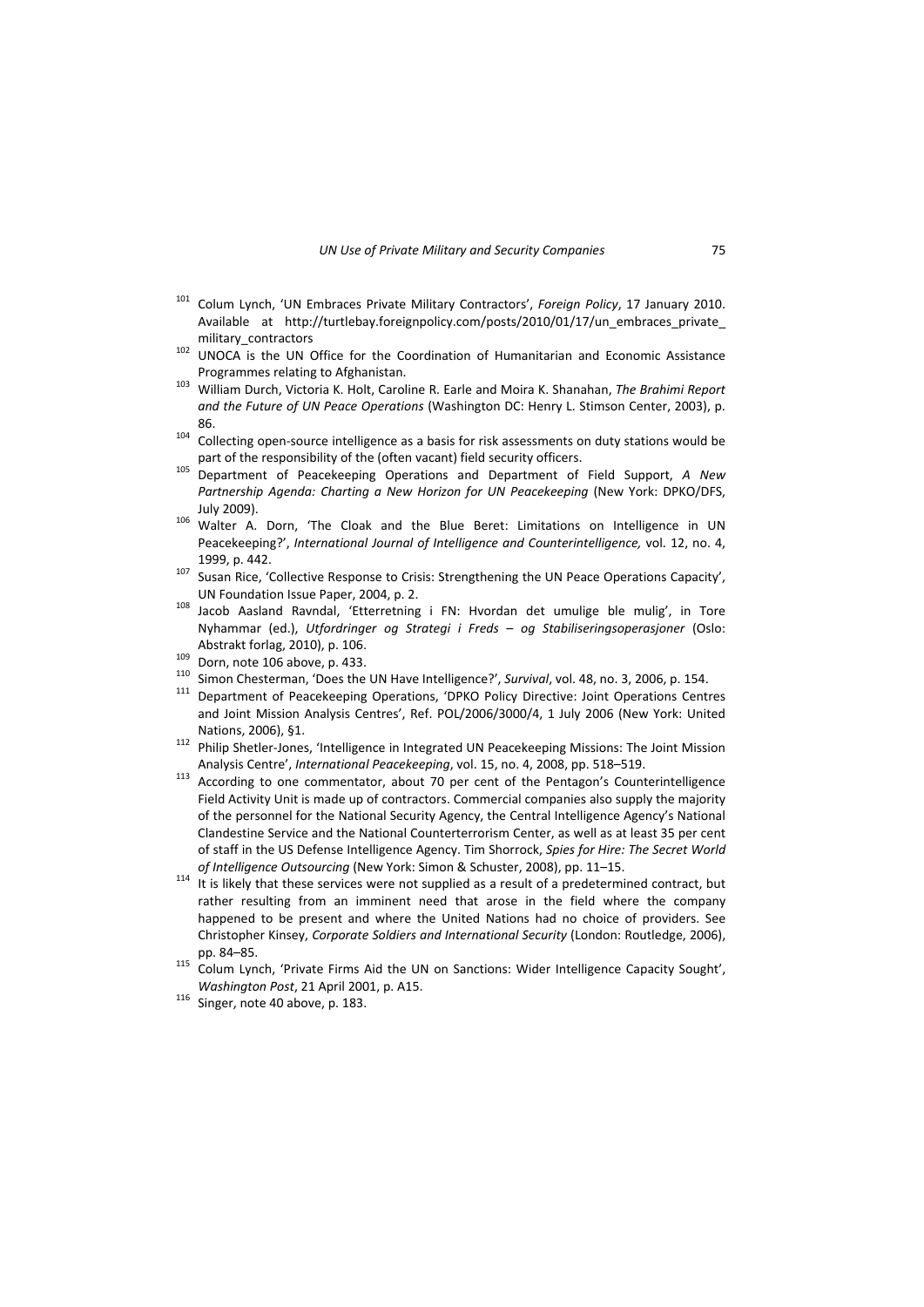- <sup>117</sup> Department of Peacekeeping Operations, 'Monthly Summary of Military and Police Contributors to United Nations Operations', available at www.un.org/en/peacekeeping/ contributors/documents/Yearly06.pdf.<br><sup>118</sup> Eirin Mobekk, 'Identifying Lessons in United Nations International Policing Missions', Policy
- 
- 
- Paper no. 9 (Geneva: DCAF, 2005), p. 1.<br>
<sup>119</sup> Serafino, note 20 above, pp. 6–7.<br>
<sup>120</sup> Department of Peacekeeping Operations, 'DPKO Policy Functions and Organization of Formed Police Units in United Nations Peacekeeping Operations', DPKO/PD/2006/00060, 9
- November 2006, pp. 3–4.<br><sup>121</sup> UN General Assembly/Security Council, 'Report of the Secretary-General on Peacebuilding in
- 
- the Immediate Aftermath of Conflict', UN Doc. A/63/881-S/2009/304, 11 June 2009.<br>
<sup>122</sup> See Mobekk, note 118 above, for a more complete account of the lessons learned.<br>
<sup>123</sup> This particular problem is a thorny issue, as i contribute to peacekeeping operations. Such forces might not have the experience and skills, nor perhaps the incentive, to train police according to democratic standards.
- $124$  Department of Peacekeeping Operations and Department of Field Support, note 105 above,
- 
- 
- p. 27.<br><sup>125</sup> Ibid.<br><sup>126</sup> DynCorp, note 23 above.<br><sup>127</sup> UNMIS, 'Provision of Training Courses on Peace Building/Keeping to UNMIS Personnel', available at www.un.org/Depts/ptd/eoi.htm.<br><sup>128</sup> See Lynch, note 101 above.<br><sup>129</sup> According to Aegis, the company deployed some 780 personnel organised into 26 teams and
- 
- supported by 41 armoured vehicles in the completion of the contract. Aegis webpage, 'Humanitarian Support Services', 2011, available at www.aegisworld.com/index.php/ humanitarian-support-services-2<br><sup>130</sup> UN Electronic Mine Information Network, available at www.mineaction.org/.<br><sup>131</sup> Christopher Spearin, 'Ends and Means: Assessing the Humanitarian Impact of
- 
- Commercialised Security on the Ottawa Convention Banning Anti‐Personnel Mines', YCISS Occasional Paper no. 69 (York: York Centre for International and Security Studies, 2001), pp.
- 6–8. <sup>132</sup> Phone interview with Cyrille Pernette, procurement specialist, Procurement Practice Group,
- 
- UNOPS, 4 June 2010.<br><sup>133</sup> *Africa Research Bulletin*, 'SUDAN: AU Troops to Remain', vol. 43, 2006, pp. 16725–16726.<br><sup>134</sup> DSL was acquired by ArmorHolding in 1997, the new security division of which was called
- ArmorGroup. The company was again acquired by G4S in 2008.<br>
<sup>135</sup> Select Committee on Foreign Affairs, note 34 above, Appendix 1, §§6–7, Appendix 6, §80.<br>
<sup>136</sup> Millar, note 90 above.<br>
<sup>137</sup> UN Office of Rule of Law and Se
- 
- available at www.un.org/en/peacekeeping/orolsi.shtml.<br><sup>138</sup> Department of Peacekeeping Operations and Department of Field Support, note 105 above,
- 
- p. 27.<br>
139 Select Committee on Foreign Affairs, note 34 above, Appendix 1, §§6–7.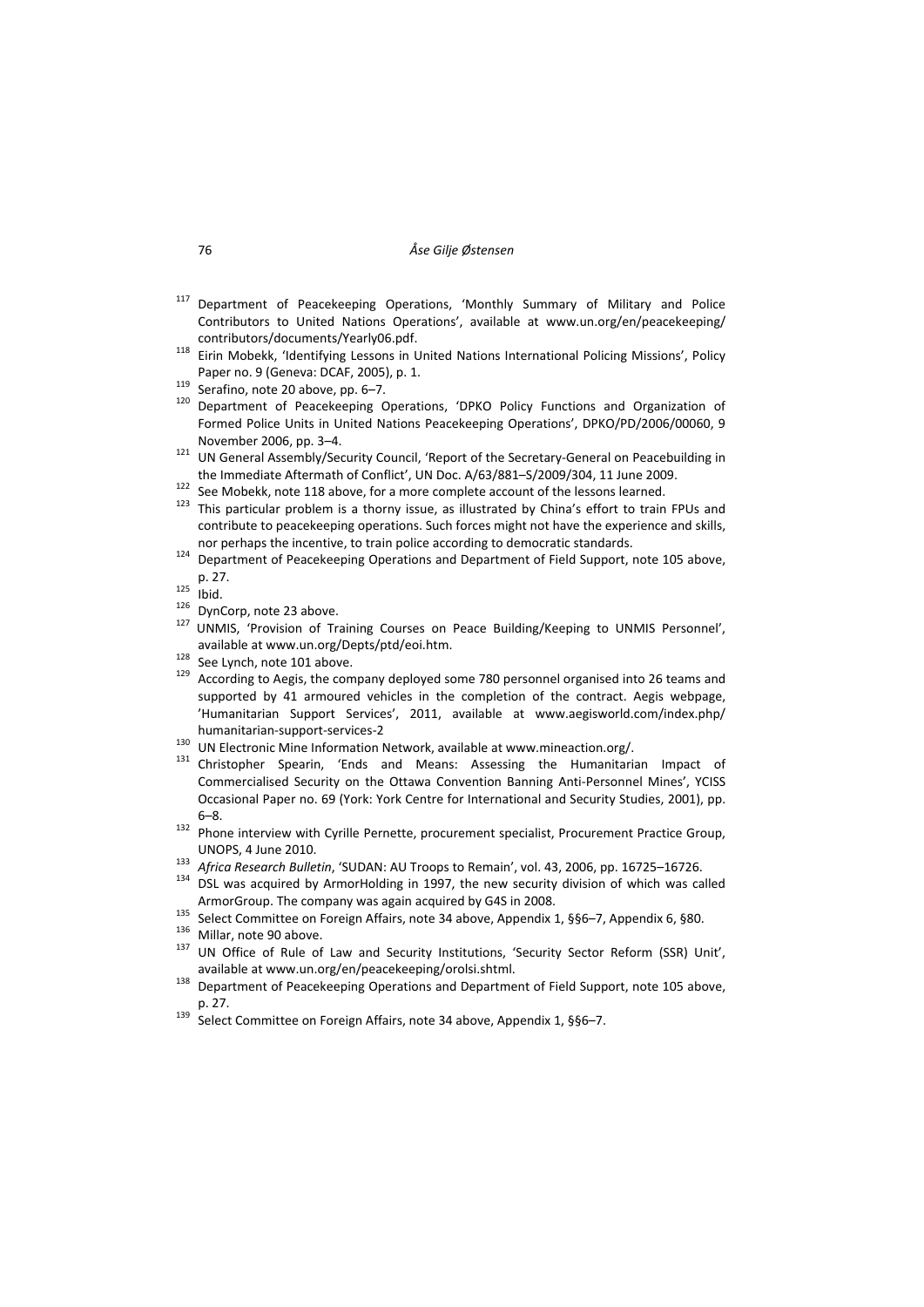- 
- 
- 
- <sup>140</sup> Asia Foundation, note 51 above.<br><sup>141</sup> Millar, note 90 above.<br><sup>142</sup> MPRI homepage, 2005, available at www.mpri.com/.<br><sup>143</sup> UN Secretary‐General, 'An Agenda for Peace: Preventive Diplomacy, Peacemaking, and Peacekeeping', UN Doc. A/47/277-S/2411, 17 June 1992, p. 15.<br><sup>144</sup> It is beyond the scope of this paper to give a complete account of the logistics and support
- capacities of the United Nations. These service categories are vast and may include a large array of functions.<br><sup>145</sup> US Army, 'Commander's Handbook for Peacekeeping Operations (A Logistics Perspective)',
- 
- Department of the Army Pamphlet 700-31 (Washington DC: Department of the Army), p. 2.<br><sup>146</sup> Panel on UN Peace Operations, 'Report of the Independent Panel on UN Peace Operations', UN Doc. A/55/305–S/2000/809, 2000, §169.<br><sup>147</sup> Durch et al., note 103 above, p. 93.<br><sup>148</sup> Some contributors argue that reimbursement rates do not reflect the costs inflicted upon
- 
- the contributor for deploying higher‐quality equipment or high‐end expertise. The United Nations is to review the contingent‐owned equipment, self‐sustainment and reimbursement arrangements in 2011. Department of Peacekeeping Operations and Department of Field
- 
- Support, note 105 above, p. 32.<br>
<sup>149</sup> Durch et al., note 103 above, p. 89.<br>
<sup>150</sup> Khalil Issa Othman, 'Report of the Joint Inspection Unit in Reforming the Field Service Category of Personnel in United Nations Peace Operations', UN Doc. A/57/78, 2002, §20.<br>
<sup>151</sup> Panel on UN Peace Operations, note 146 above, §140.<br>
<sup>152</sup> Othman, note 150 above, §12.<br>
<sup>153</sup> UN Department of Field Support, '
- 
- 
- 
- https://www.lsd.unlb.org/Pages/What%20is%20LSD.aspx. <sup>154</sup> UN News Service, 'New Strategy Set to Transform UN Support to Field Operations Senior Officials', 30 July 2010. See also UN Logistical Base Brindisi webpage at www.unlb.org/procurement\_activities.asp.<br>
<sup>155</sup> Singer, note 40 above, p. 183.<br>
<sup>156</sup> At least one contract was awarded by the US Department of State and was hence a case of
- 
- indirect use. See ICI Oregon, 'Haiti: Peacekeeping Support', available at www.icioregon.com/haiti.htm.<br><sup>157</sup> Lilly, note 38 above, p. 55.<br><sup>158</sup> Retired general Ernest B. Beno, consultant with PAE, personal communication, 17 August
- 
- 
- 2005; Select Committee on Foreign Affairs, note 34 above, Appendix 6, §80.<br><sup>159</sup> This paper is unable to cover all units and aspects of the organisation. The humanitarian agencies, programmes and funds will not be dealt with individually or comparatively. More detailed studies are needed to cover this ground. The paper also does not cover the views of specialised agencies such as the International Maritime Organization, as the focus here is on those agencies and organisations involved in peace and development promotion.<br>
<sup>160</sup> Interview with DSS official.<br>
Department of Safety and Security, *Field Security Handbook*, Annex O (New York: DSS, 2006).<br>
<sup>162</sup> Annex O
- 
- 
-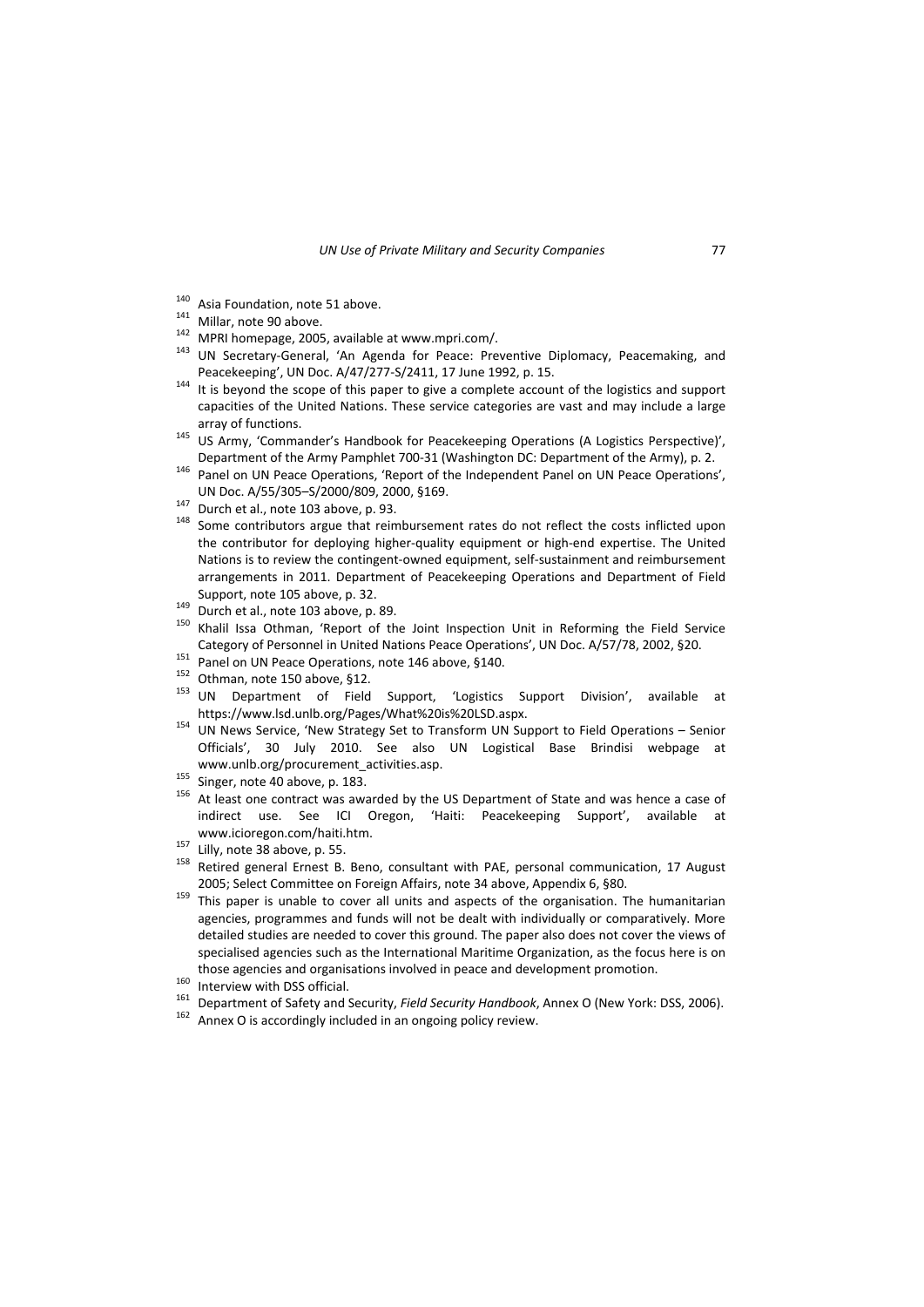- 
- <sup>163</sup> Department of Safety and Security, note 161 above.<br><sup>164</sup> Interview with Chris Sanderson, director, Government Support Control Risks, 9 April 2010.<br><sup>165</sup> Interview with DSS official, May 2011.<br><sup>166</sup> See the US Depart
- 
- Canopy, available at http://r.m.upi.com/other/12216818791223.pdf.<br><sup>167</sup> Starr was noted to have defended Blackwater after the Nisour Square shooting of 17 people
- in September 2007, stating that 'essentially I think they do a very good job'. Quoted in BBC, 'Blackwater Contract Renewed', 5 April 2008, available at http://news.bbc.co.uk/go/pr/fr/‐
- /2/hi/americas/7331972.stm.<br><sup>168</sup> UN Secretary-General, 'The Situation in Afghanistan and Its Implications for International Peace and Security', Report of the Secretary‐General, UN Doc. A/54/613–S/2009/674, 28
- 
- December 2009.<br><sup>169</sup> See note 3.<br><sup>170</sup> Abby Stoddard and Adele Harmer, 'Supporting Security for Humanitarian Action. A Review of Critical Issues for the Humanitarian Community' (New York: Humanitarian Outcomes, 2010),
- 
- 
- pp. 11–12.<br><sup>171</sup> Cockayne, note 10 above, p. 3.<br><sup>172</sup> UN Office of Internal Oversight Services, note 65 above, p. 5.<br><sup>173</sup> Deborah Avant, 'NGOs, Corporations and Security Transformation in Africa', *International*
- *Relations*, vol. 21, no. 2, 2007, pp. 149–150.<br><sup>174</sup> Von Boemcken holds that there is a trend for international NGOs to abandon the 'soft' model of security in favour of 'hard' deterrence models and that the acceptance‐protection approach gradually transforms into protection‐deterrence strategies. Marc von Boemcken, 'Liaisons Dangereuses: The Cooperation between Private Security Companies and Humanitarian Aid Agencies', in Thomas Jäger and Gerhard Kümmel (eds), *Private Security Companies. Chances, Problems, Pitfalls, and Prospects* (Wiesbaden: VS Verlag für Sozialwissenschaften, 2007), pp. 261–263. <sup>175</sup> Martin Randolph, 'NGO Field Security', *Forced Migration Review*, 1999, pp. 4–7, available at
- www.fmreview.org/FMRpdfs/FMR04/fmr401.pdf. <sup>176</sup> OCHA, 'About Us', available at http://ochaonline.un.org/AboutOCHA/Organigramme/
- EmergencyServicesBranchESB/CivilMilitaryCoordinationSectionCMCS/tabid/1274/Default.as
- px.<br><sup>177</sup> The IASC is a forum for coordination, policy development and decision-making which has UN
- and non-UN humanitarian organisation members.<br><sup>178</sup> The guidelines were elaborated in cooperation with UNSECOORD and the DPKO, approved by the IASC and reviewed by the UN Office of Legal Affairs. OCHA, 'Discussion Paper and Non‐Binding Guidelines on the Use of Military or Armed Escorts for Humanitarian Convoys',
- 
- 
- September 2001, p. 7.<br>
<sup>179</sup> Ibid.<br><sup>180</sup> Ibid., p. 10.<br>
<sup>181</sup> Department of Peacekeeping Operations and Department of Field Support, 'Civil-Military Coordination in UN Integrated Peacekeeping Missions (UN‐CIMIC), January 2010', §37, available at http://ochaonline.un.org/OchaLinkClick.aspx?link=ocha&docId=1154389.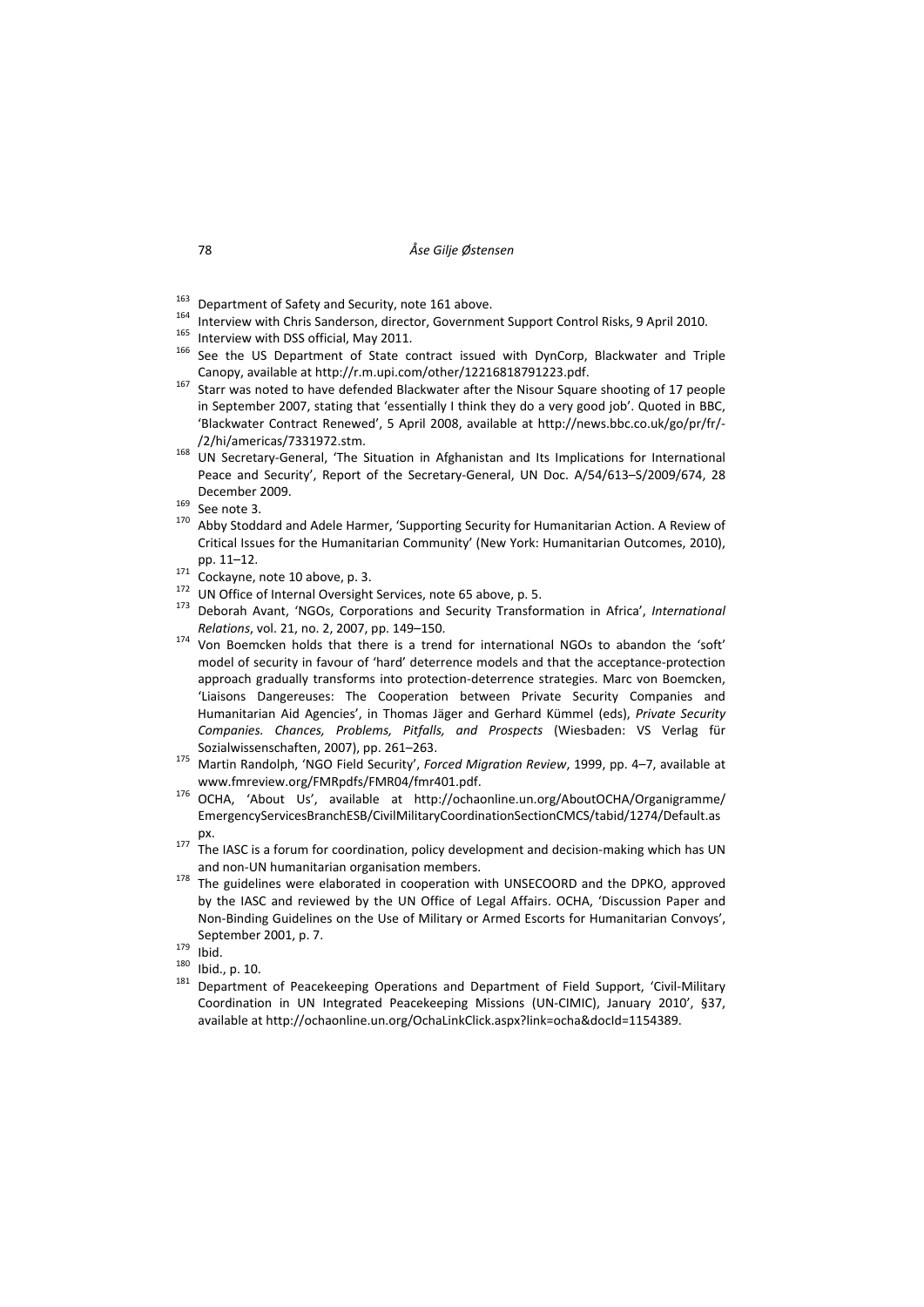- 
- 
- <sup>182</sup> Interview with DSS official, May 2011.<br><sup>183</sup> Barber, note 71 above.<br><sup>184</sup> The IASC guidelines make no reference to the decision having to be cleared with UNSECOORD (which by then corresponds to the DSS), which is stated in the Field Security Handbook. <sup>185</sup> For example, see 'Guidelines on the Use of Military and Civil Defence Assets to Support
- United Nations Humanitarian Activities in Complex Emergencies', March 2003, as well as the revised version of January 2006; Inter‐Agency Standing Committee, 'Civil‐Military Relationship in Complex Emergencies – An IASC Reference Paper', 28 June 2004.<br><sup>186</sup> OCHA, note 176 above, p. 7.<br><sup>187</sup> Wallenberg, note 88 above.<br><sup>187</sup> Wallenberg, note 88 above.<br><sup>188</sup> Office of the UN Humanitarian and Resi
- 
- 
- for the Secretary‐General, 'Guidelines for UN and Other Humanitarian Organisations on Interacting with Military, Non‐State Armed Actors and Other Security Actors in Iraq', August 2004.<br><sup>189</sup> PMSCs are sometimes considered a softer target than military forces and may thus attract
- more attacks than military components.<br><sup>190</sup> Von Boemcken, note 174 above. Some have also suggested that the United Nations prefers
- companies which rely on Gurkha personnel as they may attract less attention and be perceived as less biased than many Western nationalities. This is reflected in the advertising of Gurkha‐based IDG Security, which states that 'our Gurkhas also empathise with rural and developing‐world peoples and races which has enabled us to be readily accepted into many communities'. IDG, 'Training, Capacity Building and Consultancy', available at
- http://web.mac.com/idgsecurity/idg-security/Training\_Services.html.<br><sup>191</sup> Office of the UN Humanitarian and Resident Coordinator and Deputy Special Representative for the Secretary‐General, 'Guidelines for UN and Other Humanitarian Organisations on Interacting with Military, Non‐State Armed Actors and Other Security Actors in Iraq, August 2008'. The 2008 guidelines are signed by the UN deputy special representative of the Secretary‐General for Iraq and long‐time PMSC industry analyst David Shearer.<br><sup>192</sup> Office of the UN Humanitarian and Resident Coordinator and Deputy Special Representative
- 
- for the Secretary‐General, ibid. 193 DSS Afghanistan, 'Half‐Year Review of the Security Situation in Afghanistan, Topic Assessment 02/07'. 2007, available at http://media.mcclatchydc.com/smedia/2007/10/01/ 16/UNAMA\_2007\_Afghanistan.source.prod\_affiliate.91.pdf.<br>
<sup>194</sup> Ibid.<br>
<sup>195</sup> In Afghanistan ArmorGroup has apparently repeatedly relied on warlords to recruit local
- 
- guards. See Committee on Armed Services, US Senate, 'Inquiry into the Role and Oversight of Private Security Contractors in Afghanistan', 11th Congress, 2nd Session, 28 September 2010.<br><sup>196</sup> As of 1 July 2010, MONUC was renamed the UN Organisation Stabilization Mission in the
- 
- Democratic Republic of the Congo (MONUSCO).<br><sup>197</sup> Phone conversation with Vevine Stamp, Field Procurement Liaison Team, Office of the USG for Field Support, 22 December 2010.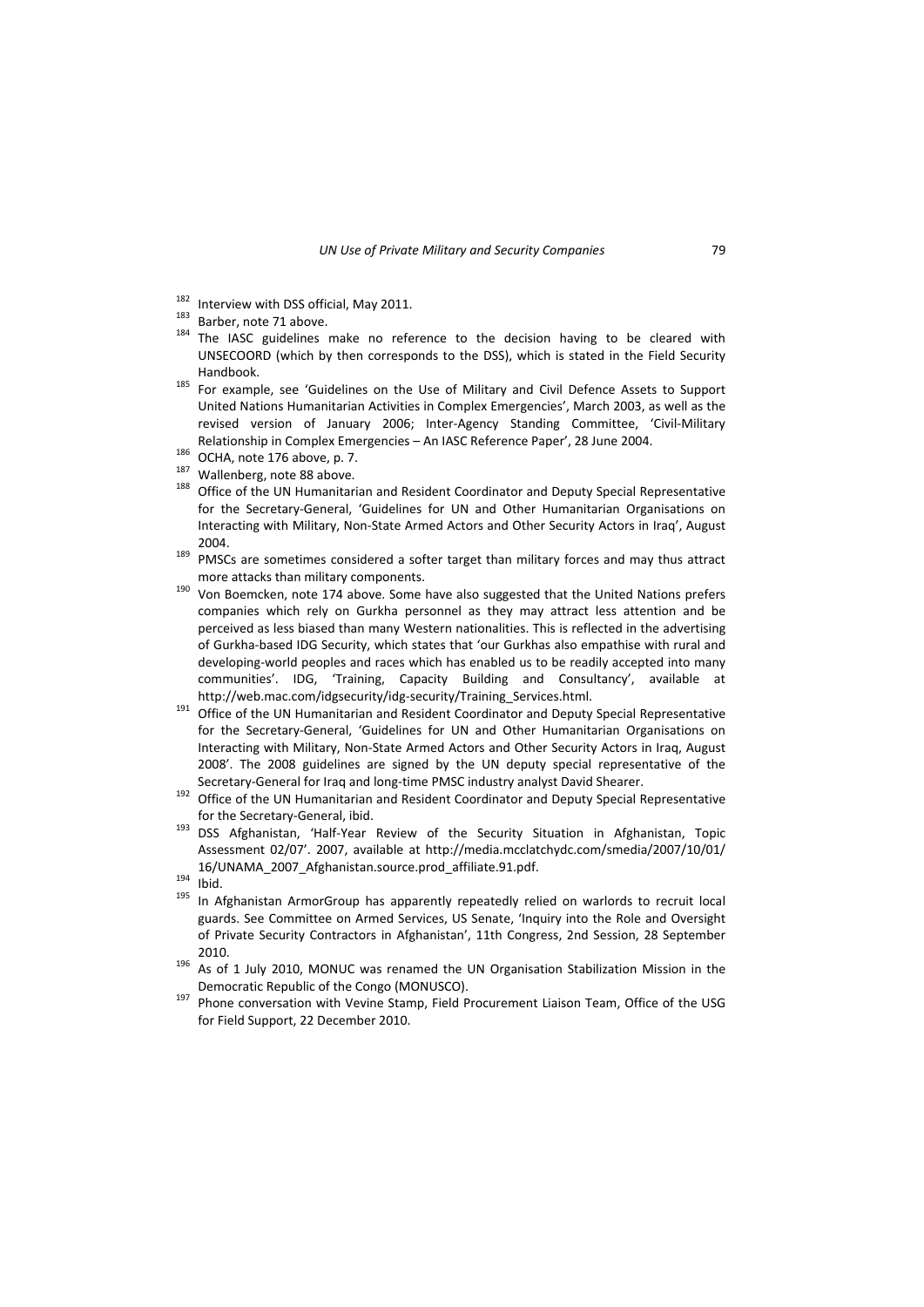- <sup>198</sup> E-mail enguiry to Joanna Porreca, chief, Policy & Best Practice Unit, UN Secretariat Procurement Division, 15 December 2010.<br><sup>199</sup> E-mail enquiry to Vevine Stamp, Field Procurement Liaison Team, Office of the USG for Field
- Support, 20 December 2010.<br>
200 Interview with DSS official.<br>
201 Pernette, note 132 above.<br>
202 Stamp, note 197 above.<br>
203 Ibid.<br>
204 It is held that delegations need to consult with chief security advisers, who in turn
- 
- 
- 
- 
- will consult the DSS before contracting. Further, it is held that delegations are allowed to procure security services for up to US\$1 million without having to go through the professional procurement agency of the Secretariat, the UN/PD. On contracts over US\$1 million, the DSS dictates the technical requirements and has the final word on what solution
- 
- 
- to contract for. Pernette, note 132 above.<br>
<sup>205</sup> Interview with DSS official.<br>
<sup>206</sup> US Senate Report 108-344, Appropriations Bill 2005.<br>
<sup>207</sup> Elke Krahmann, *States, Citizens and the Privatization of Security* (Cambridg University Press, 2009). See in particular Chapters 4 and 5.<br><sup>208</sup> Although the UK state authorities rely much less on PMSCs than their US counterparts, the
- UK PMSC industry caters to a greater degree to private sector clients. Andrew Bearpark and Sabrina Sculz, 'The Future of the Market', in Simon Chesterman and Chia Lehnardt (eds), *From Mercenaries to Market. The Rise and Regulation of Private Military Companies* (Oxford:
- Oxford University Press, 2007), pp. 239–250. <sup>209</sup> Anna Leander and Rens van Munster, 'Private Security Contractors in the Debate about Darfur: Reflecting and Reinforcing Neo‐Liberal Governmentality', *International Relations*, vol.
- 21, no. 2, 2007.<br><sup>210</sup> Nicolas Van Praet, 'Garda Scrabbles to Stay in Afghanistan', *Financial Post*, 25 August 2010.<br><sup>211</sup> It should be noted that the larger specialised agencies most often do their own
- procurement, but it is beyond the scope of this paper to look at the specific procedures
- individually. <sup>212</sup> The entity now termed UNOPS was originally an integrated part of UNDP under different names. UNOPS, 'Partners', available at www.unops.org/english/whatwedo/partners/Pages/
- 
- 
- 
- partners.aspx.<br>
<sup>213</sup> Pernette, note 132 above.<br>
<sup>215</sup> Interview with DSS official.<br>
<sup>215</sup> Pernette, note 132 above; Stamp, note 197 above.<br>
<sup>216</sup> The project ended in 2009. See UNOPS, 'What We Do', Project ID 00071858, av
- 
- www.unops.org/english/whatwedo/Pages/ProjectSummary.aspx?ProjectId=00071858.<br><sup>217</sup> UNOPS, note 2 above, p. 112.<br><sup>218</sup> It is not within the scope of this paper to assess the complete procurement processes of UNOPS or UN/PD.<br><sup>219</sup> Pernette, note 132 above.
-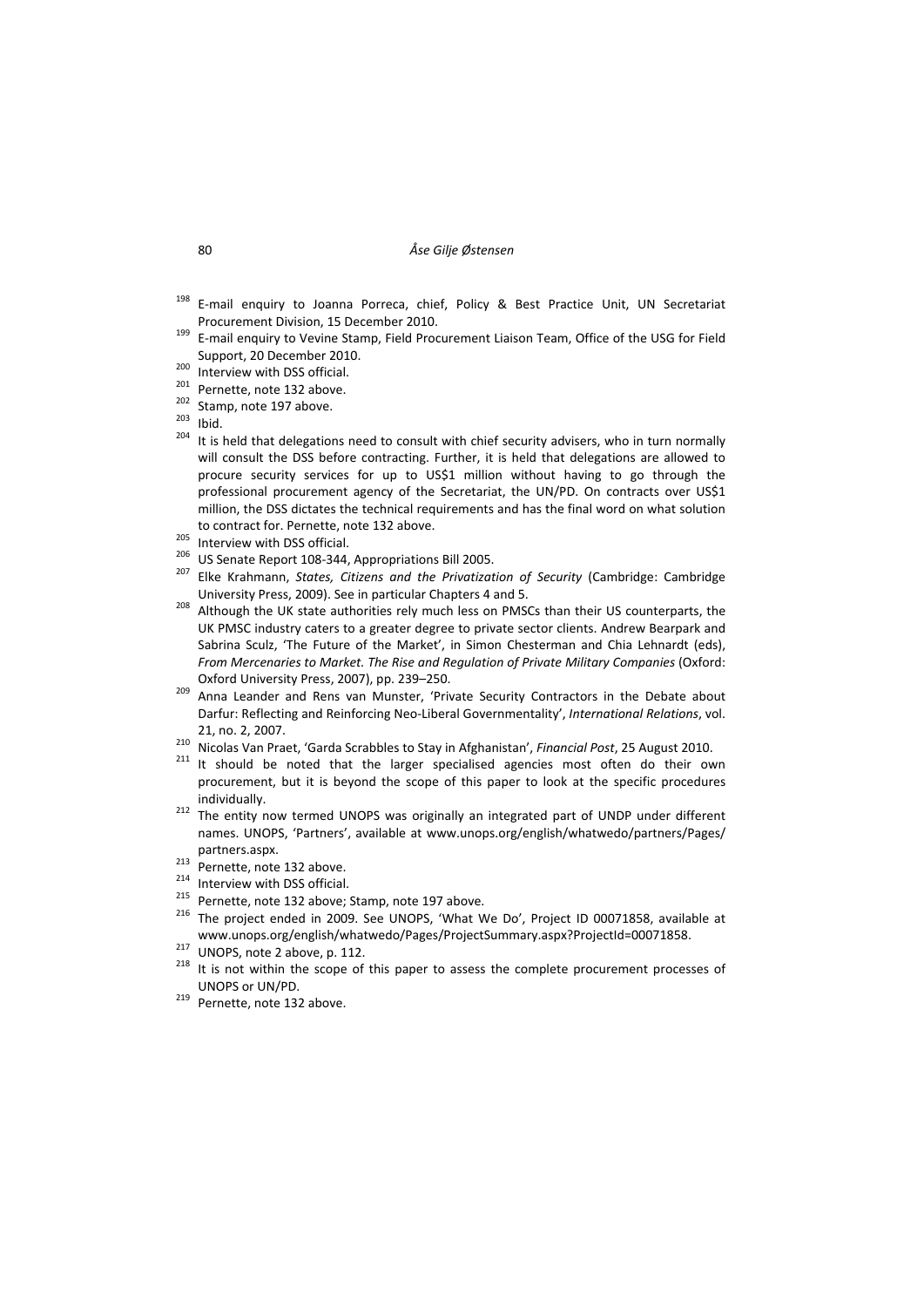- <sup>220</sup> Department of Management, Office of Central Support Services, Procurement Division,
- 
- United Nations Procurement Manual, Revision 6' (New York: United Nations, 2010).<br><sup>221</sup> UNOPS has its headquarters in Denmark. Such contact may be carried out informally.<br><sup>222</sup> E-mail communication with Stee Asbjornsen, Gui Practices Section, DPKO, 20 September 2010.<br>
<sup>223</sup> Ibid.<br>
<sup>224</sup> Ibid.; UN Global Compact, 'Frequently Asked Questions', available at
- 
- 
- www.unglobalcompact.org/AbouttheGC/IntegrityMeasures/Integrity\_Measures\_FAQs.html.<br><sup>225</sup> UNOPS, 'UNOPS Procurement Manual', Rev. 3, 1 May 2010, available at www.unops.org/ SiteCollectionDocuments/Procurement%20docs/UNOPS%20procurement%20manual%20EN .pdf, p. 17. See also 'UN Supplier Code of Conduct', Rev. 3, May 2007, available at www.un.org/depts/ptd/links.htm#; UN Global Compact, 'The Ten Principles', 2000, available
- at www.globalcompact.com.<br><sup>226</sup> The company was acquired by L3 Communications in 2005 and given the name L3
- Communications Titan Group. <sup>227</sup> Jake Sherman and Victoria DiDomenico, 'The Public Cost of Private Security in Afghanistan', Briefing Paper (New York: Center on International Cooperation, New York University, 2009), p. 7.<br><sup>228</sup> Committee on Armed Services, US Senate, note 195 above, pp. i–iv.<br><sup>229</sup> UN Office of Central Support Services, Procurement Division, 'List of Vendors on Provisional
- 
- Status by Country of Origin', 4 November 2011, available at www.un.org/depts/ptd/pdf/ vendors.pdf.<br><sup>230</sup> UN Economic and Social Council, Commission on Human Rights, 'The Right of Peoples to Self-
- Determination and Its Application to Peoples under Colonial or Alien Domination or Foreign Occupation', UN Doc. E/CN.4/1998/31, <sup>27</sup> January 1998. <sup>231</sup> Sarah Percy, *Mercenaries: The History of <sup>a</sup> Norm in International Relations* (New York:
- Oxford University Press, 2007), pp. 220–221.<br><sup>232</sup> Ibid.<br><sup>233</sup> Victor-Yves Ghebali, 'The United Nations and Outsourcing Peacekeeping Operations', in Alan
- 
- Bryden and Marina Caparini, *Private Actors and Security Governance* (Münster: LIT Verlag,
- 2006)*.* <sup>234</sup> OHCHR, 'Private Security Companies Engaging in New Forms of Mercenary Activity, Says UN Working Group', 6 November 2007, available at www.ohchr.org/EN/NewsEvents/Pages/
- DisplayNews.aspx?NewsID=5698&LangID=E.<br><sup>235</sup> OHCHR, 'International Convention against the Recruitment, Use, Financing, and Training of
- Mercenaries', 2001, available at http://www2.ohchr.org/english/law/mercenaries.htm.<br><sup>236</sup> UN Social and Economic Council, Commission on Human Rights, 'Use of Mercenaries as a Means of Violating Human Rights and Impeding the Exercise of the Right of Peoples to Self‐ Determination', UN Doc. E/CN.4/2004/15, 24 December 2003, §42.<br><sup>237</sup> Resolution of the Human Rights Council on 'The use of mercenaries as a means of violating
- human rights and impeding the exercise of the right of peoples to self-determination', UN Doc. A/HRC/RES/10/11, 26 March 2009, § 13.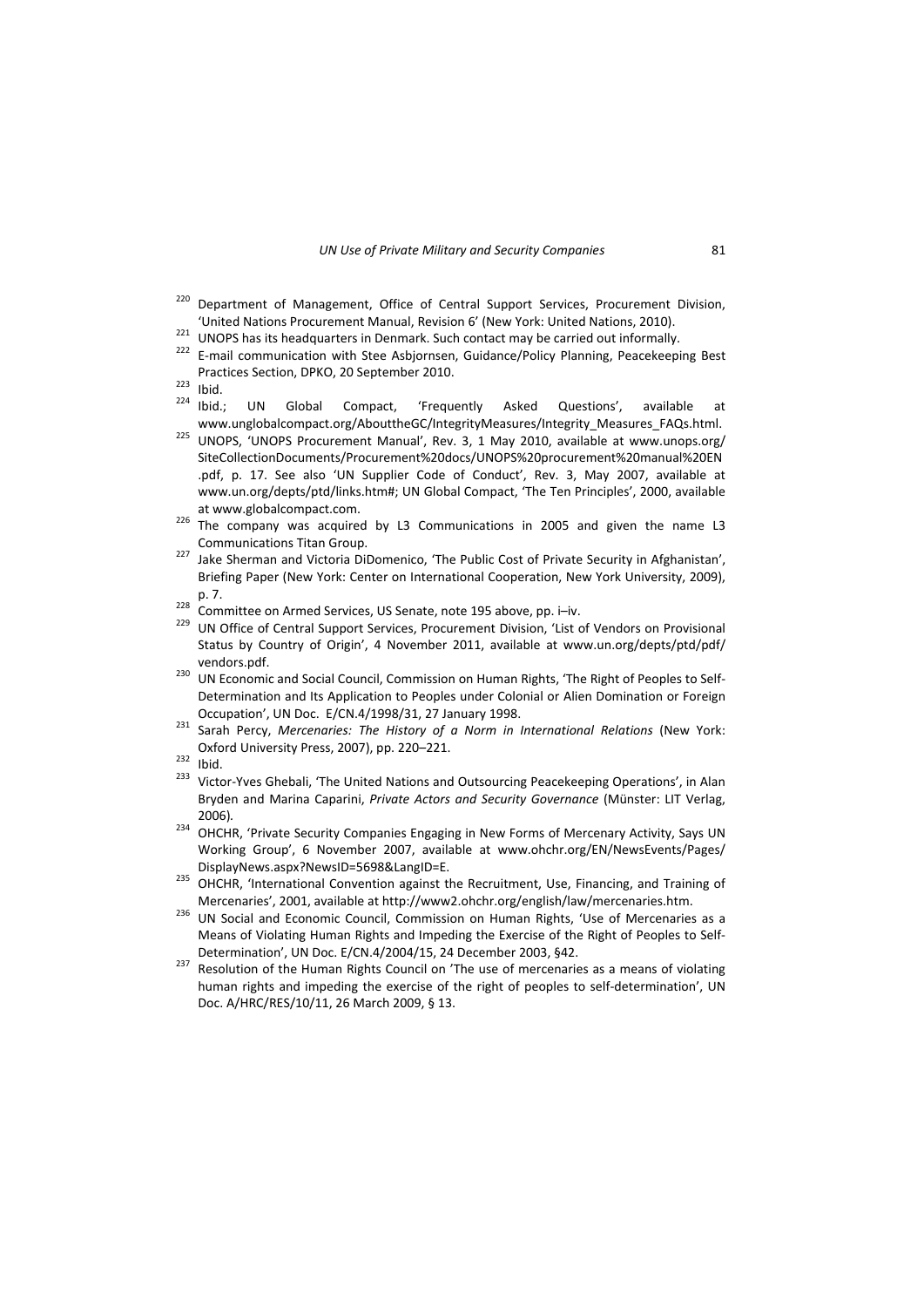- <sup>238</sup> OHCHR, 'Draft International Convention on the Regulation, Oversight and Monitoring of Private Military and Security Companies', 13 July 2009.<br>
<sup>239</sup> Ibid., §30.<br>
<sup>240</sup> Resolution adopted by the Human Rights Council, UN Doc. A/HRC/RES/15/26, 7 October
- 
- 2010 and the summary of the first session of the Open-ended intergovernmental working group to consider the possibility of elaborating an international regulatory framework on the regulation, monitoring and oversight of the activities of private military and security
- companies (Geneva: 23–27 May 2011), UN Doc. A/HRC/WG.10/1/CRP.2, §§29, 41, 43. <sup>241</sup> José L. Gomez del Prado, 'A Pyrrhic Victory at the United Nations over the 21st Century's "Privateer Industry"', unpublished manuscript, available at www.business‐humanrights.org/
- 
- 
- media/documents/gomez-del-prado-article-on-unhrc-resolution-on-pmscs-7-oct-2010.doc.<br><sup>242</sup> Ibid.<br><sup>243</sup> See note 240.<br><sup>244</sup> Michael Lipson, 'Peacekeeping: Organized Hypocrisy?', *European Journal of International Relations*, vol. 13, no. 1, 2007, pp. 5–34.<br><sup>245</sup> Wallenberg, note 88 above.<br><sup>246</sup> Department of Peacekeeping Operations and Department of Field Support, note 105 above,
- 
- 
- p. 28. <sup>247</sup> This has apparently been the case for the WHO. World Health Organization, 'Safety and Security for Staff and Premises and the Capital Master Plan', EB126/24 (Geneva: WHO, 19
- 
- 
- November 2009).<br>
<sup>248</sup> Brahimi, note 57 above, p. 60.<br>
<sup>249</sup> Leander and van Munster, note 209 above.<br>
<sup>250</sup> The code is a product of cooperation between the ICRC, the Swiss government and DCAF. Representatives from OCHA and the working group took part in discussions on the code, but did not present a common platform or a strong voice in favour of a code.<br>
<sup>251</sup> Cockavne, note 10 above, p. 3.
-